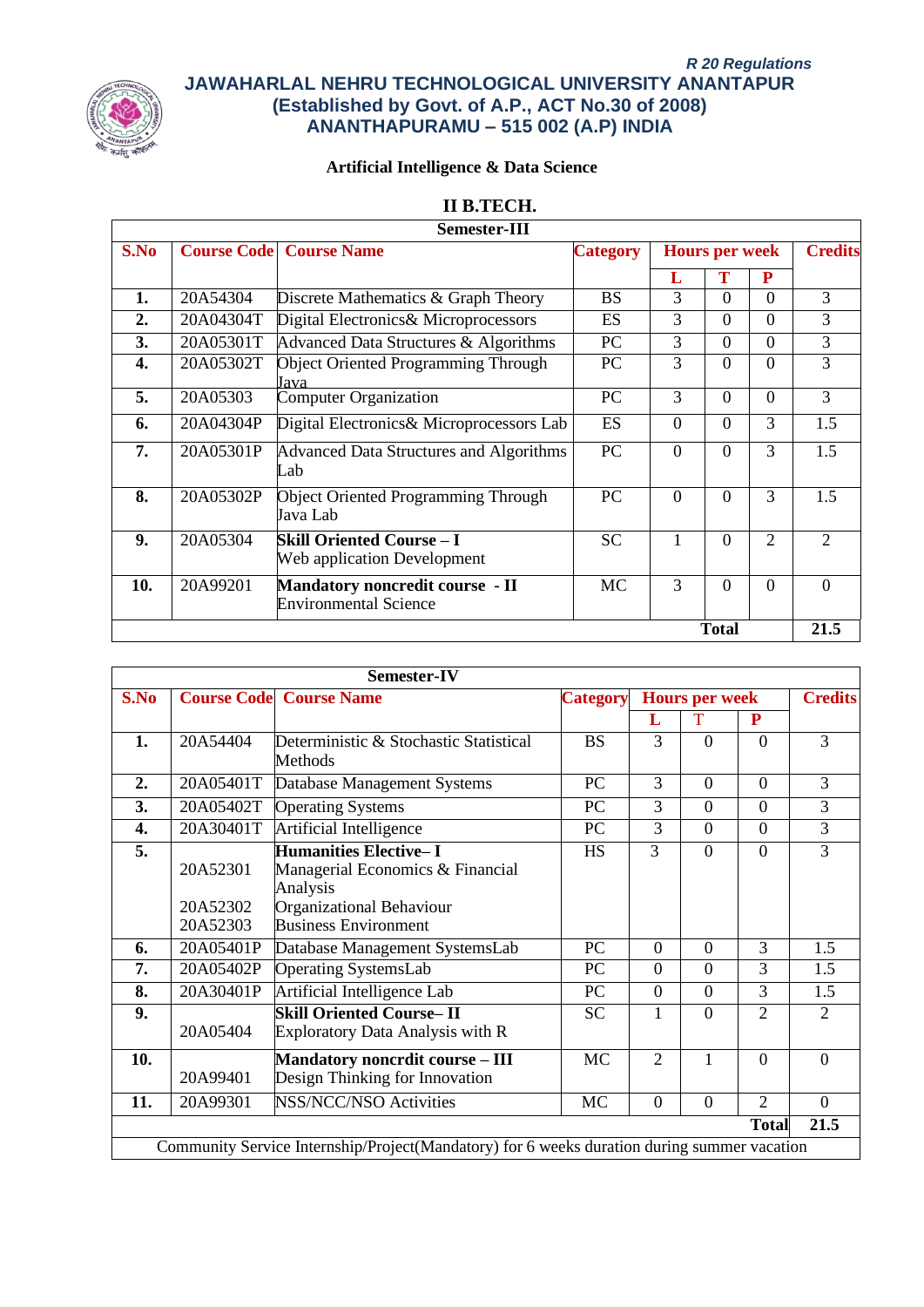

## **Artificial Intelligence & Data Science**

## **Note:**

- 1. Eligible and interested students can register either for Honors or for a Minor in IV Semester as per the guidelines issued by the University
- 2. Students shall register for NCC/NSS/NSO activities and will be required to participate in an activity for two hours in a week during fourth semester.
- 3. Lateral entry students shall undergo a bridge course in Mathematics during third semester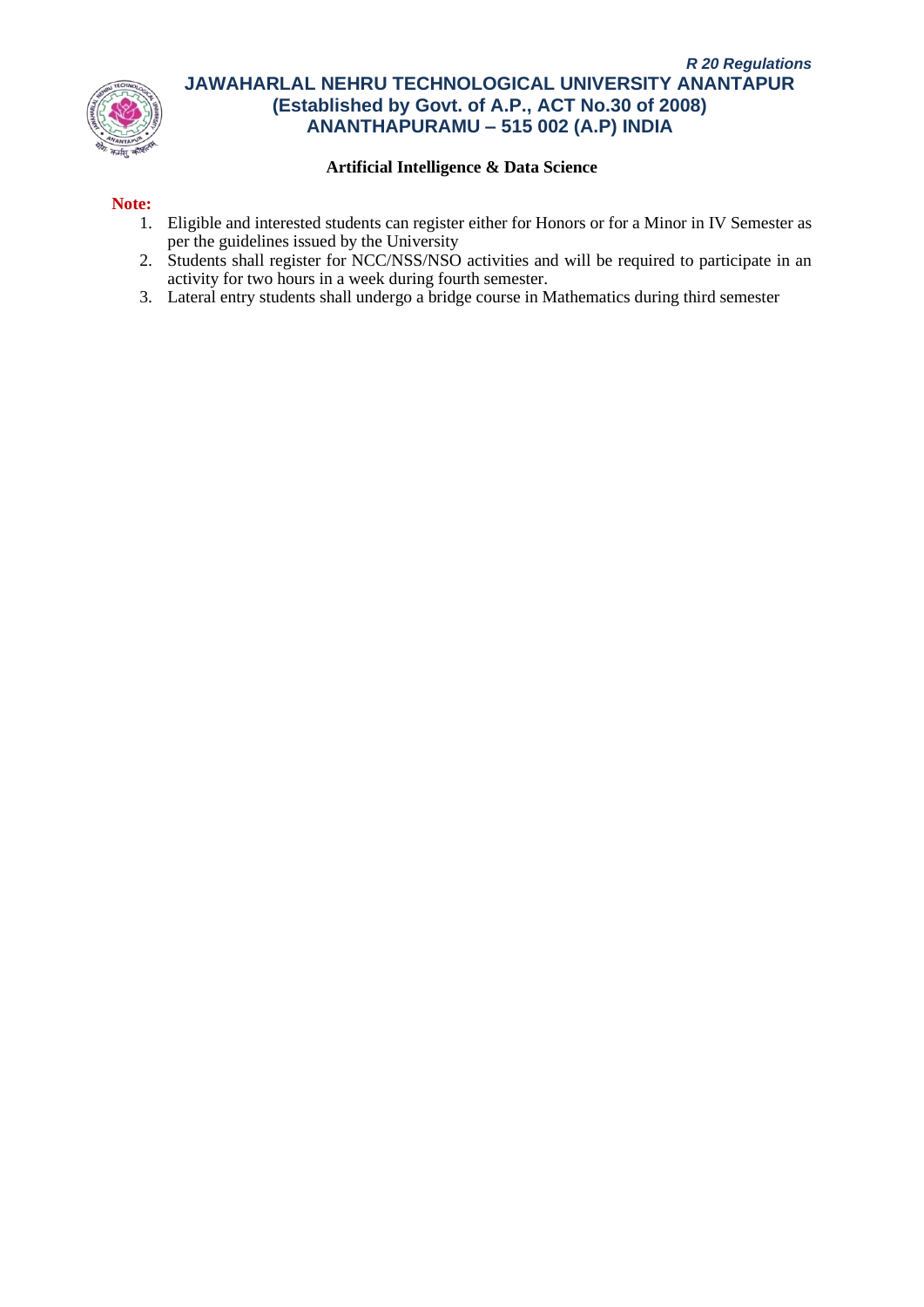

| <b>Course Code</b>                                                                               | Discrete Mathematics & Graph theory                                                                  |                 | L<br>T<br>$\mathbf C$<br>${\bf P}$ |          |                  |                         |  |
|--------------------------------------------------------------------------------------------------|------------------------------------------------------------------------------------------------------|-----------------|------------------------------------|----------|------------------|-------------------------|--|
| 20A54304                                                                                         | (Common to CSE, IT, CSE( DS), CSE (IoT), CSE                                                         |                 | 3                                  | $\bf{0}$ | $\boldsymbol{0}$ | $\overline{\mathbf{3}}$ |  |
|                                                                                                  | $(AI)$ , CSE $(AI & ML)$ and $AI & DS$                                                               |                 |                                    |          |                  |                         |  |
| Pre-requisite                                                                                    | <b>Basic Mathematics</b>                                                                             | <b>Semester</b> | III                                |          |                  |                         |  |
|                                                                                                  |                                                                                                      |                 |                                    |          |                  |                         |  |
| <b>Course Objectives:</b>                                                                        |                                                                                                      |                 |                                    |          |                  |                         |  |
|                                                                                                  | Introduce the concepts of mathematical logic and gain knowledge in sets, relations and functions and |                 |                                    |          |                  |                         |  |
|                                                                                                  | Solve problems using counting techniques and combinatorics and to introduce generating functions     |                 |                                    |          |                  |                         |  |
|                                                                                                  | and recurrence relations. Use Graph Theory for solving real world problems                           |                 |                                    |          |                  |                         |  |
| Course Outcomes (CO):                                                                            |                                                                                                      |                 |                                    |          |                  |                         |  |
|                                                                                                  | After completion of the course, students will be able to                                             |                 |                                    |          |                  |                         |  |
|                                                                                                  | Apply mathematical logic to solve problems.                                                          |                 |                                    |          |                  |                         |  |
|                                                                                                  | Understand the concepts and perform the operations related to sets, relations and functions.         |                 |                                    |          |                  |                         |  |
|                                                                                                  | Gain the conceptual background needed and identify structures of algebraic nature.                   |                 |                                    |          |                  |                         |  |
|                                                                                                  | Apply basic counting techniques to solve combinatorial problems.                                     |                 |                                    |          |                  |                         |  |
|                                                                                                  | Formulate problems and solve recurrence relations.                                                   |                 |                                    |          |                  |                         |  |
| Apply Graph Theory in solving computer science problems                                          |                                                                                                      |                 |                                    |          |                  |                         |  |
| UNIT - I                                                                                         | <b>Mathematical Logic</b>                                                                            |                 | 8 Hrs                              |          |                  |                         |  |
|                                                                                                  | Introduction, Statements and Notation, Connectives, Well-formed formulas, Tautology, Duality law,    |                 |                                    |          |                  |                         |  |
|                                                                                                  | Equivalence, Implication, Normal Forms, Functionally complete set of connectives, Inference          |                 |                                    |          |                  |                         |  |
|                                                                                                  | Theory of Statement Calculus, Predicate Calculus, Inference theory of Predicate Calculus.            |                 |                                    |          |                  |                         |  |
| UNIT - II                                                                                        | <b>Set theory</b>                                                                                    |                 | 9 Hrs                              |          |                  |                         |  |
|                                                                                                  | Basic Concepts of Set Theory, Relations and Ordering, The Principle of Inclusion-Exclusion, Pigeon   |                 |                                    |          |                  |                         |  |
|                                                                                                  | hole principle and its application, Functions composition of functions, Inverse Functions, Recursive |                 |                                    |          |                  |                         |  |
|                                                                                                  | Functions, Lattices and its properties. Algebraic structures: Algebraic systems-Examples and General |                 |                                    |          |                  |                         |  |
|                                                                                                  | Properties, Semi groups and Monoids, groups, sub groups, homomorphism, Isomorphism.                  |                 |                                    |          |                  |                         |  |
| UNIT - III                                                                                       | <b>Elementary Combinatorics</b>                                                                      |                 | 8 Hrs                              |          |                  |                         |  |
|                                                                                                  | Basics of Counting, Combinations and Permutations, Enumeration of Combinations and                   |                 |                                    |          |                  |                         |  |
|                                                                                                  | Permutations, Enumerating Combinations and Permutations with Repetitions, Enumerating                |                 |                                    |          |                  |                         |  |
|                                                                                                  | Permutations with Constrained Repetitions, Binomial Coefficients, The Binomial and Multinomial       |                 |                                    |          |                  |                         |  |
| Theorems.                                                                                        |                                                                                                      |                 |                                    |          |                  |                         |  |
| <b>UNIT - IV</b>                                                                                 | <b>Recurrence Relations</b>                                                                          |                 | 9 Hrs                              |          |                  |                         |  |
|                                                                                                  | Generating Functions of Sequences, Calculating Coefficients of Generating Functions, Recurrence      |                 |                                    |          |                  |                         |  |
|                                                                                                  | relations, Solving Recurrence Relations by Substitution and Generating functions, The Method of      |                 |                                    |          |                  |                         |  |
|                                                                                                  | Characteristic roots, Solutions of Inhomogeneous Recurrence Relations.                               |                 |                                    |          |                  |                         |  |
| <b>UNIT - V</b>                                                                                  | <b>Graphs</b>                                                                                        |                 | 9 Hrs                              |          |                  |                         |  |
|                                                                                                  | Basic Concepts, Isomorphism and Subgraphs, Trees and their Properties, Spanning Trees, Directed      |                 |                                    |          |                  |                         |  |
| Trees, Binary Trees, Planar Graphs, Euler's Formula, Multigraphs and Euler Circuits, Hamiltonian |                                                                                                      |                 |                                    |          |                  |                         |  |
|                                                                                                  | Graphs, Chromatic Numbers, The Four Color Problem                                                    |                 |                                    |          |                  |                         |  |
| Textbooks:                                                                                       |                                                                                                      |                 |                                    |          |                  |                         |  |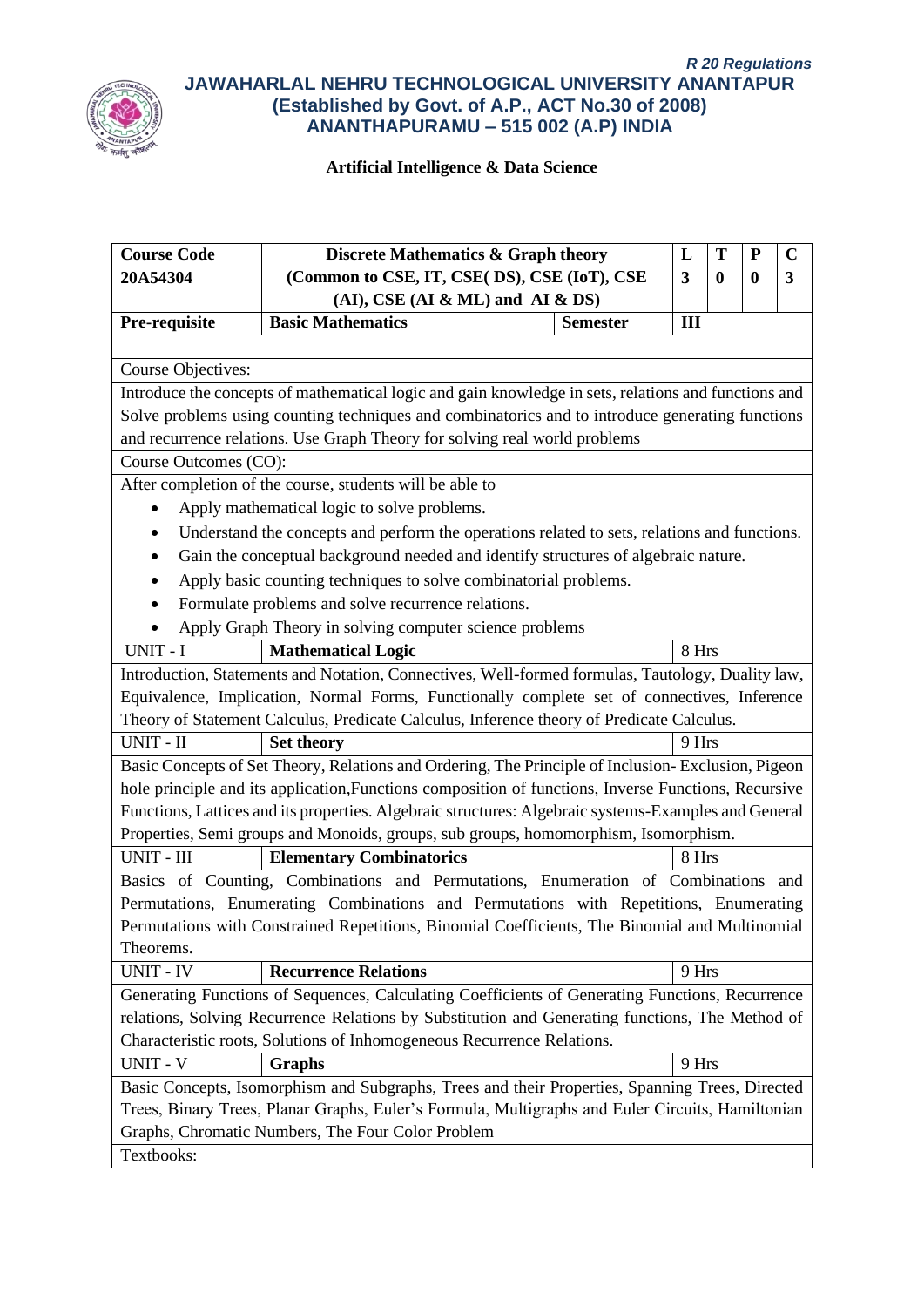

# **Artificial Intelligence & Data Science**

- 1. Joe L. Mott, Abraham Kandel and Theodore P. Baker, Discrete Mathematics for Computer Scientists & Mathematicians, 2nd Edition, Pearson Education.
- 2. J.P. Tremblay and R. Manohar, Discrete Mathematical Structures with Applications to Computer Science, Tata McGraw Hill, 2002.

#### Reference Books:

- 1. Kenneth H. Rosen, Discrete Mathematics and its Applications with Combinatorics and Graph Theory, 7th Edition, McGraw Hill Education (India) Private Limited.
- 2. Graph Theory with Applications to Engineering and Computer Science byNarsinghDeo.

Online Learning Resources:

<http://www.cs.yale.edu/homes/aspnes/classes/202/notes.pdf>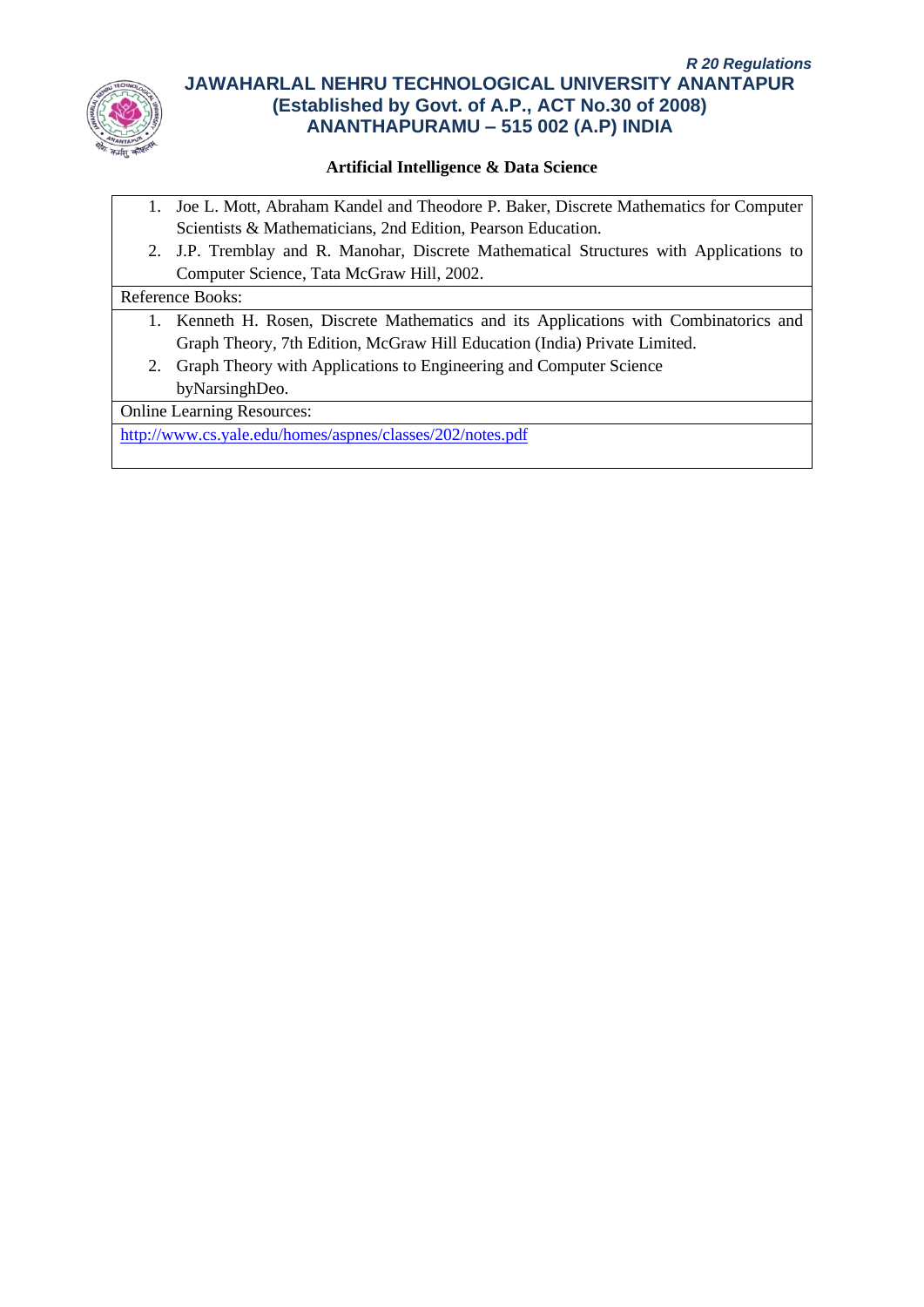

| <b>Course Code</b>                | <b>DIGITAL ELECTRONICS &amp;</b>                                                                      | L               | Т            | P        | $\mathbf C$ |
|-----------------------------------|-------------------------------------------------------------------------------------------------------|-----------------|--------------|----------|-------------|
| 20A04304T                         | <b>MICROPROCESSORS</b>                                                                                | 3               | $\mathbf{0}$ | $\bf{0}$ | 3           |
| Pre-requisite                     | <b>Basic Electronics</b>                                                                              | <b>Semester</b> |              | Ш        |             |
| <b>Course Objectives:</b>         |                                                                                                       |                 |              |          |             |
| $\bullet$                         | To understand all the concepts of Logic Gates and Boolean Functions.                                  |                 |              |          |             |
| $\bullet$                         | To learn about Combinational Logic and Sequential Logic Circuits.                                     |                 |              |          |             |
|                                   | To design logic circuits using Programmable Logic Devices.                                            |                 |              |          |             |
|                                   | To understand basics of 8086 Microprocessor and 8051 Microcontroller.                                 |                 |              |          |             |
|                                   | To understand architecture of 8086 Microprocessor and 8051 Microcontroller.                           |                 |              |          |             |
| $\bullet$                         | To learn Assembly Language Programming of 8086 and 8051.                                              |                 |              |          |             |
| <b>Course Outcomes (CO):</b>      |                                                                                                       |                 |              |          |             |
|                                   | After Completion of this course, the student will be able to:                                         |                 |              |          |             |
|                                   | Design any Logic circuit using basic concepts of Boolean Algebra.                                     |                 |              |          |             |
|                                   | Design any Logic circuit using basic concepts of PLDs.                                                |                 |              |          |             |
|                                   | Design and develop any application using 8086 Microprocessor.                                         |                 |              |          |             |
|                                   | Design and develop any application using 8051 Microcontroller.                                        |                 |              |          |             |
| UNIT - I                          | Number Systems & Code Conversion                                                                      |                 |              |          |             |
|                                   | Number Systems & Code conversion, Boolean Algebra & Logic Gates, Truth Tables, Universal Gates,       |                 |              |          |             |
|                                   | Simplification of Boolean functions, SOP and POS methods – Simplification of Boolean functions        |                 |              |          |             |
|                                   | using K-maps, Signed and Unsigned Binary Numbers.                                                     |                 |              |          |             |
| UNIT - II                         | <b>Combinational Circuits</b>                                                                         |                 |              |          |             |
|                                   |                                                                                                       |                 |              |          |             |
|                                   | Combinational Logic Circuits: Adders &Subtractors, Multiplexers, Demultiplexers, Encoders,            |                 |              |          |             |
|                                   | Decoders, Programmable Logic Devices.                                                                 |                 |              |          |             |
| UNIT - III                        | <b>Sequential Circuits</b>                                                                            |                 |              |          |             |
|                                   | Sequential Logic Circuits: RS, Clocked RS, D, JK, Master Slave JK, T Flip-Flops, Shift Registers,     |                 |              |          |             |
|                                   | Types of Shift Registers, Counters, Ripple Counter, Synchronous Counters, Asynchronous Counters,      |                 |              |          |             |
| Up-Down Counter.                  |                                                                                                       |                 |              |          |             |
| <b>UNIT - IV</b>                  | Microprocessors - I                                                                                   |                 |              |          |             |
|                                   | 8085 microprocessor Review (brief details only), 8086 microprocessor, Functional Diagram, register    |                 |              |          |             |
|                                   | organization 8086, Flag register of 8086 and its functions, Addressing modes of 8086, Pin diagram of  |                 |              |          |             |
|                                   | 8086, Minimum mode & Maximum mode operation of 8086, Interrupts in 8086.                              |                 |              |          |             |
| $UNIT-V$                          | Microprocessors - II                                                                                  |                 |              |          |             |
|                                   | Instruction set of 8086, Assembler directives, Procedures and Macros, Simple programs involving       |                 |              |          |             |
|                                   | arithmetic, logical, branch instructions, Ascending, Descending and Block move programs, String       |                 |              |          |             |
|                                   | Manipulation Instructions. Overview of 8051 microcontroller, Architecture, I/O ports and Memory       |                 |              |          |             |
|                                   | organization, addressing modes and instruction set of 8051(Brief details only), Simple Programs.      |                 |              |          |             |
| <b>Text Books:</b>                |                                                                                                       |                 |              |          |             |
|                                   | 1.M. Morris Mano, Michael D. Ciletti, Digital Design, Pearson Education, 5th Edition, 2013            |                 |              |          |             |
|                                   | 2. Anil K. Maini, Digital Electronics: Principles, Devices and Applications, John Wiley & Sons, Ltd., |                 |              |          |             |
| 2007.                             |                                                                                                       |                 |              |          |             |
|                                   | 3. N. Senthil Kumar, M. Saravanan, S. Jeevanathan, Microprocessor and                                 |                 |              |          |             |
|                                   | Microcontrollers, Oxford Publishers, 2010.                                                            |                 |              |          |             |
|                                   | 4. Advanced microprocessors and peripherals-A.K Ray and K.M.Bhurchandani, TMH, 2nd edition,           |                 |              |          |             |
| 2006.                             |                                                                                                       |                 |              |          |             |
| <b>Reference Books:</b>           |                                                                                                       |                 |              |          |             |
|                                   | 1. Thomas L. Floyd, Digital Fundamentals - A Systems Approach, Pearson, 2013.                         |                 |              |          |             |
|                                   | 2. Charles H. Roth, Fundamentals of Logic Design, Cengage Learning, 5th, Edition, 2004.               |                 |              |          |             |
|                                   | 3. D.V.Hall, Microprocessors and Interfacing. TMGH, 2nd edition, 2006.                                |                 |              |          |             |
|                                   | 4. Kenneth.J.Ayala, The 8051 microcontroller, 3rd edition, Cengage Learning, 2010.                    |                 |              |          |             |
| <b>Online Learning Resources:</b> |                                                                                                       |                 |              |          |             |
|                                   |                                                                                                       |                 |              |          |             |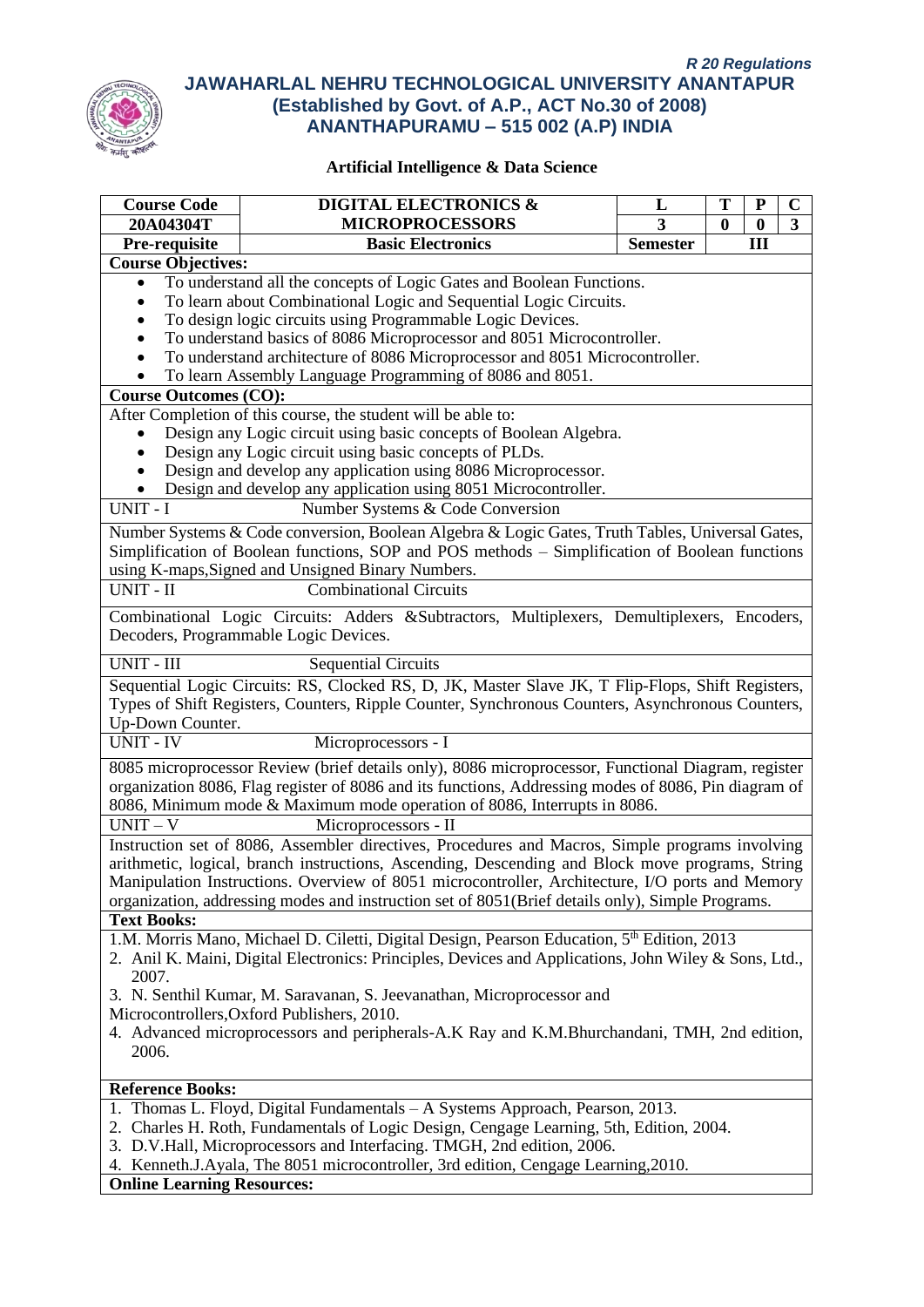

**Artificial Intelligence & Data Science**

<https://www.vlab.co.in/>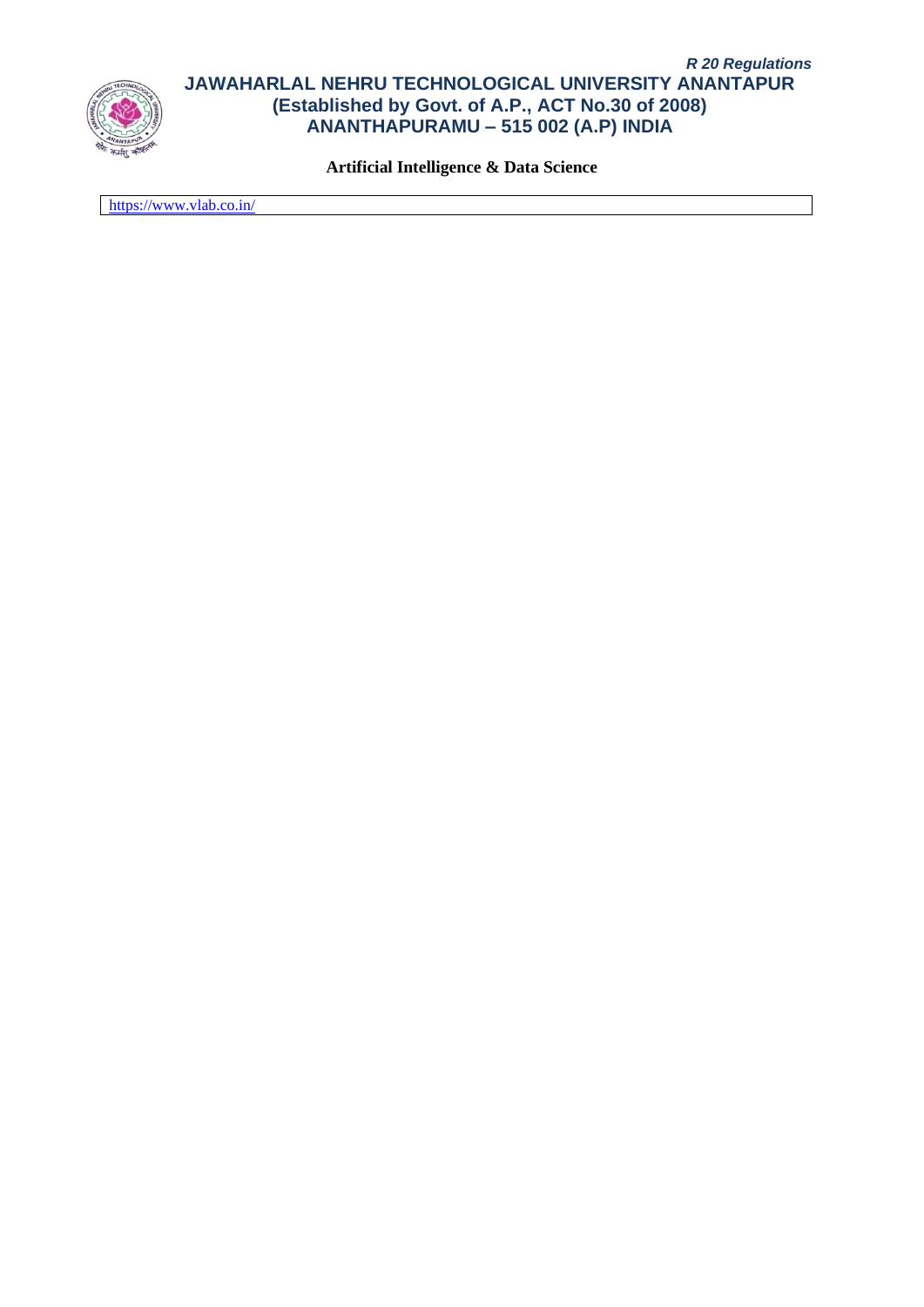

| <b>Course Code</b>                         | <b>Advanced Data Structures &amp; Algorithms</b>                                                                                                          |                 | L                       | T            | ${\bf P}$ | $\mathbf C$ |
|--------------------------------------------|-----------------------------------------------------------------------------------------------------------------------------------------------------------|-----------------|-------------------------|--------------|-----------|-------------|
| 20A05301T                                  | (Common to CSE, IT, CSE( DS), CSE (IoT), CSE (AI), CSE                                                                                                    |                 | $\overline{\mathbf{3}}$ | $\mathbf{0}$ | 0         | 3           |
|                                            | $(AI & ML)$ and $AI & DS)$                                                                                                                                |                 |                         |              |           |             |
| Pre-requisite                              | <b>Data Structures</b>                                                                                                                                    | <b>Semester</b> |                         |              | III       |             |
|                                            |                                                                                                                                                           |                 |                         |              |           |             |
| <b>Course Objectives:</b>                  | Learn asymptotic notations, and analyze the performance of different algorithms.                                                                          |                 |                         |              |           |             |
|                                            | Understand and implement various data structures.                                                                                                         |                 |                         |              |           |             |
| $\bullet$                                  | Learn and implement greedy, divide and conquer, dynamic programming and backtracking algorithms                                                           |                 |                         |              |           |             |
| using relevant data structures.            |                                                                                                                                                           |                 |                         |              |           |             |
|                                            | Understand non-deterministic algorithms, polynomial and non-polynomial problems.                                                                          |                 |                         |              |           |             |
| <b>Course Outcomes (CO):</b>               |                                                                                                                                                           |                 |                         |              |           |             |
|                                            | After completion of the course, students will be able to                                                                                                  |                 |                         |              |           |             |
| $\bullet$                                  | Analyze the complexity of algorithms and apply asymptotic notations.                                                                                      |                 |                         |              |           |             |
| $\bullet$                                  | Apply non-linear data structures and their operations.                                                                                                    |                 |                         |              |           |             |
| $\bullet$                                  | Understand and apply greedy, divide and conquer algorithms.                                                                                               |                 |                         |              |           |             |
| $\bullet$                                  | Develop dynamic programming algorithms for various real-time applications.                                                                                |                 |                         |              |           |             |
| $\bullet$                                  | Illustrate Backtracking algorithms for various applications.                                                                                              |                 |                         |              |           |             |
| UNIT - I                                   | <b>Introduction to Algorithms</b>                                                                                                                         |                 | 9 Hrs                   |              |           |             |
| <b>Introduction to Algorithms:</b>         |                                                                                                                                                           |                 |                         |              |           |             |
|                                            | Algorithms, Pseudocode for expressing algorithms, Performance Analysis-Space complexity, Time                                                             |                 |                         |              |           |             |
|                                            | complexity, Asymptotic Notation- Big oh, Omega, Theta notation and Little oh notation, Polynomial Vs                                                      |                 |                         |              |           |             |
|                                            | Exponential Algorithms, Average, Best and Worst Case Complexities, Analysing Recursive Programs.                                                          |                 |                         |              |           |             |
|                                            |                                                                                                                                                           |                 |                         |              |           |             |
| UNIT - II                                  | <b>Trees Part-I</b>                                                                                                                                       |                 | 8 Hrs                   |              |           |             |
| <b>Trees Part-I</b>                        |                                                                                                                                                           |                 |                         |              |           |             |
|                                            | Binary Search Trees: Definition and Operations, AVL Trees: Definition and Operations, Applications.                                                       |                 |                         |              |           |             |
| <b>B Trees:</b> Definition and Operations. |                                                                                                                                                           |                 |                         |              |           |             |
| UNIT - III                                 | <b>Trees Part-II</b>                                                                                                                                      |                 | 8 Hrs                   |              |           |             |
| <b>Trees Part-II</b>                       |                                                                                                                                                           |                 |                         |              |           |             |
|                                            | Red-Black Trees, Splay Trees, Applications.                                                                                                               |                 |                         |              |           |             |
|                                            | Hash Tables: Introduction, Hash Structure, Hash functions, Linear Open Addressing, Chaining and                                                           |                 |                         |              |           |             |
| Applications.                              |                                                                                                                                                           |                 |                         |              |           |             |
|                                            |                                                                                                                                                           |                 |                         |              |           |             |
| UNIT - IV                                  | Divide and conquer, Greedy method                                                                                                                         |                 | 9 Hrs                   |              |           |             |
|                                            | Divide and conquer: General method, applications-Binary search, Finding Maximum and minimum,                                                              |                 |                         |              |           |             |
|                                            | Quick sort, Merge sort, Strassen's matrix multiplication.<br>Greedy method: General method, applications-Job sequencing with deadlines, knapsack problem, |                 |                         |              |           |             |
|                                            | Minimum cost spanning trees, Single source shortest path problem.                                                                                         |                 |                         |              |           |             |
|                                            |                                                                                                                                                           |                 |                         |              |           |             |
| UNIT - V                                   | <b>Dynamic Programming &amp; Backtracking</b>                                                                                                             |                 | 9 Hrs                   |              |           |             |
|                                            | <b>Dynamic Programming</b> : General method, applications- 0/1 knapsack problem, All pairs shortest path                                                  |                 |                         |              |           |             |
|                                            | problem, Travelling salesperson problem, Reliability design.                                                                                              |                 |                         |              |           |             |
|                                            | Backtracking: General method, applications-n-queen problem, sum of subsets problem, graph coloring,                                                       |                 |                         |              |           |             |
| Hamiltonian cycles.                        |                                                                                                                                                           |                 |                         |              |           |             |
|                                            | Introduction to NP-Hard and NP-Complete problems: Basic Concepts.                                                                                         |                 |                         |              |           |             |
| Textbooks:                                 |                                                                                                                                                           |                 |                         |              |           |             |
|                                            | 1. Data Structures and algorithms: Concepts, Techniques and Applications, G A V Pai.                                                                      |                 |                         |              |           |             |
|                                            | 2. Fundamentals of Computer Algorithms, Ellis Horowitz, Sartaj Sahni and Rajasekharam, Galgotia                                                           |                 |                         |              |           |             |
| publications Pvt. Ltd.                     |                                                                                                                                                           |                 |                         |              |           |             |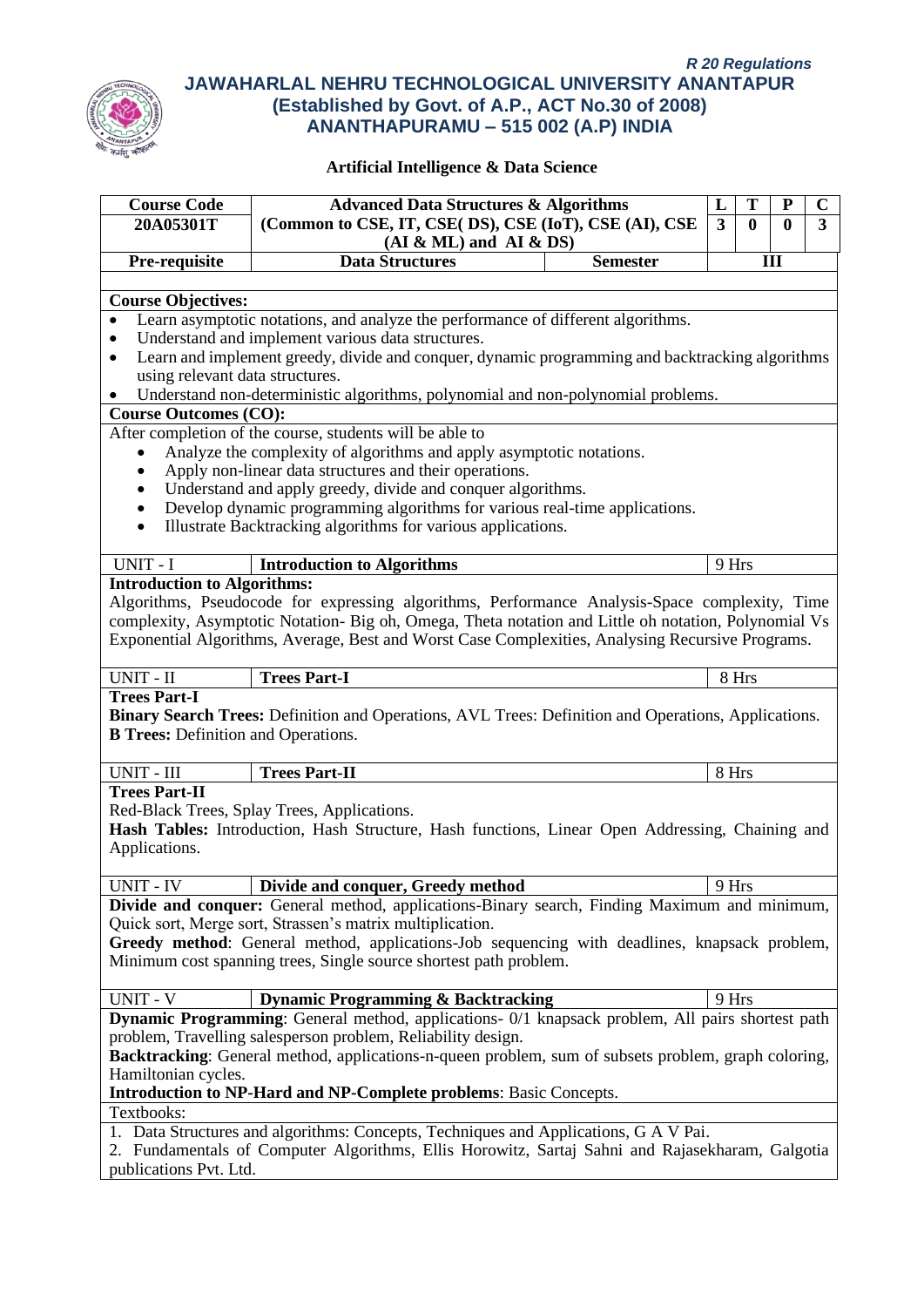

### **Artificial Intelligence & Data Science**

#### Reference Books:

1. Classic Data Structures by D. Samanta, 2005, PHI

2. Design and Analysis of Computer Algorithms by Aho, Hopcraft, Ullman 1998, PEA.

3. Introduction to the Design and Analysis of Algorithms by Goodman, Hedetniemi, TMG.

Online Learning Resources:

[https://www.tutorialspoint.com/advanced\\_data\\_structures/index.asp](https://www.tutorialspoint.com/advanced_data_structures/index.asp) <http://peterindia.net/Algorithms.html>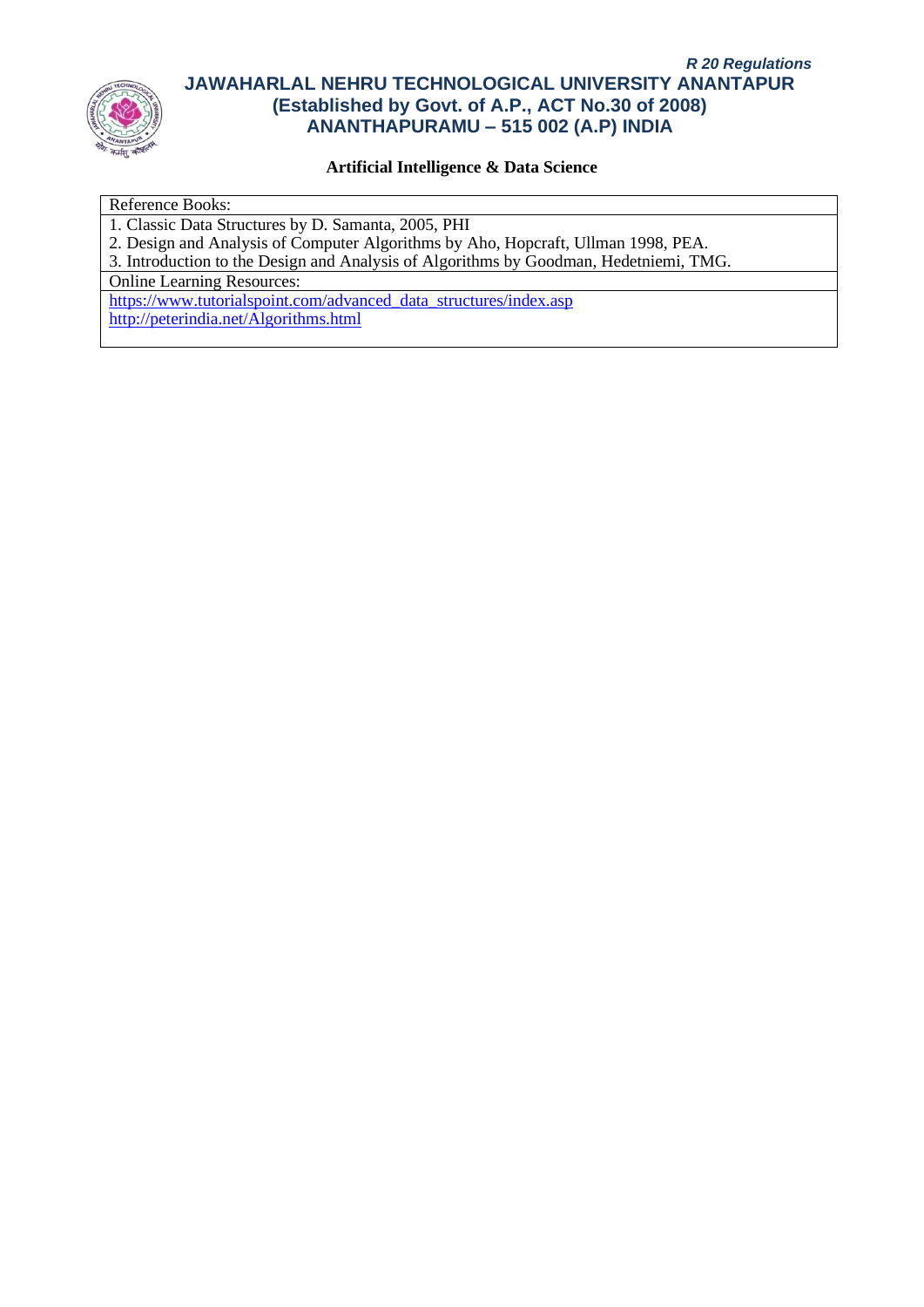

| <b>Course Code</b>                   | <b>Object Oriented Programming Through Java</b>                                                                                                                                                         |                 | L              |             |              | $\mathbf C$    |
|--------------------------------------|---------------------------------------------------------------------------------------------------------------------------------------------------------------------------------------------------------|-----------------|----------------|-------------|--------------|----------------|
| 20A05302T                            | (Common to CSE, IT, CSE (AI), CSE (AI & ML) and AI&                                                                                                                                                     |                 | $\overline{3}$ | 0           | $\mathbf{0}$ | $\overline{3}$ |
|                                      | DS)                                                                                                                                                                                                     |                 |                |             |              |                |
|                                      |                                                                                                                                                                                                         |                 |                |             |              |                |
| Pre-requisite                        | <b>Fundamental Programming</b>                                                                                                                                                                          | <b>Semester</b> |                |             | III          |                |
| <b>Course Objectives:</b>            |                                                                                                                                                                                                         |                 |                |             |              |                |
| $\bullet$                            | To understand object oriented concepts and problem solving techniques                                                                                                                                   |                 |                |             |              |                |
|                                      | To obtain knowledge about the principles of inheritance and polymorphism                                                                                                                                |                 |                |             |              |                |
|                                      | To implement the concept of packages, interfaces, exception handling and concurrency                                                                                                                    |                 |                |             |              |                |
|                                      | mechanism.                                                                                                                                                                                              |                 |                |             |              |                |
|                                      | To design the GUIs using applets and swing controls.                                                                                                                                                    |                 |                |             |              |                |
|                                      | To understand the Java Database Connectivity Architecture                                                                                                                                               |                 |                |             |              |                |
| <b>Course Outcomes (CO):</b>         |                                                                                                                                                                                                         |                 |                |             |              |                |
|                                      | After completion of the course, students will be able to                                                                                                                                                |                 |                |             |              |                |
|                                      | Solve real-world problems using OOP techniques.                                                                                                                                                         |                 |                |             |              |                |
|                                      | Apply code reusability through inheritance, packages and interfaces                                                                                                                                     |                 |                |             |              |                |
|                                      | Solve problems using java collection framework and I/O classes.                                                                                                                                         |                 |                |             |              |                |
|                                      | Develop applications by using parallel streams for better performance.                                                                                                                                  |                 |                |             |              |                |
|                                      | Develop applets for web applications.                                                                                                                                                                   |                 |                |             |              |                |
| $\bullet$                            | Build GUIs and handle events generated by user interactions.                                                                                                                                            |                 |                |             |              |                |
| $\bullet$                            | Use the JDBC API to access the database                                                                                                                                                                 |                 |                |             |              |                |
| UNIT - I                             | <b>Introduction</b>                                                                                                                                                                                     |                 | 8Hrs           |             |              |                |
|                                      |                                                                                                                                                                                                         |                 |                |             |              |                |
|                                      | Introduction: Introduction to Object Oriented Programming, The History and Evolution of Java,<br>Introduction to Classes, Objects, Methods, Constructors, this keyword, Garbage Collection, Data Types, |                 |                |             |              |                |
|                                      | Variables, Type Conversion and Casting, Arrays, Operators, Control Statements, Method Overloading,                                                                                                      |                 |                |             |              |                |
|                                      | Constructor Overloading, Parameter Passing, Recursion, String Class and String handling methods.                                                                                                        |                 |                |             |              |                |
| UNIT - II                            | <b>Inheritance, Packages, Interfaces</b>                                                                                                                                                                |                 | 9Hrs           |             |              |                |
|                                      | Inheritance: Basics, Using Super, Creating Multilevel hierarchy, Method overriding, Dynamic Method                                                                                                      |                 |                |             |              |                |
|                                      | Dispatch, Using Abstract classes, Using final with inheritance, Object class,                                                                                                                           |                 |                |             |              |                |
|                                      | Packages: Basics, Finding packages and CLASSPATH, Access Protection, Importing packages.                                                                                                                |                 |                |             |              |                |
|                                      | Interfaces: Definition, Implementing Interfaces, Extending Interfaces, Nested Interfaces, Applying                                                                                                      |                 |                |             |              |                |
| Interfaces, Variables in Interfaces. |                                                                                                                                                                                                         |                 |                |             |              |                |
| UNIT - III                           | <b>Exception handling, Stream based I/O</b> (java.io)                                                                                                                                                   |                 | 9Hrs           |             |              |                |
|                                      | Exception handling - Fundamentals, Exception types, Uncaught exceptions, using try and catch, multiple                                                                                                  |                 |                |             |              |                |
|                                      | catch clauses, nested try statements, throw, throws and finally, built-in exceptions, creating own exception                                                                                            |                 |                |             |              |                |
| subclasses.                          |                                                                                                                                                                                                         |                 |                |             |              |                |
|                                      | <b>Stream based I/O</b> (java.io) – The Stream classes-Byte streams and Character streams, Reading console                                                                                              |                 |                |             |              |                |
|                                      | Input and Writing Console Output, File class, Reading and Writing Files, Random access file operations,                                                                                                 |                 |                |             |              |                |
|                                      | The Console class, Serialization, Enumerations, Autoboxing, Generics.                                                                                                                                   |                 |                |             |              |                |
| UNIT - IV                            | Multithreading, The Collections Framework (java.util)                                                                                                                                                   |                 | 8Hrs           |             |              |                |
|                                      | Multithreading: The Java thread model, Creating threads, Thread priorities, Synchronizing threads,                                                                                                      |                 |                |             |              |                |
| Interthread communication.           |                                                                                                                                                                                                         |                 |                |             |              |                |
| <b>Collections</b><br>The            | Framework<br>(java.util): Collections overview, Collection<br>Collection classes- Array List, Linked List, Hash Set, Tree Set, Priority Queue, Array Deque. Hashtable,                                  |                 |                | Interfaces, |              | The            |
|                                      | Properties, Stack, Vector, String Tokenizer, Bit Set, Date, Calendar, Random, Formatter, Scanner.                                                                                                       |                 |                |             |              |                |
| UNIT - V                             | <b>Applet, GUI Programming with Swings, Accessing Databases</b>                                                                                                                                         |                 | 8Hrs           |             |              |                |
|                                      | with JDBC                                                                                                                                                                                               |                 |                |             |              |                |
|                                      | Applet: Basics, Architecture, Applet Skeleton, requesting repainting, using the status window, passing                                                                                                  |                 |                |             |              |                |
| parameters to applets                |                                                                                                                                                                                                         |                 |                |             |              |                |
|                                      | <b>GUI Programming with Swings</b> – The origin and design philosophy of swing, components and containers,                                                                                              |                 |                |             |              |                |
|                                      | layout managers, event handling, using a push button, jtextfield, jlabel and image icon, the swing buttons,                                                                                             |                 |                |             |              |                |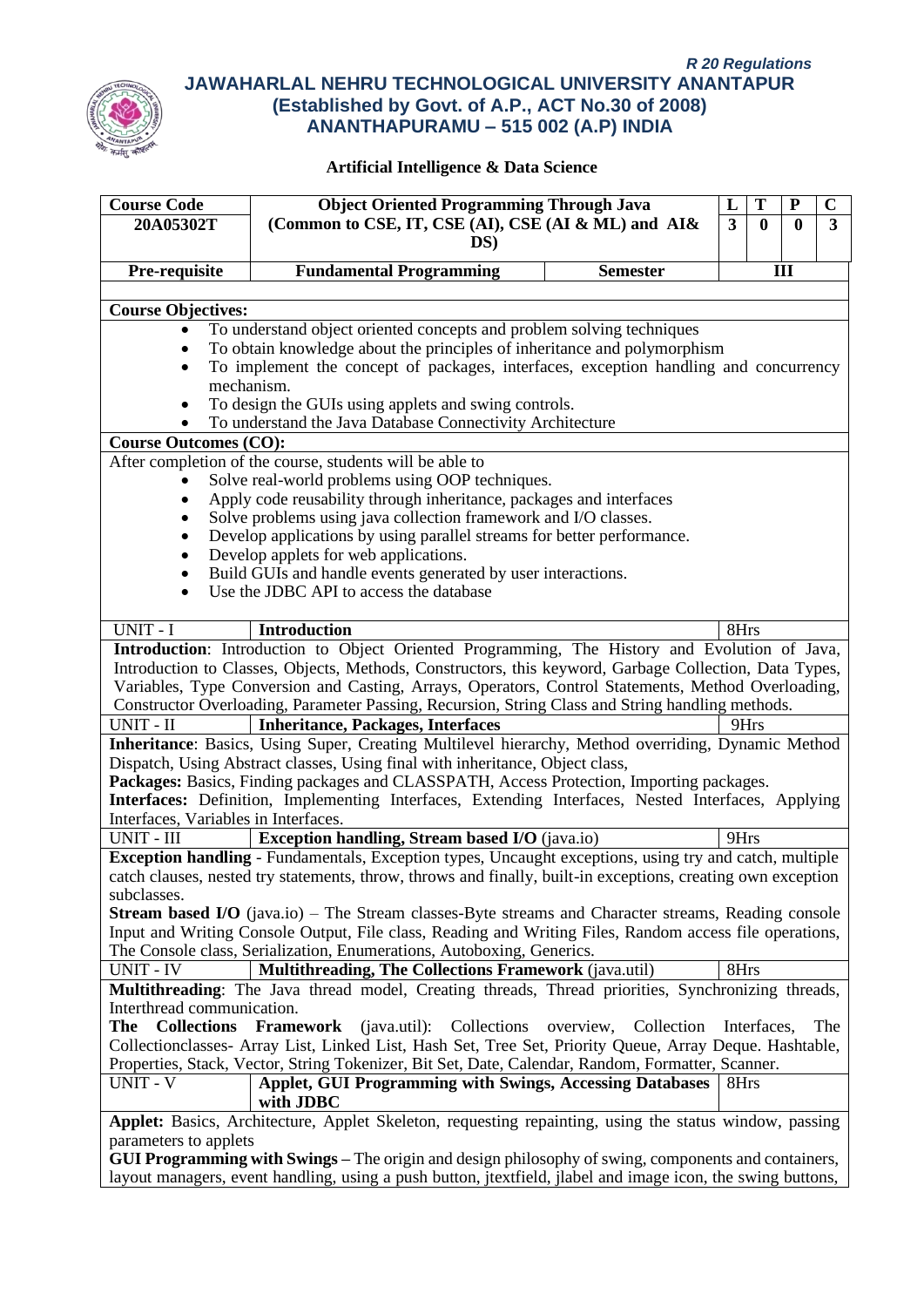

#### **Artificial Intelligence & Data Science**

jtext field, jscrollpane, jlist, jcombobox, trees, jtable, An overview of jmenubar, jmenu and jmenuitem, creating a main menu, showmessagedialog, showconfirmdialog, showinputdialog, showoptiondialog, jdialog, create a modeless dialog.

#### **Accessing Databases with JDBC:**

Types of Drivers, JDBC Architecture, JDBC classes and Interfaces, Basic steps in developing JDBC applications, Creating a new database and table with JDBC.

#### Textbooks:

- 1. Java The complete reference, 9<sup>th</sup> edition, Herbert Schildt, McGraw Hill Education (India) Pvt. Ltd.
- 2. Java How to Program,  $10<sup>th</sup>$  Edition, Paul Dietel, Harvey Dietel, Pearson Education.

#### Reference Books:

- 1. Understanding Object-Oriented Programming with Java, updated edition, T. Budd, Pearson Education.
- 2. Core Java Volume 1 Fundamentals, Cay S. Horstmann, Pearson Education.

 3. Java Programming for core and advanced learners, Sagayaraj, Dennis, Karthik andGajalakshmi, University Press

- 4. Introduction to Java programming, Y. Daniel Liang, Pearson Education.
- 5. Object Oriented Programming through Java, P. Radha Krishna, University Press.
- 6. Programming in Java, S. Malhotra, S. Chaudhary, 2nd edition, Oxford Univ. Press.
- 7. Java Programming and Object-oriented Application Development, R.A. Johnson,

## Cengage Learning.

Online Learning Resources:

[https://www.w3schools.com/java/java\\_oop.asp](https://www.w3schools.com/java/java_oop.asp)

<http://peterindia.net/JavaFiles.html>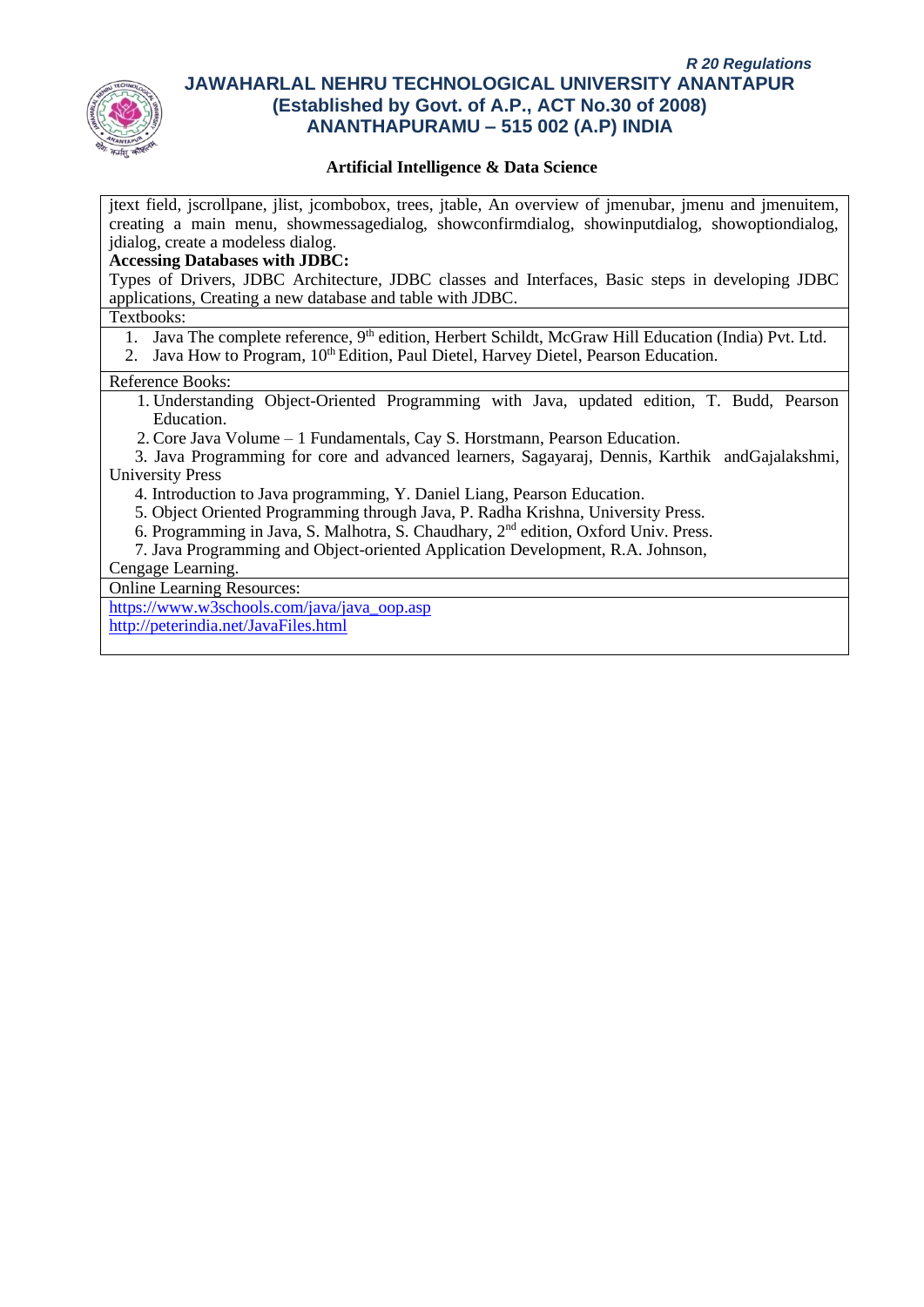| <b>Course Code</b>                    | <b>Computer Organization</b>                                                                                                                                                                                                                                                                                                                                                   | L               | T                       | ${\bf P}$    | $\mathbf C$ |   |
|---------------------------------------|--------------------------------------------------------------------------------------------------------------------------------------------------------------------------------------------------------------------------------------------------------------------------------------------------------------------------------------------------------------------------------|-----------------|-------------------------|--------------|-------------|---|
| 20A05303                              | (Common to CSE, IT, CSE( DS), CSE (IoT), CSE (AI), CSE<br>$(AI & ML)$ and $AI & DS)$                                                                                                                                                                                                                                                                                           |                 | $\overline{\mathbf{3}}$ | $\mathbf{0}$ | $\bf{0}$    | 3 |
| Pre-requisite                         | <b>Digital Electronics</b>                                                                                                                                                                                                                                                                                                                                                     | <b>Semester</b> |                         |              | III         |   |
| <b>Course Objectives:</b>             |                                                                                                                                                                                                                                                                                                                                                                                |                 |                         |              |             |   |
| $\bullet$                             | To learn the fundamentals of computer organization and its relevance to classical and modern                                                                                                                                                                                                                                                                                   |                 |                         |              |             |   |
|                                       | problems of computer design                                                                                                                                                                                                                                                                                                                                                    |                 |                         |              |             |   |
|                                       | To understand the structure and behavior of various functional modules of a computer.                                                                                                                                                                                                                                                                                          |                 |                         |              |             |   |
|                                       | To learn the techniques that computers use to communicate with I/O devices                                                                                                                                                                                                                                                                                                     |                 |                         |              |             |   |
| $\bullet$                             | To acquire the concept of pipelining and exploitation of processing speed.<br>To learn the basic characteristics of multiprocessors                                                                                                                                                                                                                                            |                 |                         |              |             |   |
|                                       |                                                                                                                                                                                                                                                                                                                                                                                |                 |                         |              |             |   |
| <b>Course Outcomes (CO):</b>          |                                                                                                                                                                                                                                                                                                                                                                                |                 |                         |              |             |   |
|                                       | After completion of the course, students will be able to                                                                                                                                                                                                                                                                                                                       |                 |                         |              |             |   |
| $\bullet$<br>and I/Os                 | Understand computer architecture concepts related to the design of modern processors, memories                                                                                                                                                                                                                                                                                 |                 |                         |              |             |   |
|                                       | Identify the hardware requirements for cache memory and virtual memory                                                                                                                                                                                                                                                                                                         |                 |                         |              |             |   |
|                                       | Design algorithms to exploit pipelining and multiprocessors                                                                                                                                                                                                                                                                                                                    |                 |                         |              |             |   |
| $\bullet$                             | Understand the importance and trade-offs of different types of memories.                                                                                                                                                                                                                                                                                                       |                 |                         |              |             |   |
| $\bullet$                             | Identify pipeline hazards and possible solutions to those hazards                                                                                                                                                                                                                                                                                                              |                 |                         |              |             |   |
| UNIT - I                              | Basic Structure of Computer, Machine Instructions and                                                                                                                                                                                                                                                                                                                          |                 | 8Hrs                    |              |             |   |
|                                       | <b>Programs</b><br>Basic Structure of Computer: Computer Types, Functional Units, Basic operational Concepts, Bus                                                                                                                                                                                                                                                              |                 |                         |              |             |   |
| Subroutines, Additional Instructions. | Structure, Software, Performance, Multiprocessors and Multicomputer.<br>Machine Instructions and Programs: Numbers, Arithmetic Operations and Programs, Instructions and<br>Instruction Sequencing, Addressing Modes, Basic Input/output Operations, Stacks and Queues,                                                                                                        |                 |                         |              |             |   |
| $UNIT - II$                           | <b>Arithmetic, Basic Processing Unit</b>                                                                                                                                                                                                                                                                                                                                       |                 | 9Hrs                    |              |             |   |
| Numbers and Operations.               | Arithmetic: Addition and Subtraction of Signed Numbers, Design of Fast Adders, Multiplication of<br>Positive Numbers, Signed-operand Multiplication, Fast Multiplication, Integer Division, Floating-Point<br>Basic Processing Unit: Fundamental Concepts, Execution of a Complete Instruction, Multiple-Bus<br>Organization, Hardwired Control, and Multi programmed Control. |                 |                         |              |             |   |
| UNIT - III                            | <b>The Memory System</b>                                                                                                                                                                                                                                                                                                                                                       |                 | 8Hrs                    |              |             |   |
|                                       | The Memory System: Basic Concepts, Semiconductor RAM Memories, Read-Only Memories, Speed,                                                                                                                                                                                                                                                                                      |                 |                         |              |             |   |
|                                       | Size and Cost, Cache Memories, Performance Considerations, Virtual Memories, Memory Management                                                                                                                                                                                                                                                                                 |                 |                         |              |             |   |
| Requirements, Secondary Storage.      |                                                                                                                                                                                                                                                                                                                                                                                |                 |                         |              |             |   |
| <b>UNIT - IV</b>                      | <b>Input/Output Organization</b>                                                                                                                                                                                                                                                                                                                                               |                 | 8Hrs                    |              |             |   |
|                                       | Input/Output Organization: Accessing I/O Devices, Interrupts, Processor Examples, Direct Memory<br>Access, Buses, Interface Circuits, Standard I/O Interfaces.                                                                                                                                                                                                                 |                 |                         |              |             |   |
| <b>UNIT - V</b>                       | <b>Pipelining, Large Computer Systems</b>                                                                                                                                                                                                                                                                                                                                      |                 | 9 Hrs                   |              |             |   |
| Textbooks:                            | Pipelining: Basic Concepts, Data Hazards, Instruction Hazards, Influence on Instruction Sets.<br>Large Computer Systems: Forms of Parallel Processing, Array Processors, The Structure of General-<br>Purpose multiprocessors, Interconnection Networks.                                                                                                                       |                 |                         |              |             |   |
|                                       |                                                                                                                                                                                                                                                                                                                                                                                |                 |                         |              |             |   |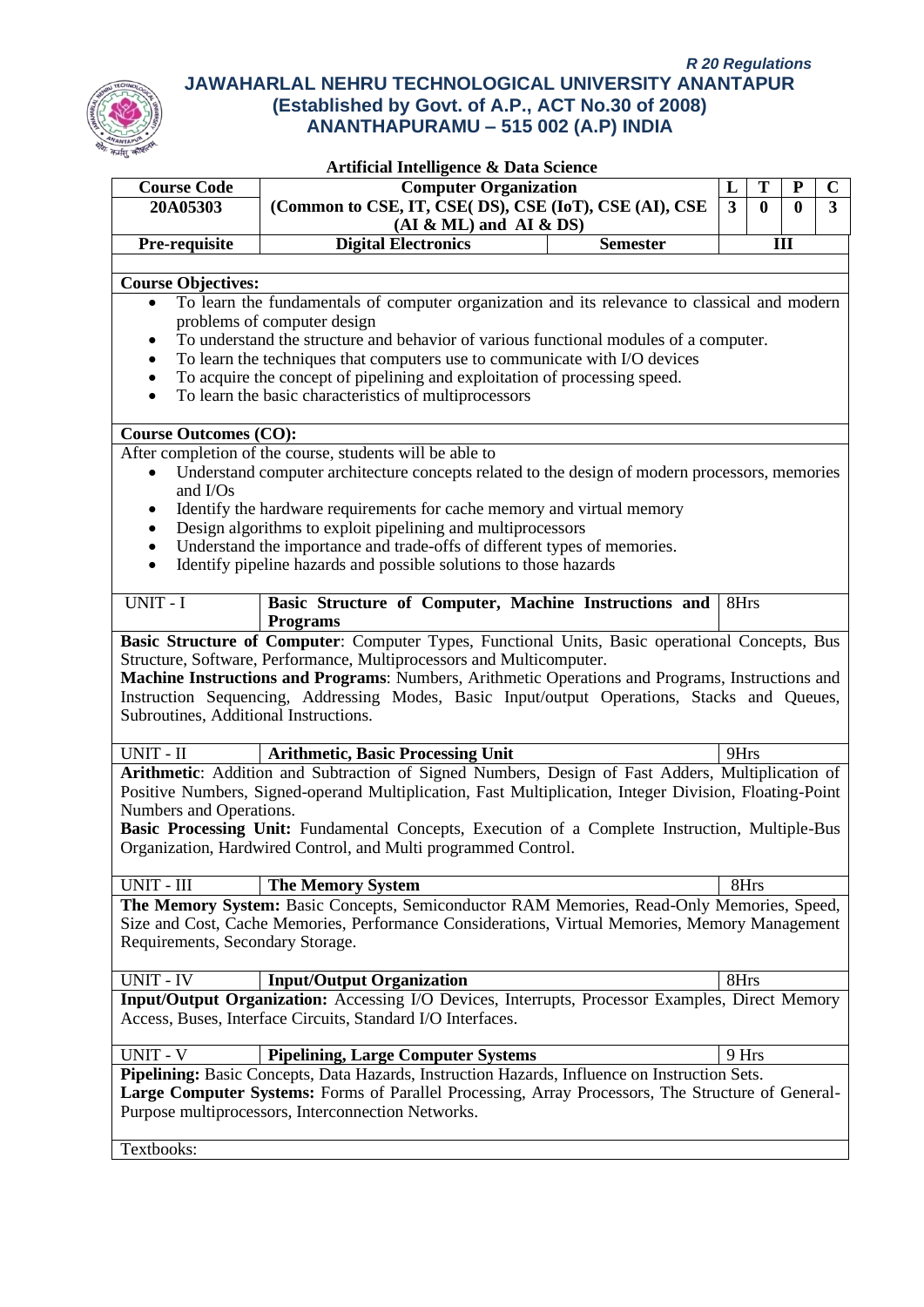

## **Artificial Intelligence & Data Science**

1. Carl Hamacher, ZvonkoVranesic, SafwatZaky, "Computer Organization", 5<sup>th</sup> Edition, McGraw Hill Education, 2013.

#### Reference Books:

- 1. M.Morris Mano, "Computer System Architecture", 3rd Edition, Pearson Education.
- 2. Themes and Variations, Alan Clements, "Computer Organization and Architecture", CENGAGE Learning.
- 3. SmrutiRanjanSarangi, "Computer Organization and Architecture", McGraw Hill Education.
- 4. John P.Hayes, "Computer Architecture and Organization", McGraw Hill Education

Online Learning Resources:

https://nptel.ac.in/courses/106/103/106103068/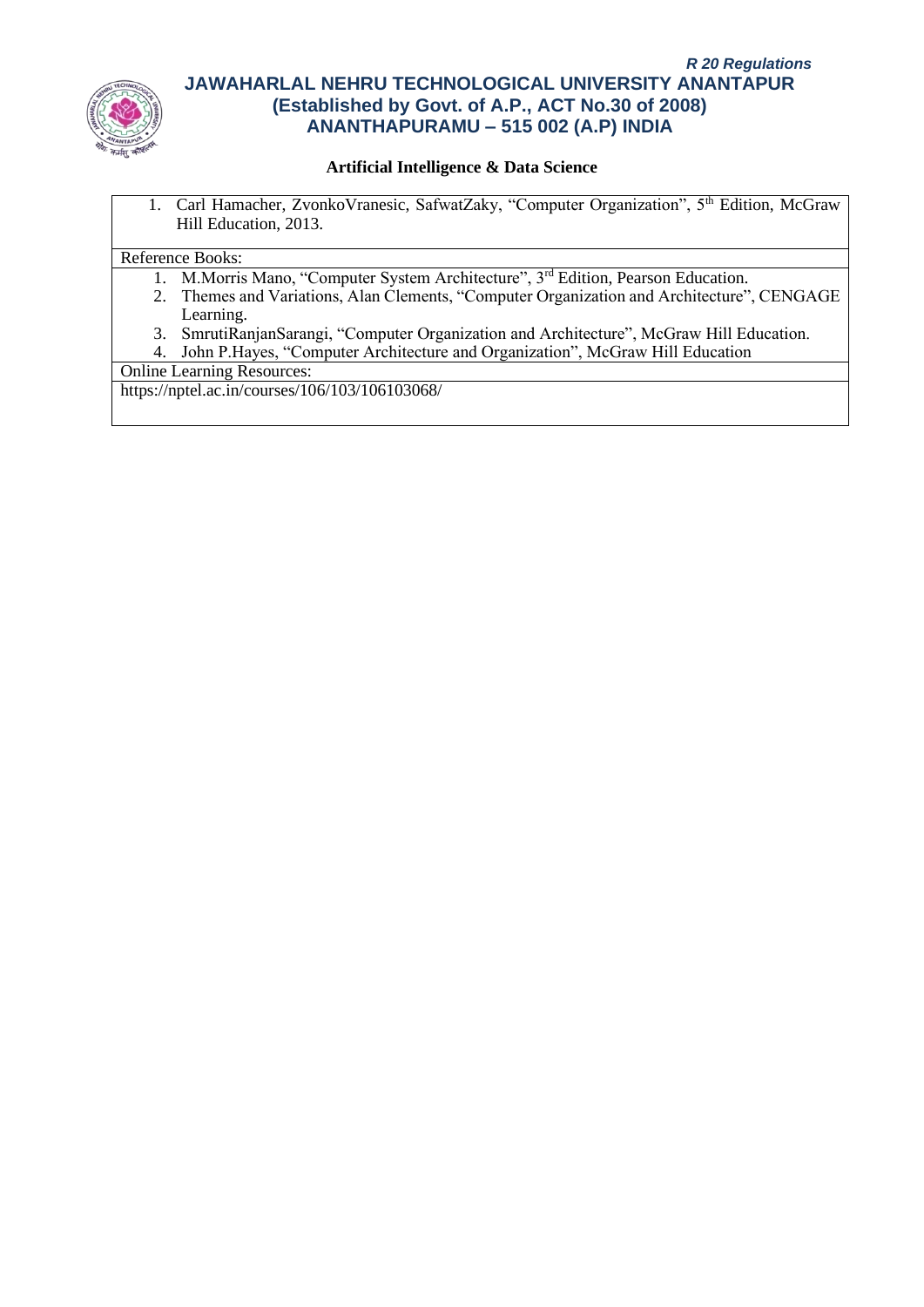

| <b>MICROPROCESSORS LAB</b><br>Pre-requisite<br><b>Baic Electronics Engineering</b><br><b>Semester</b><br>Ш<br><b>Course Objectives:</b><br>To understand all the concepts of Logic Gates and Boolean Functions.<br>$\bullet$<br>To learn about Combinational Logic and Sequential Logic Circuits.<br>$\bullet$<br>To design logic circuits using Programmable Logic Devices.<br>$\bullet$<br>To understand basics of 8086 Microprocessor and 8051 Microcontroller.<br>$\bullet$<br>To understand architecture of 8086 Microprocessor and 8051 Microcontroller.<br>$\bullet$<br>To learn Assembly Language Programming of 8086 and 8051.<br><b>Course Outcomes (CO):</b><br>After Completion of this course, the student will be able to:<br>Design any Logic circuit using basic concepts of Boolean Algebra.<br>$\bullet$<br>Design any Logic circuit using basic concepts of PLDs.<br>$\bullet$<br>Design and develop any application using 8086 Microprocessor.<br>Design and develop any application using 8051 Microcontroller.<br><b>List of Experiments:</b><br>Note: Minimum of 12 $(6+6)$ experiments shall be conducted from both the sections<br>given below:<br><b>DIGITAL ELECTRONICS:</b><br>1. Verification of Truth Table for AND, OR, NOT, NAND, NOR<br>and EX-OR gates.<br>2. Realisation of NOT, AND, OR, EX-OR gates with only NAND<br>and only NOR gates.<br>3. Karnaughmap Reduction and Logic Circuit Implementation.<br>4. Verification of DeMorgan's Laws.<br>5. Implementation of Half-Adder and Half-Subtractor.<br>6. Implementation of Full-Adder and Full-Subtractor.<br>7. Four Bit Binary Adder<br>8. Four Bit Binary Subtractor using 1's and 2's Complement.<br><b>MICROPROCESSORS (8086 Assembly Language Programming)</b><br>1.8 Bit Addition and Subtraction.<br>2. 16 Bit Addition.<br>3. BCD Addition.<br>4. BCD Subtraction.<br>5. 8 Bit Multiplication.<br>6. 8 Bit Division.<br>7. Searching for an Element in an Array.<br>8. Sorting in Ascending and Descending Orders.<br>9. Finding Largest and Smallest Elements from an Array.<br>10. Block Move<br><b>Text Books:</b><br>1.M. Morris Mano, Michael D. Ciletti, Digital Design, Pearson Education, 5th Edition,<br>2013.<br>2. Anil K. Maini, Digital Electronics: Principles, Devices and Applications, John Wiley & Sons, Ltd.,<br>2007.<br>3. N. Senthil Kumar, M. Saravanan, S. Jeevanathan, Microprocessor and | <b>Course Code</b> | <b>DIGITAL ELECTRONICS &amp;</b><br>$\mathbf C$<br>T<br>${\bf P}$<br>L |          |                         |   |     |  |  |  |  |
|----------------------------------------------------------------------------------------------------------------------------------------------------------------------------------------------------------------------------------------------------------------------------------------------------------------------------------------------------------------------------------------------------------------------------------------------------------------------------------------------------------------------------------------------------------------------------------------------------------------------------------------------------------------------------------------------------------------------------------------------------------------------------------------------------------------------------------------------------------------------------------------------------------------------------------------------------------------------------------------------------------------------------------------------------------------------------------------------------------------------------------------------------------------------------------------------------------------------------------------------------------------------------------------------------------------------------------------------------------------------------------------------------------------------------------------------------------------------------------------------------------------------------------------------------------------------------------------------------------------------------------------------------------------------------------------------------------------------------------------------------------------------------------------------------------------------------------------------------------------------------------------------------------------------------------------------------------------------------------------------------------------------------------------------------------------------------------------------------------------------------------------------------------------------------------------------------------------------------------------------------------------------------------------------------------------------------------------------------------------------------------------------------------------------|--------------------|------------------------------------------------------------------------|----------|-------------------------|---|-----|--|--|--|--|
|                                                                                                                                                                                                                                                                                                                                                                                                                                                                                                                                                                                                                                                                                                                                                                                                                                                                                                                                                                                                                                                                                                                                                                                                                                                                                                                                                                                                                                                                                                                                                                                                                                                                                                                                                                                                                                                                                                                                                                                                                                                                                                                                                                                                                                                                                                                                                                                                                      | 20a04304P          |                                                                        | $\bf{0}$ | $\overline{\mathbf{0}}$ | 3 | 1.5 |  |  |  |  |
|                                                                                                                                                                                                                                                                                                                                                                                                                                                                                                                                                                                                                                                                                                                                                                                                                                                                                                                                                                                                                                                                                                                                                                                                                                                                                                                                                                                                                                                                                                                                                                                                                                                                                                                                                                                                                                                                                                                                                                                                                                                                                                                                                                                                                                                                                                                                                                                                                      |                    |                                                                        |          |                         |   |     |  |  |  |  |
|                                                                                                                                                                                                                                                                                                                                                                                                                                                                                                                                                                                                                                                                                                                                                                                                                                                                                                                                                                                                                                                                                                                                                                                                                                                                                                                                                                                                                                                                                                                                                                                                                                                                                                                                                                                                                                                                                                                                                                                                                                                                                                                                                                                                                                                                                                                                                                                                                      |                    |                                                                        |          |                         |   |     |  |  |  |  |
|                                                                                                                                                                                                                                                                                                                                                                                                                                                                                                                                                                                                                                                                                                                                                                                                                                                                                                                                                                                                                                                                                                                                                                                                                                                                                                                                                                                                                                                                                                                                                                                                                                                                                                                                                                                                                                                                                                                                                                                                                                                                                                                                                                                                                                                                                                                                                                                                                      |                    |                                                                        |          |                         |   |     |  |  |  |  |
|                                                                                                                                                                                                                                                                                                                                                                                                                                                                                                                                                                                                                                                                                                                                                                                                                                                                                                                                                                                                                                                                                                                                                                                                                                                                                                                                                                                                                                                                                                                                                                                                                                                                                                                                                                                                                                                                                                                                                                                                                                                                                                                                                                                                                                                                                                                                                                                                                      |                    |                                                                        |          |                         |   |     |  |  |  |  |
|                                                                                                                                                                                                                                                                                                                                                                                                                                                                                                                                                                                                                                                                                                                                                                                                                                                                                                                                                                                                                                                                                                                                                                                                                                                                                                                                                                                                                                                                                                                                                                                                                                                                                                                                                                                                                                                                                                                                                                                                                                                                                                                                                                                                                                                                                                                                                                                                                      |                    |                                                                        |          |                         |   |     |  |  |  |  |
|                                                                                                                                                                                                                                                                                                                                                                                                                                                                                                                                                                                                                                                                                                                                                                                                                                                                                                                                                                                                                                                                                                                                                                                                                                                                                                                                                                                                                                                                                                                                                                                                                                                                                                                                                                                                                                                                                                                                                                                                                                                                                                                                                                                                                                                                                                                                                                                                                      |                    |                                                                        |          |                         |   |     |  |  |  |  |
|                                                                                                                                                                                                                                                                                                                                                                                                                                                                                                                                                                                                                                                                                                                                                                                                                                                                                                                                                                                                                                                                                                                                                                                                                                                                                                                                                                                                                                                                                                                                                                                                                                                                                                                                                                                                                                                                                                                                                                                                                                                                                                                                                                                                                                                                                                                                                                                                                      |                    |                                                                        |          |                         |   |     |  |  |  |  |
|                                                                                                                                                                                                                                                                                                                                                                                                                                                                                                                                                                                                                                                                                                                                                                                                                                                                                                                                                                                                                                                                                                                                                                                                                                                                                                                                                                                                                                                                                                                                                                                                                                                                                                                                                                                                                                                                                                                                                                                                                                                                                                                                                                                                                                                                                                                                                                                                                      |                    |                                                                        |          |                         |   |     |  |  |  |  |
|                                                                                                                                                                                                                                                                                                                                                                                                                                                                                                                                                                                                                                                                                                                                                                                                                                                                                                                                                                                                                                                                                                                                                                                                                                                                                                                                                                                                                                                                                                                                                                                                                                                                                                                                                                                                                                                                                                                                                                                                                                                                                                                                                                                                                                                                                                                                                                                                                      |                    |                                                                        |          |                         |   |     |  |  |  |  |
|                                                                                                                                                                                                                                                                                                                                                                                                                                                                                                                                                                                                                                                                                                                                                                                                                                                                                                                                                                                                                                                                                                                                                                                                                                                                                                                                                                                                                                                                                                                                                                                                                                                                                                                                                                                                                                                                                                                                                                                                                                                                                                                                                                                                                                                                                                                                                                                                                      |                    |                                                                        |          |                         |   |     |  |  |  |  |
|                                                                                                                                                                                                                                                                                                                                                                                                                                                                                                                                                                                                                                                                                                                                                                                                                                                                                                                                                                                                                                                                                                                                                                                                                                                                                                                                                                                                                                                                                                                                                                                                                                                                                                                                                                                                                                                                                                                                                                                                                                                                                                                                                                                                                                                                                                                                                                                                                      |                    |                                                                        |          |                         |   |     |  |  |  |  |
|                                                                                                                                                                                                                                                                                                                                                                                                                                                                                                                                                                                                                                                                                                                                                                                                                                                                                                                                                                                                                                                                                                                                                                                                                                                                                                                                                                                                                                                                                                                                                                                                                                                                                                                                                                                                                                                                                                                                                                                                                                                                                                                                                                                                                                                                                                                                                                                                                      |                    |                                                                        |          |                         |   |     |  |  |  |  |
|                                                                                                                                                                                                                                                                                                                                                                                                                                                                                                                                                                                                                                                                                                                                                                                                                                                                                                                                                                                                                                                                                                                                                                                                                                                                                                                                                                                                                                                                                                                                                                                                                                                                                                                                                                                                                                                                                                                                                                                                                                                                                                                                                                                                                                                                                                                                                                                                                      |                    |                                                                        |          |                         |   |     |  |  |  |  |
|                                                                                                                                                                                                                                                                                                                                                                                                                                                                                                                                                                                                                                                                                                                                                                                                                                                                                                                                                                                                                                                                                                                                                                                                                                                                                                                                                                                                                                                                                                                                                                                                                                                                                                                                                                                                                                                                                                                                                                                                                                                                                                                                                                                                                                                                                                                                                                                                                      |                    |                                                                        |          |                         |   |     |  |  |  |  |
|                                                                                                                                                                                                                                                                                                                                                                                                                                                                                                                                                                                                                                                                                                                                                                                                                                                                                                                                                                                                                                                                                                                                                                                                                                                                                                                                                                                                                                                                                                                                                                                                                                                                                                                                                                                                                                                                                                                                                                                                                                                                                                                                                                                                                                                                                                                                                                                                                      |                    |                                                                        |          |                         |   |     |  |  |  |  |
|                                                                                                                                                                                                                                                                                                                                                                                                                                                                                                                                                                                                                                                                                                                                                                                                                                                                                                                                                                                                                                                                                                                                                                                                                                                                                                                                                                                                                                                                                                                                                                                                                                                                                                                                                                                                                                                                                                                                                                                                                                                                                                                                                                                                                                                                                                                                                                                                                      |                    |                                                                        |          |                         |   |     |  |  |  |  |
|                                                                                                                                                                                                                                                                                                                                                                                                                                                                                                                                                                                                                                                                                                                                                                                                                                                                                                                                                                                                                                                                                                                                                                                                                                                                                                                                                                                                                                                                                                                                                                                                                                                                                                                                                                                                                                                                                                                                                                                                                                                                                                                                                                                                                                                                                                                                                                                                                      |                    |                                                                        |          |                         |   |     |  |  |  |  |
|                                                                                                                                                                                                                                                                                                                                                                                                                                                                                                                                                                                                                                                                                                                                                                                                                                                                                                                                                                                                                                                                                                                                                                                                                                                                                                                                                                                                                                                                                                                                                                                                                                                                                                                                                                                                                                                                                                                                                                                                                                                                                                                                                                                                                                                                                                                                                                                                                      |                    |                                                                        |          |                         |   |     |  |  |  |  |
|                                                                                                                                                                                                                                                                                                                                                                                                                                                                                                                                                                                                                                                                                                                                                                                                                                                                                                                                                                                                                                                                                                                                                                                                                                                                                                                                                                                                                                                                                                                                                                                                                                                                                                                                                                                                                                                                                                                                                                                                                                                                                                                                                                                                                                                                                                                                                                                                                      |                    |                                                                        |          |                         |   |     |  |  |  |  |
|                                                                                                                                                                                                                                                                                                                                                                                                                                                                                                                                                                                                                                                                                                                                                                                                                                                                                                                                                                                                                                                                                                                                                                                                                                                                                                                                                                                                                                                                                                                                                                                                                                                                                                                                                                                                                                                                                                                                                                                                                                                                                                                                                                                                                                                                                                                                                                                                                      |                    |                                                                        |          |                         |   |     |  |  |  |  |
|                                                                                                                                                                                                                                                                                                                                                                                                                                                                                                                                                                                                                                                                                                                                                                                                                                                                                                                                                                                                                                                                                                                                                                                                                                                                                                                                                                                                                                                                                                                                                                                                                                                                                                                                                                                                                                                                                                                                                                                                                                                                                                                                                                                                                                                                                                                                                                                                                      |                    |                                                                        |          |                         |   |     |  |  |  |  |
|                                                                                                                                                                                                                                                                                                                                                                                                                                                                                                                                                                                                                                                                                                                                                                                                                                                                                                                                                                                                                                                                                                                                                                                                                                                                                                                                                                                                                                                                                                                                                                                                                                                                                                                                                                                                                                                                                                                                                                                                                                                                                                                                                                                                                                                                                                                                                                                                                      |                    |                                                                        |          |                         |   |     |  |  |  |  |
|                                                                                                                                                                                                                                                                                                                                                                                                                                                                                                                                                                                                                                                                                                                                                                                                                                                                                                                                                                                                                                                                                                                                                                                                                                                                                                                                                                                                                                                                                                                                                                                                                                                                                                                                                                                                                                                                                                                                                                                                                                                                                                                                                                                                                                                                                                                                                                                                                      |                    |                                                                        |          |                         |   |     |  |  |  |  |
|                                                                                                                                                                                                                                                                                                                                                                                                                                                                                                                                                                                                                                                                                                                                                                                                                                                                                                                                                                                                                                                                                                                                                                                                                                                                                                                                                                                                                                                                                                                                                                                                                                                                                                                                                                                                                                                                                                                                                                                                                                                                                                                                                                                                                                                                                                                                                                                                                      |                    |                                                                        |          |                         |   |     |  |  |  |  |
|                                                                                                                                                                                                                                                                                                                                                                                                                                                                                                                                                                                                                                                                                                                                                                                                                                                                                                                                                                                                                                                                                                                                                                                                                                                                                                                                                                                                                                                                                                                                                                                                                                                                                                                                                                                                                                                                                                                                                                                                                                                                                                                                                                                                                                                                                                                                                                                                                      |                    |                                                                        |          |                         |   |     |  |  |  |  |
|                                                                                                                                                                                                                                                                                                                                                                                                                                                                                                                                                                                                                                                                                                                                                                                                                                                                                                                                                                                                                                                                                                                                                                                                                                                                                                                                                                                                                                                                                                                                                                                                                                                                                                                                                                                                                                                                                                                                                                                                                                                                                                                                                                                                                                                                                                                                                                                                                      |                    |                                                                        |          |                         |   |     |  |  |  |  |
|                                                                                                                                                                                                                                                                                                                                                                                                                                                                                                                                                                                                                                                                                                                                                                                                                                                                                                                                                                                                                                                                                                                                                                                                                                                                                                                                                                                                                                                                                                                                                                                                                                                                                                                                                                                                                                                                                                                                                                                                                                                                                                                                                                                                                                                                                                                                                                                                                      |                    |                                                                        |          |                         |   |     |  |  |  |  |
|                                                                                                                                                                                                                                                                                                                                                                                                                                                                                                                                                                                                                                                                                                                                                                                                                                                                                                                                                                                                                                                                                                                                                                                                                                                                                                                                                                                                                                                                                                                                                                                                                                                                                                                                                                                                                                                                                                                                                                                                                                                                                                                                                                                                                                                                                                                                                                                                                      |                    |                                                                        |          |                         |   |     |  |  |  |  |
|                                                                                                                                                                                                                                                                                                                                                                                                                                                                                                                                                                                                                                                                                                                                                                                                                                                                                                                                                                                                                                                                                                                                                                                                                                                                                                                                                                                                                                                                                                                                                                                                                                                                                                                                                                                                                                                                                                                                                                                                                                                                                                                                                                                                                                                                                                                                                                                                                      |                    |                                                                        |          |                         |   |     |  |  |  |  |
|                                                                                                                                                                                                                                                                                                                                                                                                                                                                                                                                                                                                                                                                                                                                                                                                                                                                                                                                                                                                                                                                                                                                                                                                                                                                                                                                                                                                                                                                                                                                                                                                                                                                                                                                                                                                                                                                                                                                                                                                                                                                                                                                                                                                                                                                                                                                                                                                                      |                    |                                                                        |          |                         |   |     |  |  |  |  |
|                                                                                                                                                                                                                                                                                                                                                                                                                                                                                                                                                                                                                                                                                                                                                                                                                                                                                                                                                                                                                                                                                                                                                                                                                                                                                                                                                                                                                                                                                                                                                                                                                                                                                                                                                                                                                                                                                                                                                                                                                                                                                                                                                                                                                                                                                                                                                                                                                      |                    |                                                                        |          |                         |   |     |  |  |  |  |
|                                                                                                                                                                                                                                                                                                                                                                                                                                                                                                                                                                                                                                                                                                                                                                                                                                                                                                                                                                                                                                                                                                                                                                                                                                                                                                                                                                                                                                                                                                                                                                                                                                                                                                                                                                                                                                                                                                                                                                                                                                                                                                                                                                                                                                                                                                                                                                                                                      |                    |                                                                        |          |                         |   |     |  |  |  |  |
|                                                                                                                                                                                                                                                                                                                                                                                                                                                                                                                                                                                                                                                                                                                                                                                                                                                                                                                                                                                                                                                                                                                                                                                                                                                                                                                                                                                                                                                                                                                                                                                                                                                                                                                                                                                                                                                                                                                                                                                                                                                                                                                                                                                                                                                                                                                                                                                                                      |                    |                                                                        |          |                         |   |     |  |  |  |  |
|                                                                                                                                                                                                                                                                                                                                                                                                                                                                                                                                                                                                                                                                                                                                                                                                                                                                                                                                                                                                                                                                                                                                                                                                                                                                                                                                                                                                                                                                                                                                                                                                                                                                                                                                                                                                                                                                                                                                                                                                                                                                                                                                                                                                                                                                                                                                                                                                                      |                    |                                                                        |          |                         |   |     |  |  |  |  |
|                                                                                                                                                                                                                                                                                                                                                                                                                                                                                                                                                                                                                                                                                                                                                                                                                                                                                                                                                                                                                                                                                                                                                                                                                                                                                                                                                                                                                                                                                                                                                                                                                                                                                                                                                                                                                                                                                                                                                                                                                                                                                                                                                                                                                                                                                                                                                                                                                      |                    |                                                                        |          |                         |   |     |  |  |  |  |
|                                                                                                                                                                                                                                                                                                                                                                                                                                                                                                                                                                                                                                                                                                                                                                                                                                                                                                                                                                                                                                                                                                                                                                                                                                                                                                                                                                                                                                                                                                                                                                                                                                                                                                                                                                                                                                                                                                                                                                                                                                                                                                                                                                                                                                                                                                                                                                                                                      |                    |                                                                        |          |                         |   |     |  |  |  |  |
|                                                                                                                                                                                                                                                                                                                                                                                                                                                                                                                                                                                                                                                                                                                                                                                                                                                                                                                                                                                                                                                                                                                                                                                                                                                                                                                                                                                                                                                                                                                                                                                                                                                                                                                                                                                                                                                                                                                                                                                                                                                                                                                                                                                                                                                                                                                                                                                                                      |                    |                                                                        |          |                         |   |     |  |  |  |  |
|                                                                                                                                                                                                                                                                                                                                                                                                                                                                                                                                                                                                                                                                                                                                                                                                                                                                                                                                                                                                                                                                                                                                                                                                                                                                                                                                                                                                                                                                                                                                                                                                                                                                                                                                                                                                                                                                                                                                                                                                                                                                                                                                                                                                                                                                                                                                                                                                                      |                    |                                                                        |          |                         |   |     |  |  |  |  |
|                                                                                                                                                                                                                                                                                                                                                                                                                                                                                                                                                                                                                                                                                                                                                                                                                                                                                                                                                                                                                                                                                                                                                                                                                                                                                                                                                                                                                                                                                                                                                                                                                                                                                                                                                                                                                                                                                                                                                                                                                                                                                                                                                                                                                                                                                                                                                                                                                      |                    |                                                                        |          |                         |   |     |  |  |  |  |
|                                                                                                                                                                                                                                                                                                                                                                                                                                                                                                                                                                                                                                                                                                                                                                                                                                                                                                                                                                                                                                                                                                                                                                                                                                                                                                                                                                                                                                                                                                                                                                                                                                                                                                                                                                                                                                                                                                                                                                                                                                                                                                                                                                                                                                                                                                                                                                                                                      |                    |                                                                        |          |                         |   |     |  |  |  |  |
|                                                                                                                                                                                                                                                                                                                                                                                                                                                                                                                                                                                                                                                                                                                                                                                                                                                                                                                                                                                                                                                                                                                                                                                                                                                                                                                                                                                                                                                                                                                                                                                                                                                                                                                                                                                                                                                                                                                                                                                                                                                                                                                                                                                                                                                                                                                                                                                                                      |                    |                                                                        |          |                         |   |     |  |  |  |  |
|                                                                                                                                                                                                                                                                                                                                                                                                                                                                                                                                                                                                                                                                                                                                                                                                                                                                                                                                                                                                                                                                                                                                                                                                                                                                                                                                                                                                                                                                                                                                                                                                                                                                                                                                                                                                                                                                                                                                                                                                                                                                                                                                                                                                                                                                                                                                                                                                                      |                    |                                                                        |          |                         |   |     |  |  |  |  |
|                                                                                                                                                                                                                                                                                                                                                                                                                                                                                                                                                                                                                                                                                                                                                                                                                                                                                                                                                                                                                                                                                                                                                                                                                                                                                                                                                                                                                                                                                                                                                                                                                                                                                                                                                                                                                                                                                                                                                                                                                                                                                                                                                                                                                                                                                                                                                                                                                      |                    |                                                                        |          |                         |   |     |  |  |  |  |
|                                                                                                                                                                                                                                                                                                                                                                                                                                                                                                                                                                                                                                                                                                                                                                                                                                                                                                                                                                                                                                                                                                                                                                                                                                                                                                                                                                                                                                                                                                                                                                                                                                                                                                                                                                                                                                                                                                                                                                                                                                                                                                                                                                                                                                                                                                                                                                                                                      |                    |                                                                        |          |                         |   |     |  |  |  |  |
|                                                                                                                                                                                                                                                                                                                                                                                                                                                                                                                                                                                                                                                                                                                                                                                                                                                                                                                                                                                                                                                                                                                                                                                                                                                                                                                                                                                                                                                                                                                                                                                                                                                                                                                                                                                                                                                                                                                                                                                                                                                                                                                                                                                                                                                                                                                                                                                                                      |                    |                                                                        |          |                         |   |     |  |  |  |  |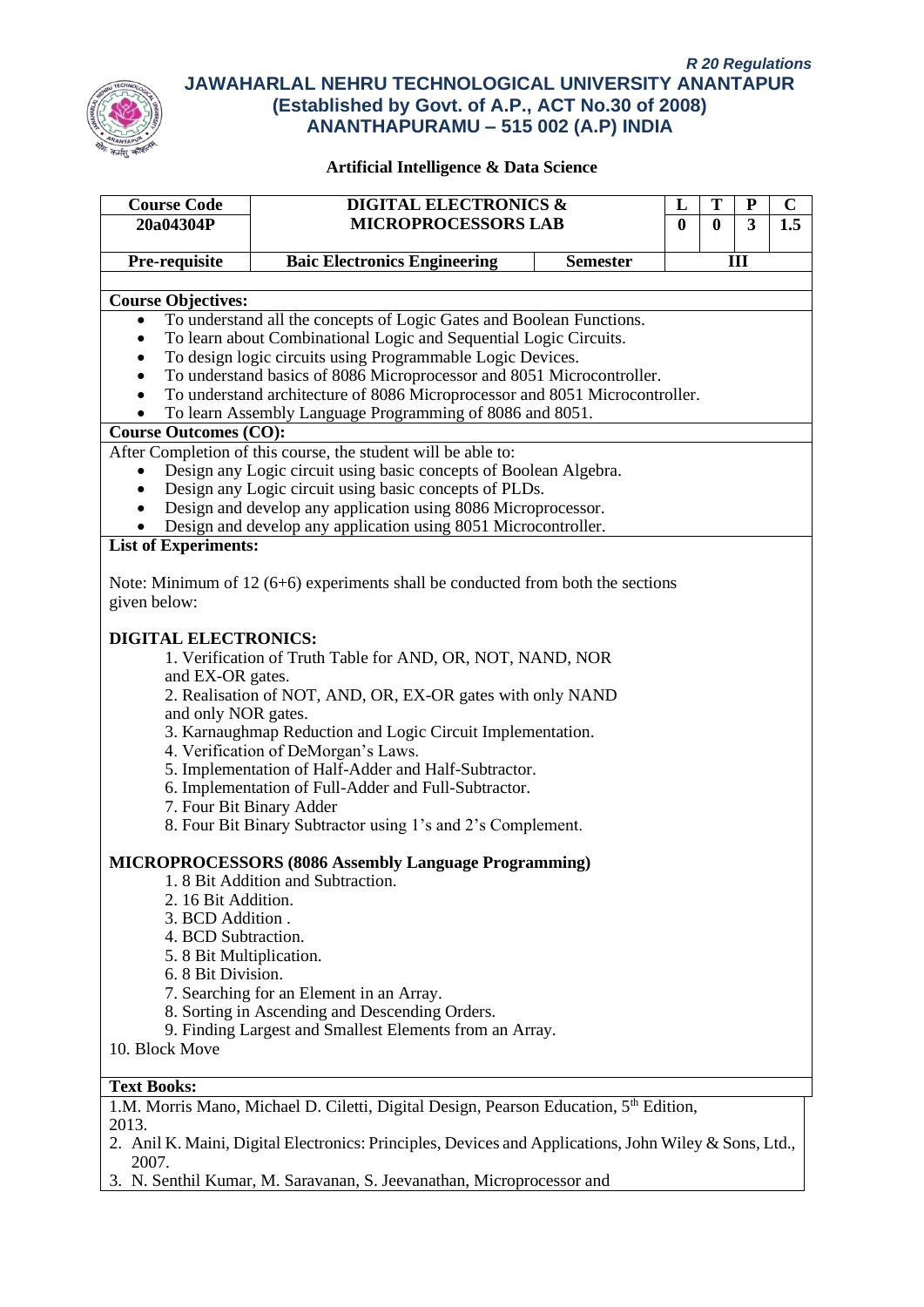

## **Artificial Intelligence & Data Science**

Microcontrollers,Oxford Publishers, 2010.

4. Advanced microprocessors and peripherals-A.K ray and K.M.Bhurchandani, TMH, 2nd edition, 2006.

#### **Reference Books:**

- 1. Thomas L. Floyd, Digital Fundamentals A Systems Approach, Pearson, 2013.
- 2. Charles H. Roth, Fundamentals of Logic Design, Cengage Learning, 5th, Edition, 2004.
- 3. D.V.Hall, Microprocessors and Interfacing. TMGH, 2nd edition, 2006.
- 4. Kenneth. J. Ayala, The 8051 microcontroller, 3rd edition, Cengage Learning, 2010.

# **Online Learning Resources/Virtual Labs:**

https://www.vlab.co.in/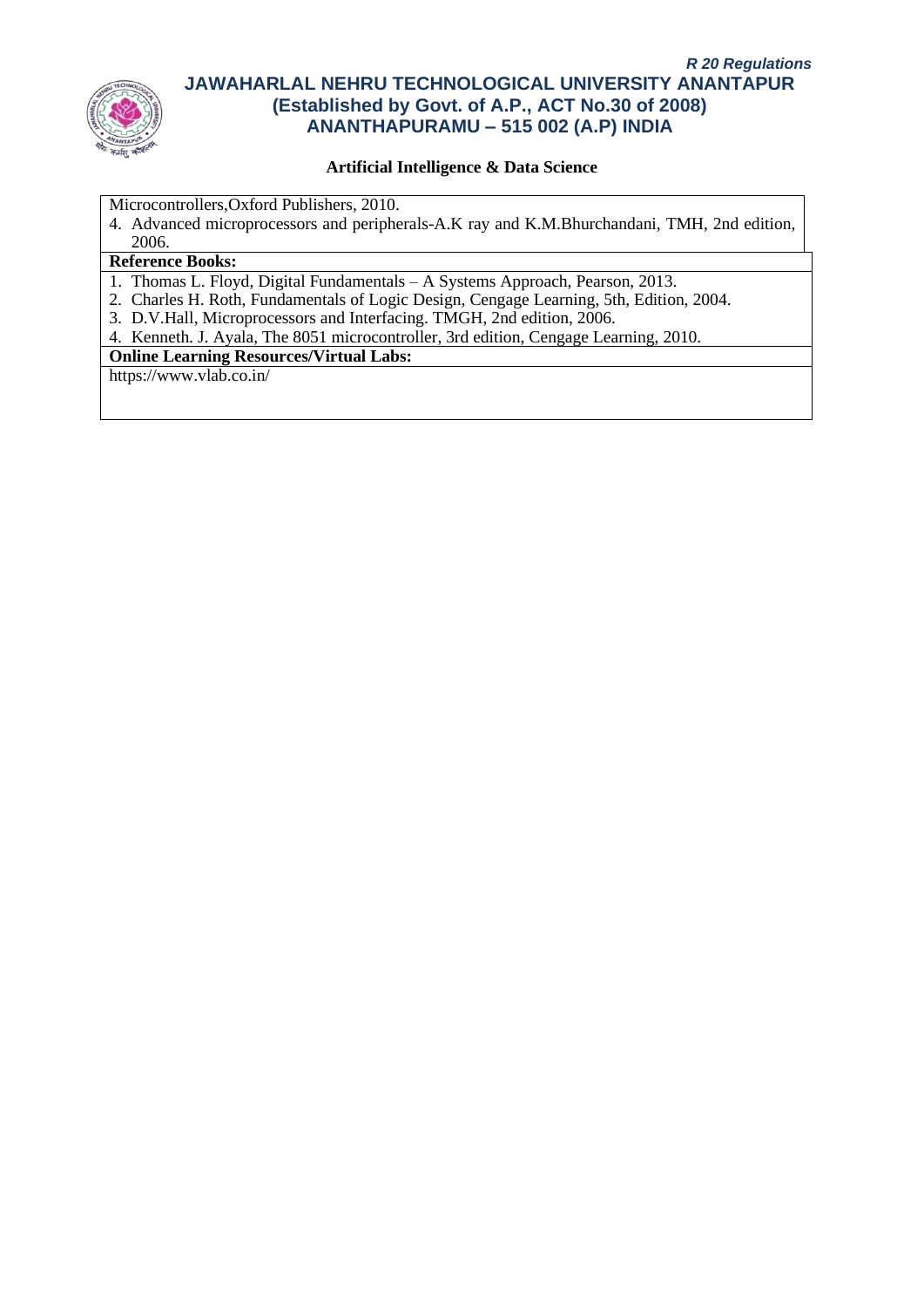

| <b>Course Code</b>                    | <b>Advanced Data Structures and Algorithms Lab</b>                                                                                                                                             |                 | L            | T                                              | P | $\mathbf C$ |  |  |
|---------------------------------------|------------------------------------------------------------------------------------------------------------------------------------------------------------------------------------------------|-----------------|--------------|------------------------------------------------|---|-------------|--|--|
| 20A05301P                             | (Common to CSE, IT, CSE(DS), CSE (IoT), CSE<br>$(AI)$ , CSE $(AI & ML)$ and $AI & DS$                                                                                                          |                 | $\mathbf{0}$ | $\overline{\mathbf{3}}$<br>1.5<br>$\mathbf{0}$ |   |             |  |  |
| Pre-requisite                         | <b>Basics of Data Structures</b>                                                                                                                                                               | <b>Semester</b> | III          |                                                |   |             |  |  |
|                                       |                                                                                                                                                                                                |                 |              |                                                |   |             |  |  |
| Course Objectives:                    |                                                                                                                                                                                                |                 |              |                                                |   |             |  |  |
| $\bullet$                             | Learn data structures for various applications.                                                                                                                                                |                 |              |                                                |   |             |  |  |
| $\bullet$                             | Implement different operations of data structures by optimizing the performance.                                                                                                               |                 |              |                                                |   |             |  |  |
|                                       | Develop applications using Greedy, Divide and Conquer, dynamic programming.                                                                                                                    |                 |              |                                                |   |             |  |  |
| $\bullet$<br>Course Outcomes (CO):    | Implement applications for backtracking algorithms using relevant data structures.                                                                                                             |                 |              |                                                |   |             |  |  |
|                                       | After completion of the course, students will be able to                                                                                                                                       |                 |              |                                                |   |             |  |  |
|                                       | Understand and apply data structure operations.                                                                                                                                                |                 |              |                                                |   |             |  |  |
| $\bullet$                             | Understand and apply non-linear data structure operations.                                                                                                                                     |                 |              |                                                |   |             |  |  |
| $\bullet$                             | Apply Greedy, divide and conquer algorithms.                                                                                                                                                   |                 |              |                                                |   |             |  |  |
|                                       | Develop dynamic programming algorithms for various real-time applications.                                                                                                                     |                 |              |                                                |   |             |  |  |
| $\bullet$                             | Illustrate and apply backtracking algorithms, further able to understand non-deterministic                                                                                                     |                 |              |                                                |   |             |  |  |
| algorithms.                           |                                                                                                                                                                                                |                 |              |                                                |   |             |  |  |
| List of Experiments:                  |                                                                                                                                                                                                |                 |              |                                                |   |             |  |  |
| 1.                                    | Write a program to implement the following operations on Binary Search Tree:                                                                                                                   |                 |              |                                                |   |             |  |  |
| a) Insert                             | b) Delete<br>c) Search                                                                                                                                                                         | d) Display      |              |                                                |   |             |  |  |
| 2.                                    | Write a program to perform a Binary Search for a given set of integer values.                                                                                                                  |                 |              |                                                |   |             |  |  |
| 3.                                    | Write a program to implement Splay trees.                                                                                                                                                      |                 |              |                                                |   |             |  |  |
| 4.                                    | Write a program to implement Merge sort for the given list of integer values.                                                                                                                  |                 |              |                                                |   |             |  |  |
| 5.                                    | Write a program to implement Quicksort for the given list of integer values.                                                                                                                   |                 |              |                                                |   |             |  |  |
| 6.                                    | Write a program to find the solution for the knapsack problem using the greedy method.                                                                                                         |                 |              |                                                |   |             |  |  |
| 7.<br>8.                              | Write a program to find minimum cost spanning tree using Prim's algorithm<br>Write a program to find minimum cost spanning tree using Kruskal's algorithm                                      |                 |              |                                                |   |             |  |  |
| 9.                                    | Write a program to find a single source shortest path for a given graph.                                                                                                                       |                 |              |                                                |   |             |  |  |
|                                       | 10. Write a program to find the solution for job sequencing with deadlines problems.                                                                                                           |                 |              |                                                |   |             |  |  |
|                                       | 11. Write a program to find the solution for a 0-1 knapsack problem using dynamic programming.                                                                                                 |                 |              |                                                |   |             |  |  |
|                                       | 12. Write a program to solve Sum of subsets problem for a given set of distinct numbers using                                                                                                  |                 |              |                                                |   |             |  |  |
| backtracking.                         |                                                                                                                                                                                                |                 |              |                                                |   |             |  |  |
|                                       | 13. Implement N Queen's problem using Back Tracking.                                                                                                                                           |                 |              |                                                |   |             |  |  |
|                                       |                                                                                                                                                                                                |                 |              |                                                |   |             |  |  |
| References:                           |                                                                                                                                                                                                |                 |              |                                                |   |             |  |  |
|                                       | 1. Y Daniel Liang, "Introduction to Programming using Python", Pearson.                                                                                                                        |                 |              |                                                |   |             |  |  |
|                                       | 2. Benjamin Baka, David Julian, "Python Data Structures and Algorithms", Packt Publishers, 2017.<br>3. Rance D. Necaise, "Data Structures and Algorithms using Python", Wiley Student Edition. |                 |              |                                                |   |             |  |  |
|                                       | <b>Online Learning Resources/Virtual Labs:</b>                                                                                                                                                 |                 |              |                                                |   |             |  |  |
| http://cse01-iiith.vlabs.ac.in/       |                                                                                                                                                                                                |                 |              |                                                |   |             |  |  |
| http://peterindia.net/Algorithms.html |                                                                                                                                                                                                |                 |              |                                                |   |             |  |  |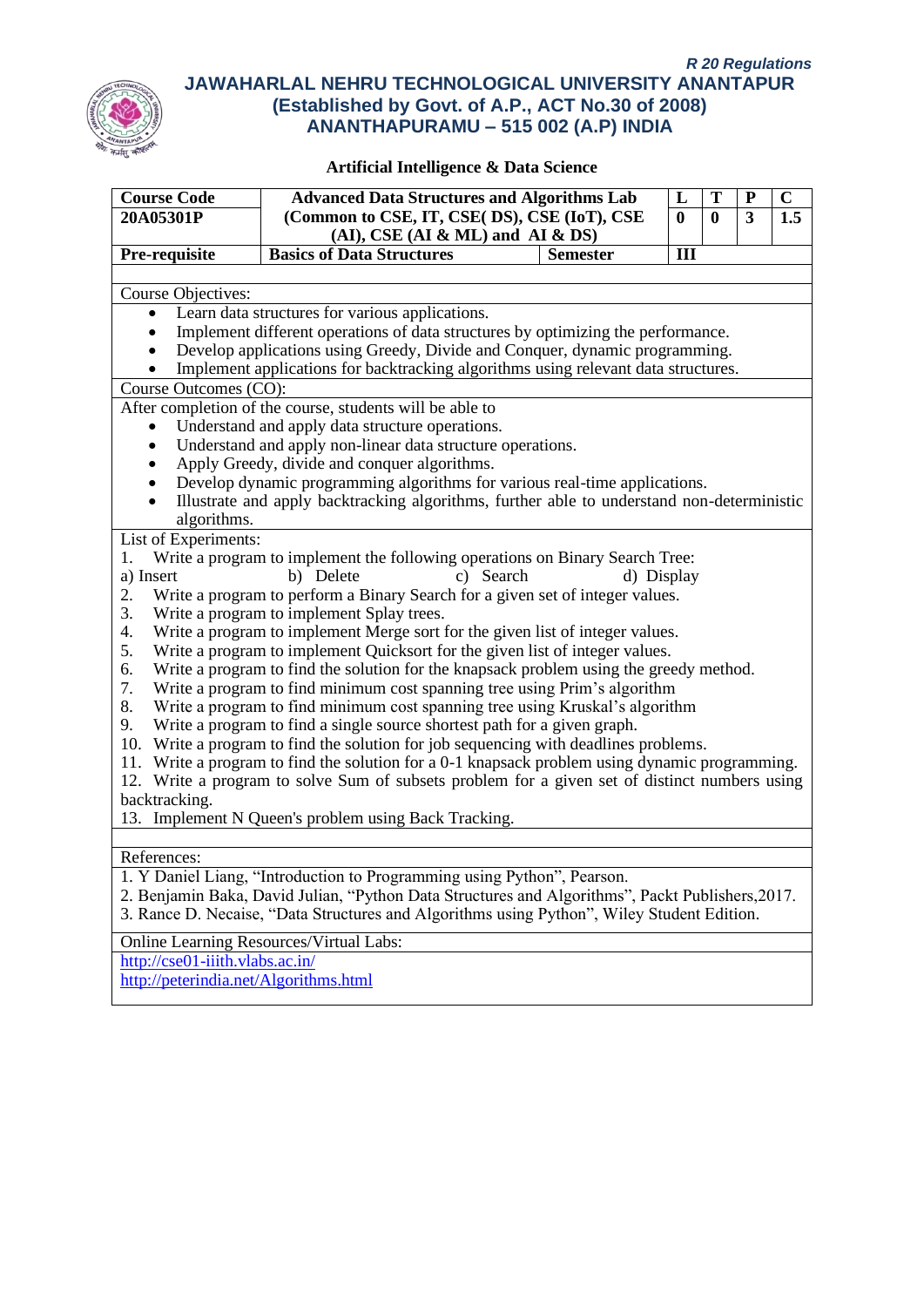

| <b>Course Code</b>                                      | <b>Object Oriented Programming Through Java Lab</b>                                                                                                                                                          | L            |          | P            | $\mathbf C$ |
|---------------------------------------------------------|--------------------------------------------------------------------------------------------------------------------------------------------------------------------------------------------------------------|--------------|----------|--------------|-------------|
| 20A05302P                                               | (Common to CSE, IT, CSE (AI), CSE (AI & ML) and                                                                                                                                                              | $\mathbf{0}$ | $\bf{0}$ | $\mathbf{3}$ | 1.5         |
|                                                         | AI&DS)                                                                                                                                                                                                       |              |          |              |             |
| Pre-requisite                                           | <b>Fundamental Programming</b><br><b>Semester</b>                                                                                                                                                            | III          |          |              |             |
|                                                         |                                                                                                                                                                                                              |              |          |              |             |
| Course Objectives:                                      |                                                                                                                                                                                                              |              |          |              |             |
| $\bullet$                                               | To introduce the concepts of Java.                                                                                                                                                                           |              |          |              |             |
|                                                         | To Practice object-oriented programs and build java applications.                                                                                                                                            |              |          |              |             |
|                                                         | To implement java programs for establishing interfaces.                                                                                                                                                      |              |          |              |             |
|                                                         | To implement sample programs for developing reusable software components.<br>To establish database connectivity in java and implement GUI applications.                                                      |              |          |              |             |
| Course Outcomes (CO):                                   |                                                                                                                                                                                                              |              |          |              |             |
|                                                         | After completion of the course, students will be able to                                                                                                                                                     |              |          |              |             |
|                                                         | Recognize the Java programming environment.                                                                                                                                                                  |              |          |              |             |
|                                                         | Develop efficient programs using multithreading.                                                                                                                                                             |              |          |              |             |
|                                                         | Design reliable programs using Java exception handling features.                                                                                                                                             |              |          |              |             |
|                                                         | Extend the programming functionality supported by Java.                                                                                                                                                      |              |          |              |             |
|                                                         | Select appropriate programming constructs to solve a problem.                                                                                                                                                |              |          |              |             |
| List of Experiments:                                    |                                                                                                                                                                                                              |              |          |              |             |
| Week-1                                                  |                                                                                                                                                                                                              |              |          |              |             |
|                                                         | a. Installation of Java software, study of any Integrated development environment, Use Eclipse or                                                                                                            |              |          |              |             |
|                                                         | Netbeans platform and acquaint with the various menus. Create a test project, add a test class and run                                                                                                       |              |          |              |             |
| it.                                                     |                                                                                                                                                                                                              |              |          |              |             |
|                                                         | See how you can use auto suggestions, auto fill. Try code formatter and code refactoring like                                                                                                                |              |          |              |             |
|                                                         | renaming variables, methods and classes. Try debug step by step with java program to find prime                                                                                                              |              |          |              |             |
| numbers between 1 to n.                                 |                                                                                                                                                                                                              |              |          |              |             |
|                                                         | b. Write a Java program that prints all real solutions to the quadratic equation $ax^2+bx+c=0$ . Read in a,                                                                                                  |              |          |              |             |
|                                                         |                                                                                                                                                                                                              |              |          |              |             |
| b, c and use the quadratic formula.                     |                                                                                                                                                                                                              |              |          |              |             |
|                                                         | c. Develop a Java application to generate Electricity bills. Create a class with the following members:<br>Consumer no., consumer name, previous month reading, current month reading, type of EB connection |              |          |              |             |
|                                                         | (i.e domestic or commercial). Commute the bill amount using the following tariff.                                                                                                                            |              |          |              |             |
|                                                         |                                                                                                                                                                                                              |              |          |              |             |
|                                                         | If the type of the EB connection is domestic, calculate the amount to be paid as follows:                                                                                                                    |              |          |              |             |
|                                                         | First 100 units - Rs. 1 per unit                                                                                                                                                                             |              |          |              |             |
|                                                         | 101-200 units - Rs. 2.50 per unit<br>$201 - 500$ units - Rs. 4 per unit                                                                                                                                      |              |          |              |             |
|                                                         | - Rs. 6 per unit<br>$> 501$ units                                                                                                                                                                            |              |          |              |             |
|                                                         | If the type of the EB connection is commercial, calculate the amount to be paid as follows:                                                                                                                  |              |          |              |             |
|                                                         | First 100 units - Rs. 2 per unit                                                                                                                                                                             |              |          |              |             |
|                                                         | 101-200 units - Rs. 4.50 per unit                                                                                                                                                                            |              |          |              |             |
|                                                         |                                                                                                                                                                                                              |              |          |              |             |
|                                                         | 201 -500 units - Rs. 6 per unit<br>- Rs. 7 per unit<br>$>$ 501 units                                                                                                                                         |              |          |              |             |
|                                                         |                                                                                                                                                                                                              |              |          |              |             |
|                                                         |                                                                                                                                                                                                              |              |          |              |             |
| d. Write a Java program to multiply two given matrices. |                                                                                                                                                                                                              |              |          |              |             |
| Week-2                                                  |                                                                                                                                                                                                              |              |          |              |             |
|                                                         | a. Write Java program on use of inheritance, preventing inheritance using final, abstract classes.                                                                                                           |              |          |              |             |
|                                                         | b. Write Java program on dynamic binding, differentiating method overloading and overriding.                                                                                                                 |              |          |              |             |
|                                                         | c. Develop a java application to implement currency converter (Dollar to INR, EURO to INR, Yen)                                                                                                              |              |          |              |             |
| using                                                   |                                                                                                                                                                                                              |              |          |              |             |
| Interfaces.                                             |                                                                                                                                                                                                              |              |          |              |             |
| Week-3                                                  |                                                                                                                                                                                                              |              |          |              |             |
|                                                         | a. Write Java program that inputs 5 numbers, each between 10 and 100 inclusive. As each number is                                                                                                            |              |          |              |             |
|                                                         | read, display it only if it's not a duplicate of any number already read display the complete set of<br>unique values input after the user enters each new value.                                            |              |          |              |             |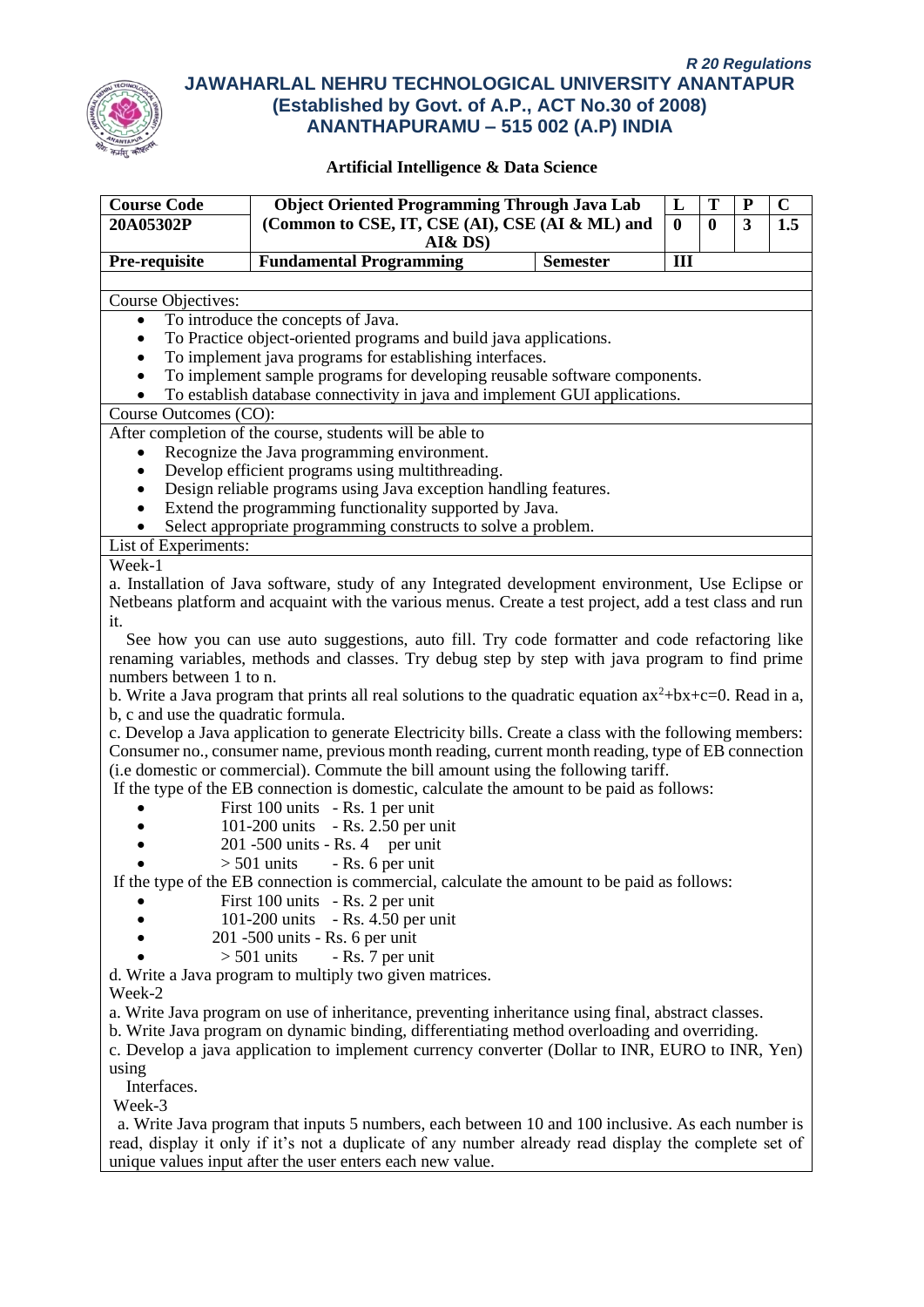

#### **Artificial Intelligence & Data Science**

b. Write a Java Program to create an abstract class named Shape that contains two integers and an empty method named print Area(). Provide three classes named Rectangle, Triangle and Circle such that each one of the classes extends the class Shape. Each one of the classes contains only the method print Area () that prints the area of the given shape.

c. Write a Java program to read the time intervals (HH:MM) and to compare system time if the system Time between your time intervals print correct time and exit else try again to repute the same thing. By using StringToknizer class.

#### Week-4

a. Write a Java program to implement user defined exception handling.

b. Write java program that inputs 5 numbers, each between 10 and 100 inclusive. As each number is read display it only if it's not a duplicate of any number already read. Display the complete set of unique values input after the user enters each new value.

#### Week-5

a. Write a Java program that creates a user interface to perform integer division. The user enters two numbers in the text fields, Num1 and Num2. The division of Num1 and Num2 is displayed in the Result field when the Divide button is clicked. If Num1 and Num2 were not integers, the program would throw a Number Format Exception. If Num2 were zero, the program would throw an Arithmetic Exception Display the exception in a message dialog box.

b. Write a Java program that creates three threads. First thread displays —Good Morningl every one second, the second thread displays ―Hello‖ every two seconds and the third thread displays ―Welcome‖ every three seconds.

#### Week-6

a. Write a java program to split a given text file into n parts. Name each part as the name of the original file followed by .part where n is the sequence number of the part file.

b. Write a Java program that reads a file name from the user, displays information about whether the file exists, whether the file is readable, or writable, the type of file and the length of the file in bytes.

#### Week-7

a. Write a java program that displays the number of characters, lines and words in a text file.

b. Write a java program that reads a file and displays the file on the screen with line number before each line.

#### Week-8

a. Write a Java program that correctly implements the producer-consumer problem using the concept of inter thread communication.

b. Develop a Java application for stack operation using Buttons and JOptionPane input and Message dialog box.

c. Develop a Java application to perform Addition, Division, Multiplication and subtraction using the JOptionPane dialog Box and Textfields.

#### Week-9

a. Develop a Java application for the blinking eyes and mouth should open while blinking.

 b. Develop a Java application that simulates a traffic light. The program lets the user select one of the three lights: Red, Yellow or Green with radio buttons. On selecting a button an appropriate message with ―STOP‖ or ―READY‖ or ‖GO‖ should appear above the buttons in the selected color. Initially, there is no message shown.

#### Week-10

a. Develop a Java application to implement the opening of a door while opening man should present before hut and closing man should disappear.

b. Develop a Java application by using JtextField to read decimal values and converting a decimal number into a binary number then print the binary value in another JtextField.

Week-11

a. Develop a Java application that handles all mouse events and shows the event name at the center of the window when a mouse event is fired. Use adapter classes.

b. Develop a Java application to demonstrate the key event handlers.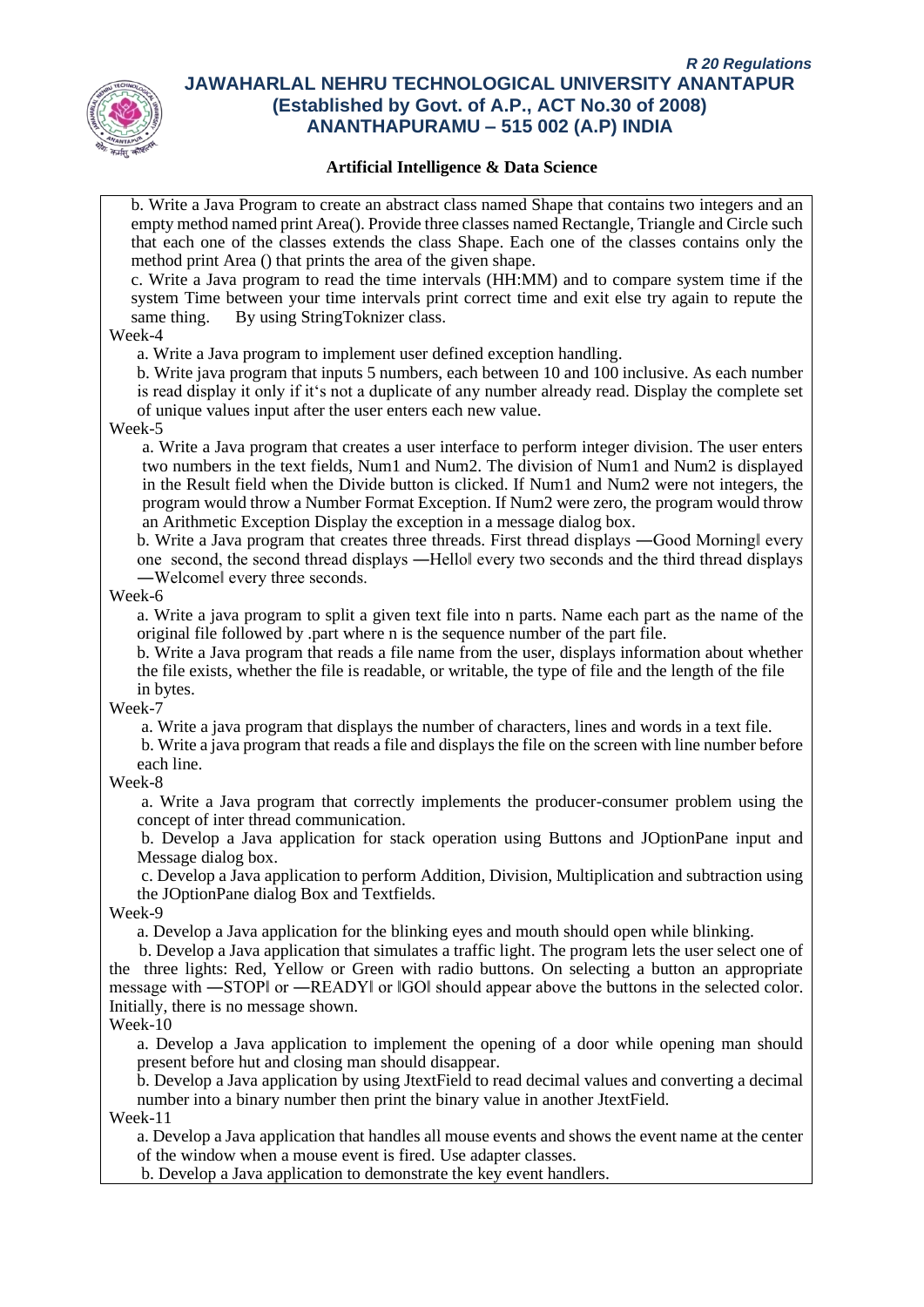

#### **Artificial Intelligence & Data Science**

#### Week-12

a. Develop a Java application to find the maximum value from the given type of elements using a generic function.

b. Develop a Java application that works as a simple calculator. Use a grid layout to arrange buttons for the digits and for the  $+, \cdot, *,$  % operations. Add a text field to display the result.

c . Develop a Java application for handling mouse events.

Week-13

a. Develop a Java application to establish a JDBC connection, create a table student with properties name, register number, mark1, mark2, mark3. Insert the values into the table by using java and display the information of the students at front end.

References:

1. P. J. Deitel, H. M. Deitel, "Java for Programmers", Pearson Education, PHI, 4th Edition, 2007.

2. P. Radha Krishna, "Object Oriented Programming through Java", Universities Press, 2nd Edition, 2007

3. Bruce Eckel, "Thinking in Java", Pearson Education, 4th Edition, 2006.

4. Sachin Malhotra, Saurabh Chaudhary, "Programming in Java", Oxford University Press, 5th Edition, 2010.

Online Learning Resources/Virtual Labs:

<https://java-iitd.vlabs.ac.in/>

<http://peterindia.net/JavaFiles.html>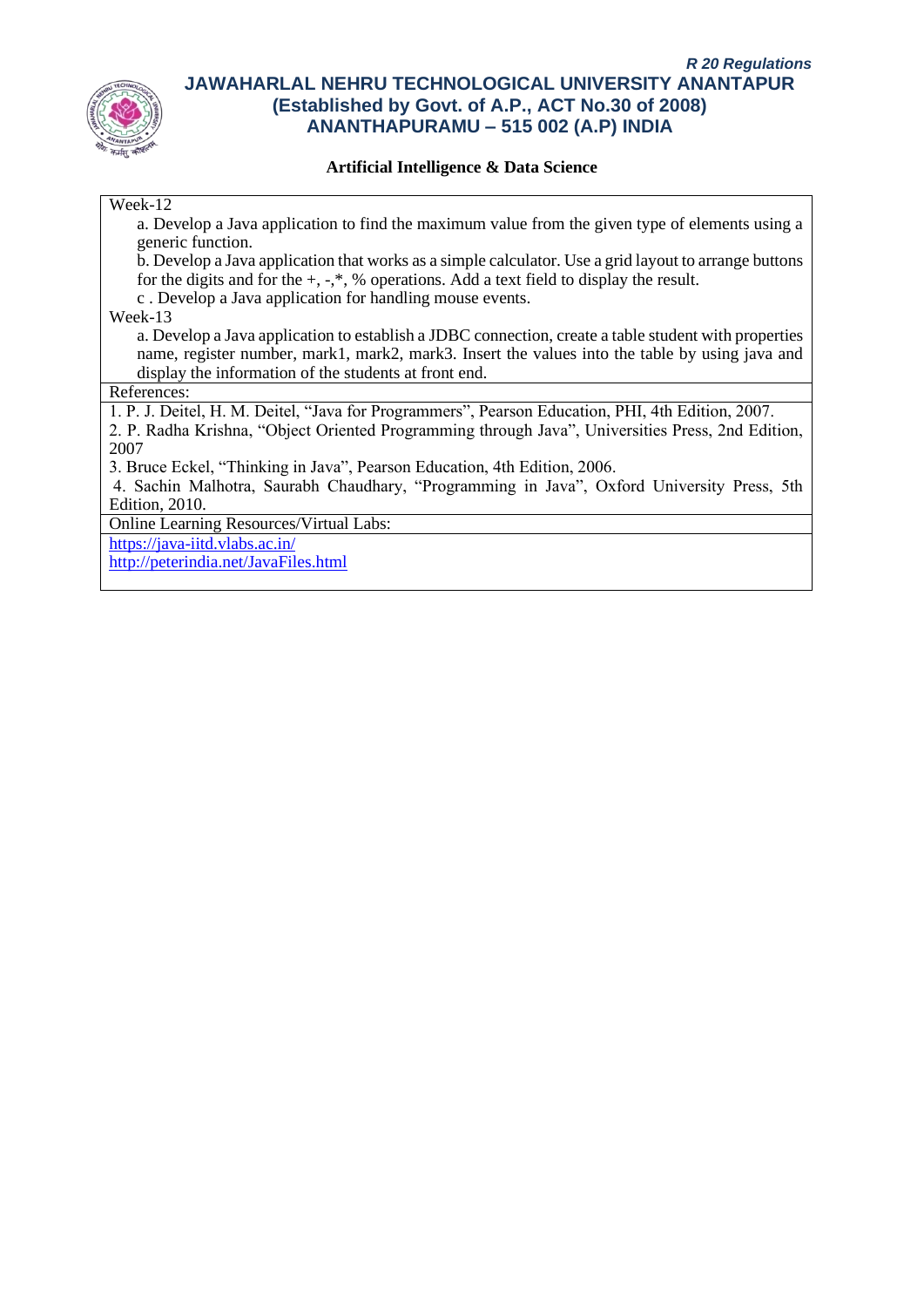

| <b>Course Code</b>                             | <b>Web Application Development</b>                                                                                                                                                                                                                                                                                                                                                                                                                                                                                                                                                                                                                                                                                                                                                                                                                                                                                                                                                                                                                                                                                                                                                                                                                                                                                                                                                                                                                                                                                                                                                                                                                                                                                                                                                                                                                                                                                                                                                                                                                                                                                                                                                                                                                                                                                                                                                                                                                                                                                                                                                                                                                                                                                                 |                                                | L                                   |          | P              | C              |  |                                                                             |  |                                                                             |  |  |  |             |  |             |  |  |  |  |  |                                                                                                                                  |  |                                                                                                                                  |  |  |  |              |  |              |  |  |  |  |  |                                                |  |                                                |  |  |  |  |  |  |  |  |  |  |             |  |             |  |  |  |  |  |                                                                                                    |  |                                                                                                    |  |  |  |         |  |         |  |  |  |  |  |                                                                                               |  |                                                                                               |  |  |  |  |                                                     |  |                                                     |  |  |  |             |  |             |  |  |  |  |  |                                                                                       |  |                                                                                       |  |  |  |  |                                                                                                  |  |                                                                                                  |  |  |  |  |                                                                               |  |                                                                               |  |  |  |  |  |  |  |  |  |  |             |  |             |  |  |  |  |  |                                                                                           |  |                                                                                           |  |  |  |  |                                                                                             |  |                                                                                             |  |  |  |                      |  |                      |  |  |  |  |  |  |
|------------------------------------------------|------------------------------------------------------------------------------------------------------------------------------------------------------------------------------------------------------------------------------------------------------------------------------------------------------------------------------------------------------------------------------------------------------------------------------------------------------------------------------------------------------------------------------------------------------------------------------------------------------------------------------------------------------------------------------------------------------------------------------------------------------------------------------------------------------------------------------------------------------------------------------------------------------------------------------------------------------------------------------------------------------------------------------------------------------------------------------------------------------------------------------------------------------------------------------------------------------------------------------------------------------------------------------------------------------------------------------------------------------------------------------------------------------------------------------------------------------------------------------------------------------------------------------------------------------------------------------------------------------------------------------------------------------------------------------------------------------------------------------------------------------------------------------------------------------------------------------------------------------------------------------------------------------------------------------------------------------------------------------------------------------------------------------------------------------------------------------------------------------------------------------------------------------------------------------------------------------------------------------------------------------------------------------------------------------------------------------------------------------------------------------------------------------------------------------------------------------------------------------------------------------------------------------------------------------------------------------------------------------------------------------------------------------------------------------------------------------------------------------------|------------------------------------------------|-------------------------------------|----------|----------------|----------------|--|-----------------------------------------------------------------------------|--|-----------------------------------------------------------------------------|--|--|--|-------------|--|-------------|--|--|--|--|--|----------------------------------------------------------------------------------------------------------------------------------|--|----------------------------------------------------------------------------------------------------------------------------------|--|--|--|--------------|--|--------------|--|--|--|--|--|------------------------------------------------|--|------------------------------------------------|--|--|--|--|--|--|--|--|--|--|-------------|--|-------------|--|--|--|--|--|----------------------------------------------------------------------------------------------------|--|----------------------------------------------------------------------------------------------------|--|--|--|---------|--|---------|--|--|--|--|--|-----------------------------------------------------------------------------------------------|--|-----------------------------------------------------------------------------------------------|--|--|--|--|-----------------------------------------------------|--|-----------------------------------------------------|--|--|--|-------------|--|-------------|--|--|--|--|--|---------------------------------------------------------------------------------------|--|---------------------------------------------------------------------------------------|--|--|--|--|--------------------------------------------------------------------------------------------------|--|--------------------------------------------------------------------------------------------------|--|--|--|--|-------------------------------------------------------------------------------|--|-------------------------------------------------------------------------------|--|--|--|--|--|--|--|--|--|--|-------------|--|-------------|--|--|--|--|--|-------------------------------------------------------------------------------------------|--|-------------------------------------------------------------------------------------------|--|--|--|--|---------------------------------------------------------------------------------------------|--|---------------------------------------------------------------------------------------------|--|--|--|----------------------|--|----------------------|--|--|--|--|--|--|
| 20A05304                                       | (Common to CSE, CSE (AI), CSE (AI & ML) and                                                                                                                                                                                                                                                                                                                                                                                                                                                                                                                                                                                                                                                                                                                                                                                                                                                                                                                                                                                                                                                                                                                                                                                                                                                                                                                                                                                                                                                                                                                                                                                                                                                                                                                                                                                                                                                                                                                                                                                                                                                                                                                                                                                                                                                                                                                                                                                                                                                                                                                                                                                                                                                                                        |                                                | $\mathbf{1}$                        | $\bf{0}$ | $\overline{2}$ | $\overline{2}$ |  |                                                                             |  |                                                                             |  |  |  |             |  |             |  |  |  |  |  |                                                                                                                                  |  |                                                                                                                                  |  |  |  |              |  |              |  |  |  |  |  |                                                |  |                                                |  |  |  |  |  |  |  |  |  |  |             |  |             |  |  |  |  |  |                                                                                                    |  |                                                                                                    |  |  |  |         |  |         |  |  |  |  |  |                                                                                               |  |                                                                                               |  |  |  |  |                                                     |  |                                                     |  |  |  |             |  |             |  |  |  |  |  |                                                                                       |  |                                                                                       |  |  |  |  |                                                                                                  |  |                                                                                                  |  |  |  |  |                                                                               |  |                                                                               |  |  |  |  |  |  |  |  |  |  |             |  |             |  |  |  |  |  |                                                                                           |  |                                                                                           |  |  |  |  |                                                                                             |  |                                                                                             |  |  |  |                      |  |                      |  |  |  |  |  |  |
|                                                | AI&DS)                                                                                                                                                                                                                                                                                                                                                                                                                                                                                                                                                                                                                                                                                                                                                                                                                                                                                                                                                                                                                                                                                                                                                                                                                                                                                                                                                                                                                                                                                                                                                                                                                                                                                                                                                                                                                                                                                                                                                                                                                                                                                                                                                                                                                                                                                                                                                                                                                                                                                                                                                                                                                                                                                                                             |                                                |                                     |          |                |                |  |                                                                             |  |                                                                             |  |  |  |             |  |             |  |  |  |  |  |                                                                                                                                  |  |                                                                                                                                  |  |  |  |              |  |              |  |  |  |  |  |                                                |  |                                                |  |  |  |  |  |  |  |  |  |  |             |  |             |  |  |  |  |  |                                                                                                    |  |                                                                                                    |  |  |  |         |  |         |  |  |  |  |  |                                                                                               |  |                                                                                               |  |  |  |  |                                                     |  |                                                     |  |  |  |             |  |             |  |  |  |  |  |                                                                                       |  |                                                                                       |  |  |  |  |                                                                                                  |  |                                                                                                  |  |  |  |  |                                                                               |  |                                                                               |  |  |  |  |  |  |  |  |  |  |             |  |             |  |  |  |  |  |                                                                                           |  |                                                                                           |  |  |  |  |                                                                                             |  |                                                                                             |  |  |  |                      |  |                      |  |  |  |  |  |  |
| Pre-requisite                                  |                                                                                                                                                                                                                                                                                                                                                                                                                                                                                                                                                                                                                                                                                                                                                                                                                                                                                                                                                                                                                                                                                                                                                                                                                                                                                                                                                                                                                                                                                                                                                                                                                                                                                                                                                                                                                                                                                                                                                                                                                                                                                                                                                                                                                                                                                                                                                                                                                                                                                                                                                                                                                                                                                                                                    | <b>Semester</b>                                |                                     |          | III            |                |  |                                                                             |  |                                                                             |  |  |  |             |  |             |  |  |  |  |  |                                                                                                                                  |  |                                                                                                                                  |  |  |  |              |  |              |  |  |  |  |  |                                                |  |                                                |  |  |  |  |  |  |  |  |  |  |             |  |             |  |  |  |  |  |                                                                                                    |  |                                                                                                    |  |  |  |         |  |         |  |  |  |  |  |                                                                                               |  |                                                                                               |  |  |  |  |                                                     |  |                                                     |  |  |  |             |  |             |  |  |  |  |  |                                                                                       |  |                                                                                       |  |  |  |  |                                                                                                  |  |                                                                                                  |  |  |  |  |                                                                               |  |                                                                               |  |  |  |  |  |  |  |  |  |  |             |  |             |  |  |  |  |  |                                                                                           |  |                                                                                           |  |  |  |  |                                                                                             |  |                                                                                             |  |  |  |                      |  |                      |  |  |  |  |  |  |
| <b>Course Objectives:</b>                      |                                                                                                                                                                                                                                                                                                                                                                                                                                                                                                                                                                                                                                                                                                                                                                                                                                                                                                                                                                                                                                                                                                                                                                                                                                                                                                                                                                                                                                                                                                                                                                                                                                                                                                                                                                                                                                                                                                                                                                                                                                                                                                                                                                                                                                                                                                                                                                                                                                                                                                                                                                                                                                                                                                                                    |                                                |                                     |          |                |                |  |                                                                             |  |                                                                             |  |  |  |             |  |             |  |  |  |  |  |                                                                                                                                  |  |                                                                                                                                  |  |  |  |              |  |              |  |  |  |  |  |                                                |  |                                                |  |  |  |  |  |  |  |  |  |  |             |  |             |  |  |  |  |  |                                                                                                    |  |                                                                                                    |  |  |  |         |  |         |  |  |  |  |  |                                                                                               |  |                                                                                               |  |  |  |  |                                                     |  |                                                     |  |  |  |             |  |             |  |  |  |  |  |                                                                                       |  |                                                                                       |  |  |  |  |                                                                                                  |  |                                                                                                  |  |  |  |  |                                                                               |  |                                                                               |  |  |  |  |  |  |  |  |  |  |             |  |             |  |  |  |  |  |                                                                                           |  |                                                                                           |  |  |  |  |                                                                                             |  |                                                                                             |  |  |  |                      |  |                      |  |  |  |  |  |  |
| $\bullet$                                      | Learn website development using HTML, CSS, JavaScript.                                                                                                                                                                                                                                                                                                                                                                                                                                                                                                                                                                                                                                                                                                                                                                                                                                                                                                                                                                                                                                                                                                                                                                                                                                                                                                                                                                                                                                                                                                                                                                                                                                                                                                                                                                                                                                                                                                                                                                                                                                                                                                                                                                                                                                                                                                                                                                                                                                                                                                                                                                                                                                                                             |                                                |                                     |          |                |                |  |                                                                             |  |                                                                             |  |  |  |             |  |             |  |  |  |  |  |                                                                                                                                  |  |                                                                                                                                  |  |  |  |              |  |              |  |  |  |  |  |                                                |  |                                                |  |  |  |  |  |  |  |  |  |  |             |  |             |  |  |  |  |  |                                                                                                    |  |                                                                                                    |  |  |  |         |  |         |  |  |  |  |  |                                                                                               |  |                                                                                               |  |  |  |  |                                                     |  |                                                     |  |  |  |             |  |             |  |  |  |  |  |                                                                                       |  |                                                                                       |  |  |  |  |                                                                                                  |  |                                                                                                  |  |  |  |  |                                                                               |  |                                                                               |  |  |  |  |  |  |  |  |  |  |             |  |             |  |  |  |  |  |                                                                                           |  |                                                                                           |  |  |  |  |                                                                                             |  |                                                                                             |  |  |  |                      |  |                      |  |  |  |  |  |  |
| $\bullet$                                      | Understand the concepts of responsive web development using the bootstrap framework                                                                                                                                                                                                                                                                                                                                                                                                                                                                                                                                                                                                                                                                                                                                                                                                                                                                                                                                                                                                                                                                                                                                                                                                                                                                                                                                                                                                                                                                                                                                                                                                                                                                                                                                                                                                                                                                                                                                                                                                                                                                                                                                                                                                                                                                                                                                                                                                                                                                                                                                                                                                                                                |                                                |                                     |          |                |                |  |                                                                             |  |                                                                             |  |  |  |             |  |             |  |  |  |  |  |                                                                                                                                  |  |                                                                                                                                  |  |  |  |              |  |              |  |  |  |  |  |                                                |  |                                                |  |  |  |  |  |  |  |  |  |  |             |  |             |  |  |  |  |  |                                                                                                    |  |                                                                                                    |  |  |  |         |  |         |  |  |  |  |  |                                                                                               |  |                                                                                               |  |  |  |  |                                                     |  |                                                     |  |  |  |             |  |             |  |  |  |  |  |                                                                                       |  |                                                                                       |  |  |  |  |                                                                                                  |  |                                                                                                  |  |  |  |  |                                                                               |  |                                                                               |  |  |  |  |  |  |  |  |  |  |             |  |             |  |  |  |  |  |                                                                                           |  |                                                                                           |  |  |  |  |                                                                                             |  |                                                                                             |  |  |  |                      |  |                      |  |  |  |  |  |  |
| $\bullet$                                      | Make use of the JQueryjavascript library to provide interactiveness to the websites.                                                                                                                                                                                                                                                                                                                                                                                                                                                                                                                                                                                                                                                                                                                                                                                                                                                                                                                                                                                                                                                                                                                                                                                                                                                                                                                                                                                                                                                                                                                                                                                                                                                                                                                                                                                                                                                                                                                                                                                                                                                                                                                                                                                                                                                                                                                                                                                                                                                                                                                                                                                                                                               |                                                |                                     |          |                |                |  |                                                                             |  |                                                                             |  |  |  |             |  |             |  |  |  |  |  |                                                                                                                                  |  |                                                                                                                                  |  |  |  |              |  |              |  |  |  |  |  |                                                |  |                                                |  |  |  |  |  |  |  |  |  |  |             |  |             |  |  |  |  |  |                                                                                                    |  |                                                                                                    |  |  |  |         |  |         |  |  |  |  |  |                                                                                               |  |                                                                                               |  |  |  |  |                                                     |  |                                                     |  |  |  |             |  |             |  |  |  |  |  |                                                                                       |  |                                                                                       |  |  |  |  |                                                                                                  |  |                                                                                                  |  |  |  |  |                                                                               |  |                                                                               |  |  |  |  |  |  |  |  |  |  |             |  |             |  |  |  |  |  |                                                                                           |  |                                                                                           |  |  |  |  |                                                                                             |  |                                                                                             |  |  |  |                      |  |                      |  |  |  |  |  |  |
| $\bullet$                                      | Discover how to use Google Charts to provide a better way to visualize data on a website                                                                                                                                                                                                                                                                                                                                                                                                                                                                                                                                                                                                                                                                                                                                                                                                                                                                                                                                                                                                                                                                                                                                                                                                                                                                                                                                                                                                                                                                                                                                                                                                                                                                                                                                                                                                                                                                                                                                                                                                                                                                                                                                                                                                                                                                                                                                                                                                                                                                                                                                                                                                                                           |                                                |                                     |          |                |                |  |                                                                             |  |                                                                             |  |  |  |             |  |             |  |  |  |  |  |                                                                                                                                  |  |                                                                                                                                  |  |  |  |              |  |              |  |  |  |  |  |                                                |  |                                                |  |  |  |  |  |  |  |  |  |  |             |  |             |  |  |  |  |  |                                                                                                    |  |                                                                                                    |  |  |  |         |  |         |  |  |  |  |  |                                                                                               |  |                                                                                               |  |  |  |  |                                                     |  |                                                     |  |  |  |             |  |             |  |  |  |  |  |                                                                                       |  |                                                                                       |  |  |  |  |                                                                                                  |  |                                                                                                  |  |  |  |  |                                                                               |  |                                                                               |  |  |  |  |  |  |  |  |  |  |             |  |             |  |  |  |  |  |                                                                                           |  |                                                                                           |  |  |  |  |                                                                                             |  |                                                                                             |  |  |  |                      |  |                      |  |  |  |  |  |  |
|                                                | 5. Learn Content Management Systems to speed the development process                                                                                                                                                                                                                                                                                                                                                                                                                                                                                                                                                                                                                                                                                                                                                                                                                                                                                                                                                                                                                                                                                                                                                                                                                                                                                                                                                                                                                                                                                                                                                                                                                                                                                                                                                                                                                                                                                                                                                                                                                                                                                                                                                                                                                                                                                                                                                                                                                                                                                                                                                                                                                                                               |                                                |                                     |          |                |                |  |                                                                             |  |                                                                             |  |  |  |             |  |             |  |  |  |  |  |                                                                                                                                  |  |                                                                                                                                  |  |  |  |              |  |              |  |  |  |  |  |                                                |  |                                                |  |  |  |  |  |  |  |  |  |  |             |  |             |  |  |  |  |  |                                                                                                    |  |                                                                                                    |  |  |  |         |  |         |  |  |  |  |  |                                                                                               |  |                                                                                               |  |  |  |  |                                                     |  |                                                     |  |  |  |             |  |             |  |  |  |  |  |                                                                                       |  |                                                                                       |  |  |  |  |                                                                                                  |  |                                                                                                  |  |  |  |  |                                                                               |  |                                                                               |  |  |  |  |  |  |  |  |  |  |             |  |             |  |  |  |  |  |                                                                                           |  |                                                                                           |  |  |  |  |                                                                                             |  |                                                                                             |  |  |  |                      |  |                      |  |  |  |  |  |  |
| Course Outcomes (CO):                          |                                                                                                                                                                                                                                                                                                                                                                                                                                                                                                                                                                                                                                                                                                                                                                                                                                                                                                                                                                                                                                                                                                                                                                                                                                                                                                                                                                                                                                                                                                                                                                                                                                                                                                                                                                                                                                                                                                                                                                                                                                                                                                                                                                                                                                                                                                                                                                                                                                                                                                                                                                                                                                                                                                                                    |                                                |                                     |          |                |                |  |                                                                             |  |                                                                             |  |  |  |             |  |             |  |  |  |  |  |                                                                                                                                  |  |                                                                                                                                  |  |  |  |              |  |              |  |  |  |  |  |                                                |  |                                                |  |  |  |  |  |  |  |  |  |  |             |  |             |  |  |  |  |  |                                                                                                    |  |                                                                                                    |  |  |  |         |  |         |  |  |  |  |  |                                                                                               |  |                                                                                               |  |  |  |  |                                                     |  |                                                     |  |  |  |             |  |             |  |  |  |  |  |                                                                                       |  |                                                                                       |  |  |  |  |                                                                                                  |  |                                                                                                  |  |  |  |  |                                                                               |  |                                                                               |  |  |  |  |  |  |  |  |  |  |             |  |             |  |  |  |  |  |                                                                                           |  |                                                                                           |  |  |  |  |                                                                                             |  |                                                                                             |  |  |  |                      |  |                      |  |  |  |  |  |  |
|                                                | After completion of the course, students will be able to                                                                                                                                                                                                                                                                                                                                                                                                                                                                                                                                                                                                                                                                                                                                                                                                                                                                                                                                                                                                                                                                                                                                                                                                                                                                                                                                                                                                                                                                                                                                                                                                                                                                                                                                                                                                                                                                                                                                                                                                                                                                                                                                                                                                                                                                                                                                                                                                                                                                                                                                                                                                                                                                           |                                                |                                     |          |                |                |  |                                                                             |  |                                                                             |  |  |  |             |  |             |  |  |  |  |  |                                                                                                                                  |  |                                                                                                                                  |  |  |  |              |  |              |  |  |  |  |  |                                                |  |                                                |  |  |  |  |  |  |  |  |  |  |             |  |             |  |  |  |  |  |                                                                                                    |  |                                                                                                    |  |  |  |         |  |         |  |  |  |  |  |                                                                                               |  |                                                                                               |  |  |  |  |                                                     |  |                                                     |  |  |  |             |  |             |  |  |  |  |  |                                                                                       |  |                                                                                       |  |  |  |  |                                                                                                  |  |                                                                                                  |  |  |  |  |                                                                               |  |                                                                               |  |  |  |  |  |  |  |  |  |  |             |  |             |  |  |  |  |  |                                                                                           |  |                                                                                           |  |  |  |  |                                                                                             |  |                                                                                             |  |  |  |                      |  |                      |  |  |  |  |  |  |
|                                                | Construct web sites with valid HTML, CSS, JavaScript                                                                                                                                                                                                                                                                                                                                                                                                                                                                                                                                                                                                                                                                                                                                                                                                                                                                                                                                                                                                                                                                                                                                                                                                                                                                                                                                                                                                                                                                                                                                                                                                                                                                                                                                                                                                                                                                                                                                                                                                                                                                                                                                                                                                                                                                                                                                                                                                                                                                                                                                                                                                                                                                               |                                                |                                     |          |                |                |  |                                                                             |  |                                                                             |  |  |  |             |  |             |  |  |  |  |  |                                                                                                                                  |  |                                                                                                                                  |  |  |  |              |  |              |  |  |  |  |  |                                                |  |                                                |  |  |  |  |  |  |  |  |  |  |             |  |             |  |  |  |  |  |                                                                                                    |  |                                                                                                    |  |  |  |         |  |         |  |  |  |  |  |                                                                                               |  |                                                                                               |  |  |  |  |                                                     |  |                                                     |  |  |  |             |  |             |  |  |  |  |  |                                                                                       |  |                                                                                       |  |  |  |  |                                                                                                  |  |                                                                                                  |  |  |  |  |                                                                               |  |                                                                               |  |  |  |  |  |  |  |  |  |  |             |  |             |  |  |  |  |  |                                                                                           |  |                                                                                           |  |  |  |  |                                                                                             |  |                                                                                             |  |  |  |                      |  |                      |  |  |  |  |  |  |
| $\bullet$                                      | Create responsive Web designs that work on phones, tablets, or traditional laptops and wide-                                                                                                                                                                                                                                                                                                                                                                                                                                                                                                                                                                                                                                                                                                                                                                                                                                                                                                                                                                                                                                                                                                                                                                                                                                                                                                                                                                                                                                                                                                                                                                                                                                                                                                                                                                                                                                                                                                                                                                                                                                                                                                                                                                                                                                                                                                                                                                                                                                                                                                                                                                                                                                       |                                                |                                     |          |                |                |  |                                                                             |  |                                                                             |  |  |  |             |  |             |  |  |  |  |  |                                                                                                                                  |  |                                                                                                                                  |  |  |  |              |  |              |  |  |  |  |  |                                                |  |                                                |  |  |  |  |  |  |  |  |  |  |             |  |             |  |  |  |  |  |                                                                                                    |  |                                                                                                    |  |  |  |         |  |         |  |  |  |  |  |                                                                                               |  |                                                                                               |  |  |  |  |                                                     |  |                                                     |  |  |  |             |  |             |  |  |  |  |  |                                                                                       |  |                                                                                       |  |  |  |  |                                                                                                  |  |                                                                                                  |  |  |  |  |                                                                               |  |                                                                               |  |  |  |  |  |  |  |  |  |  |             |  |             |  |  |  |  |  |                                                                                           |  |                                                                                           |  |  |  |  |                                                                                             |  |                                                                                             |  |  |  |                      |  |                      |  |  |  |  |  |  |
| screen monitors.                               |                                                                                                                                                                                                                                                                                                                                                                                                                                                                                                                                                                                                                                                                                                                                                                                                                                                                                                                                                                                                                                                                                                                                                                                                                                                                                                                                                                                                                                                                                                                                                                                                                                                                                                                                                                                                                                                                                                                                                                                                                                                                                                                                                                                                                                                                                                                                                                                                                                                                                                                                                                                                                                                                                                                                    |                                                |                                     |          |                |                |  |                                                                             |  |                                                                             |  |  |  |             |  |             |  |  |  |  |  |                                                                                                                                  |  |                                                                                                                                  |  |  |  |              |  |              |  |  |  |  |  |                                                |  |                                                |  |  |  |  |  |  |  |  |  |  |             |  |             |  |  |  |  |  |                                                                                                    |  |                                                                                                    |  |  |  |         |  |         |  |  |  |  |  |                                                                                               |  |                                                                                               |  |  |  |  |                                                     |  |                                                     |  |  |  |             |  |             |  |  |  |  |  |                                                                                       |  |                                                                                       |  |  |  |  |                                                                                                  |  |                                                                                                  |  |  |  |  |                                                                               |  |                                                                               |  |  |  |  |  |  |  |  |  |  |             |  |             |  |  |  |  |  |                                                                                           |  |                                                                                           |  |  |  |  |                                                                                             |  |                                                                                             |  |  |  |                      |  |                      |  |  |  |  |  |  |
|                                                | Develop websites using jQuery to provide interactivity and engaging user experiences                                                                                                                                                                                                                                                                                                                                                                                                                                                                                                                                                                                                                                                                                                                                                                                                                                                                                                                                                                                                                                                                                                                                                                                                                                                                                                                                                                                                                                                                                                                                                                                                                                                                                                                                                                                                                                                                                                                                                                                                                                                                                                                                                                                                                                                                                                                                                                                                                                                                                                                                                                                                                                               |                                                |                                     |          |                |                |  |                                                                             |  |                                                                             |  |  |  |             |  |             |  |  |  |  |  |                                                                                                                                  |  |                                                                                                                                  |  |  |  |              |  |              |  |  |  |  |  |                                                |  |                                                |  |  |  |  |  |  |  |  |  |  |             |  |             |  |  |  |  |  |                                                                                                    |  |                                                                                                    |  |  |  |         |  |         |  |  |  |  |  |                                                                                               |  |                                                                                               |  |  |  |  |                                                     |  |                                                     |  |  |  |             |  |             |  |  |  |  |  |                                                                                       |  |                                                                                       |  |  |  |  |                                                                                                  |  |                                                                                                  |  |  |  |  |                                                                               |  |                                                                               |  |  |  |  |  |  |  |  |  |  |             |  |             |  |  |  |  |  |                                                                                           |  |                                                                                           |  |  |  |  |                                                                                             |  |                                                                                             |  |  |  |                      |  |                      |  |  |  |  |  |  |
| $\bullet$                                      | Embed Google chart tools in a website for better visualization of data.                                                                                                                                                                                                                                                                                                                                                                                                                                                                                                                                                                                                                                                                                                                                                                                                                                                                                                                                                                                                                                                                                                                                                                                                                                                                                                                                                                                                                                                                                                                                                                                                                                                                                                                                                                                                                                                                                                                                                                                                                                                                                                                                                                                                                                                                                                                                                                                                                                                                                                                                                                                                                                                            |                                                |                                     |          |                |                |  |                                                                             |  |                                                                             |  |  |  |             |  |             |  |  |  |  |  |                                                                                                                                  |  |                                                                                                                                  |  |  |  |              |  |              |  |  |  |  |  |                                                |  |                                                |  |  |  |  |  |  |  |  |  |  |             |  |             |  |  |  |  |  |                                                                                                    |  |                                                                                                    |  |  |  |         |  |         |  |  |  |  |  |                                                                                               |  |                                                                                               |  |  |  |  |                                                     |  |                                                     |  |  |  |             |  |             |  |  |  |  |  |                                                                                       |  |                                                                                       |  |  |  |  |                                                                                                  |  |                                                                                                  |  |  |  |  |                                                                               |  |                                                                               |  |  |  |  |  |  |  |  |  |  |             |  |             |  |  |  |  |  |                                                                                           |  |                                                                                           |  |  |  |  |                                                                                             |  |                                                                                             |  |  |  |                      |  |                      |  |  |  |  |  |  |
|                                                | Design and develop web applications using Content Management Systems like WordPress                                                                                                                                                                                                                                                                                                                                                                                                                                                                                                                                                                                                                                                                                                                                                                                                                                                                                                                                                                                                                                                                                                                                                                                                                                                                                                                                                                                                                                                                                                                                                                                                                                                                                                                                                                                                                                                                                                                                                                                                                                                                                                                                                                                                                                                                                                                                                                                                                                                                                                                                                                                                                                                |                                                |                                     |          |                |                |  |                                                                             |  |                                                                             |  |  |  |             |  |             |  |  |  |  |  |                                                                                                                                  |  |                                                                                                                                  |  |  |  |              |  |              |  |  |  |  |  |                                                |  |                                                |  |  |  |  |  |  |  |  |  |  |             |  |             |  |  |  |  |  |                                                                                                    |  |                                                                                                    |  |  |  |         |  |         |  |  |  |  |  |                                                                                               |  |                                                                                               |  |  |  |  |                                                     |  |                                                     |  |  |  |             |  |             |  |  |  |  |  |                                                                                       |  |                                                                                       |  |  |  |  |                                                                                                  |  |                                                                                                  |  |  |  |  |                                                                               |  |                                                                               |  |  |  |  |  |  |  |  |  |  |             |  |             |  |  |  |  |  |                                                                                           |  |                                                                                           |  |  |  |  |                                                                                             |  |                                                                                             |  |  |  |                      |  |                      |  |  |  |  |  |  |
| Activities:                                    |                                                                                                                                                                                                                                                                                                                                                                                                                                                                                                                                                                                                                                                                                                                                                                                                                                                                                                                                                                                                                                                                                                                                                                                                                                                                                                                                                                                                                                                                                                                                                                                                                                                                                                                                                                                                                                                                                                                                                                                                                                                                                                                                                                                                                                                                                                                                                                                                                                                                                                                                                                                                                                                                                                                                    |                                                |                                     |          |                |                |  |                                                                             |  |                                                                             |  |  |  |             |  |             |  |  |  |  |  |                                                                                                                                  |  |                                                                                                                                  |  |  |  |              |  |              |  |  |  |  |  |                                                |  |                                                |  |  |  |  |  |  |  |  |  |  |             |  |             |  |  |  |  |  |                                                                                                    |  |                                                                                                    |  |  |  |         |  |         |  |  |  |  |  |                                                                                               |  |                                                                                               |  |  |  |  |                                                     |  |                                                     |  |  |  |             |  |             |  |  |  |  |  |                                                                                       |  |                                                                                       |  |  |  |  |                                                                                                  |  |                                                                                                  |  |  |  |  |                                                                               |  |                                                                               |  |  |  |  |  |  |  |  |  |  |             |  |             |  |  |  |  |  |                                                                                           |  |                                                                                           |  |  |  |  |                                                                                             |  |                                                                                             |  |  |  |                      |  |                      |  |  |  |  |  |  |
| Module - 1:                                    |                                                                                                                                                                                                                                                                                                                                                                                                                                                                                                                                                                                                                                                                                                                                                                                                                                                                                                                                                                                                                                                                                                                                                                                                                                                                                                                                                                                                                                                                                                                                                                                                                                                                                                                                                                                                                                                                                                                                                                                                                                                                                                                                                                                                                                                                                                                                                                                                                                                                                                                                                                                                                                                                                                                                    |                                                |                                     |          |                |                |  |                                                                             |  |                                                                             |  |  |  |             |  |             |  |  |  |  |  |                                                                                                                                  |  |                                                                                                                                  |  |  |  |              |  |              |  |  |  |  |  |                                                |  |                                                |  |  |  |  |  |  |  |  |  |  |             |  |             |  |  |  |  |  |                                                                                                    |  |                                                                                                    |  |  |  |         |  |         |  |  |  |  |  |                                                                                               |  |                                                                                               |  |  |  |  |                                                     |  |                                                     |  |  |  |             |  |             |  |  |  |  |  |                                                                                       |  |                                                                                       |  |  |  |  |                                                                                                  |  |                                                                                                  |  |  |  |  |                                                                               |  |                                                                               |  |  |  |  |  |  |  |  |  |  |             |  |             |  |  |  |  |  |                                                                                           |  |                                                                                           |  |  |  |  |                                                                                             |  |                                                                                             |  |  |  |                      |  |                      |  |  |  |  |  |  |
|                                                | HTML: What is a browser?, What is HTML?, Elements and Tags, Basic HTML5 structure, Metadata,                                                                                                                                                                                                                                                                                                                                                                                                                                                                                                                                                                                                                                                                                                                                                                                                                                                                                                                                                                                                                                                                                                                                                                                                                                                                                                                                                                                                                                                                                                                                                                                                                                                                                                                                                                                                                                                                                                                                                                                                                                                                                                                                                                                                                                                                                                                                                                                                                                                                                                                                                                                                                                       |                                                |                                     |          |                |                |  |                                                                             |  |                                                                             |  |  |  |             |  |             |  |  |  |  |  |                                                                                                                                  |  |                                                                                                                                  |  |  |  |              |  |              |  |  |  |  |  |                                                |  |                                                |  |  |  |  |  |  |  |  |  |  |             |  |             |  |  |  |  |  |                                                                                                    |  |                                                                                                    |  |  |  |         |  |         |  |  |  |  |  |                                                                                               |  |                                                                                               |  |  |  |  |                                                     |  |                                                     |  |  |  |             |  |             |  |  |  |  |  |                                                                                       |  |                                                                                       |  |  |  |  |                                                                                                  |  |                                                                                                  |  |  |  |  |                                                                               |  |                                                                               |  |  |  |  |  |  |  |  |  |  |             |  |             |  |  |  |  |  |                                                                                           |  |                                                                                           |  |  |  |  |                                                                                             |  |                                                                                             |  |  |  |                      |  |                      |  |  |  |  |  |  |
| Task: Create a Basic HTML document             | <title>, Adding favicon, Comments, headings</title>                                                                                                                                                                                                                                                                                                                                                                                                                                                                                                                                                                                                                                                                                                                                                                                                                                                                                                                                                                                                                                                                                                                                                                                                                                                                                                                                                                                                                                                                                                                                                                                                                                                                                                                                                                                                                                                                                                                                                                                                                                                                                                                                                                                                                                                                                                                                                                                                                                                                                                                                                                                                                                                                                |                                                |                                     |          |                |                |  |                                                                             |  |                                                                             |  |  |  |             |  |             |  |  |  |  |  |                                                                                                                                  |  |                                                                                                                                  |  |  |  |              |  |              |  |  |  |  |  |                                                |  |                                                |  |  |  |  |  |  |  |  |  |  |             |  |             |  |  |  |  |  |                                                                                                    |  |                                                                                                    |  |  |  |         |  |         |  |  |  |  |  |                                                                                               |  |                                                                                               |  |  |  |  |                                                     |  |                                                     |  |  |  |             |  |             |  |  |  |  |  |                                                                                       |  |                                                                                       |  |  |  |  |                                                                                                  |  |                                                                                                  |  |  |  |  |                                                                               |  |                                                                               |  |  |  |  |  |  |  |  |  |  |             |  |             |  |  |  |  |  |                                                                                           |  |                                                                                           |  |  |  |  |                                                                                             |  |                                                                                             |  |  |  |                      |  |                      |  |  |  |  |  |  |
|                                                |                                                                                                                                                                                                                                                                                                                                                                                                                                                                                                                                                                                                                                                                                                                                                                                                                                                                                                                                                                                                                                                                                                                                                                                                                                                                                                                                                                                                                                                                                                                                                                                                                                                                                                                                                                                                                                                                                                                                                                                                                                                                                                                                                                                                                                                                                                                                                                                                                                                                                                                                                                                                                                                                                                                                    |                                                |                                     |          |                |                |  |                                                                             |  |                                                                             |  |  |  |             |  |             |  |  |  |  |  |                                                                                                                                  |  |                                                                                                                                  |  |  |  |              |  |              |  |  |  |  |  |                                                |  |                                                |  |  |  |  |  |  |  |  |  |  |             |  |             |  |  |  |  |  |                                                                                                    |  |                                                                                                    |  |  |  |         |  |         |  |  |  |  |  |                                                                                               |  |                                                                                               |  |  |  |  |                                                     |  |                                                     |  |  |  |             |  |             |  |  |  |  |  |                                                                                       |  |                                                                                       |  |  |  |  |                                                                                                  |  |                                                                                                  |  |  |  |  |                                                                               |  |                                                                               |  |  |  |  |  |  |  |  |  |  |             |  |             |  |  |  |  |  |                                                                                           |  |                                                                                           |  |  |  |  |                                                                                             |  |                                                                                             |  |  |  |                      |  |                      |  |  |  |  |  |  |
| Module - 2:                                    |                                                                                                                                                                                                                                                                                                                                                                                                                                                                                                                                                                                                                                                                                                                                                                                                                                                                                                                                                                                                                                                                                                                                                                                                                                                                                                                                                                                                                                                                                                                                                                                                                                                                                                                                                                                                                                                                                                                                                                                                                                                                                                                                                                                                                                                                                                                                                                                                                                                                                                                                                                                                                                                                                                                                    |                                                |                                     |          |                |                |  |                                                                             |  |                                                                             |  |  |  |             |  |             |  |  |  |  |  |                                                                                                                                  |  |                                                                                                                                  |  |  |  |              |  |              |  |  |  |  |  |                                                |  |                                                |  |  |  |  |  |  |  |  |  |  |             |  |             |  |  |  |  |  |                                                                                                    |  |                                                                                                    |  |  |  |         |  |         |  |  |  |  |  |                                                                                               |  |                                                                                               |  |  |  |  |                                                     |  |                                                     |  |  |  |             |  |             |  |  |  |  |  |                                                                                       |  |                                                                                       |  |  |  |  |                                                                                                  |  |                                                                                                  |  |  |  |  |                                                                               |  |                                                                               |  |  |  |  |  |  |  |  |  |  |             |  |             |  |  |  |  |  |                                                                                           |  |                                                                                           |  |  |  |  |                                                                                             |  |                                                                                             |  |  |  |                      |  |                      |  |  |  |  |  |  |
|                                                | HTML (continued): Block-Level Elements & Inline Elements, Links (Understand Absolute vs Relative                                                                                                                                                                                                                                                                                                                                                                                                                                                                                                                                                                                                                                                                                                                                                                                                                                                                                                                                                                                                                                                                                                                                                                                                                                                                                                                                                                                                                                                                                                                                                                                                                                                                                                                                                                                                                                                                                                                                                                                                                                                                                                                                                                                                                                                                                                                                                                                                                                                                                                                                                                                                                                   |                                                |                                     |          |                |                |  |                                                                             |  |                                                                             |  |  |  |             |  |             |  |  |  |  |  |                                                                                                                                  |  |                                                                                                                                  |  |  |  |              |  |              |  |  |  |  |  |                                                |  |                                                |  |  |  |  |  |  |  |  |  |  |             |  |             |  |  |  |  |  |                                                                                                    |  |                                                                                                    |  |  |  |         |  |         |  |  |  |  |  |                                                                                               |  |                                                                                               |  |  |  |  |                                                     |  |                                                     |  |  |  |             |  |             |  |  |  |  |  |                                                                                       |  |                                                                                       |  |  |  |  |                                                                                                  |  |                                                                                                  |  |  |  |  |                                                                               |  |                                                                               |  |  |  |  |  |  |  |  |  |  |             |  |             |  |  |  |  |  |                                                                                           |  |                                                                                           |  |  |  |  |                                                                                             |  |                                                                                             |  |  |  |                      |  |                      |  |  |  |  |  |  |
|                                                | paths), Lists, Images, iframe (embed youtube video)                                                                                                                                                                                                                                                                                                                                                                                                                                                                                                                                                                                                                                                                                                                                                                                                                                                                                                                                                                                                                                                                                                                                                                                                                                                                                                                                                                                                                                                                                                                                                                                                                                                                                                                                                                                                                                                                                                                                                                                                                                                                                                                                                                                                                                                                                                                                                                                                                                                                                                                                                                                                                                                                                |                                                |                                     |          |                |                |  |                                                                             |  |                                                                             |  |  |  |             |  |             |  |  |  |  |  |                                                                                                                                  |  |                                                                                                                                  |  |  |  |              |  |              |  |  |  |  |  |                                                |  |                                                |  |  |  |  |  |  |  |  |  |  |             |  |             |  |  |  |  |  |                                                                                                    |  |                                                                                                    |  |  |  |         |  |         |  |  |  |  |  |                                                                                               |  |                                                                                               |  |  |  |  |                                                     |  |                                                     |  |  |  |             |  |             |  |  |  |  |  |                                                                                       |  |                                                                                       |  |  |  |  |                                                                                                  |  |                                                                                                  |  |  |  |  |                                                                               |  |                                                                               |  |  |  |  |  |  |  |  |  |  |             |  |             |  |  |  |  |  |                                                                                           |  |                                                                                           |  |  |  |  |                                                                                             |  |                                                                                             |  |  |  |                      |  |                      |  |  |  |  |  |  |
| Task: Create your Profile Page                 |                                                                                                                                                                                                                                                                                                                                                                                                                                                                                                                                                                                                                                                                                                                                                                                                                                                                                                                                                                                                                                                                                                                                                                                                                                                                                                                                                                                                                                                                                                                                                                                                                                                                                                                                                                                                                                                                                                                                                                                                                                                                                                                                                                                                                                                                                                                                                                                                                                                                                                                                                                                                                                                                                                                                    |                                                |                                     |          |                |                |  |                                                                             |  |                                                                             |  |  |  |             |  |             |  |  |  |  |  |                                                                                                                                  |  |                                                                                                                                  |  |  |  |              |  |              |  |  |  |  |  |                                                |  |                                                |  |  |  |  |  |  |  |  |  |  |             |  |             |  |  |  |  |  |                                                                                                    |  |                                                                                                    |  |  |  |         |  |         |  |  |  |  |  |                                                                                               |  |                                                                                               |  |  |  |  |                                                     |  |                                                     |  |  |  |             |  |             |  |  |  |  |  |                                                                                       |  |                                                                                       |  |  |  |  |                                                                                                  |  |                                                                                                  |  |  |  |  |                                                                               |  |                                                                               |  |  |  |  |  |  |  |  |  |  |             |  |             |  |  |  |  |  |                                                                                           |  |                                                                                           |  |  |  |  |                                                                                             |  |                                                                                             |  |  |  |                      |  |                      |  |  |  |  |  |  |
|                                                |                                                                                                                                                                                                                                                                                                                                                                                                                                                                                                                                                                                                                                                                                                                                                                                                                                                                                                                                                                                                                                                                                                                                                                                                                                                                                                                                                                                                                                                                                                                                                                                                                                                                                                                                                                                                                                                                                                                                                                                                                                                                                                                                                                                                                                                                                                                                                                                                                                                                                                                                                                                                                                                                                                                                    |                                                |                                     |          |                |                |  |                                                                             |  |                                                                             |  |  |  |             |  |             |  |  |  |  |  |                                                                                                                                  |  |                                                                                                                                  |  |  |  |              |  |              |  |  |  |  |  |                                                |  |                                                |  |  |  |  |  |  |  |  |  |  |             |  |             |  |  |  |  |  |                                                                                                    |  |                                                                                                    |  |  |  |         |  |         |  |  |  |  |  |                                                                                               |  |                                                                                               |  |  |  |  |                                                     |  |                                                     |  |  |  |             |  |             |  |  |  |  |  |                                                                                       |  |                                                                                       |  |  |  |  |                                                                                                  |  |                                                                                                  |  |  |  |  |                                                                               |  |                                                                               |  |  |  |  |  |  |  |  |  |  |             |  |             |  |  |  |  |  |                                                                                           |  |                                                                                           |  |  |  |  |                                                                                             |  |                                                                                             |  |  |  |                      |  |                      |  |  |  |  |  |  |
| Module - 3:                                    |                                                                                                                                                                                                                                                                                                                                                                                                                                                                                                                                                                                                                                                                                                                                                                                                                                                                                                                                                                                                                                                                                                                                                                                                                                                                                                                                                                                                                                                                                                                                                                                                                                                                                                                                                                                                                                                                                                                                                                                                                                                                                                                                                                                                                                                                                                                                                                                                                                                                                                                                                                                                                                                                                                                                    |                                                |                                     |          |                |                |  |                                                                             |  |                                                                             |  |  |  |             |  |             |  |  |  |  |  |                                                                                                                                  |  |                                                                                                                                  |  |  |  |              |  |              |  |  |  |  |  |                                                |  |                                                |  |  |  |  |  |  |  |  |  |  |             |  |             |  |  |  |  |  |                                                                                                    |  |                                                                                                    |  |  |  |         |  |         |  |  |  |  |  |                                                                                               |  |                                                                                               |  |  |  |  |                                                     |  |                                                     |  |  |  |             |  |             |  |  |  |  |  |                                                                                       |  |                                                                                       |  |  |  |  |                                                                                                  |  |                                                                                                  |  |  |  |  |                                                                               |  |                                                                               |  |  |  |  |  |  |  |  |  |  |             |  |             |  |  |  |  |  |                                                                                           |  |                                                                                           |  |  |  |  |                                                                                             |  |                                                                                             |  |  |  |                      |  |                      |  |  |  |  |  |  |
|                                                | HTML (continued): Tables: <table>, <tr><tr>, <th>, <td>, Attributes for each Table element</td></th><th></th><td></td><th></th><th></th><td></td></tr><tr><td></td><th>Task: Create a Class Timetable (to merge rows/columns, use rowspan/colspan)</th><th></th><td></td><th></th><th></th><td></td></tr><tr><td>Module - 4:</td><th></th><th></th><td></td><th></th><th></th><td></td></tr><tr><td></td><th>HTML (continued): Form Elements: <input/>, <select>, <textarea>, <br/> <br/> <br/> <br/>Attributes for each</textarea></select></th><th></th><td></td><th></th><th></th><td></td></tr><tr><td>Form element</td><th></th><th></th><td></td><th></th><th></th><td></td></tr><tr><td></td><th>Task: Create a Student Hostel Application Form</th><th></th><td></td><th></th><th></th><td></td></tr><tr><td></td><th></th><th></th><td></td><th></th><th></th><td></td></tr><tr><td>Module - 5:</td><th></th><th></th><td></td><th></th><th></th><td></td></tr><tr><td></td><th>Cascading Style Sheets (CSS): CSS Properties, Types of CSS, Selectors, box model, Pseudo-elements,</th><th></th><td></td><th></th><th></th><td></td></tr><tr><td>z-index</td><th></th><th></th><td></td><th></th><th></th><td></td></tr><tr><td></td><th>Task: Make the Hostel Application Form designed in Module -4 beautiful using CSS (add colors,</th><th></th><td></td><th></th><th></th><td></td></tr><tr><td></td><th>backgrounds, change font properties, borders, etc.)</th><th></th><td></td><th></th><th></th><td></td></tr><tr><td>Module - 6:</td><th></th><th></th><td></td><th></th><th></th><td></td></tr><tr><td></td><th>Bootstrap - CSS Framework: Layouts (Containers, Grid system), Forms, Other Components</th><th></th><td></td><th></th><th></th><td></td></tr><tr><td></td><th>Task: Style the Hostel Application Form designed in Module-5still more beautiful using Bootstrap</th><th></th><td></td><th></th><th></th><td></td></tr><tr><td></td><th>CSS (Re-size browser and check how the webpage displays in mobile resolution)</th><th></th><td></td><th></th><th></th><td></td></tr><tr><td></td><th></th><th></th><td></td><th></th><th></th><td></td></tr><tr><td>Module - 7:</td><th></th><th></th><td></td><th></th><th></th><td></td></tr><tr><td></td><th>HTTP &amp; Browser Developer Tools: Understand HTTP Headers (Request &amp; Response Headers), URL</th><th></th><td></td><th></th><th></th><td></td></tr><tr><td></td><th>&amp; its Anatomy, Developer Tools: Elements/Inspector, Console, Network, Sources, performance,</th><th></th><td></td><th></th><th></th><td></td></tr><tr><td>Application Storage.</td><th></th><th></th><td></td><th></th><th></th><td></td></tr></tr></table> | , <td>, Attributes for each Table element</td> | , Attributes for each Table element |          |                |                |  |                                                                             |  | Task: Create a Class Timetable (to merge rows/columns, use rowspan/colspan) |  |  |  |             |  | Module - 4: |  |  |  |  |  |                                                                                                                                  |  | HTML (continued): Form Elements: <input/> , <select>, <textarea>, <br/> <br/> <br/> <br/>Attributes for each</textarea></select> |  |  |  |              |  | Form element |  |  |  |  |  |                                                |  | Task: Create a Student Hostel Application Form |  |  |  |  |  |  |  |  |  |  |             |  | Module - 5: |  |  |  |  |  |                                                                                                    |  | Cascading Style Sheets (CSS): CSS Properties, Types of CSS, Selectors, box model, Pseudo-elements, |  |  |  |         |  | z-index |  |  |  |  |  |                                                                                               |  | Task: Make the Hostel Application Form designed in Module -4 beautiful using CSS (add colors, |  |  |  |  |                                                     |  | backgrounds, change font properties, borders, etc.) |  |  |  |             |  | Module - 6: |  |  |  |  |  |                                                                                       |  | Bootstrap - CSS Framework: Layouts (Containers, Grid system), Forms, Other Components |  |  |  |  |                                                                                                  |  | Task: Style the Hostel Application Form designed in Module-5still more beautiful using Bootstrap |  |  |  |  |                                                                               |  | CSS (Re-size browser and check how the webpage displays in mobile resolution) |  |  |  |  |  |  |  |  |  |  |             |  | Module - 7: |  |  |  |  |  |                                                                                           |  | HTTP & Browser Developer Tools: Understand HTTP Headers (Request & Response Headers), URL |  |  |  |  |                                                                                             |  | & its Anatomy, Developer Tools: Elements/Inspector, Console, Network, Sources, performance, |  |  |  |                      |  | Application Storage. |  |  |  |  |  |  |
| , <td>, Attributes for each Table element</td> | , Attributes for each Table element                                                                                                                                                                                                                                                                                                                                                                                                                                                                                                                                                                                                                                                                                                                                                                                                                                                                                                                                                                                                                                                                                                                                                                                                                                                                                                                                                                                                                                                                                                                                                                                                                                                                                                                                                                                                                                                                                                                                                                                                                                                                                                                                                                                                                                                                                                                                                                                                                                                                                                                                                                                                                                                                                                |                                                |                                     |          |                |                |  | Task: Create a Class Timetable (to merge rows/columns, use rowspan/colspan) |  |                                                                             |  |  |  | Module - 4: |  |             |  |  |  |  |  | HTML (continued): Form Elements: <input/> , <select>, <textarea>, <br/> <br/> <br/> <br/>Attributes for each</textarea></select> |  |                                                                                                                                  |  |  |  | Form element |  |              |  |  |  |  |  | Task: Create a Student Hostel Application Form |  |                                                |  |  |  |  |  |  |  |  |  |  | Module - 5: |  |             |  |  |  |  |  | Cascading Style Sheets (CSS): CSS Properties, Types of CSS, Selectors, box model, Pseudo-elements, |  |                                                                                                    |  |  |  | z-index |  |         |  |  |  |  |  | Task: Make the Hostel Application Form designed in Module -4 beautiful using CSS (add colors, |  |                                                                                               |  |  |  |  | backgrounds, change font properties, borders, etc.) |  |                                                     |  |  |  | Module - 6: |  |             |  |  |  |  |  | Bootstrap - CSS Framework: Layouts (Containers, Grid system), Forms, Other Components |  |                                                                                       |  |  |  |  | Task: Style the Hostel Application Form designed in Module-5still more beautiful using Bootstrap |  |                                                                                                  |  |  |  |  | CSS (Re-size browser and check how the webpage displays in mobile resolution) |  |                                                                               |  |  |  |  |  |  |  |  |  |  | Module - 7: |  |             |  |  |  |  |  | HTTP & Browser Developer Tools: Understand HTTP Headers (Request & Response Headers), URL |  |                                                                                           |  |  |  |  | & its Anatomy, Developer Tools: Elements/Inspector, Console, Network, Sources, performance, |  |                                                                                             |  |  |  | Application Storage. |  |                      |  |  |  |  |  |  |
| , <td>, Attributes for each Table element</td> | , Attributes for each Table element                                                                                                                                                                                                                                                                                                                                                                                                                                                                                                                                                                                                                                                                                                                                                                                                                                                                                                                                                                                                                                                                                                                                                                                                                                                                                                                                                                                                                                                                                                                                                                                                                                                                                                                                                                                                                                                                                                                                                                                                                                                                                                                                                                                                                                                                                                                                                                                                                                                                                                                                                                                                                                                                                                |                                                |                                     |          |                |                |  |                                                                             |  |                                                                             |  |  |  |             |  |             |  |  |  |  |  |                                                                                                                                  |  |                                                                                                                                  |  |  |  |              |  |              |  |  |  |  |  |                                                |  |                                                |  |  |  |  |  |  |  |  |  |  |             |  |             |  |  |  |  |  |                                                                                                    |  |                                                                                                    |  |  |  |         |  |         |  |  |  |  |  |                                                                                               |  |                                                                                               |  |  |  |  |                                                     |  |                                                     |  |  |  |             |  |             |  |  |  |  |  |                                                                                       |  |                                                                                       |  |  |  |  |                                                                                                  |  |                                                                                                  |  |  |  |  |                                                                               |  |                                                                               |  |  |  |  |  |  |  |  |  |  |             |  |             |  |  |  |  |  |                                                                                           |  |                                                                                           |  |  |  |  |                                                                                             |  |                                                                                             |  |  |  |                      |  |                      |  |  |  |  |  |  |
|                                                | Task: Create a Class Timetable (to merge rows/columns, use rowspan/colspan)                                                                                                                                                                                                                                                                                                                                                                                                                                                                                                                                                                                                                                                                                                                                                                                                                                                                                                                                                                                                                                                                                                                                                                                                                                                                                                                                                                                                                                                                                                                                                                                                                                                                                                                                                                                                                                                                                                                                                                                                                                                                                                                                                                                                                                                                                                                                                                                                                                                                                                                                                                                                                                                        |                                                |                                     |          |                |                |  |                                                                             |  |                                                                             |  |  |  |             |  |             |  |  |  |  |  |                                                                                                                                  |  |                                                                                                                                  |  |  |  |              |  |              |  |  |  |  |  |                                                |  |                                                |  |  |  |  |  |  |  |  |  |  |             |  |             |  |  |  |  |  |                                                                                                    |  |                                                                                                    |  |  |  |         |  |         |  |  |  |  |  |                                                                                               |  |                                                                                               |  |  |  |  |                                                     |  |                                                     |  |  |  |             |  |             |  |  |  |  |  |                                                                                       |  |                                                                                       |  |  |  |  |                                                                                                  |  |                                                                                                  |  |  |  |  |                                                                               |  |                                                                               |  |  |  |  |  |  |  |  |  |  |             |  |             |  |  |  |  |  |                                                                                           |  |                                                                                           |  |  |  |  |                                                                                             |  |                                                                                             |  |  |  |                      |  |                      |  |  |  |  |  |  |
| Module - 4:                                    |                                                                                                                                                                                                                                                                                                                                                                                                                                                                                                                                                                                                                                                                                                                                                                                                                                                                                                                                                                                                                                                                                                                                                                                                                                                                                                                                                                                                                                                                                                                                                                                                                                                                                                                                                                                                                                                                                                                                                                                                                                                                                                                                                                                                                                                                                                                                                                                                                                                                                                                                                                                                                                                                                                                                    |                                                |                                     |          |                |                |  |                                                                             |  |                                                                             |  |  |  |             |  |             |  |  |  |  |  |                                                                                                                                  |  |                                                                                                                                  |  |  |  |              |  |              |  |  |  |  |  |                                                |  |                                                |  |  |  |  |  |  |  |  |  |  |             |  |             |  |  |  |  |  |                                                                                                    |  |                                                                                                    |  |  |  |         |  |         |  |  |  |  |  |                                                                                               |  |                                                                                               |  |  |  |  |                                                     |  |                                                     |  |  |  |             |  |             |  |  |  |  |  |                                                                                       |  |                                                                                       |  |  |  |  |                                                                                                  |  |                                                                                                  |  |  |  |  |                                                                               |  |                                                                               |  |  |  |  |  |  |  |  |  |  |             |  |             |  |  |  |  |  |                                                                                           |  |                                                                                           |  |  |  |  |                                                                                             |  |                                                                                             |  |  |  |                      |  |                      |  |  |  |  |  |  |
|                                                | HTML (continued): Form Elements: <input/> , <select>, <textarea>, <br/> <br/> <br/> <br/>Attributes for each</textarea></select>                                                                                                                                                                                                                                                                                                                                                                                                                                                                                                                                                                                                                                                                                                                                                                                                                                                                                                                                                                                                                                                                                                                                                                                                                                                                                                                                                                                                                                                                                                                                                                                                                                                                                                                                                                                                                                                                                                                                                                                                                                                                                                                                                                                                                                                                                                                                                                                                                                                                                                                                                                                                   |                                                |                                     |          |                |                |  |                                                                             |  |                                                                             |  |  |  |             |  |             |  |  |  |  |  |                                                                                                                                  |  |                                                                                                                                  |  |  |  |              |  |              |  |  |  |  |  |                                                |  |                                                |  |  |  |  |  |  |  |  |  |  |             |  |             |  |  |  |  |  |                                                                                                    |  |                                                                                                    |  |  |  |         |  |         |  |  |  |  |  |                                                                                               |  |                                                                                               |  |  |  |  |                                                     |  |                                                     |  |  |  |             |  |             |  |  |  |  |  |                                                                                       |  |                                                                                       |  |  |  |  |                                                                                                  |  |                                                                                                  |  |  |  |  |                                                                               |  |                                                                               |  |  |  |  |  |  |  |  |  |  |             |  |             |  |  |  |  |  |                                                                                           |  |                                                                                           |  |  |  |  |                                                                                             |  |                                                                                             |  |  |  |                      |  |                      |  |  |  |  |  |  |
| Form element                                   |                                                                                                                                                                                                                                                                                                                                                                                                                                                                                                                                                                                                                                                                                                                                                                                                                                                                                                                                                                                                                                                                                                                                                                                                                                                                                                                                                                                                                                                                                                                                                                                                                                                                                                                                                                                                                                                                                                                                                                                                                                                                                                                                                                                                                                                                                                                                                                                                                                                                                                                                                                                                                                                                                                                                    |                                                |                                     |          |                |                |  |                                                                             |  |                                                                             |  |  |  |             |  |             |  |  |  |  |  |                                                                                                                                  |  |                                                                                                                                  |  |  |  |              |  |              |  |  |  |  |  |                                                |  |                                                |  |  |  |  |  |  |  |  |  |  |             |  |             |  |  |  |  |  |                                                                                                    |  |                                                                                                    |  |  |  |         |  |         |  |  |  |  |  |                                                                                               |  |                                                                                               |  |  |  |  |                                                     |  |                                                     |  |  |  |             |  |             |  |  |  |  |  |                                                                                       |  |                                                                                       |  |  |  |  |                                                                                                  |  |                                                                                                  |  |  |  |  |                                                                               |  |                                                                               |  |  |  |  |  |  |  |  |  |  |             |  |             |  |  |  |  |  |                                                                                           |  |                                                                                           |  |  |  |  |                                                                                             |  |                                                                                             |  |  |  |                      |  |                      |  |  |  |  |  |  |
|                                                | Task: Create a Student Hostel Application Form                                                                                                                                                                                                                                                                                                                                                                                                                                                                                                                                                                                                                                                                                                                                                                                                                                                                                                                                                                                                                                                                                                                                                                                                                                                                                                                                                                                                                                                                                                                                                                                                                                                                                                                                                                                                                                                                                                                                                                                                                                                                                                                                                                                                                                                                                                                                                                                                                                                                                                                                                                                                                                                                                     |                                                |                                     |          |                |                |  |                                                                             |  |                                                                             |  |  |  |             |  |             |  |  |  |  |  |                                                                                                                                  |  |                                                                                                                                  |  |  |  |              |  |              |  |  |  |  |  |                                                |  |                                                |  |  |  |  |  |  |  |  |  |  |             |  |             |  |  |  |  |  |                                                                                                    |  |                                                                                                    |  |  |  |         |  |         |  |  |  |  |  |                                                                                               |  |                                                                                               |  |  |  |  |                                                     |  |                                                     |  |  |  |             |  |             |  |  |  |  |  |                                                                                       |  |                                                                                       |  |  |  |  |                                                                                                  |  |                                                                                                  |  |  |  |  |                                                                               |  |                                                                               |  |  |  |  |  |  |  |  |  |  |             |  |             |  |  |  |  |  |                                                                                           |  |                                                                                           |  |  |  |  |                                                                                             |  |                                                                                             |  |  |  |                      |  |                      |  |  |  |  |  |  |
|                                                |                                                                                                                                                                                                                                                                                                                                                                                                                                                                                                                                                                                                                                                                                                                                                                                                                                                                                                                                                                                                                                                                                                                                                                                                                                                                                                                                                                                                                                                                                                                                                                                                                                                                                                                                                                                                                                                                                                                                                                                                                                                                                                                                                                                                                                                                                                                                                                                                                                                                                                                                                                                                                                                                                                                                    |                                                |                                     |          |                |                |  |                                                                             |  |                                                                             |  |  |  |             |  |             |  |  |  |  |  |                                                                                                                                  |  |                                                                                                                                  |  |  |  |              |  |              |  |  |  |  |  |                                                |  |                                                |  |  |  |  |  |  |  |  |  |  |             |  |             |  |  |  |  |  |                                                                                                    |  |                                                                                                    |  |  |  |         |  |         |  |  |  |  |  |                                                                                               |  |                                                                                               |  |  |  |  |                                                     |  |                                                     |  |  |  |             |  |             |  |  |  |  |  |                                                                                       |  |                                                                                       |  |  |  |  |                                                                                                  |  |                                                                                                  |  |  |  |  |                                                                               |  |                                                                               |  |  |  |  |  |  |  |  |  |  |             |  |             |  |  |  |  |  |                                                                                           |  |                                                                                           |  |  |  |  |                                                                                             |  |                                                                                             |  |  |  |                      |  |                      |  |  |  |  |  |  |
| Module - 5:                                    |                                                                                                                                                                                                                                                                                                                                                                                                                                                                                                                                                                                                                                                                                                                                                                                                                                                                                                                                                                                                                                                                                                                                                                                                                                                                                                                                                                                                                                                                                                                                                                                                                                                                                                                                                                                                                                                                                                                                                                                                                                                                                                                                                                                                                                                                                                                                                                                                                                                                                                                                                                                                                                                                                                                                    |                                                |                                     |          |                |                |  |                                                                             |  |                                                                             |  |  |  |             |  |             |  |  |  |  |  |                                                                                                                                  |  |                                                                                                                                  |  |  |  |              |  |              |  |  |  |  |  |                                                |  |                                                |  |  |  |  |  |  |  |  |  |  |             |  |             |  |  |  |  |  |                                                                                                    |  |                                                                                                    |  |  |  |         |  |         |  |  |  |  |  |                                                                                               |  |                                                                                               |  |  |  |  |                                                     |  |                                                     |  |  |  |             |  |             |  |  |  |  |  |                                                                                       |  |                                                                                       |  |  |  |  |                                                                                                  |  |                                                                                                  |  |  |  |  |                                                                               |  |                                                                               |  |  |  |  |  |  |  |  |  |  |             |  |             |  |  |  |  |  |                                                                                           |  |                                                                                           |  |  |  |  |                                                                                             |  |                                                                                             |  |  |  |                      |  |                      |  |  |  |  |  |  |
|                                                | Cascading Style Sheets (CSS): CSS Properties, Types of CSS, Selectors, box model, Pseudo-elements,                                                                                                                                                                                                                                                                                                                                                                                                                                                                                                                                                                                                                                                                                                                                                                                                                                                                                                                                                                                                                                                                                                                                                                                                                                                                                                                                                                                                                                                                                                                                                                                                                                                                                                                                                                                                                                                                                                                                                                                                                                                                                                                                                                                                                                                                                                                                                                                                                                                                                                                                                                                                                                 |                                                |                                     |          |                |                |  |                                                                             |  |                                                                             |  |  |  |             |  |             |  |  |  |  |  |                                                                                                                                  |  |                                                                                                                                  |  |  |  |              |  |              |  |  |  |  |  |                                                |  |                                                |  |  |  |  |  |  |  |  |  |  |             |  |             |  |  |  |  |  |                                                                                                    |  |                                                                                                    |  |  |  |         |  |         |  |  |  |  |  |                                                                                               |  |                                                                                               |  |  |  |  |                                                     |  |                                                     |  |  |  |             |  |             |  |  |  |  |  |                                                                                       |  |                                                                                       |  |  |  |  |                                                                                                  |  |                                                                                                  |  |  |  |  |                                                                               |  |                                                                               |  |  |  |  |  |  |  |  |  |  |             |  |             |  |  |  |  |  |                                                                                           |  |                                                                                           |  |  |  |  |                                                                                             |  |                                                                                             |  |  |  |                      |  |                      |  |  |  |  |  |  |
| z-index                                        |                                                                                                                                                                                                                                                                                                                                                                                                                                                                                                                                                                                                                                                                                                                                                                                                                                                                                                                                                                                                                                                                                                                                                                                                                                                                                                                                                                                                                                                                                                                                                                                                                                                                                                                                                                                                                                                                                                                                                                                                                                                                                                                                                                                                                                                                                                                                                                                                                                                                                                                                                                                                                                                                                                                                    |                                                |                                     |          |                |                |  |                                                                             |  |                                                                             |  |  |  |             |  |             |  |  |  |  |  |                                                                                                                                  |  |                                                                                                                                  |  |  |  |              |  |              |  |  |  |  |  |                                                |  |                                                |  |  |  |  |  |  |  |  |  |  |             |  |             |  |  |  |  |  |                                                                                                    |  |                                                                                                    |  |  |  |         |  |         |  |  |  |  |  |                                                                                               |  |                                                                                               |  |  |  |  |                                                     |  |                                                     |  |  |  |             |  |             |  |  |  |  |  |                                                                                       |  |                                                                                       |  |  |  |  |                                                                                                  |  |                                                                                                  |  |  |  |  |                                                                               |  |                                                                               |  |  |  |  |  |  |  |  |  |  |             |  |             |  |  |  |  |  |                                                                                           |  |                                                                                           |  |  |  |  |                                                                                             |  |                                                                                             |  |  |  |                      |  |                      |  |  |  |  |  |  |
|                                                | Task: Make the Hostel Application Form designed in Module -4 beautiful using CSS (add colors,                                                                                                                                                                                                                                                                                                                                                                                                                                                                                                                                                                                                                                                                                                                                                                                                                                                                                                                                                                                                                                                                                                                                                                                                                                                                                                                                                                                                                                                                                                                                                                                                                                                                                                                                                                                                                                                                                                                                                                                                                                                                                                                                                                                                                                                                                                                                                                                                                                                                                                                                                                                                                                      |                                                |                                     |          |                |                |  |                                                                             |  |                                                                             |  |  |  |             |  |             |  |  |  |  |  |                                                                                                                                  |  |                                                                                                                                  |  |  |  |              |  |              |  |  |  |  |  |                                                |  |                                                |  |  |  |  |  |  |  |  |  |  |             |  |             |  |  |  |  |  |                                                                                                    |  |                                                                                                    |  |  |  |         |  |         |  |  |  |  |  |                                                                                               |  |                                                                                               |  |  |  |  |                                                     |  |                                                     |  |  |  |             |  |             |  |  |  |  |  |                                                                                       |  |                                                                                       |  |  |  |  |                                                                                                  |  |                                                                                                  |  |  |  |  |                                                                               |  |                                                                               |  |  |  |  |  |  |  |  |  |  |             |  |             |  |  |  |  |  |                                                                                           |  |                                                                                           |  |  |  |  |                                                                                             |  |                                                                                             |  |  |  |                      |  |                      |  |  |  |  |  |  |
|                                                | backgrounds, change font properties, borders, etc.)                                                                                                                                                                                                                                                                                                                                                                                                                                                                                                                                                                                                                                                                                                                                                                                                                                                                                                                                                                                                                                                                                                                                                                                                                                                                                                                                                                                                                                                                                                                                                                                                                                                                                                                                                                                                                                                                                                                                                                                                                                                                                                                                                                                                                                                                                                                                                                                                                                                                                                                                                                                                                                                                                |                                                |                                     |          |                |                |  |                                                                             |  |                                                                             |  |  |  |             |  |             |  |  |  |  |  |                                                                                                                                  |  |                                                                                                                                  |  |  |  |              |  |              |  |  |  |  |  |                                                |  |                                                |  |  |  |  |  |  |  |  |  |  |             |  |             |  |  |  |  |  |                                                                                                    |  |                                                                                                    |  |  |  |         |  |         |  |  |  |  |  |                                                                                               |  |                                                                                               |  |  |  |  |                                                     |  |                                                     |  |  |  |             |  |             |  |  |  |  |  |                                                                                       |  |                                                                                       |  |  |  |  |                                                                                                  |  |                                                                                                  |  |  |  |  |                                                                               |  |                                                                               |  |  |  |  |  |  |  |  |  |  |             |  |             |  |  |  |  |  |                                                                                           |  |                                                                                           |  |  |  |  |                                                                                             |  |                                                                                             |  |  |  |                      |  |                      |  |  |  |  |  |  |
| Module - 6:                                    |                                                                                                                                                                                                                                                                                                                                                                                                                                                                                                                                                                                                                                                                                                                                                                                                                                                                                                                                                                                                                                                                                                                                                                                                                                                                                                                                                                                                                                                                                                                                                                                                                                                                                                                                                                                                                                                                                                                                                                                                                                                                                                                                                                                                                                                                                                                                                                                                                                                                                                                                                                                                                                                                                                                                    |                                                |                                     |          |                |                |  |                                                                             |  |                                                                             |  |  |  |             |  |             |  |  |  |  |  |                                                                                                                                  |  |                                                                                                                                  |  |  |  |              |  |              |  |  |  |  |  |                                                |  |                                                |  |  |  |  |  |  |  |  |  |  |             |  |             |  |  |  |  |  |                                                                                                    |  |                                                                                                    |  |  |  |         |  |         |  |  |  |  |  |                                                                                               |  |                                                                                               |  |  |  |  |                                                     |  |                                                     |  |  |  |             |  |             |  |  |  |  |  |                                                                                       |  |                                                                                       |  |  |  |  |                                                                                                  |  |                                                                                                  |  |  |  |  |                                                                               |  |                                                                               |  |  |  |  |  |  |  |  |  |  |             |  |             |  |  |  |  |  |                                                                                           |  |                                                                                           |  |  |  |  |                                                                                             |  |                                                                                             |  |  |  |                      |  |                      |  |  |  |  |  |  |
|                                                | Bootstrap - CSS Framework: Layouts (Containers, Grid system), Forms, Other Components                                                                                                                                                                                                                                                                                                                                                                                                                                                                                                                                                                                                                                                                                                                                                                                                                                                                                                                                                                                                                                                                                                                                                                                                                                                                                                                                                                                                                                                                                                                                                                                                                                                                                                                                                                                                                                                                                                                                                                                                                                                                                                                                                                                                                                                                                                                                                                                                                                                                                                                                                                                                                                              |                                                |                                     |          |                |                |  |                                                                             |  |                                                                             |  |  |  |             |  |             |  |  |  |  |  |                                                                                                                                  |  |                                                                                                                                  |  |  |  |              |  |              |  |  |  |  |  |                                                |  |                                                |  |  |  |  |  |  |  |  |  |  |             |  |             |  |  |  |  |  |                                                                                                    |  |                                                                                                    |  |  |  |         |  |         |  |  |  |  |  |                                                                                               |  |                                                                                               |  |  |  |  |                                                     |  |                                                     |  |  |  |             |  |             |  |  |  |  |  |                                                                                       |  |                                                                                       |  |  |  |  |                                                                                                  |  |                                                                                                  |  |  |  |  |                                                                               |  |                                                                               |  |  |  |  |  |  |  |  |  |  |             |  |             |  |  |  |  |  |                                                                                           |  |                                                                                           |  |  |  |  |                                                                                             |  |                                                                                             |  |  |  |                      |  |                      |  |  |  |  |  |  |
|                                                | Task: Style the Hostel Application Form designed in Module-5still more beautiful using Bootstrap                                                                                                                                                                                                                                                                                                                                                                                                                                                                                                                                                                                                                                                                                                                                                                                                                                                                                                                                                                                                                                                                                                                                                                                                                                                                                                                                                                                                                                                                                                                                                                                                                                                                                                                                                                                                                                                                                                                                                                                                                                                                                                                                                                                                                                                                                                                                                                                                                                                                                                                                                                                                                                   |                                                |                                     |          |                |                |  |                                                                             |  |                                                                             |  |  |  |             |  |             |  |  |  |  |  |                                                                                                                                  |  |                                                                                                                                  |  |  |  |              |  |              |  |  |  |  |  |                                                |  |                                                |  |  |  |  |  |  |  |  |  |  |             |  |             |  |  |  |  |  |                                                                                                    |  |                                                                                                    |  |  |  |         |  |         |  |  |  |  |  |                                                                                               |  |                                                                                               |  |  |  |  |                                                     |  |                                                     |  |  |  |             |  |             |  |  |  |  |  |                                                                                       |  |                                                                                       |  |  |  |  |                                                                                                  |  |                                                                                                  |  |  |  |  |                                                                               |  |                                                                               |  |  |  |  |  |  |  |  |  |  |             |  |             |  |  |  |  |  |                                                                                           |  |                                                                                           |  |  |  |  |                                                                                             |  |                                                                                             |  |  |  |                      |  |                      |  |  |  |  |  |  |
|                                                | CSS (Re-size browser and check how the webpage displays in mobile resolution)                                                                                                                                                                                                                                                                                                                                                                                                                                                                                                                                                                                                                                                                                                                                                                                                                                                                                                                                                                                                                                                                                                                                                                                                                                                                                                                                                                                                                                                                                                                                                                                                                                                                                                                                                                                                                                                                                                                                                                                                                                                                                                                                                                                                                                                                                                                                                                                                                                                                                                                                                                                                                                                      |                                                |                                     |          |                |                |  |                                                                             |  |                                                                             |  |  |  |             |  |             |  |  |  |  |  |                                                                                                                                  |  |                                                                                                                                  |  |  |  |              |  |              |  |  |  |  |  |                                                |  |                                                |  |  |  |  |  |  |  |  |  |  |             |  |             |  |  |  |  |  |                                                                                                    |  |                                                                                                    |  |  |  |         |  |         |  |  |  |  |  |                                                                                               |  |                                                                                               |  |  |  |  |                                                     |  |                                                     |  |  |  |             |  |             |  |  |  |  |  |                                                                                       |  |                                                                                       |  |  |  |  |                                                                                                  |  |                                                                                                  |  |  |  |  |                                                                               |  |                                                                               |  |  |  |  |  |  |  |  |  |  |             |  |             |  |  |  |  |  |                                                                                           |  |                                                                                           |  |  |  |  |                                                                                             |  |                                                                                             |  |  |  |                      |  |                      |  |  |  |  |  |  |
|                                                |                                                                                                                                                                                                                                                                                                                                                                                                                                                                                                                                                                                                                                                                                                                                                                                                                                                                                                                                                                                                                                                                                                                                                                                                                                                                                                                                                                                                                                                                                                                                                                                                                                                                                                                                                                                                                                                                                                                                                                                                                                                                                                                                                                                                                                                                                                                                                                                                                                                                                                                                                                                                                                                                                                                                    |                                                |                                     |          |                |                |  |                                                                             |  |                                                                             |  |  |  |             |  |             |  |  |  |  |  |                                                                                                                                  |  |                                                                                                                                  |  |  |  |              |  |              |  |  |  |  |  |                                                |  |                                                |  |  |  |  |  |  |  |  |  |  |             |  |             |  |  |  |  |  |                                                                                                    |  |                                                                                                    |  |  |  |         |  |         |  |  |  |  |  |                                                                                               |  |                                                                                               |  |  |  |  |                                                     |  |                                                     |  |  |  |             |  |             |  |  |  |  |  |                                                                                       |  |                                                                                       |  |  |  |  |                                                                                                  |  |                                                                                                  |  |  |  |  |                                                                               |  |                                                                               |  |  |  |  |  |  |  |  |  |  |             |  |             |  |  |  |  |  |                                                                                           |  |                                                                                           |  |  |  |  |                                                                                             |  |                                                                                             |  |  |  |                      |  |                      |  |  |  |  |  |  |
| Module - 7:                                    |                                                                                                                                                                                                                                                                                                                                                                                                                                                                                                                                                                                                                                                                                                                                                                                                                                                                                                                                                                                                                                                                                                                                                                                                                                                                                                                                                                                                                                                                                                                                                                                                                                                                                                                                                                                                                                                                                                                                                                                                                                                                                                                                                                                                                                                                                                                                                                                                                                                                                                                                                                                                                                                                                                                                    |                                                |                                     |          |                |                |  |                                                                             |  |                                                                             |  |  |  |             |  |             |  |  |  |  |  |                                                                                                                                  |  |                                                                                                                                  |  |  |  |              |  |              |  |  |  |  |  |                                                |  |                                                |  |  |  |  |  |  |  |  |  |  |             |  |             |  |  |  |  |  |                                                                                                    |  |                                                                                                    |  |  |  |         |  |         |  |  |  |  |  |                                                                                               |  |                                                                                               |  |  |  |  |                                                     |  |                                                     |  |  |  |             |  |             |  |  |  |  |  |                                                                                       |  |                                                                                       |  |  |  |  |                                                                                                  |  |                                                                                                  |  |  |  |  |                                                                               |  |                                                                               |  |  |  |  |  |  |  |  |  |  |             |  |             |  |  |  |  |  |                                                                                           |  |                                                                                           |  |  |  |  |                                                                                             |  |                                                                                             |  |  |  |                      |  |                      |  |  |  |  |  |  |
|                                                | HTTP & Browser Developer Tools: Understand HTTP Headers (Request & Response Headers), URL                                                                                                                                                                                                                                                                                                                                                                                                                                                                                                                                                                                                                                                                                                                                                                                                                                                                                                                                                                                                                                                                                                                                                                                                                                                                                                                                                                                                                                                                                                                                                                                                                                                                                                                                                                                                                                                                                                                                                                                                                                                                                                                                                                                                                                                                                                                                                                                                                                                                                                                                                                                                                                          |                                                |                                     |          |                |                |  |                                                                             |  |                                                                             |  |  |  |             |  |             |  |  |  |  |  |                                                                                                                                  |  |                                                                                                                                  |  |  |  |              |  |              |  |  |  |  |  |                                                |  |                                                |  |  |  |  |  |  |  |  |  |  |             |  |             |  |  |  |  |  |                                                                                                    |  |                                                                                                    |  |  |  |         |  |         |  |  |  |  |  |                                                                                               |  |                                                                                               |  |  |  |  |                                                     |  |                                                     |  |  |  |             |  |             |  |  |  |  |  |                                                                                       |  |                                                                                       |  |  |  |  |                                                                                                  |  |                                                                                                  |  |  |  |  |                                                                               |  |                                                                               |  |  |  |  |  |  |  |  |  |  |             |  |             |  |  |  |  |  |                                                                                           |  |                                                                                           |  |  |  |  |                                                                                             |  |                                                                                             |  |  |  |                      |  |                      |  |  |  |  |  |  |
|                                                | & its Anatomy, Developer Tools: Elements/Inspector, Console, Network, Sources, performance,                                                                                                                                                                                                                                                                                                                                                                                                                                                                                                                                                                                                                                                                                                                                                                                                                                                                                                                                                                                                                                                                                                                                                                                                                                                                                                                                                                                                                                                                                                                                                                                                                                                                                                                                                                                                                                                                                                                                                                                                                                                                                                                                                                                                                                                                                                                                                                                                                                                                                                                                                                                                                                        |                                                |                                     |          |                |                |  |                                                                             |  |                                                                             |  |  |  |             |  |             |  |  |  |  |  |                                                                                                                                  |  |                                                                                                                                  |  |  |  |              |  |              |  |  |  |  |  |                                                |  |                                                |  |  |  |  |  |  |  |  |  |  |             |  |             |  |  |  |  |  |                                                                                                    |  |                                                                                                    |  |  |  |         |  |         |  |  |  |  |  |                                                                                               |  |                                                                                               |  |  |  |  |                                                     |  |                                                     |  |  |  |             |  |             |  |  |  |  |  |                                                                                       |  |                                                                                       |  |  |  |  |                                                                                                  |  |                                                                                                  |  |  |  |  |                                                                               |  |                                                                               |  |  |  |  |  |  |  |  |  |  |             |  |             |  |  |  |  |  |                                                                                           |  |                                                                                           |  |  |  |  |                                                                                             |  |                                                                                             |  |  |  |                      |  |                      |  |  |  |  |  |  |
| Application Storage.                           |                                                                                                                                                                                                                                                                                                                                                                                                                                                                                                                                                                                                                                                                                                                                                                                                                                                                                                                                                                                                                                                                                                                                                                                                                                                                                                                                                                                                                                                                                                                                                                                                                                                                                                                                                                                                                                                                                                                                                                                                                                                                                                                                                                                                                                                                                                                                                                                                                                                                                                                                                                                                                                                                                                                                    |                                                |                                     |          |                |                |  |                                                                             |  |                                                                             |  |  |  |             |  |             |  |  |  |  |  |                                                                                                                                  |  |                                                                                                                                  |  |  |  |              |  |              |  |  |  |  |  |                                                |  |                                                |  |  |  |  |  |  |  |  |  |  |             |  |             |  |  |  |  |  |                                                                                                    |  |                                                                                                    |  |  |  |         |  |         |  |  |  |  |  |                                                                                               |  |                                                                                               |  |  |  |  |                                                     |  |                                                     |  |  |  |             |  |             |  |  |  |  |  |                                                                                       |  |                                                                                       |  |  |  |  |                                                                                                  |  |                                                                                                  |  |  |  |  |                                                                               |  |                                                                               |  |  |  |  |  |  |  |  |  |  |             |  |             |  |  |  |  |  |                                                                                           |  |                                                                                           |  |  |  |  |                                                                                             |  |                                                                                             |  |  |  |                      |  |                      |  |  |  |  |  |  |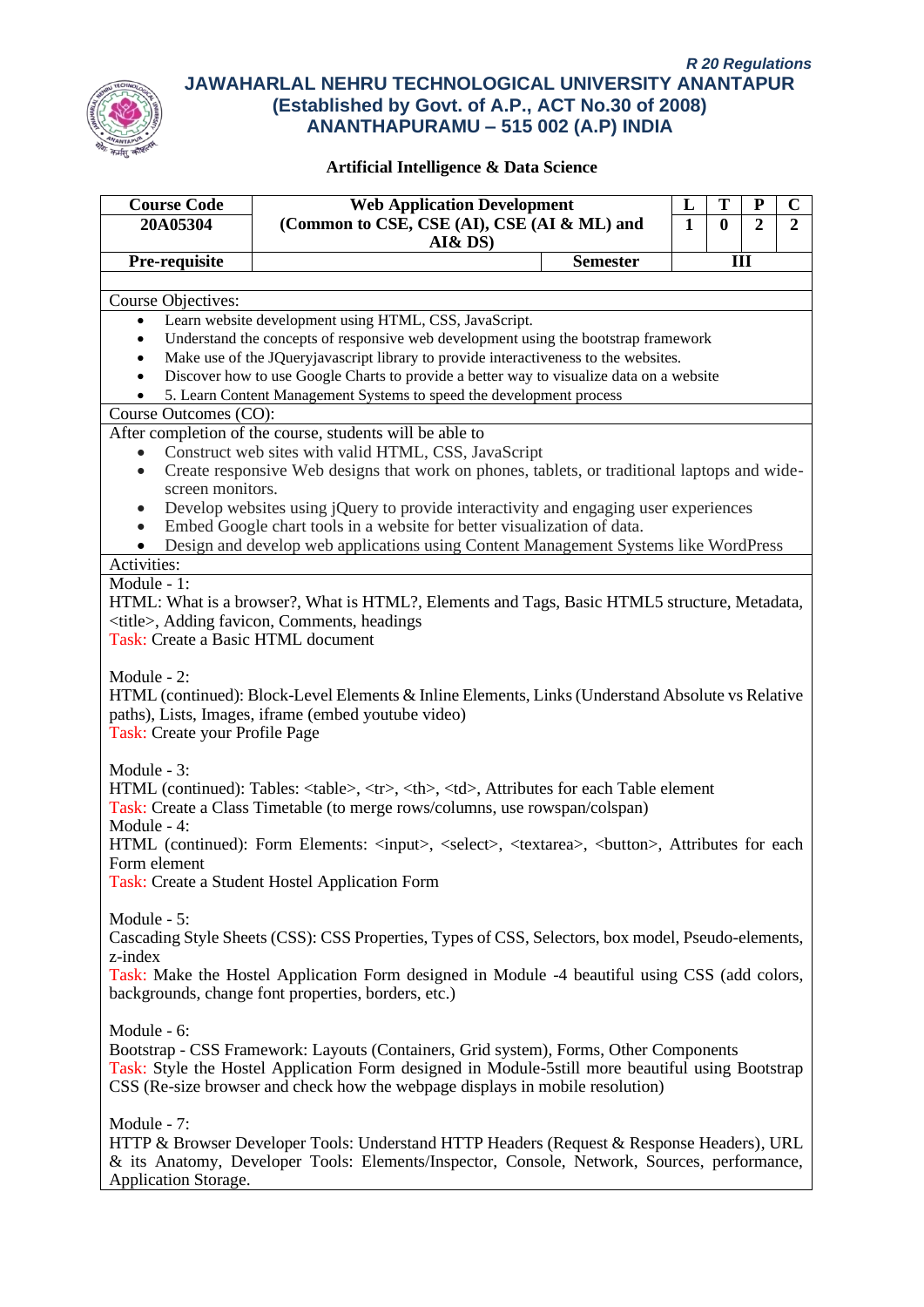

## **Artificial Intelligence & Data Science**

Task:Analyse various HTTP requests (initiators, timing diagrams, responses) and identify problems if any.

Module - 8:

Javascript: Variables, Data Types, Operators, Statements, Objects, Functions, Events & Event Listeners, DOM.

Task: Design a simple calculator using JavaScript to perform sum, product, difference, and quotient operations:

Module - 9:

Dynamic HTML with JavaScript: Manipulate DOM, Error Handling, Promises, async/await, Modules. Task:Design& develop a Shopping Cart Application with features including Add Products, Update Quantity, Display Price(Sub-Total & Total), Remove items/products from the cart.

Module - 10:

JQuery - A Javascript Library: Interactions, Widgets, Effects, Utilities, Ajax using JQuery.

Task: Validate all Fields and Submit the Hostel Application Form designed in Module-6 using JQuery

Module - 11:

Google Charts: Understand the Usage of Pie chart, Bar Chart, Histogram, Area & Line Charts, Gantt Charts.

Task: Develop an HTML document to illustrate each chart with real-time examples.

Module - 12:

Open Source CMS (Content Management System): What is a CMS?, Install CMS, Themes, Plugins. Task: Develop an E-learning website using any CMS(for example WordPress)

References:

- 1. Deitel and Deitel and Nieto, ―Internet and World Wide Web How to Program‖, Prentice Hall, 5th Edition, 2011.
- 2. Web Technologies, Uttam K. Roy, Oxford Higher Education.,  $1<sup>st</sup>$  edition,  $10<sup>th</sup>$  impression, 2015.
- 3. Stephen Wynkoop and John Burke —Running a Perfect Websitel, QUE, 2<sup>nd</sup> Edition, 1999.
- 4. Jeffrey C and Jackson, ―Web Technologies A Computer Science PerspectivePearsonEducation, 2011.

5. Gopalan N.P. and Akilandeswari J., ―Web Technology, Prentice Hall of India, 2011. Online Learning Resources/Virtual Labs:

- a. HTML: https://html.spec.whatwg.org/multipage/
- b. HTML: https://developer.mozilla.org/en-US/docs/Glossary/HTML5
- c. CSS: https://www.w3.org/Style/CSS/
- d. Bootstrap CSS Framework: https://getbootstrap.com/
- e. Browser Developer Tools: https://developer.mozilla.org/en-US/docs/Learn/Common\_questions/What\_are\_browser\_developer\_tools
- f. Javascript: https://developer.mozilla.org/en-US/docs/Web/JavaScript
- g. JQuery: https://jquery.com
- h. Google Charts: https://developers.google.com/chart
- **i.** Wordpress: https://wordpress.com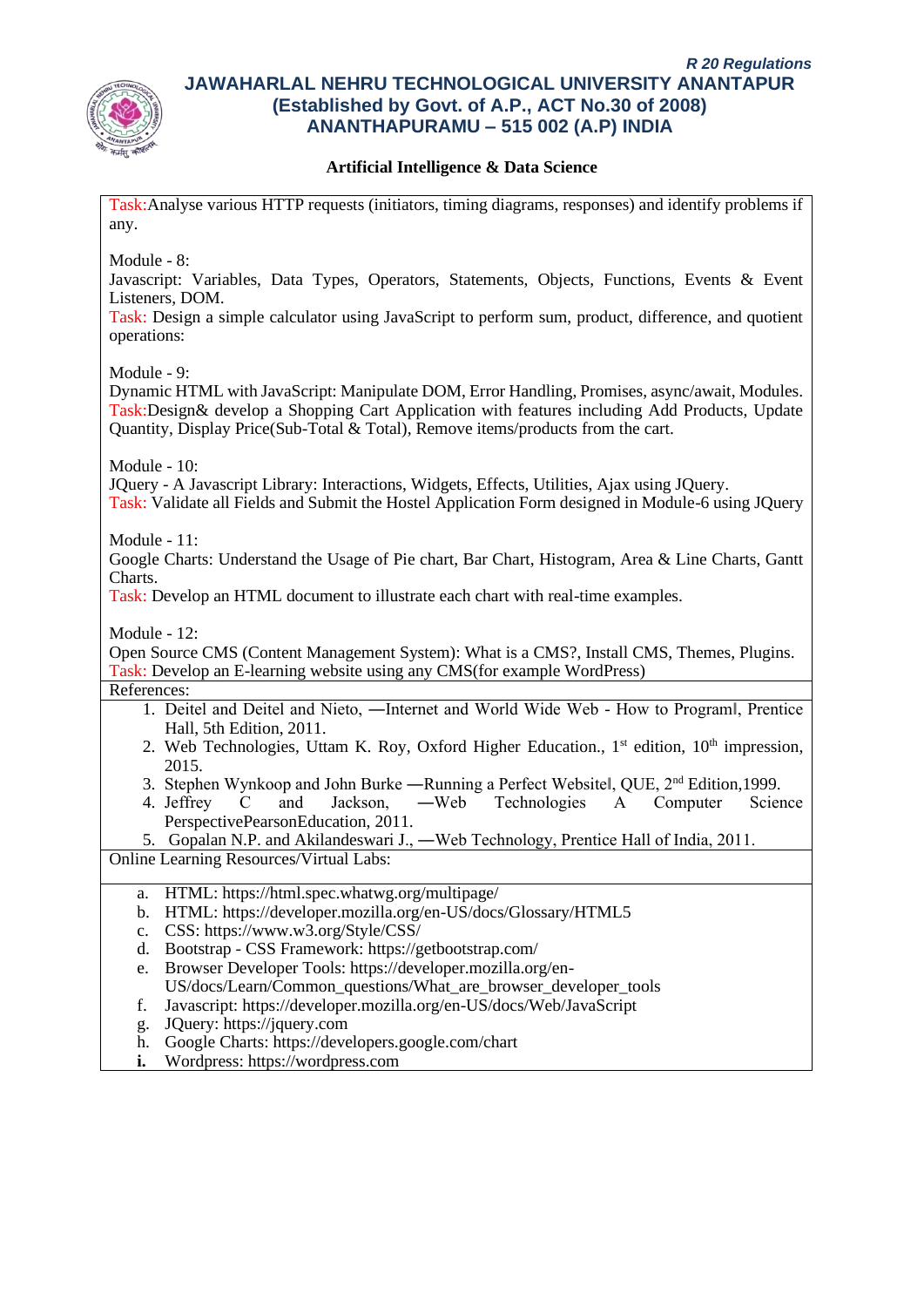

| <b>Course Code</b>                                                                                                  | <b>ENVIRONMENTAL SCIENCE</b>                                                                                                                                                                                                                                                                                                                                                                                                                                                                                                                                                                                                                                                                                                                                                                                                                                                                                                         |                 | L              | Т            | P        | $\mathbf C$ |
|---------------------------------------------------------------------------------------------------------------------|--------------------------------------------------------------------------------------------------------------------------------------------------------------------------------------------------------------------------------------------------------------------------------------------------------------------------------------------------------------------------------------------------------------------------------------------------------------------------------------------------------------------------------------------------------------------------------------------------------------------------------------------------------------------------------------------------------------------------------------------------------------------------------------------------------------------------------------------------------------------------------------------------------------------------------------|-----------------|----------------|--------------|----------|-------------|
| 20A99201                                                                                                            | (Common to All Branches of Engineering)                                                                                                                                                                                                                                                                                                                                                                                                                                                                                                                                                                                                                                                                                                                                                                                                                                                                                              |                 | $\overline{3}$ | $\mathbf{0}$ | $\bf{0}$ | $\bf{0}$    |
| Pre-requisite                                                                                                       | <b>NIL</b>                                                                                                                                                                                                                                                                                                                                                                                                                                                                                                                                                                                                                                                                                                                                                                                                                                                                                                                           | <b>Semester</b> |                |              | III      |             |
| <b>Course Objectives:</b>                                                                                           |                                                                                                                                                                                                                                                                                                                                                                                                                                                                                                                                                                                                                                                                                                                                                                                                                                                                                                                                      |                 |                |              |          |             |
|                                                                                                                     |                                                                                                                                                                                                                                                                                                                                                                                                                                                                                                                                                                                                                                                                                                                                                                                                                                                                                                                                      |                 |                |              |          |             |
| $\bullet$                                                                                                           | To make the students to get awareness on environment<br>To understand the importance of protecting natural resources, ecosystems for future generations<br>and pollution causes due to the day to day activities of human life<br>To save earth from the inventions by the engineers.                                                                                                                                                                                                                                                                                                                                                                                                                                                                                                                                                                                                                                                |                 |                |              |          |             |
| <b>Course Outcomes (CO):</b>                                                                                        |                                                                                                                                                                                                                                                                                                                                                                                                                                                                                                                                                                                                                                                                                                                                                                                                                                                                                                                                      |                 |                |              |          |             |
| $\bullet$<br>resources.<br>٠<br>٠<br>measures.<br>$\bullet$<br>reclamation.<br><b>UNIT - I</b><br>Public Awareness. | At the end of the course, the student will be able to<br>Grasp multidisciplinary nature of environmental studies and various renewable and nonrenewable<br>Understand flow and bio-geo-chemical cycles and ecological pyramids.<br>Understand various causes of pollution and solid waste management and related preventive<br>About the rainwater harvesting, watershed management, ozone layer depletion and waste land<br>• Casus of population explosion, value education and welfare programmes.<br>Multidisciplinary Nature Of Environmental Studies: - Definition, Scope and Importance - Need for<br>Natural Resources : Renewable and non-renewable resources - Natural resources and associated<br>problems – Forest resources – Use and over – exploitation, deforestation, case studies – Timber extraction<br>- Mining, dams and other effects on forest and tribal people - Water resources - Use and over utilization |                 |                |              |          | 8 Hrs       |
| resources:                                                                                                          | of surface and ground water – Floods, drought, conflicts over water, dams – benefits and problems –<br>Mineral resources: Use and exploitation, environmental effects of extracting and using mineral resources,<br>case studies - Food resources: World food problems, changes caused by agriculture and overgrazing,<br>effects of modern agriculture, fertilizer-pesticide problems, water logging, salinity, case studies. - Energy                                                                                                                                                                                                                                                                                                                                                                                                                                                                                              |                 |                |              |          |             |
| <b>UNIT - II</b>                                                                                                    |                                                                                                                                                                                                                                                                                                                                                                                                                                                                                                                                                                                                                                                                                                                                                                                                                                                                                                                                      |                 |                |              |          | 12 Hrs      |
| ecosystem:<br>a.<br>b.<br>c.<br>d.                                                                                  | Ecosystems: Concept of an ecosystem. – Structure and function of an ecosystem – Producers, consumers<br>and decomposers – Energy flow in the ecosystem – Ecological succession – Food chains, food webs and<br>ecological pyramids – Introduction, types, characteristic features, structure and function of the following<br>Forest ecosystem.<br>Grassland ecosystem<br>Desert ecosystem<br>Aquatic ecosystems (ponds, streams, lakes, rivers, oceans, estuaries)                                                                                                                                                                                                                                                                                                                                                                                                                                                                  |                 |                |              |          |             |
| and Ex-situ conservation of biodiversity.<br><b>UNIT - III</b><br>a.                                                | <b>Biodiversity And Its Conservation :</b> Introduction 0 Definition: genetic, species and ecosystem diversity<br>- Bio-geographical classification of India - Value of biodiversity: consumptive use, Productive use, social,<br>ethical, aesthetic and option values – Biodiversity at global, National and local levels – India as a mega-<br>diversity nation - Hot-sports of biodiversity - Threats to biodiversity: habitat loss, poaching of wildlife,<br>man-wildlife conflicts - Endangered and endemic species of India - Conservation of biodiversity: In-situ<br><b>Environmental Pollution:</b> Definition, Cause, effects and control measures of :<br>Air Pollution.                                                                                                                                                                                                                                                  |                 |                |              |          | 8 Hrs       |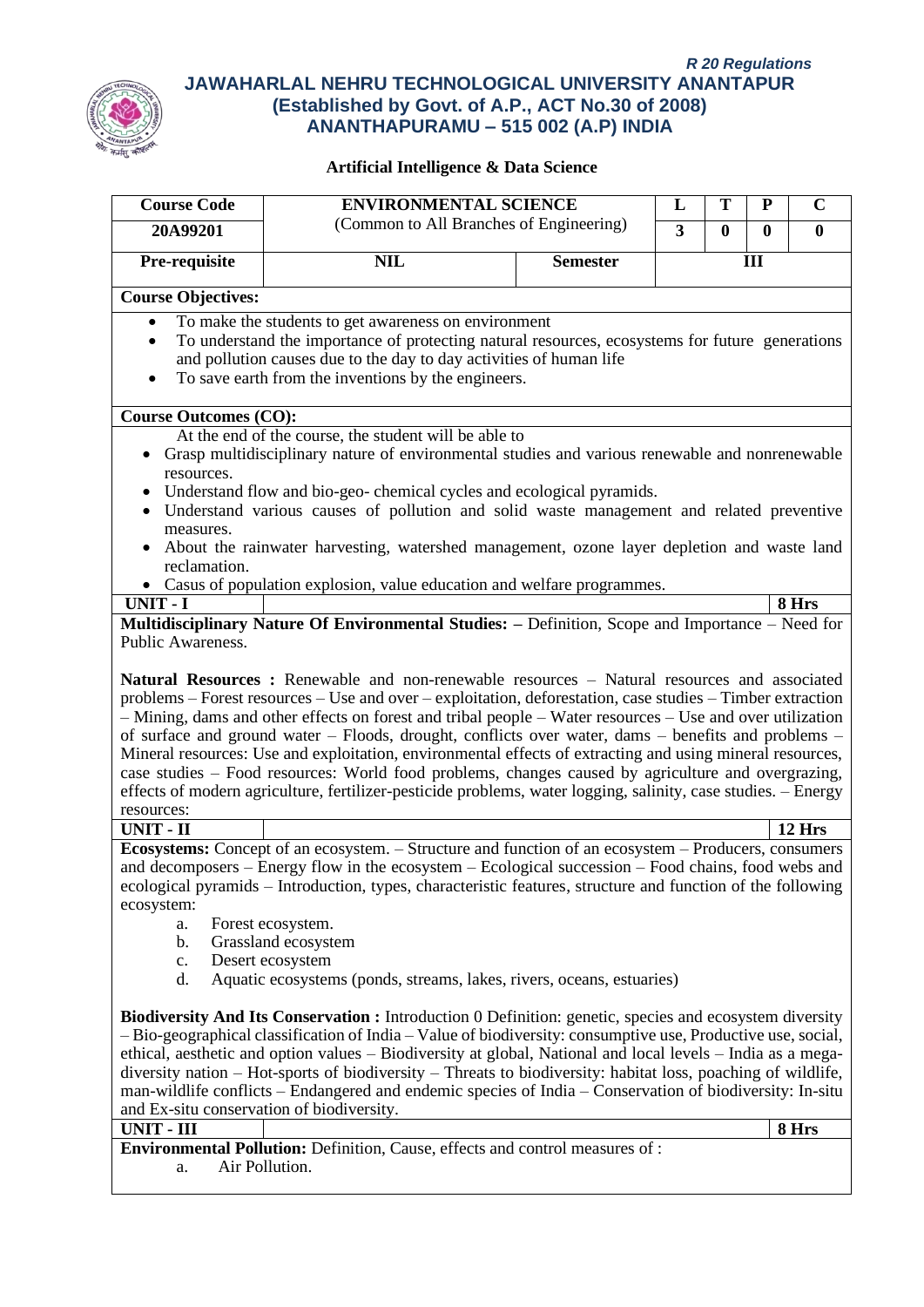

#### **Artificial Intelligence & Data Science**

- b. Water pollution
- c. Soil pollution
- d. Marine pollution
- e. Noise pollution
- f. Thermal pollution
- g. Nuclear hazards

**Solid Waste Management:** Causes**,** effects and control measures of urban and industrial wastes – Role of an individual in prevention of pollution – Pollution case studies – Disaster management: floods, earthquake, cyclone and landslides.

**UNIT - IV 10 Hrs Social Issues and the Environment:** From Unsustainable to Sustainable development – Urban problems related to energy – Water conservation, rain water harvesting, watershed management – Resettlement and rehabilitation of people; its problems and concerns. Case studies – Environmental ethics: Issues and possible solutions – Climate change, global warming, acid rain, ozone layer depletion, nuclear accidents and holocaust. Case Studies – Wasteland reclamation. – Consumerism and waste products. – Environment Protection Act. – Air (Prevention and Control of Pollution) Act. – Water (Prevention and control of Pollution) Act – Wildlife Protection Act – Forest Conservation Act – Issues involved in enforcement of environmental legislation – Public awareness. **UNIT - V 8 Hrs**

**Human Population And The Environment:** Population growth, variation among nations. Population explosion – Family Welfare Programmes. – Environment and human health – Human Rights – Value Education – HIV/AIDS – Women and Child Welfare – Role of information Technology in Environment and human health – Case studies.

**Field Work:** Visit to a local area to document environmental assets River/forest grassland/hill/mountain – Visit to a local polluted site-Urban/Rural/Industrial/Agricultural Study of common plants, insects, and birds – river, hill slopes, etc..

#### **Textbooks:**

- 1. Text book of Environmental Studies for Undergraduate Courses ErachBharucha for University Grants Commission, Universities Press.
- 2. Palaniswamy, "Environmental Studies", Pearson education
- 3. S.AzeemUnnisa, "Environmental Studies" Academic Publishing Company
- 4. K.Raghavan Nambiar, "Text book of Environmental Studies for Undergraduate Courses as per UGC model syllabus", Scitech Publications (India), Pvt. Ltd.

#### **Reference Books:**

- 1. Deeksha Dave and E.Sai Baba Reddy, "Textbook of Environmental Science", Cengage Publications.
- 2. M.Anji Reddy, "Text book of Environmental Sciences and Technology", BS Publication.
- 3. J.P.Sharma, Comprehensive Environmental studies, Laxmi publications.
- 4. J. Glynn Henry and Gary W. Heinke, "Environmental Sciences and Engineering", Prentice hall of India Private limited
- 5. G.R.Chatwal, "A Text Book of Environmental Studies" Himalaya Publishing House
- 6. Gilbert M. Masters and Wendell P. Ela, "Introduction to Environmental Engineering and Science, Prentice hall of India Private limited.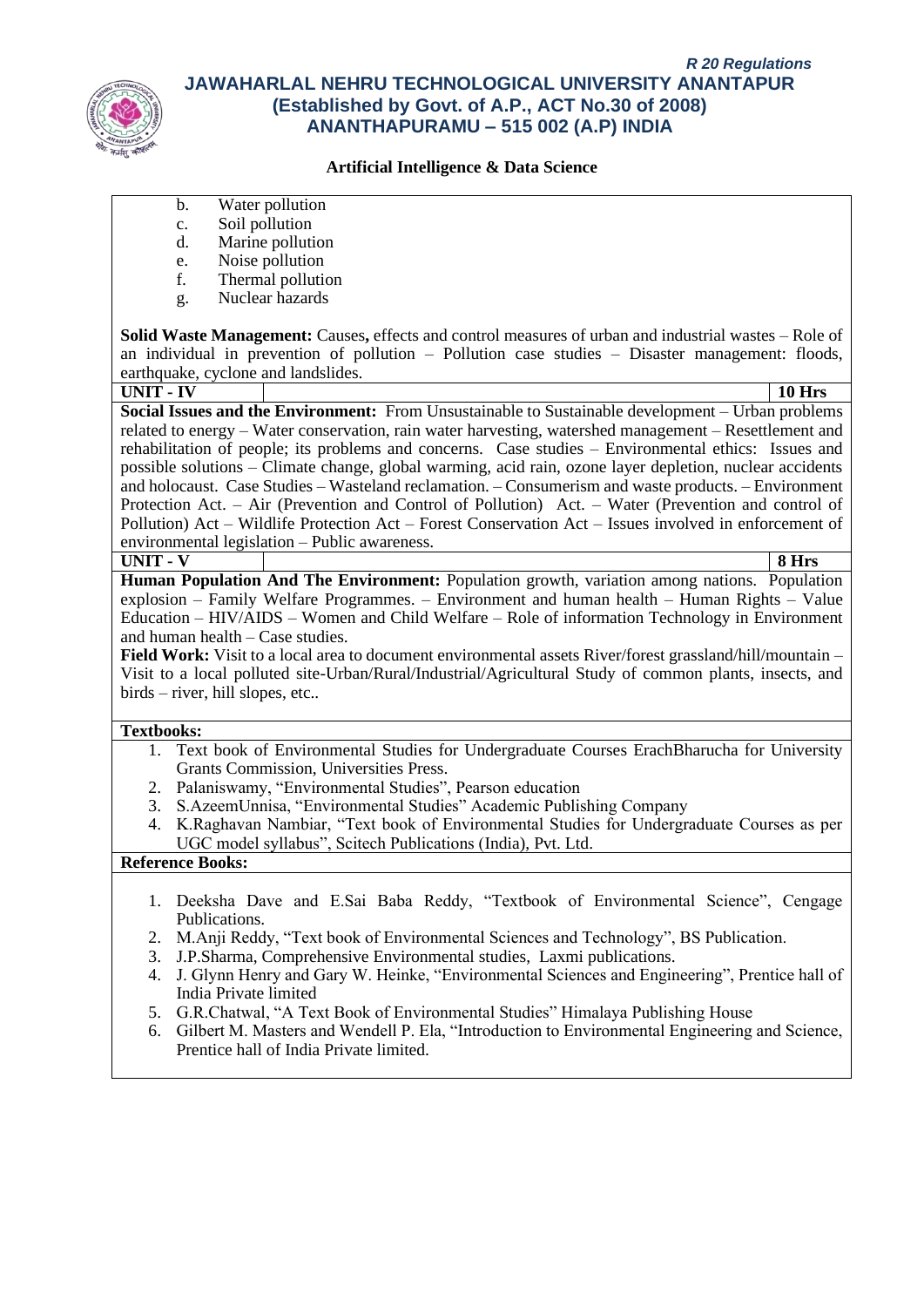

#### **Artificial Intelligence & Data Science**

| <b>Course Code</b>                                                                                        | T<br>${\bf P}$<br>L<br>Deterministic & Stochastic Statistical Methods                                                                                                                                                 |                 |        |                  |   | $\mathbf C$ |
|-----------------------------------------------------------------------------------------------------------|-----------------------------------------------------------------------------------------------------------------------------------------------------------------------------------------------------------------------|-----------------|--------|------------------|---|-------------|
| 20A54404                                                                                                  |                                                                                                                                                                                                                       |                 | 3      | $\boldsymbol{0}$ | 0 | 3           |
|                                                                                                           | (Common to CSE, IT, CSE (AI), CSE (AI & ML) and AI &                                                                                                                                                                  |                 |        |                  |   |             |
|                                                                                                           | DS)                                                                                                                                                                                                                   |                 |        |                  |   |             |
| Pre-requisite                                                                                             | <b>Basic Mathematics</b>                                                                                                                                                                                              | <b>Semester</b> |        | IV               |   |             |
| <b>Course Objectives:</b>                                                                                 |                                                                                                                                                                                                                       |                 |        |                  |   |             |
|                                                                                                           | This course provides a study of various Mathematical Methods and Statistical Methods which is needed for                                                                                                              |                 |        |                  |   |             |
| Artificial Intelligence, Machine Learning, and Data Science and also for Computer Science and engineering |                                                                                                                                                                                                                       |                 |        |                  |   |             |
| problems.                                                                                                 |                                                                                                                                                                                                                       |                 |        |                  |   |             |
| <b>Course Outcomes (CO):</b>                                                                              |                                                                                                                                                                                                                       |                 |        |                  |   |             |
|                                                                                                           | After completion of the course, students will be able to                                                                                                                                                              |                 |        |                  |   |             |
|                                                                                                           | Apply logical thinking to problem-solving in context.                                                                                                                                                                 |                 |        |                  |   |             |
|                                                                                                           | Employ methods related to these concepts in a variety of data science applications.                                                                                                                                   |                 |        |                  |   |             |
|                                                                                                           | Use appropriate technology to aid problem-solving and data analysis.                                                                                                                                                  |                 |        |                  |   |             |
|                                                                                                           | The Bayesian process of inference in probabilistic reasoning system.                                                                                                                                                  |                 |        |                  |   |             |
|                                                                                                           | Demonstrate skills in unconstrained optimization.                                                                                                                                                                     |                 |        |                  |   |             |
| UNIT - I                                                                                                  | <b>Data Representation</b>                                                                                                                                                                                            |                 | 9 Hrs  |                  |   |             |
|                                                                                                           | Distance measures, Projections, Notion of hyper planes, half-planes. Principal Component Analysis- Population                                                                                                         |                 |        |                  |   |             |
|                                                                                                           | Principal Components, sample principal coefficients, covariance, matrix of data set, Dimensionality reduction,                                                                                                        |                 |        |                  |   |             |
|                                                                                                           | Singular value decomposition, Gram Schmidt process.                                                                                                                                                                   |                 |        |                  |   |             |
| UNIT - II                                                                                                 | <b>Single Variable Distribution</b>                                                                                                                                                                                   |                 | 9 Hrs  |                  |   |             |
|                                                                                                           | Random variables (discrete and continuous), probability density functions, properties, mathematical expectation-                                                                                                      |                 |        |                  |   |             |
|                                                                                                           | Probability distribution - Binomial, Poisson approximation to the binomial distribution and normal distribution-                                                                                                      |                 |        |                  |   |             |
|                                                                                                           | their properties-Uniform distribution-exponential distribution.                                                                                                                                                       |                 |        |                  |   |             |
| <b>UNIT - III</b>                                                                                         | <b>Stochastic Processes And Markov Chains:</b>                                                                                                                                                                        |                 | 9 Hrs  |                  |   |             |
|                                                                                                           | Introduction to Stochastic processes- Markov process. Transition Probability, Transition Probability Matrix, First                                                                                                    |                 |        |                  |   |             |
|                                                                                                           | order and Higher order Markov process, step transition probabilities, Markov chain, Steady state condition,                                                                                                           |                 |        |                  |   |             |
| Markov analysis.                                                                                          |                                                                                                                                                                                                                       |                 |        |                  |   |             |
| <b>UNIT - IV</b>                                                                                          | <b>Multivariate Distribution Theory</b>                                                                                                                                                                               |                 | 10 Hrs |                  |   |             |
|                                                                                                           | Multivariate Normal distribution - Properties, Distributions of linear combinations, independence, marginal                                                                                                           |                 |        |                  |   |             |
|                                                                                                           | distributions, conditional distributions, Partial and Multiple correlation coefficient. Moment generating function.<br>BAYESIAN INFERENCE AND ITS APPLICATIONS: Statistical tests and Bayesian model comparison, Bit, |                 |        |                  |   |             |
|                                                                                                           | Surprisal, Entropy, Source coding theorem, Joint entropy, Conditional entropy, Kullback-Leibler divergence.                                                                                                           |                 |        |                  |   |             |
| <b>UNIT - V</b>                                                                                           | Optimization                                                                                                                                                                                                          |                 | 9 Hrs  |                  |   |             |
|                                                                                                           | Unconstrained optimization, Necessary and sufficiency conditions for optima, Gradient descent methods,                                                                                                                |                 |        |                  |   |             |
|                                                                                                           | Constrained optimization, KKT conditions, Introduction to non-gradient techniques, Introduction to least squares                                                                                                      |                 |        |                  |   |             |
|                                                                                                           | optimization, Optimization view of machine learning. Data Science Methods: Linear regression as an exemplar                                                                                                           |                 |        |                  |   |             |
|                                                                                                           | function approximation problem, linear classification problems.                                                                                                                                                       |                 |        |                  |   |             |
| Textbooks:                                                                                                |                                                                                                                                                                                                                       |                 |        |                  |   |             |
| 1.                                                                                                        | Mathematics for Machine Learning by A. Aldo Faisal, Cheng Soon Ong, and Marc Peter Deisenroth                                                                                                                         |                 |        |                  |   |             |
|                                                                                                           |                                                                                                                                                                                                                       |                 |        |                  |   |             |
| 3.                                                                                                        | Dr.B.S Grewal, Higher Engineering Mathematics, 45th Edition, Khanna Publishers.<br>Operations Research, S.D. Sharma                                                                                                   |                 |        |                  |   |             |
| Reference Books:                                                                                          |                                                                                                                                                                                                                       |                 |        |                  |   |             |
| Operations Research, An Introduction, Hamdy A. Taha, Pearson publishers.<br>1.                            |                                                                                                                                                                                                                       |                 |        |                  |   |             |
| A Probabilistic Theory of Pattern Recognition by Luc Devroye,. Laszlo Gyorfi, Gabor Lugosi.<br>2.         |                                                                                                                                                                                                                       |                 |        |                  |   |             |
| <b>Online Learning Resources:</b>                                                                         |                                                                                                                                                                                                                       |                 |        |                  |   |             |
|                                                                                                           | https://www.math.brown.edu/swatson2/classes/data1010/pdf/data1010.pdf                                                                                                                                                 |                 |        |                  |   |             |
|                                                                                                           |                                                                                                                                                                                                                       |                 |        |                  |   |             |
|                                                                                                           |                                                                                                                                                                                                                       |                 |        |                  |   |             |

**Course Code DATABASE MANAGEMENT SYSTEMS L T P C**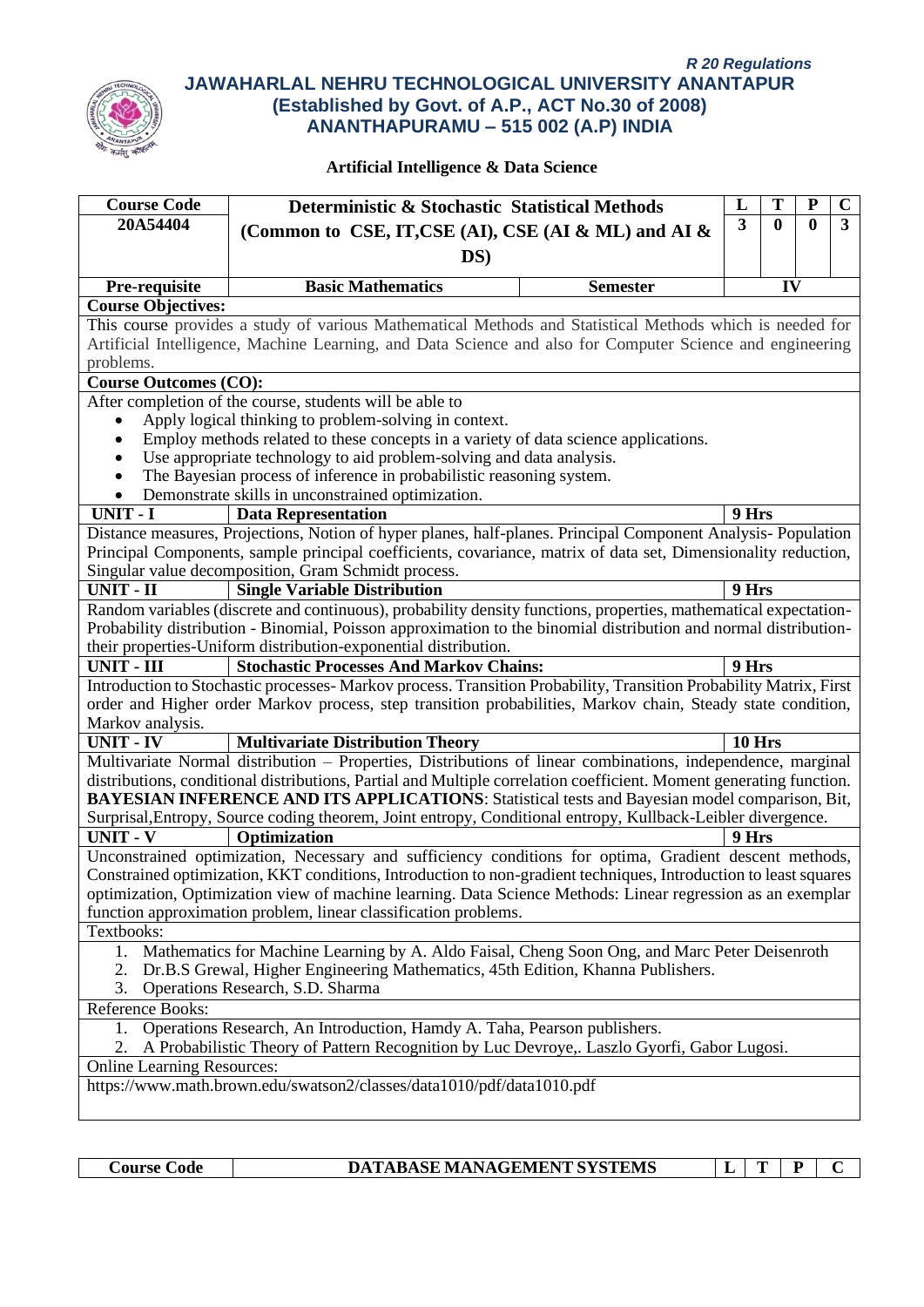

| 20A05401T                                                                                         | (Common to CSE, IT, CSE(DS), CSE (IoT), CSE (AI),                                                                                                                                                                     | 3     | 0 | 0  | 3 |  |
|---------------------------------------------------------------------------------------------------|-----------------------------------------------------------------------------------------------------------------------------------------------------------------------------------------------------------------------|-------|---|----|---|--|
|                                                                                                   | $CSE$ (AI & ML) and AI & DS)                                                                                                                                                                                          |       |   |    |   |  |
| Pre-requisite                                                                                     | <b>NIL</b><br><b>Semester</b>                                                                                                                                                                                         |       |   | IV |   |  |
|                                                                                                   |                                                                                                                                                                                                                       |       |   |    |   |  |
| <b>Course Objectives:</b>                                                                         | This course is designed to:                                                                                                                                                                                           |       |   |    |   |  |
| $\bullet$                                                                                         | Train in the fundamental concepts of database management systems, database modeling and design,                                                                                                                       |       |   |    |   |  |
|                                                                                                   | SQL, PL/SQL and system implementation techniques.                                                                                                                                                                     |       |   |    |   |  |
| $\bullet$                                                                                         | Enable students to model ER diagrams for any customized application                                                                                                                                                   |       |   |    |   |  |
| $\bullet$                                                                                         | Inducting appropriate strategies for optimization of queries.                                                                                                                                                         |       |   |    |   |  |
| $\bullet$                                                                                         | Provide knowledge on concurrency techniques                                                                                                                                                                           |       |   |    |   |  |
| $\bullet$                                                                                         | Demonstrate the organization of Databases                                                                                                                                                                             |       |   |    |   |  |
| <b>Course Outcomes (CO):</b>                                                                      |                                                                                                                                                                                                                       |       |   |    |   |  |
|                                                                                                   | After completion of the course, students will be able to                                                                                                                                                              |       |   |    |   |  |
|                                                                                                   | Design a database for a real-world information system                                                                                                                                                                 |       |   |    |   |  |
| $\bullet$                                                                                         | Define transactions that preserve the integrity of the database                                                                                                                                                       |       |   |    |   |  |
| ٠                                                                                                 | Generate tables for a database                                                                                                                                                                                        |       |   |    |   |  |
|                                                                                                   | Organize the data to prevent redundancy                                                                                                                                                                               |       |   |    |   |  |
| $\bullet$                                                                                         | Pose queries to retrieve the information from the database.                                                                                                                                                           |       |   |    |   |  |
| UNIT - I                                                                                          | <b>Introduction, Introduction to Relational Model</b>                                                                                                                                                                 | 9Hrs  |   |    |   |  |
|                                                                                                   | <b>Introduction:</b> Database systems applications, Purpose of Database Systems, view of Data, Database Languages,                                                                                                    |       |   |    |   |  |
|                                                                                                   | Relational Databases, Database Design, Data Storage and Querying, Transaction Management, Database                                                                                                                    |       |   |    |   |  |
|                                                                                                   | Architecture, Data Mining and Information Retrieval, Specialty Databases, Database users and Administrators,                                                                                                          |       |   |    |   |  |
|                                                                                                   | Introduction to Relational Model: Structure of Relational Databases, Database Schema, Keys, Schema                                                                                                                    |       |   |    |   |  |
|                                                                                                   | Diagrams, Relational Query Languages, Relational Operations                                                                                                                                                           |       |   |    |   |  |
| UNIT - II                                                                                         | <b>Introduction to SQL, Advanced SQL</b>                                                                                                                                                                              | 9 Hrs |   |    |   |  |
|                                                                                                   | Introduction to SQL: Overview of the SQL Query Language, SQL Data Definition, Basic Structure of SQL                                                                                                                  |       |   |    |   |  |
|                                                                                                   | Queries, Additional Basic Operations, Set Operations, Null Values, Aggregate Functions, Nested Sub-queries,                                                                                                           |       |   |    |   |  |
|                                                                                                   | Modification of the Database. Intermediate SQL: Joint Expressions, Views, Transactions, Integrity Constraints,                                                                                                        |       |   |    |   |  |
|                                                                                                   | SQL Data types and schemas, Authorization.                                                                                                                                                                            |       |   |    |   |  |
|                                                                                                   | Advanced SQL: Accessing SQL from a Programming Language, Functions and Procedures, Triggers, Recursive                                                                                                                |       |   |    |   |  |
|                                                                                                   | Queries, OLAP, Formal relational query languages.                                                                                                                                                                     |       |   |    |   |  |
| Database Design and the E-R Model, Relational Database Design<br>UNIT - III<br>8Hrs               |                                                                                                                                                                                                                       |       |   |    |   |  |
| Database Design and the E-R Model: Overview of the Design Process, The Entity-Relationship Model, |                                                                                                                                                                                                                       |       |   |    |   |  |
|                                                                                                   | Constraints, Removing Redundant Attributes in Entity Sets, Entity-Relationship Diagrams, Reduction to                                                                                                                 |       |   |    |   |  |
|                                                                                                   | Relational Schemas, Entity-Relationship Design Issues.                                                                                                                                                                |       |   |    |   |  |
| <b>Relational Database Design:</b>                                                                |                                                                                                                                                                                                                       |       |   |    |   |  |
|                                                                                                   | Features of Good Relational Designs, Atomic Domains and First Normal Form, Decomposition Using Functional                                                                                                             |       |   |    |   |  |
|                                                                                                   | Dependencies, Functional-Dependency Theory, Algorithms for Decomposition, Decomposition Using                                                                                                                         |       |   |    |   |  |
|                                                                                                   | Multivalued Dependencies, More Normal Forms.                                                                                                                                                                          |       |   |    |   |  |
| <b>UNIT - IV</b>                                                                                  | <b>Query Processing, Query optimization</b>                                                                                                                                                                           | 8 Hrs |   |    |   |  |
|                                                                                                   | Query Processing: Overview, Measures of Query cost, Selection operation, sorting, Join Operation, other                                                                                                               |       |   |    |   |  |
| operations, Evaluation of Expressions.                                                            |                                                                                                                                                                                                                       |       |   |    |   |  |
|                                                                                                   | <b>Query optimization:</b> Overview, Transformation of Relational Expressions, Estimating statistics of Expression<br>results, Choice of Evaluation Plans, Materialized views, Advanced Topics in Query Optimization. |       |   |    |   |  |
| <b>UNIT - V</b>                                                                                   |                                                                                                                                                                                                                       |       |   |    |   |  |
|                                                                                                   | Transaction Management, Concurrency Control, Recovery<br><b>System</b>                                                                                                                                                | 10Hrs |   |    |   |  |
| <b>Transaction Management:</b>                                                                    |                                                                                                                                                                                                                       |       |   |    |   |  |
| Transactions:                                                                                     | Concept, A Simple Transactional Model, Storage Structures, Transaction Atomicity and                                                                                                                                  |       |   |    |   |  |
|                                                                                                   | Durability, Transaction Isolation, Serializability, Isolation and Atomicity, Transaction Isolation Levels,                                                                                                            |       |   |    |   |  |
| Implementation of Isolation Levels, Transactions as SQL Statements.                               |                                                                                                                                                                                                                       |       |   |    |   |  |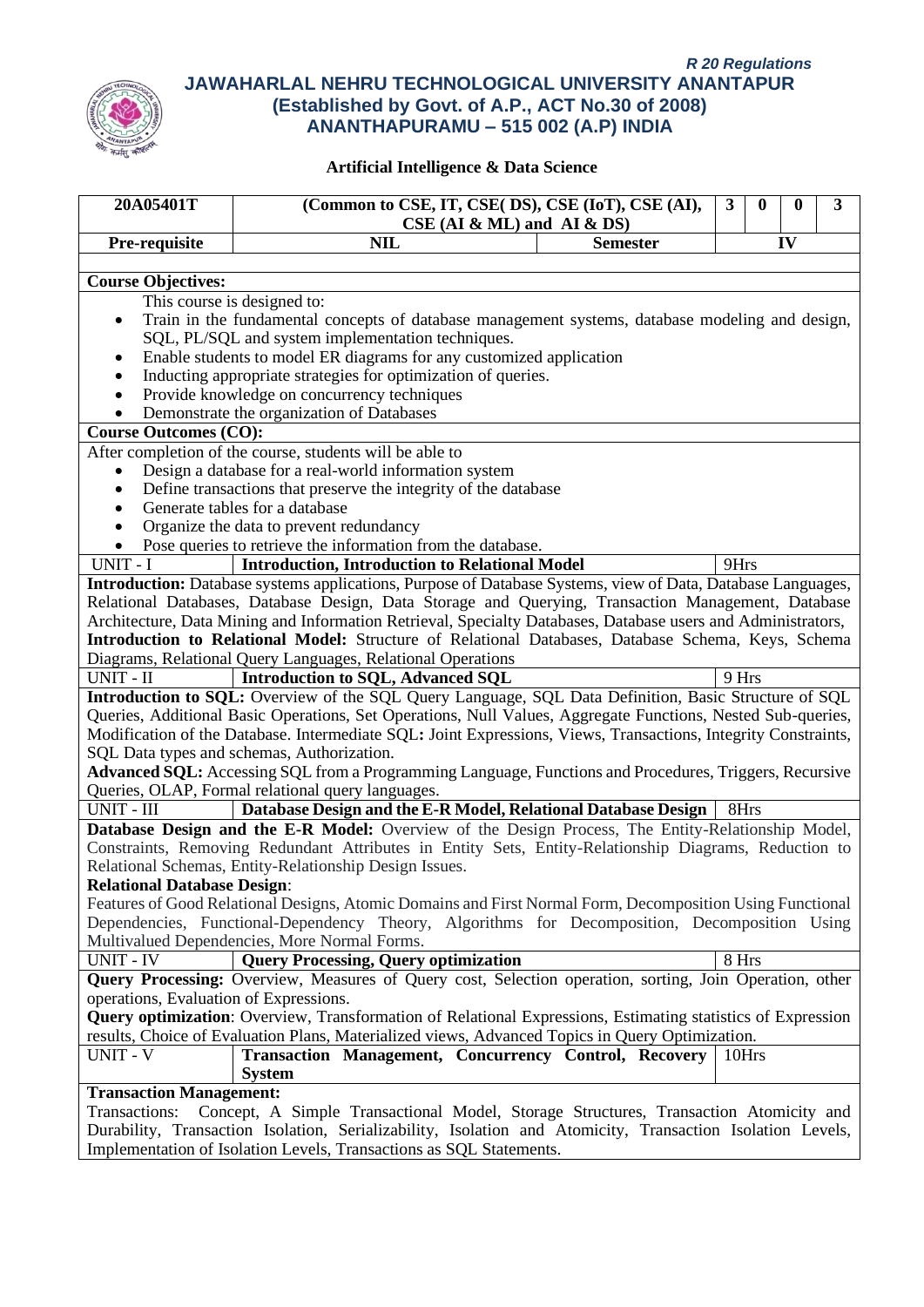

### **Artificial Intelligence & Data Science**

**Concurrency Control:** Lock-based Protocols, Deadlock Handling, Multiple granularity, Timestamp-based Protocols, and Validation-based Protocols.

**Recovery System:** Failure Classification, Storage, Recovery and Atomicity, Recovery Algorithm, Buffer Management, Failure with Loss of Nonvolatile Storage, Early Lock Release and Logical Undo Operations. Textbooks:

1. A.Silberschatz, H.F.Korth, S.Sudarshan, "Database System Concepts",6/e, TMH 2019

Reference Books:

1. Database Management System, 6/e RamezElmasri, Shamkant B. Navathe, PEA

2. Database Principles Fundamentals of Design Implementation and Management, Carlos Coronel, Steven Morris, Peter Robb, Cengage Learning.

3.Database Management Systems, 3/e, Raghurama Krishnan, Johannes Gehrke,TMH

Online Learning Resources:

https://onlinecourses.nptel.ac.in/noc21\_cs04/preview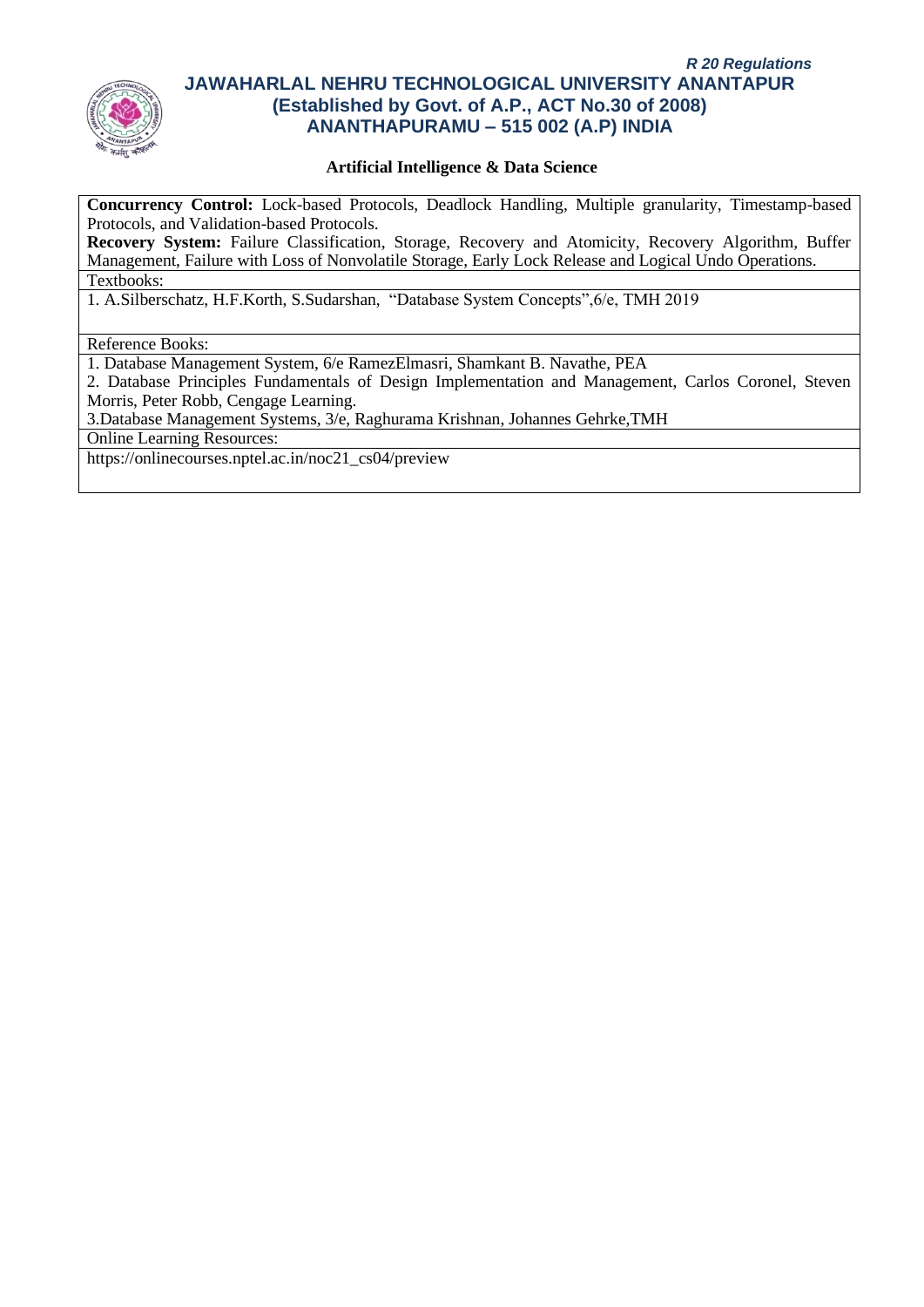

| <b>Course Code</b><br><b>OPERATING SYSTEMS</b><br>T<br>$\mathbf C$<br>L<br>${\bf P}$ |                                                                                                                                     |                |              |          |   |  |  |
|--------------------------------------------------------------------------------------|-------------------------------------------------------------------------------------------------------------------------------------|----------------|--------------|----------|---|--|--|
| 20A05402T                                                                            | (Common to CSE, IT, CSE( DS), CSE (IoT), CSE                                                                                        | $\overline{3}$ | $\bf{0}$     | $\bf{0}$ | 3 |  |  |
|                                                                                      | $(AI)$ , CSE $(AI & ML)$ and $AI & DS$                                                                                              |                |              |          |   |  |  |
| Pre-requisite                                                                        | <b>Basics of CO and DBMS</b><br><b>Semester</b>                                                                                     |                |              | IV       |   |  |  |
|                                                                                      |                                                                                                                                     |                |              |          |   |  |  |
| <b>Course Objectives:</b>                                                            |                                                                                                                                     |                |              |          |   |  |  |
| The course is designed to                                                            |                                                                                                                                     |                |              |          |   |  |  |
| Understand basic concepts and functions of operating systems<br>$\bullet$            |                                                                                                                                     |                |              |          |   |  |  |
| Understand the processes, threads and scheduling algorithms.<br>٠                    |                                                                                                                                     |                |              |          |   |  |  |
| ٠                                                                                    | Provide good insight on various memory management techniques                                                                        |                |              |          |   |  |  |
|                                                                                      | Expose the students with different techniques of handling deadlocks                                                                 |                |              |          |   |  |  |
|                                                                                      | Explore the concept of file-system and its implementation issues                                                                    |                |              |          |   |  |  |
|                                                                                      | Familiarize with the basics of the Linux operating system<br>Implement various schemes for achieving system protection and security |                |              |          |   |  |  |
| <b>Course Outcomes (CO):</b>                                                         |                                                                                                                                     |                |              |          |   |  |  |
|                                                                                      | After completion of the course, students will be able to                                                                            |                |              |          |   |  |  |
| $\bullet$                                                                            | Realize how applications interact with the operating system                                                                         |                |              |          |   |  |  |
| ٠                                                                                    | Analyze the functioning of a kernel in an Operating system.                                                                         |                |              |          |   |  |  |
|                                                                                      | Summarize resource management in operating systems                                                                                  |                |              |          |   |  |  |
| ٠                                                                                    |                                                                                                                                     |                |              |          |   |  |  |
| ٠                                                                                    | Analyze various scheduling algorithms                                                                                               |                |              |          |   |  |  |
| $\bullet$                                                                            | Examine concurrency mechanism in Operating Systems                                                                                  |                |              |          |   |  |  |
| ٠                                                                                    | Apply memory management techniques in the design of operating systems                                                               |                |              |          |   |  |  |
| ٠                                                                                    | Understand the functionality of the file system                                                                                     |                |              |          |   |  |  |
|                                                                                      | Compare and contrast memory management techniques.                                                                                  |                |              |          |   |  |  |
| $\bullet$                                                                            | Understand deadlock prevention and avoidance.                                                                                       |                |              |          |   |  |  |
| $\bullet$                                                                            | Perform administrative tasks on Linux based systems.                                                                                |                |              |          |   |  |  |
| UNIT - I                                                                             | <b>Operating Systems Overview, System Structures</b>                                                                                | 8Hrs           |              |          |   |  |  |
|                                                                                      | Operating Systems Overview: Introduction, Operating system functions, Operating systems                                             |                |              |          |   |  |  |
|                                                                                      | operations, Computing environments, Open-Source Operating Systems                                                                   |                |              |          |   |  |  |
|                                                                                      | System Structures: Operating System Services, User and Operating-System Interface, systems calls,                                   |                |              |          |   |  |  |
|                                                                                      | Types of System Calls, system programs, Operating system Design and Implementation, Operating                                       |                |              |          |   |  |  |
|                                                                                      | system structure, Operating system debugging, System Boot.                                                                          | 10Hrs          |              |          |   |  |  |
| $UNIT$ - $\rm II$                                                                    | Concept, Multithreaded Programming, Process<br><b>Process</b><br><b>Scheduling, Inter-process Communication</b>                     |                |              |          |   |  |  |
|                                                                                      | Process Concept: Process scheduling, Operations on processes, Inter-process communication,                                          |                |              |          |   |  |  |
|                                                                                      | Communication in client server systems.                                                                                             |                |              |          |   |  |  |
|                                                                                      | Multithreaded Programming: Multithreading models, Thread libraries, Threading issues, Examples.                                     |                |              |          |   |  |  |
|                                                                                      | Process Scheduling: Basic concepts, Scheduling criteria, Scheduling algorithms, Multiple processor                                  |                |              |          |   |  |  |
|                                                                                      | scheduling, Thread scheduling, Examples.                                                                                            |                |              |          |   |  |  |
|                                                                                      | Inter-process Communication: Race conditions, Critical Regions, Mutual exclusion with busy                                          |                |              |          |   |  |  |
|                                                                                      | waiting, Sleep and wakeup, Semaphores, Mutexes, Monitors, Message passing, Barriers, Classical IPC                                  |                |              |          |   |  |  |
|                                                                                      | Problems - Dining philosophers problem, Readers and writers problem.                                                                |                |              |          |   |  |  |
| UNIT - III                                                                           | <b>Memory-Management</b><br>Strategies,<br><b>Virtual</b><br><b>Memory</b>                                                          |                |              |          |   |  |  |
| Lecture 8Hrs<br><b>Management</b>                                                    |                                                                                                                                     |                |              |          |   |  |  |
|                                                                                      | Memory-Management Strategies: Introduction, Swapping, Contiguous memory allocation, Paging,                                         |                |              |          |   |  |  |
| Segmentation, Examples.                                                              |                                                                                                                                     |                |              |          |   |  |  |
|                                                                                      | Virtual Memory Management: Introduction, Demand paging, Copy on-write, Page replacement,                                            |                |              |          |   |  |  |
|                                                                                      | Frame allocation, Thrashing, Memory-mapped files, Kernel memory allocation, Examples.                                               |                |              |          |   |  |  |
| <b>UNIT - IV</b>                                                                     | <b>Deadlocks, File Systems</b>                                                                                                      |                | Lecture 9Hrs |          |   |  |  |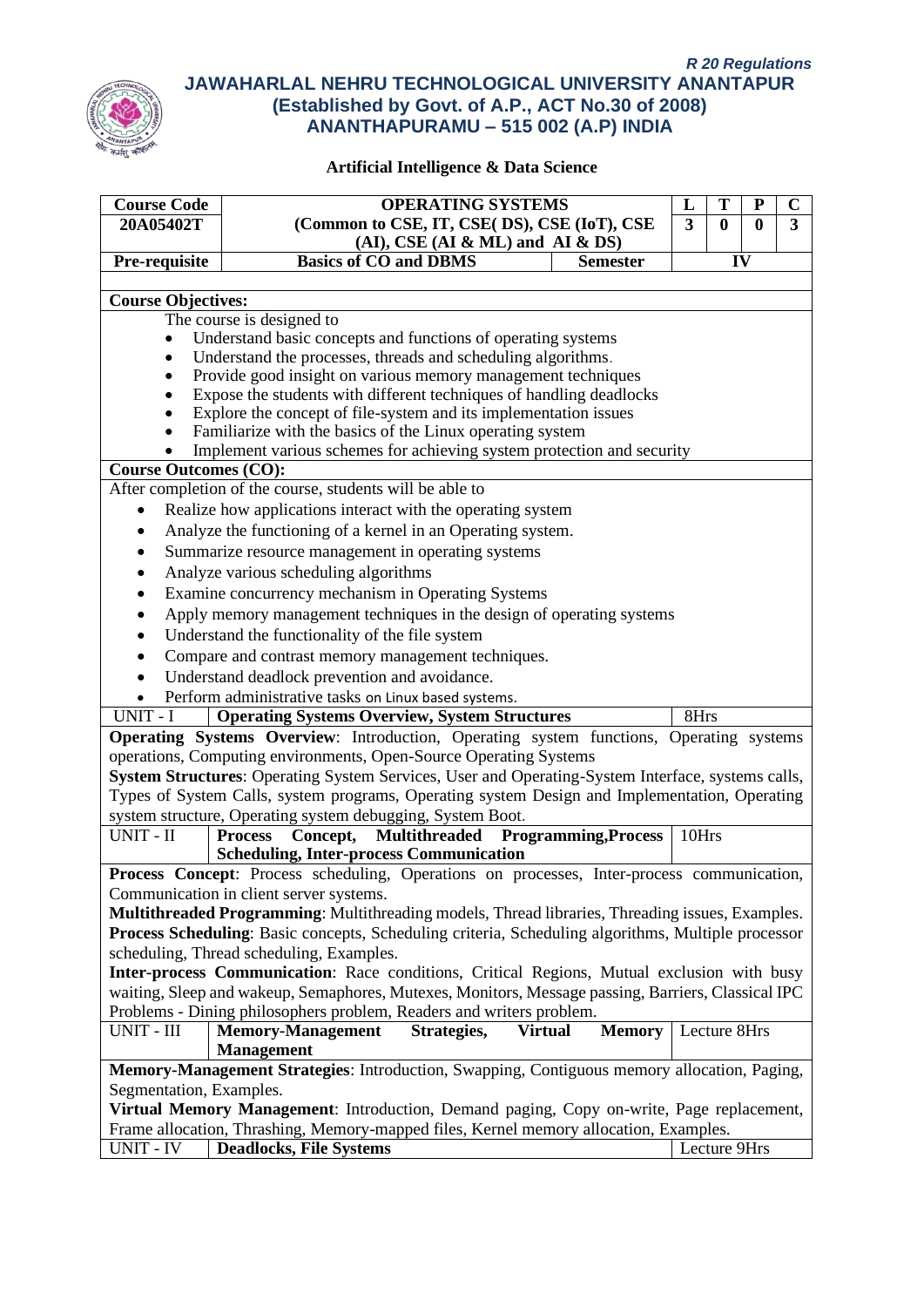

| <b>Deadlocks:</b> Resources, Conditions for resource deadlocks, Ostrich algorithm, Deadlock detection And |  |  |  |  |  |
|-----------------------------------------------------------------------------------------------------------|--|--|--|--|--|
| recovery, Deadlock avoidance, Deadlock prevention.                                                        |  |  |  |  |  |
| File Systems: Files, Directories, File system implementation, management and optimization.                |  |  |  |  |  |
| Secondary-Storage Structure: Overview of disk structure, and attachment, Disk scheduling, RAID            |  |  |  |  |  |
| structure, Stable storage implementation.                                                                 |  |  |  |  |  |
| UNIT - V<br><b>System Protection, System Security</b><br>Lecture 8Hrs                                     |  |  |  |  |  |
| System Protection: Goals of protection, Principles and domain of protection, Access matrix, Access        |  |  |  |  |  |
| control, Revocation of access rights.                                                                     |  |  |  |  |  |
| System Security: Introduction, Program threats, System and network threats, Cryptography as a             |  |  |  |  |  |
| security, User authentication, implementing security defenses, firewalling to protect systems and         |  |  |  |  |  |
| networks, Computer security classification.                                                               |  |  |  |  |  |
| Case Studies: Linux, Microsoft Windows.                                                                   |  |  |  |  |  |
| Textbooks:                                                                                                |  |  |  |  |  |
| 1. Silberschatz A, Galvin P B, and Gagne G, Operating System Concepts, 9th edition, Wiley,                |  |  |  |  |  |
| 2016.                                                                                                     |  |  |  |  |  |
| 2. Tanenbaum A S, Modern Operating Systems, 3rd edition, Pearson Education, 2008.                         |  |  |  |  |  |
| (Topics: Inter-process Communication and File systems.)                                                   |  |  |  |  |  |
| Reference Books:                                                                                          |  |  |  |  |  |
| 1. Tanenbaum A S, Woodhull A S, Operating Systems Design and Implementation, 3rd edition,                 |  |  |  |  |  |
| PHI, 2006.                                                                                                |  |  |  |  |  |
| 2. Dhamdhere D M, Operating Systems A Concept Based Approach, 3rd edition, Tata McGraw-                   |  |  |  |  |  |
| Hill, 2012.                                                                                               |  |  |  |  |  |
| Stallings W, Operating Systems - Internals and Design Principles, 6th edition, Pearson<br>3.              |  |  |  |  |  |
| Education, 2009                                                                                           |  |  |  |  |  |
| 4. Nutt G, Operating Systems, 3rd edition, Pearson Education, 2004                                        |  |  |  |  |  |
| <b>Online Learning Resources:</b>                                                                         |  |  |  |  |  |
| https://nptel.ac.in/courses/106/106/106106144/                                                            |  |  |  |  |  |
| http://peterindia.net/OperatingSystems.html                                                               |  |  |  |  |  |
|                                                                                                           |  |  |  |  |  |
|                                                                                                           |  |  |  |  |  |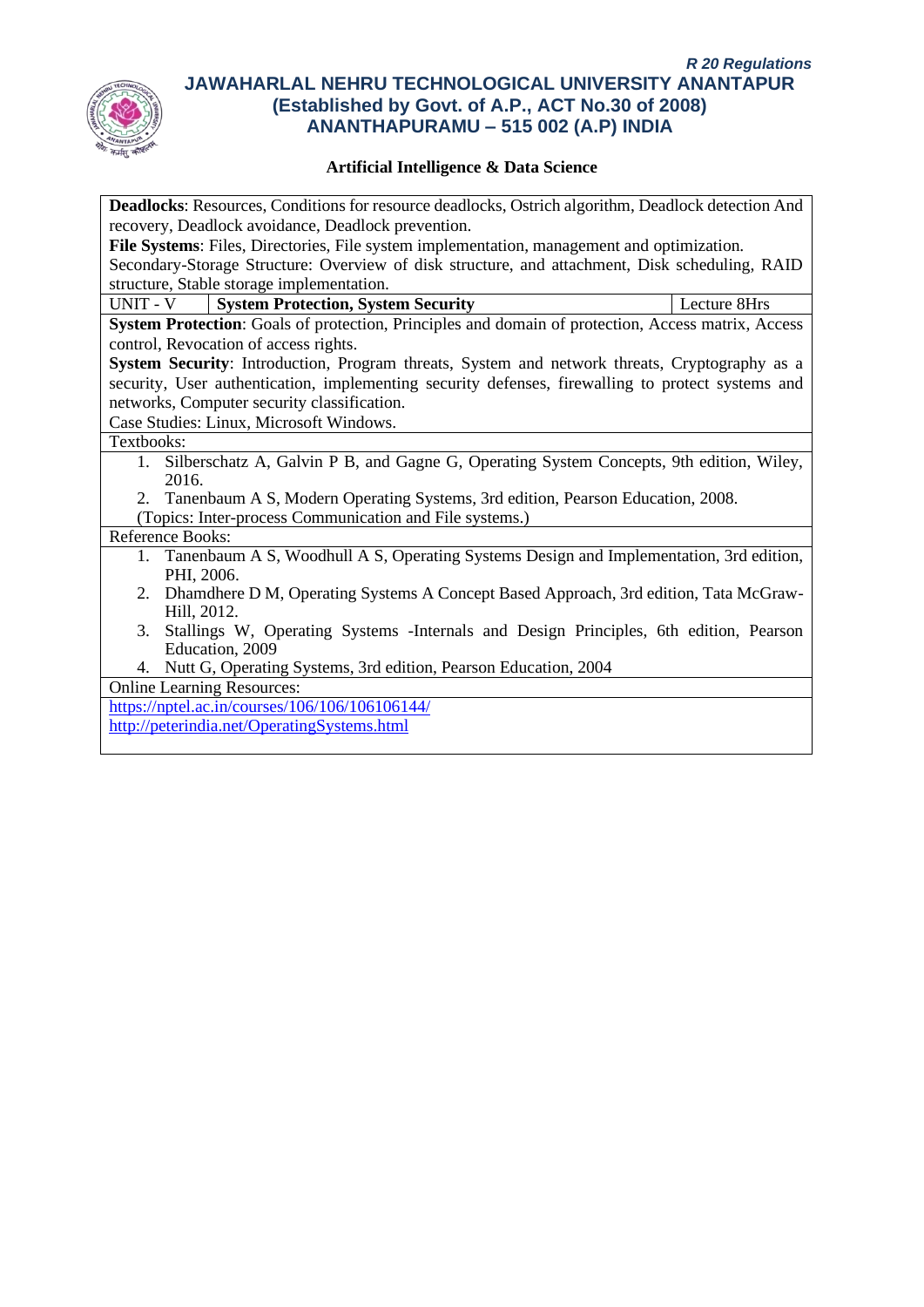

| <b>Course Code</b>                                                                                          | <b>ARTIFICIAL INTELLIGENCE</b>                                                                                                                                             |                 | L                       | T            | ${\bf P}$        | $\mathbf C$ |
|-------------------------------------------------------------------------------------------------------------|----------------------------------------------------------------------------------------------------------------------------------------------------------------------------|-----------------|-------------------------|--------------|------------------|-------------|
| 20A30401T                                                                                                   |                                                                                                                                                                            |                 | $\overline{\mathbf{3}}$ | $\mathbf{0}$ | $\boldsymbol{0}$ | 3           |
|                                                                                                             | (Common to CSE (AI), CSE (AI & ML) and AI & DS)                                                                                                                            |                 |                         |              |                  |             |
| Pre-requisite                                                                                               | <b>Mathematics and Programming</b>                                                                                                                                         | <b>Semester</b> | IV                      |              |                  |             |
|                                                                                                             |                                                                                                                                                                            |                 |                         |              |                  |             |
| <b>Course Objectives:</b>                                                                                   |                                                                                                                                                                            |                 |                         |              |                  |             |
| To introduce Artificial Intelligence<br>$\bullet$                                                           |                                                                                                                                                                            |                 |                         |              |                  |             |
|                                                                                                             | To Teach about the machine learning environment                                                                                                                            |                 |                         |              |                  |             |
|                                                                                                             | To Present the searching Technique for Problem Solving                                                                                                                     |                 |                         |              |                  |             |
|                                                                                                             | To Introduce Natural Language Processing and Robotics                                                                                                                      |                 |                         |              |                  |             |
| Course Outcomes (CO):                                                                                       |                                                                                                                                                                            |                 |                         |              |                  |             |
|                                                                                                             | After completion of the course, students will be able to                                                                                                                   |                 |                         |              |                  |             |
|                                                                                                             | Apply searching techniques for solving a problem                                                                                                                           |                 |                         |              |                  |             |
|                                                                                                             | Design Intelligent Agents                                                                                                                                                  |                 |                         |              |                  |             |
|                                                                                                             | Develop Natural Language Interface for Machines                                                                                                                            |                 |                         |              |                  |             |
| Design mini robots                                                                                          |                                                                                                                                                                            |                 |                         |              |                  |             |
|                                                                                                             | Summarize past, present and future of Artificial Intelligence                                                                                                              |                 |                         |              |                  |             |
| UNIT - I                                                                                                    | <b>Introduction</b>                                                                                                                                                        |                 |                         |              | Lecture 8Hrs     |             |
|                                                                                                             | Introduction: What is AI, Foundations of AI, History of AI, The State of Art.                                                                                              |                 |                         |              |                  |             |
|                                                                                                             | Intelligent Agents: Agents and Environments, Good Behaviour: The Concept of Rationality, The                                                                               |                 |                         |              |                  |             |
|                                                                                                             | Nature of Environments, The Structure of Agents.                                                                                                                           |                 |                         |              |                  |             |
| UNIT - II                                                                                                   | <b>Solving Problems by searching</b>                                                                                                                                       |                 |                         |              | Lecture 8Hrs     |             |
|                                                                                                             | Problem Solving Agents, Example problems, Searching for Solutions, Uninformed Search Strategies,                                                                           |                 |                         |              |                  |             |
|                                                                                                             | Informed search strategies, Heuristic Functions, Beyond Classical Search: Local Search Algorithms                                                                          |                 |                         |              |                  |             |
|                                                                                                             | and Optimization Problems, Local Search in Continues Spaces, Searching with Nondeterministic                                                                               |                 |                         |              |                  |             |
|                                                                                                             | Actions, Searching with partial observations, online search agents and unknown environments.                                                                               |                 |                         |              |                  |             |
| <b>UNIT - III</b>                                                                                           | <b>Natural</b><br>Reinforcement Learning<br>$\boldsymbol{\&}$                                                                                                              | Language        |                         |              | Lecture 9Hrs     |             |
|                                                                                                             | <b>Processing</b>                                                                                                                                                          |                 |                         |              |                  |             |
|                                                                                                             | Reinforcement Learning: Introduction, Passive Reinforcement Learning, Active Reinforcement                                                                                 |                 |                         |              |                  |             |
|                                                                                                             | Learning, Generalization in Reinforcement Learning, Policy Search, applications of RL                                                                                      |                 |                         |              |                  |             |
| Information Extraction.                                                                                     | Natural Language Processing: Language Models, Text Classification, Information Retrieval,                                                                                  |                 |                         |              |                  |             |
| <b>UNIT - IV</b>                                                                                            | <b>Natural Language for Communication</b>                                                                                                                                  |                 |                         |              | Lecture 9Hrs     |             |
|                                                                                                             | Natural Language for Communication: Phrase structure grammars, Syntactic Analysis, Augmented                                                                               |                 |                         |              |                  |             |
|                                                                                                             | Grammars and semantic Interpretation, Machine Translation, Speech Recognition                                                                                              |                 |                         |              |                  |             |
|                                                                                                             | Perception: Image Formation, Early Image Processing Operations, Object Recognition by appearance,                                                                          |                 |                         |              |                  |             |
|                                                                                                             | Reconstructing the 3D World, Object Recognition from Structural information, Using Vision.                                                                                 |                 |                         |              |                  |             |
| <b>UNIT - V</b>                                                                                             | <b>Robotics</b>                                                                                                                                                            |                 |                         |              | Lecture 8 Hrs    |             |
|                                                                                                             |                                                                                                                                                                            |                 |                         |              |                  |             |
|                                                                                                             | Robotics: Introduction, Robot Hardware, Robotic Perception, Planning to move, Planning uncertain<br>movements, Moving, Robotic software architectures, application domains |                 |                         |              |                  |             |
| Philosophical foundations: Weak AI, Strong AI, Ethics and Risks of AI, Agent Components, Agent              |                                                                                                                                                                            |                 |                         |              |                  |             |
|                                                                                                             | Architectures, Are we going in the right direction, What if AI does succeed.                                                                                               |                 |                         |              |                  |             |
| Textbooks:                                                                                                  |                                                                                                                                                                            |                 |                         |              |                  |             |
| Stuart J.Russell, Peter Norvig, "Artificial Intelligence A Modern Approach", 3 <sup>rd</sup> Edition,<br>1. |                                                                                                                                                                            |                 |                         |              |                  |             |
|                                                                                                             | Pearson Education, 2019.                                                                                                                                                   |                 |                         |              |                  |             |
| Reference Books:                                                                                            |                                                                                                                                                                            |                 |                         |              |                  |             |
| I.                                                                                                          | Nilsson, Nils J., and Nils Johan Nilsson. Artificial intelligence: a new synthesis. Morgan                                                                                 |                 |                         |              |                  |             |
|                                                                                                             | Kaufmann, 1998.                                                                                                                                                            |                 |                         |              |                  |             |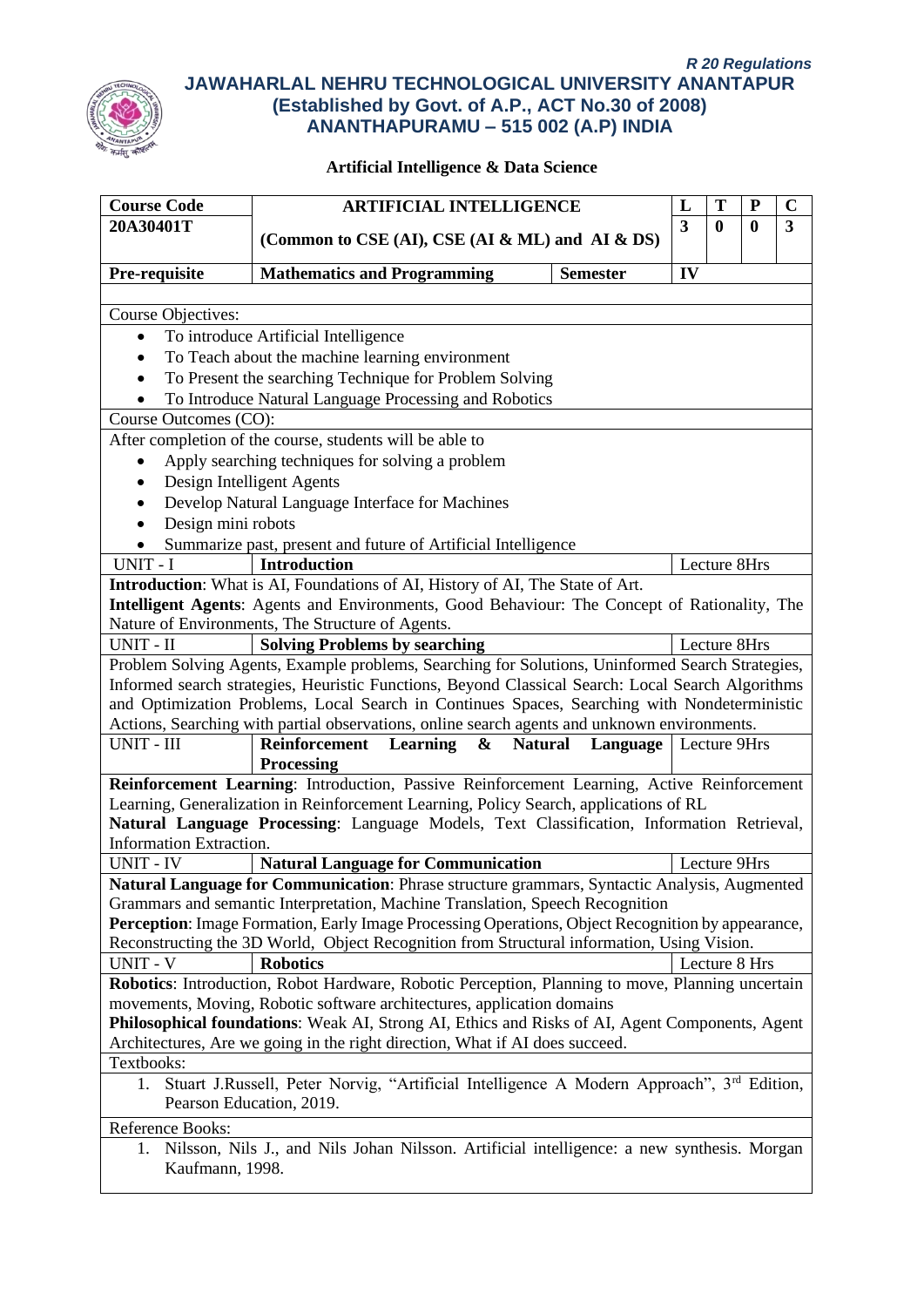

## **Artificial Intelligence & Data Science**

2. Johnson, Benny G., Fred Phillips, and Linda G. Chase. "An intelligent tutoring system for the accounting cycle: Enhancing textbook homework with artificial intelligence." Journal of Accounting Education 27.1 (2009): 30-39.

Online Learning Resources:

<http://peterindia.net/AILinks.html>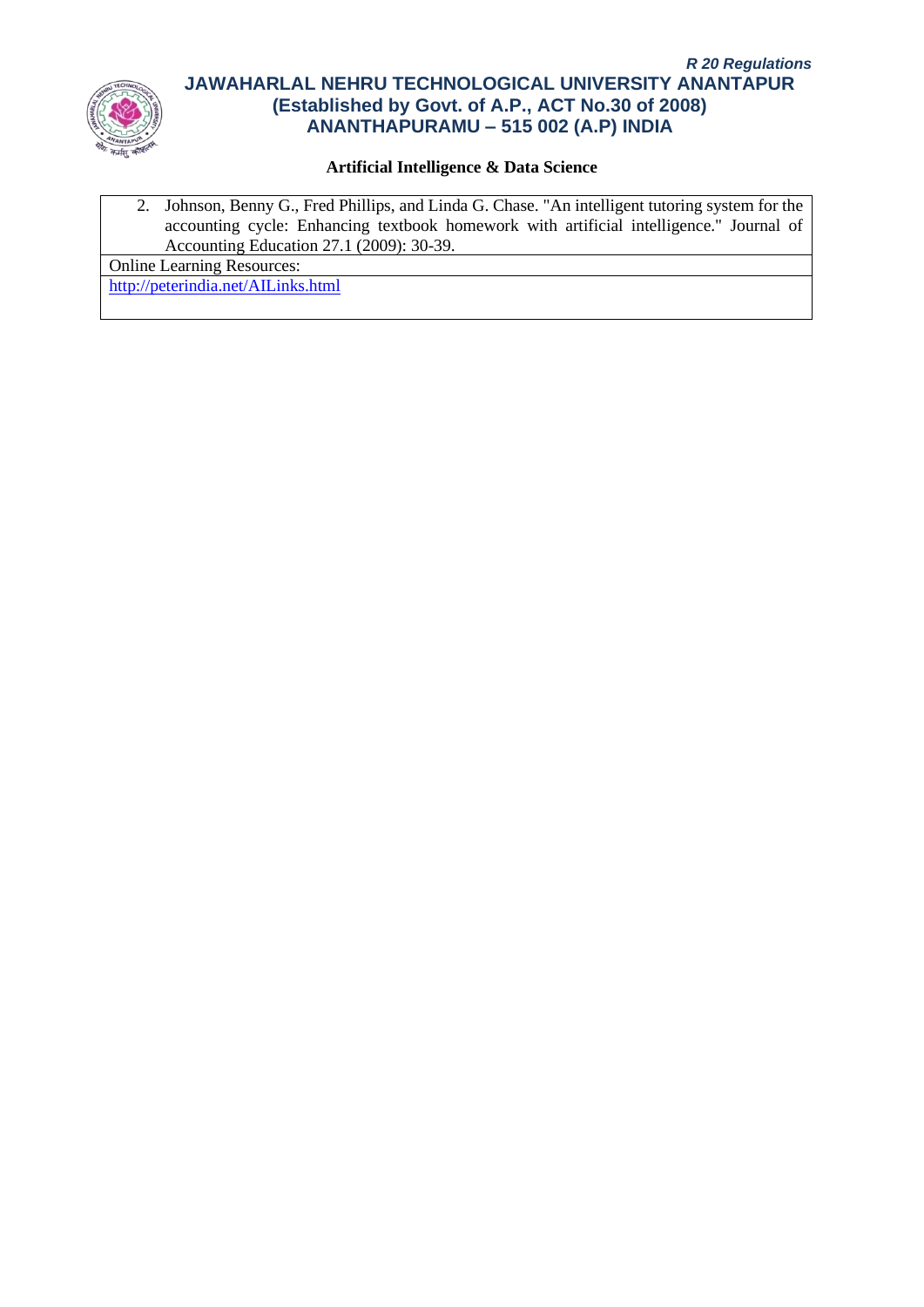

| <b>Course Code</b><br><b>MANAGERIAL ECONOMICS AND FINANCIAL</b><br>T<br>${\bf P}$<br>L           |                                                                                                                                                                                                    |                                     | $\mathbf C$ |              |          |                |
|--------------------------------------------------------------------------------------------------|----------------------------------------------------------------------------------------------------------------------------------------------------------------------------------------------------|-------------------------------------|-------------|--------------|----------|----------------|
| 20A52301                                                                                         | <b>ANALYSIS</b>                                                                                                                                                                                    |                                     | 3           | $\mathbf{0}$ | $\bf{0}$ | $\overline{3}$ |
|                                                                                                  | (Common to All branches of Engineering)                                                                                                                                                            |                                     |             |              |          |                |
| Pre-requisite                                                                                    | <b>NIL</b>                                                                                                                                                                                         | <b>Semester</b>                     |             | III          |          |                |
|                                                                                                  |                                                                                                                                                                                                    |                                     |             |              |          |                |
| <b>Course Objectives:</b>                                                                        |                                                                                                                                                                                                    |                                     |             |              |          |                |
| To inculcate the basic knowledge of micro economics and financial accounting<br>$\bullet$        |                                                                                                                                                                                                    |                                     |             |              |          |                |
|                                                                                                  | To make the students learn how demand is estimated for different products, input-output<br>$\bullet$<br>relationship for optimizing production and cost                                            |                                     |             |              |          |                |
|                                                                                                  | To Know the Various types of market structure and pricing methods and strategy                                                                                                                     |                                     |             |              |          |                |
| $\bullet$                                                                                        | To give an overview on investment appraisal methods to promote the students to learn how to                                                                                                        |                                     |             |              |          |                |
|                                                                                                  | plan long-term investment decisions.                                                                                                                                                               |                                     |             |              |          |                |
|                                                                                                  | To provide fundamental skills on accounting and to explain the process of preparing financial                                                                                                      |                                     |             |              |          |                |
| statements                                                                                       |                                                                                                                                                                                                    |                                     |             |              |          |                |
| <b>Course Outcomes (CO):</b>                                                                     |                                                                                                                                                                                                    |                                     |             |              |          |                |
| $\bullet$                                                                                        | Define the concepts related to Managerial Economics, financial accounting and management.                                                                                                          |                                     |             |              |          |                |
| Understand the<br>$\bullet$                                                                      | fundamentals of Economics viz., Demand, Production, cost, revenue and                                                                                                                              |                                     |             |              |          |                |
| markets                                                                                          |                                                                                                                                                                                                    |                                     |             |              |          |                |
| ٠                                                                                                | Apply the Concept of Production cost and revenues for effective Business decision                                                                                                                  |                                     |             |              |          |                |
| $\bullet$                                                                                        | Analyze how to invest their capital and maximize returns                                                                                                                                           |                                     |             |              |          |                |
| $\bullet$                                                                                        | Evaluate the capital budgeting techniques                                                                                                                                                          |                                     |             |              |          |                |
|                                                                                                  | Develop the accounting statements and evaluate the financial performance of business entity.                                                                                                       |                                     |             |              |          |                |
| UNIT - I                                                                                         | <b>Managerial Economics</b>                                                                                                                                                                        |                                     |             |              |          |                |
|                                                                                                  |                                                                                                                                                                                                    |                                     |             |              |          |                |
|                                                                                                  | Introduction - Nature, meaning, significance, functions, and advantages. Demand-Concept, Function,                                                                                                 |                                     |             |              |          |                |
|                                                                                                  | Law of Demand - Demand Elasticity-Types - Measurement. Demand Forecasting-Factors governing<br>Forecasting, Methods. Managerial Economics and Financial Accounting and Management.                 |                                     |             |              |          |                |
|                                                                                                  |                                                                                                                                                                                                    |                                     |             |              |          |                |
| UNIT - II                                                                                        | <b>Production and Cost Analysis</b>                                                                                                                                                                |                                     |             |              |          |                |
|                                                                                                  |                                                                                                                                                                                                    |                                     |             |              |          |                |
|                                                                                                  | Introduction - Nature, meaning, significance, functions and advantages. Production Function-Least-                                                                                                 |                                     |             |              |          |                |
|                                                                                                  | cost combination- Short run and Long run Production Function- Isoquants and Isocosts, MRTS -                                                                                                       |                                     |             |              |          |                |
|                                                                                                  | Cobb-Douglas Production Function - Laws of Returns - Internal and External Economies of scale. Cost                                                                                                |                                     |             |              |          |                |
|                                                                                                  | & Break-Even Analysis - Cost concepts and Cost behavior- Break-Even Analysis (BEA) -                                                                                                               |                                     |             |              |          |                |
|                                                                                                  | Determination of Break-Even Point (Simple Problems)-Managerial significance and limitations of                                                                                                     |                                     |             |              |          |                |
| Break-Even Analysis.                                                                             |                                                                                                                                                                                                    |                                     |             |              |          |                |
|                                                                                                  |                                                                                                                                                                                                    |                                     |             |              |          |                |
| UNIT - III                                                                                       | <b>Business Organizations and Markets</b><br>Introduction - Nature, meaning, significance, functions and advantages. Forms of Business                                                             |                                     |             |              |          |                |
|                                                                                                  | Organizations- Sole Proprietary - Partnership - Joint Stock Companies - Public Sector Enterprises.                                                                                                 |                                     |             |              |          |                |
|                                                                                                  |                                                                                                                                                                                                    |                                     |             |              |          |                |
|                                                                                                  | Types of Markets - Perfect and Imperfect Competition - Features of Perfect Competition Monopoly-<br>Monopolistic Competition-Oligopoly-Price-Output Determination - Pricing Methods and Strategies |                                     |             |              |          |                |
| <b>UNIT - IV</b><br><b>Capital Budgeting</b>                                                     |                                                                                                                                                                                                    |                                     |             |              |          |                |
|                                                                                                  | Introduction - Nature, meaning, significance, functions and advantages. Types of Working Capital,                                                                                                  |                                     |             |              |          |                |
|                                                                                                  | Components, Sources of Short-term and Long-term                                                                                                                                                    | Capital, Estimating Working capital |             |              |          |                |
| requirements. Capital Budgeting–Features, Proposals, Methods and Evaluation. Projects – Pay Back |                                                                                                                                                                                                    |                                     |             |              |          |                |
|                                                                                                  | Method, Accounting Rate of Return (ARR) Net Present Value (NPV) Internal Rate Return (IRR)                                                                                                         |                                     |             |              |          |                |
| Method (sample problems)                                                                         |                                                                                                                                                                                                    |                                     |             |              |          |                |
| UNIT - $\overline{V}$                                                                            | <b>Financial Accounting and Analysis</b>                                                                                                                                                           |                                     |             |              |          |                |
|                                                                                                  |                                                                                                                                                                                                    |                                     |             |              |          |                |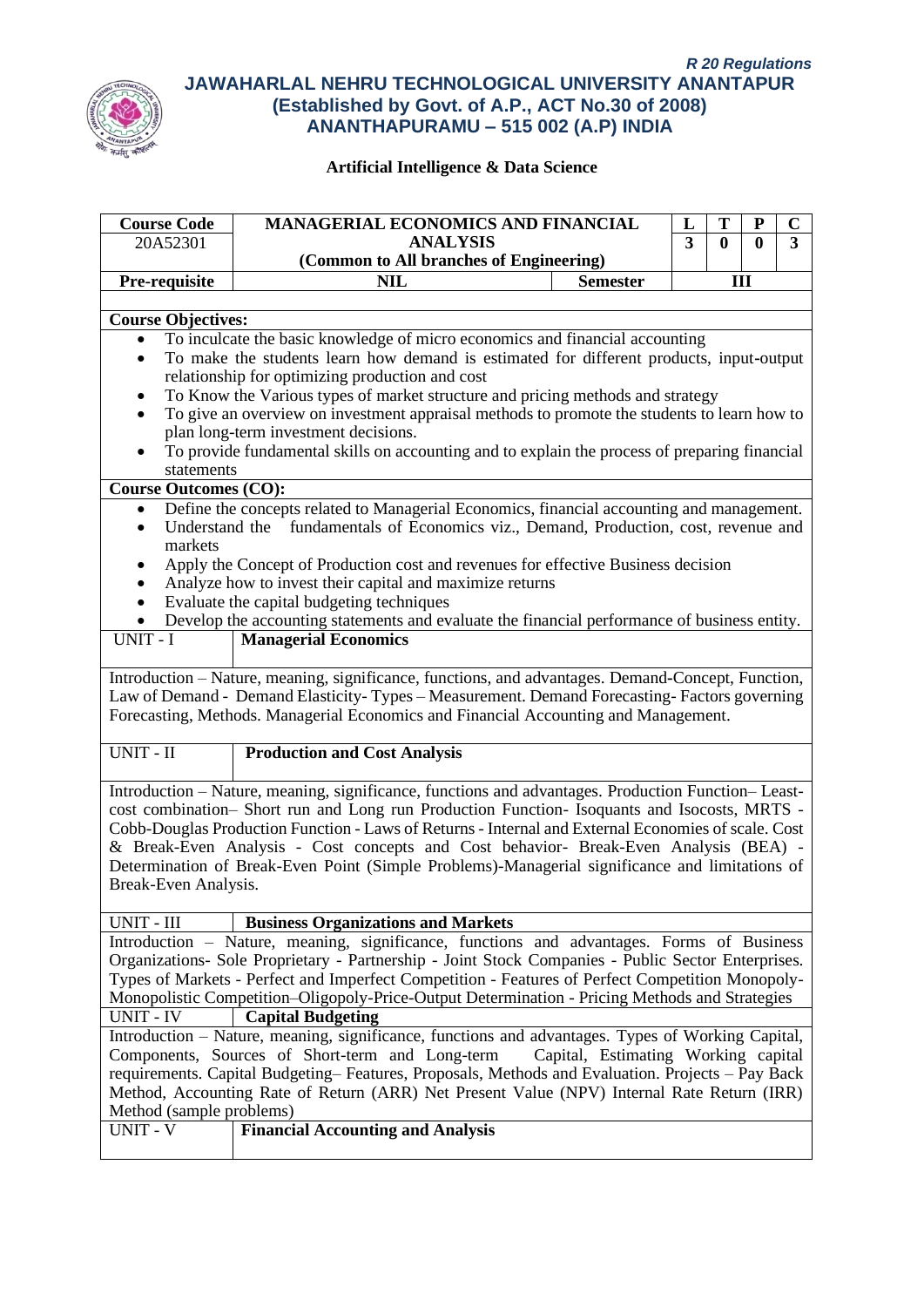

## **Artificial Intelligence & Data Science**

Introduction – Nature, meaning, significance, functions and advantages. Concepts and Conventions-Double-Entry Book Keeping, Journal, Ledger, Trial Balance- Final Accounts (Trading Account, Profit and Loss Account and Balance Sheet with simple adjustments). *Financial Analysis -* Analysis and Interpretation of Liquidity Ratios, Activity Ratios, and Capital structure Ratios and Profitability.

#### **Textbooks:**

- 1. Varshney&Maheswari: Managerial Economics, Sultan Chand, 2013.
- 2. Aryasri: Business Economics and Financial Analysis, 4/e, MGH, 2019

#### **Reference Books:**

- 1. Ahuja Hl Managerial economics Schand,3/e,2013
- 2. S.A. Siddiqui and A.S. Siddiqui: Managerial Economics and Financial Analysis, New Age International, 2013.
- 3. Joseph G. Nellis and David Parker: Principles of Business Economics, Pearson, 2/e, New Delhi.
- 4. Domnick Salvatore: Managerial Economics in a Global Economy, Cengage, 2013.

#### **Online Learning Resources:**

**<https://www.slideshare.net/123ps/managerial-economics-ppt>** <https://www.slideshare.net/rossanz/production-and-cost-45827016> <https://www.slideshare.net/darkyla/business-organizations-19917607> <https://www.slideshare.net/balarajbl/market-and-classification-of-market> <https://www.slideshare.net/ruchi101/capital-budgeting-ppt-59565396>

<https://www.slideshare.net/ashu1983/financial-accounting>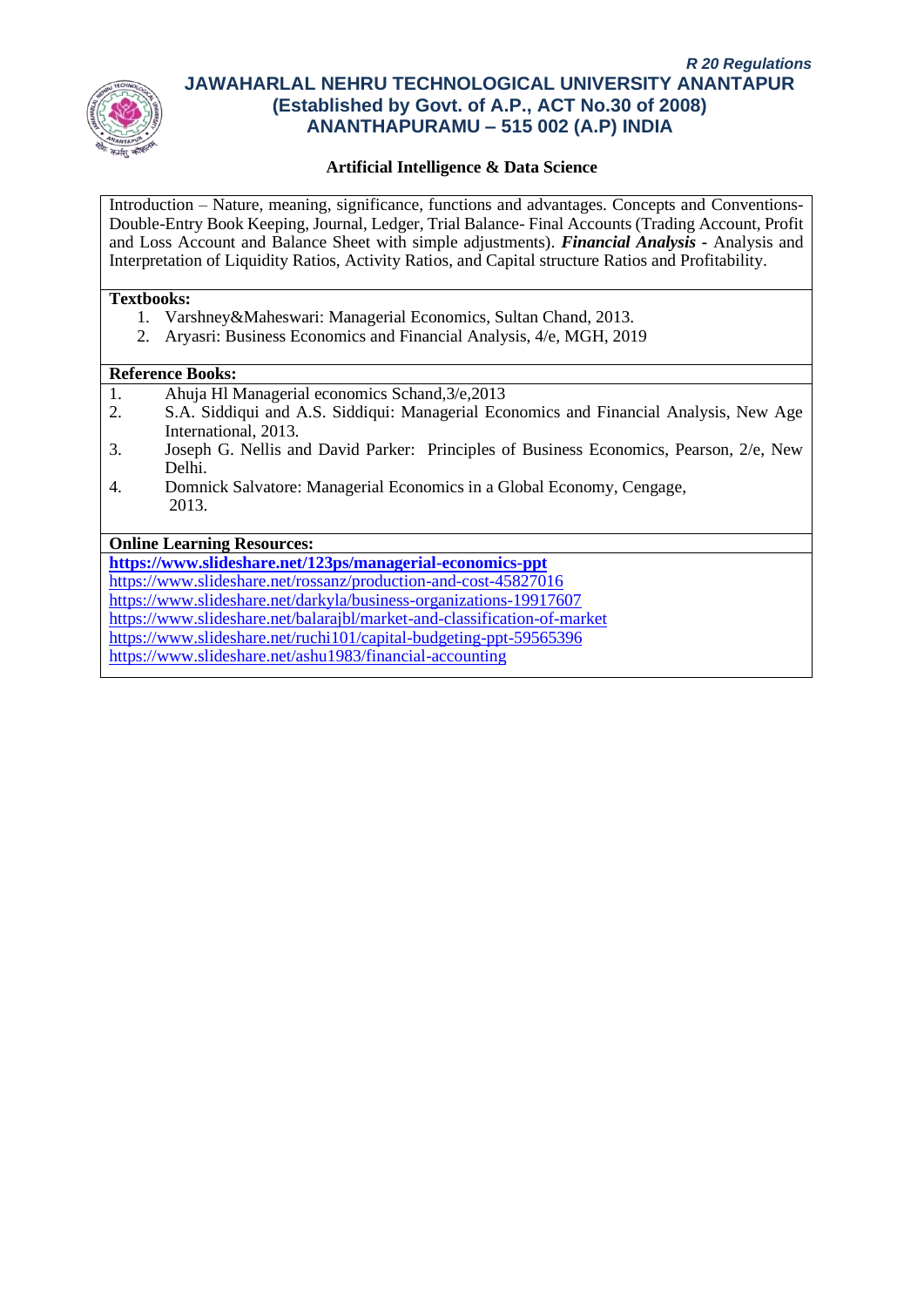

| ORGANISATIONAL BEHAVIOUR<br><b>Course Code</b><br>T<br>$\mathbf C$<br>$\mathbf P$<br>L                                                     |                                                                                                     |                 |   |          |                  |   |
|--------------------------------------------------------------------------------------------------------------------------------------------|-----------------------------------------------------------------------------------------------------|-----------------|---|----------|------------------|---|
| 20A52302                                                                                                                                   | (Common to All branches of Engineering)                                                             |                 | 3 | $\bf{0}$ | $\boldsymbol{0}$ | 3 |
| Pre-requisite                                                                                                                              | <b>NIL</b>                                                                                          | <b>Semester</b> |   | III      |                  |   |
|                                                                                                                                            |                                                                                                     |                 |   |          |                  |   |
|                                                                                                                                            | <b>Course Objectives:</b>                                                                           |                 |   |          |                  |   |
| To enable student's comprehension of organizational behavior<br>٠                                                                          |                                                                                                     |                 |   |          |                  |   |
| $\bullet$                                                                                                                                  |                                                                                                     |                 |   |          |                  |   |
| To offer knowledge to students on self-motivation, leadership and management<br>To facilitate them to become powerful leaders<br>$\bullet$ |                                                                                                     |                 |   |          |                  |   |
| To Impart knowledge about group dynamics                                                                                                   |                                                                                                     |                 |   |          |                  |   |
| To make them understand the importance of change and development                                                                           |                                                                                                     |                 |   |          |                  |   |
| <b>Course Outcomes (CO):</b>                                                                                                               |                                                                                                     |                 |   |          |                  |   |
| $\bullet$                                                                                                                                  | Define the Organizational Behaviour, its nature and scope.                                          |                 |   |          |                  |   |
| $\bullet$                                                                                                                                  | Understand the nature and concept of Organizational behaviour                                       |                 |   |          |                  |   |
|                                                                                                                                            | Apply theories of motivation to analyse the performance problems                                    |                 |   |          |                  |   |
|                                                                                                                                            | Analyse the different theories of leadership                                                        |                 |   |          |                  |   |
| Evaluate group dynamics<br>$\bullet$                                                                                                       |                                                                                                     |                 |   |          |                  |   |
| $\bullet$                                                                                                                                  | Develop as powerful leader                                                                          |                 |   |          |                  |   |
|                                                                                                                                            |                                                                                                     |                 |   |          |                  |   |
| UNIT - I                                                                                                                                   | <b>Introduction to Organizational Behavior</b>                                                      |                 |   |          |                  |   |
|                                                                                                                                            | Meaning, definition, nature, scope and functions - Organizing Process - Making organizing effective |                 |   |          |                  |   |
|                                                                                                                                            | -Understanding Individual Behaviour-Attitude -Perception - Learning - Personality.                  |                 |   |          |                  |   |
|                                                                                                                                            |                                                                                                     |                 |   |          |                  |   |
| UNIT - II                                                                                                                                  | <b>Motivation and Leading</b>                                                                       |                 |   |          |                  |   |
|                                                                                                                                            | Theories of Motivation- Maslow's Hierarchy of Needs - Hertzberg's Two Factor Theory - Vroom's       |                 |   |          |                  |   |
|                                                                                                                                            | theory of expectancy - Mc Cleland's theory of needs-Mc Gregor's theory X and theory Y- Adam's       |                 |   |          |                  |   |
|                                                                                                                                            | equity theory - Locke's goal setting theory-Alderfer's ERG theory.                                  |                 |   |          |                  |   |
| UNIT - III                                                                                                                                 | <b>Organizational Culture</b>                                                                       |                 |   |          |                  |   |
|                                                                                                                                            | Introduction - Meaning, scope, definition, Nature - Organizational Climate - Leadership - Traits    |                 |   |          |                  |   |
|                                                                                                                                            | Theory–Managerial Grid - Transactional Vs Transformational Leadership - Qualities of good Leader    |                 |   |          |                  |   |
|                                                                                                                                            | - Conflict Management -Evaluating Leader-Women and Corporate leadership.                            |                 |   |          |                  |   |
| <b>UNIT - IV</b>                                                                                                                           | <b>Group Dynamics</b>                                                                               |                 |   |          |                  |   |
|                                                                                                                                            | Introduction - Meaning, scope, definition, Nature-Types of groups - Determinants of group behavior  |                 |   |          |                  |   |
|                                                                                                                                            | - Group process – Group Development - Group norms - Group cohesiveness - Small Groups - Group       |                 |   |          |                  |   |
|                                                                                                                                            | decision making - Team building - Conflict in the organization- Conflict resolution                 |                 |   |          |                  |   |
| <b>UNIT - V</b>                                                                                                                            | <b>Organizational Change and Development</b>                                                        |                 |   |          |                  |   |
|                                                                                                                                            | Introduction -Nature, Meaning, scope, definition and functions- Organizational Culture - Changing   |                 |   |          |                  |   |
|                                                                                                                                            | the Culture – Change Management – Work Stress Management - Organizational management –              |                 |   |          |                  |   |
|                                                                                                                                            | Managerial implications of organization's change and development                                    |                 |   |          |                  |   |
|                                                                                                                                            |                                                                                                     |                 |   |          |                  |   |
| <b>Textbooks:</b>                                                                                                                          |                                                                                                     |                 |   |          |                  |   |
|                                                                                                                                            | 1. Luthans, Fred, Organisational Behaviour, McGraw-Hill, 12 Th edition 2011                         |                 |   |          |                  |   |
|                                                                                                                                            | 2. P Subba Ran, Organisational Behaviour, Himalya Publishing House 2017                             |                 |   |          |                  |   |
| <b>Reference Books:</b>                                                                                                                    |                                                                                                     |                 |   |          |                  |   |
|                                                                                                                                            | McShane, Organizational Behaviour, TMH 2009                                                         |                 |   |          |                  |   |
|                                                                                                                                            | Nelson, Organisational Behaviour, Thomson, 2009.                                                    |                 |   |          |                  |   |
| Robbins, P. Stephen, Timothy A. Judge, Organisational Behaviour, Pearson 2009.                                                             |                                                                                                     |                 |   |          |                  |   |
| Aswathappa, Organisational Behaviour, Himalaya, 2009                                                                                       |                                                                                                     |                 |   |          |                  |   |
| <b>Online Learning Resources:</b>                                                                                                          |                                                                                                     |                 |   |          |                  |   |
|                                                                                                                                            | httphttps://www.slideshare.net/Knight1040/organizational-culture-                                   |                 |   |          |                  |   |
|                                                                                                                                            | 9608857s://www.slideshare.net/AbhayRajpoot3/motivation-165556714                                    |                 |   |          |                  |   |
|                                                                                                                                            | https://www.slideshare.net/harshrastogi1/group-dynamics-159412405                                   |                 |   |          |                  |   |
| https://www.slideshare.net/vanyasingla1/organizational-change-development-26565951                                                         |                                                                                                     |                 |   |          |                  |   |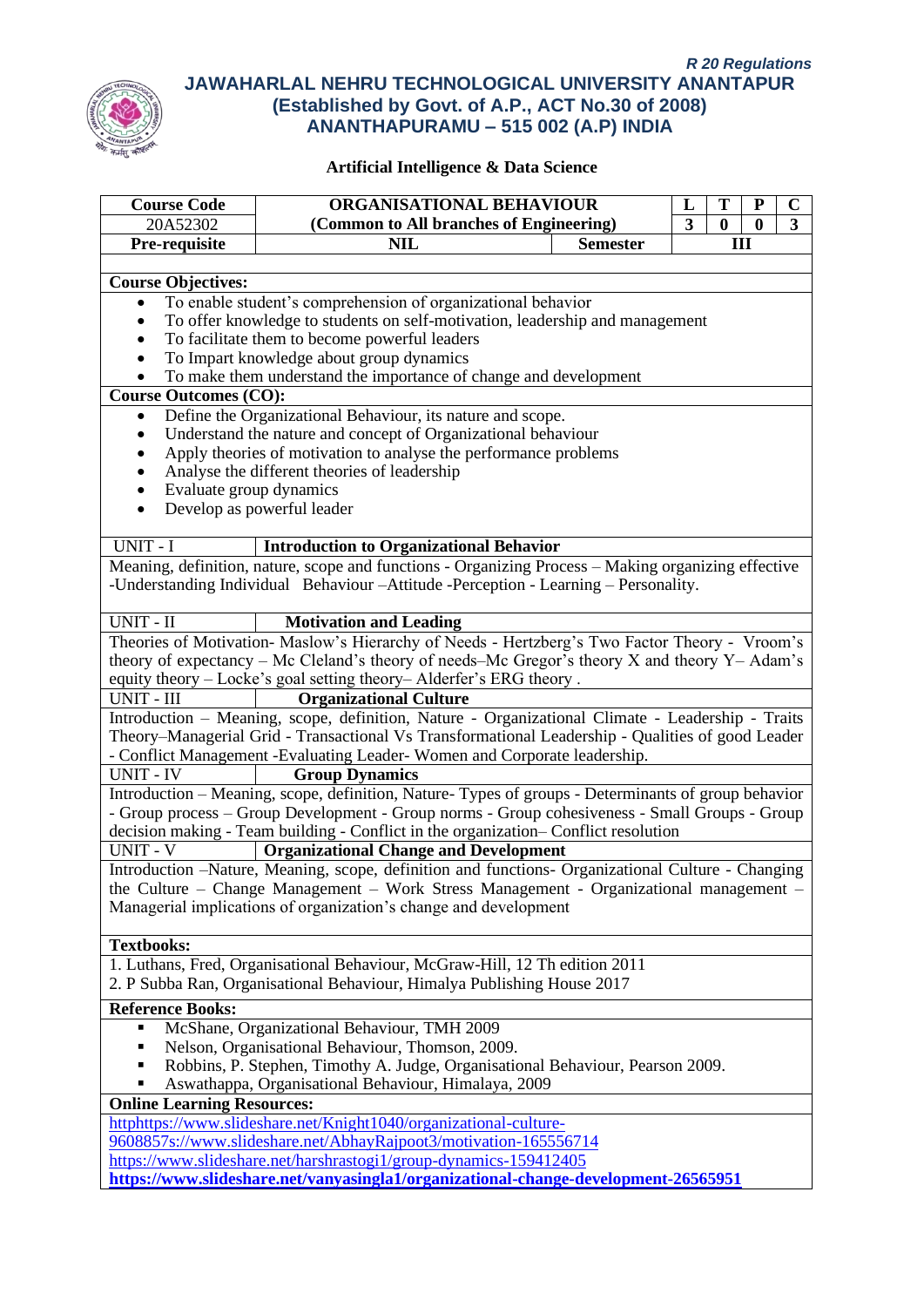

| <b>Business Environment</b>                                                   |                                                                                                                                                                                                     |                 |                              |               |                       |        |
|-------------------------------------------------------------------------------|-----------------------------------------------------------------------------------------------------------------------------------------------------------------------------------------------------|-----------------|------------------------------|---------------|-----------------------|--------|
| <b>Course Code</b><br>20A52303                                                | (Common to All branches of Engineering)                                                                                                                                                             |                 | L<br>$\overline{\mathbf{3}}$ | T<br>$\bf{0}$ | P<br>$\boldsymbol{0}$ | C<br>3 |
| Pre-requisite                                                                 | <b>NIL</b>                                                                                                                                                                                          | <b>Semester</b> |                              |               | III                   |        |
|                                                                               |                                                                                                                                                                                                     |                 |                              |               |                       |        |
| <b>Course Objectives:</b>                                                     |                                                                                                                                                                                                     |                 |                              |               |                       |        |
| To make the student to understand about the business environment<br>$\bullet$ |                                                                                                                                                                                                     |                 |                              |               |                       |        |
|                                                                               | To enable them in knowing the importance of fiscal and monitory policy                                                                                                                              |                 |                              |               |                       |        |
| To facilitate them in understanding the export policy of the country          |                                                                                                                                                                                                     |                 |                              |               |                       |        |
|                                                                               | To Impart knowledge about the functioning and role of WTO                                                                                                                                           |                 |                              |               |                       |        |
| $\bullet$                                                                     | To Encourage the student in knowing the structure of stock markets                                                                                                                                  |                 |                              |               |                       |        |
| <b>Course Outcomes (CO):</b>                                                  |                                                                                                                                                                                                     |                 |                              |               |                       |        |
| $\bullet$                                                                     | Define Business Environment and its Importance.                                                                                                                                                     |                 |                              |               |                       |        |
| ٠                                                                             | Understand various types of business environment.                                                                                                                                                   |                 |                              |               |                       |        |
| $\bullet$                                                                     | Apply the knowledge of Money markets in future investment                                                                                                                                           |                 |                              |               |                       |        |
|                                                                               | Analyse India's Trade Policy                                                                                                                                                                        |                 |                              |               |                       |        |
|                                                                               | Evaluate fiscal and monitory policy                                                                                                                                                                 |                 |                              |               |                       |        |
| $\bullet$                                                                     | Develop a personal synthesis and approach for identifying business opportunities                                                                                                                    |                 |                              |               |                       |        |
| UNIT - I                                                                      | <b>Overview of Business Environment</b>                                                                                                                                                             |                 |                              |               |                       |        |
|                                                                               | Introduction - meaning Nature, Scope, significance, functions and advantages. Types-Internal                                                                                                        |                 |                              |               |                       |        |
|                                                                               | & External, Micro and Macro. Competitive structure of industries - Environmental analysis- advantages                                                                                               |                 |                              |               |                       |        |
|                                                                               | & limitations of environmental analysis& Characteristics of business.                                                                                                                               |                 |                              |               |                       |        |
|                                                                               |                                                                                                                                                                                                     |                 |                              |               |                       |        |
| UNIT - II                                                                     | <b>Fiscal &amp; Monetary Policy</b>                                                                                                                                                                 |                 |                              |               |                       |        |
|                                                                               | Introduction - Nature, meaning, significance, functions and advantages. Public Revenues - Public                                                                                                    |                 |                              |               |                       |        |
|                                                                               | Expenditure - Evaluation of recent fiscal policy of GOI. Highlights of Budget- Monetary Policy -<br>Demand and Supply of Money -RBI -Objectives of monetary and credit policy - Recent trends- Role |                 |                              |               |                       |        |
| of Finance Commission.                                                        |                                                                                                                                                                                                     |                 |                              |               |                       |        |
|                                                                               |                                                                                                                                                                                                     |                 |                              |               |                       |        |
| <b>UNIT - III</b>                                                             | <b>India's Trade Policy</b>                                                                                                                                                                         |                 |                              |               |                       |        |
|                                                                               | Introduction - Nature, meaning, significance, functions and advantages. Magnitude and direction of                                                                                                  |                 |                              |               |                       |        |
|                                                                               | Indian International Trade - Bilateral and Multilateral Trade Agreements - EXIM policy and role of                                                                                                  |                 |                              |               |                       |        |
|                                                                               | EXIM bank -Balance of Payments- Structure & Major components - Causes for Disequilibrium in                                                                                                         |                 |                              |               |                       |        |
|                                                                               | Balance of Payments - Correction measures.                                                                                                                                                          |                 |                              |               |                       |        |
| UNIT - IV                                                                     | <b>World Trade Organization</b>                                                                                                                                                                     |                 |                              |               |                       |        |
|                                                                               | Introduction - Nature, significance, functions and advantages. Organization and Structure - Role and                                                                                                |                 |                              |               |                       |        |
|                                                                               | functions of WTO in promoting world trade - GATT -Agreements in the Uruguay Round -TRIPS,                                                                                                           |                 |                              |               |                       |        |
|                                                                               | TRIMS - Disputes Settlement Mechanism - Dumping and Anti-dumping Measures.                                                                                                                          |                 |                              |               |                       |        |
| $UNIT - V$                                                                    |                                                                                                                                                                                                     |                 |                              |               |                       |        |
|                                                                               | <b>Money Markets and Capital Markets</b><br>Introduction – Nature, meaning, significance, functions and advantages. Features and components of                                                      |                 |                              |               |                       |        |
|                                                                               | Indian financial systems - Objectives, features and structure of money markets and capital markets -                                                                                                |                 |                              |               |                       |        |
|                                                                               | Reforms and recent development – SEBI – Stock Exchanges - Investor protection and role of SEBI,                                                                                                     |                 |                              |               |                       |        |
| Introduction to international finance.                                        |                                                                                                                                                                                                     |                 |                              |               |                       |        |
|                                                                               |                                                                                                                                                                                                     |                 |                              |               |                       |        |
| <b>Textbooks:</b>                                                             |                                                                                                                                                                                                     |                 |                              |               |                       |        |
|                                                                               | 1. Francis Cherunilam (2009), International Business: Text and Cases, Prentice Hall of India.                                                                                                       |                 |                              |               |                       |        |
|                                                                               | 2. K. Aswathappa, Essentials of Business Environment: Texts and Cases & Exercises 13th Revised                                                                                                      |                 |                              |               |                       |        |
| Edition.HPH2016                                                               |                                                                                                                                                                                                     |                 |                              |               |                       |        |
|                                                                               | <b>Reference Books:</b>                                                                                                                                                                             |                 |                              |               |                       |        |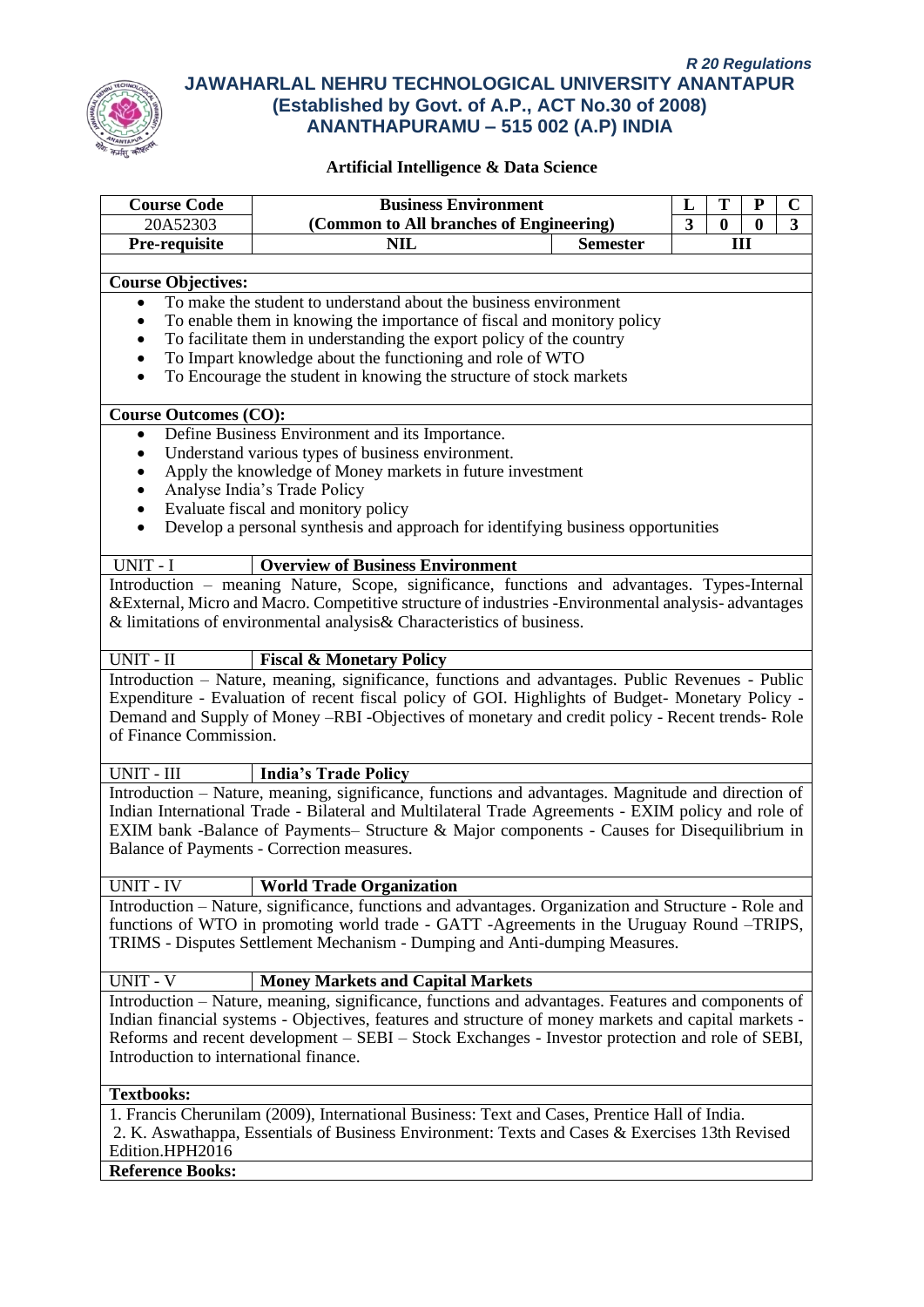

## **Artificial Intelligence & Data Science**

1.K. V. Sivayya, V. B. M Das (2009), Indian Industrial Economy, Sultan Chand Publishers, New Delhi, India. 2. Sundaram, Black (2009), International Business Environment Text and Cases, Prentice Hall of India, New Delhi, India.

3. Chari. S. N (2009), International Business, Wiley India.

4.E. Bhattacharya (2009), International Business, Excel Publications, New Delhi.

#### **Online Learning Resources:**

<https://www.slideshare.net/ShompaDhali/business-environment-53111245> <https://www.slideshare.net/rbalsells/fiscal-policy-ppt> <https://www.slideshare.net/aguness/monetary-policy-presentationppt> <https://www.slideshare.net/DaudRizwan/monetary-policy-of-india-69561982> <https://www.slideshare.net/ShikhaGupta31/indias-trade-policyppt> <https://www.slideshare.net/viking2690/wto-ppt-60260883> <https://www.slideshare.net/prateeknepal3/ppt-mo>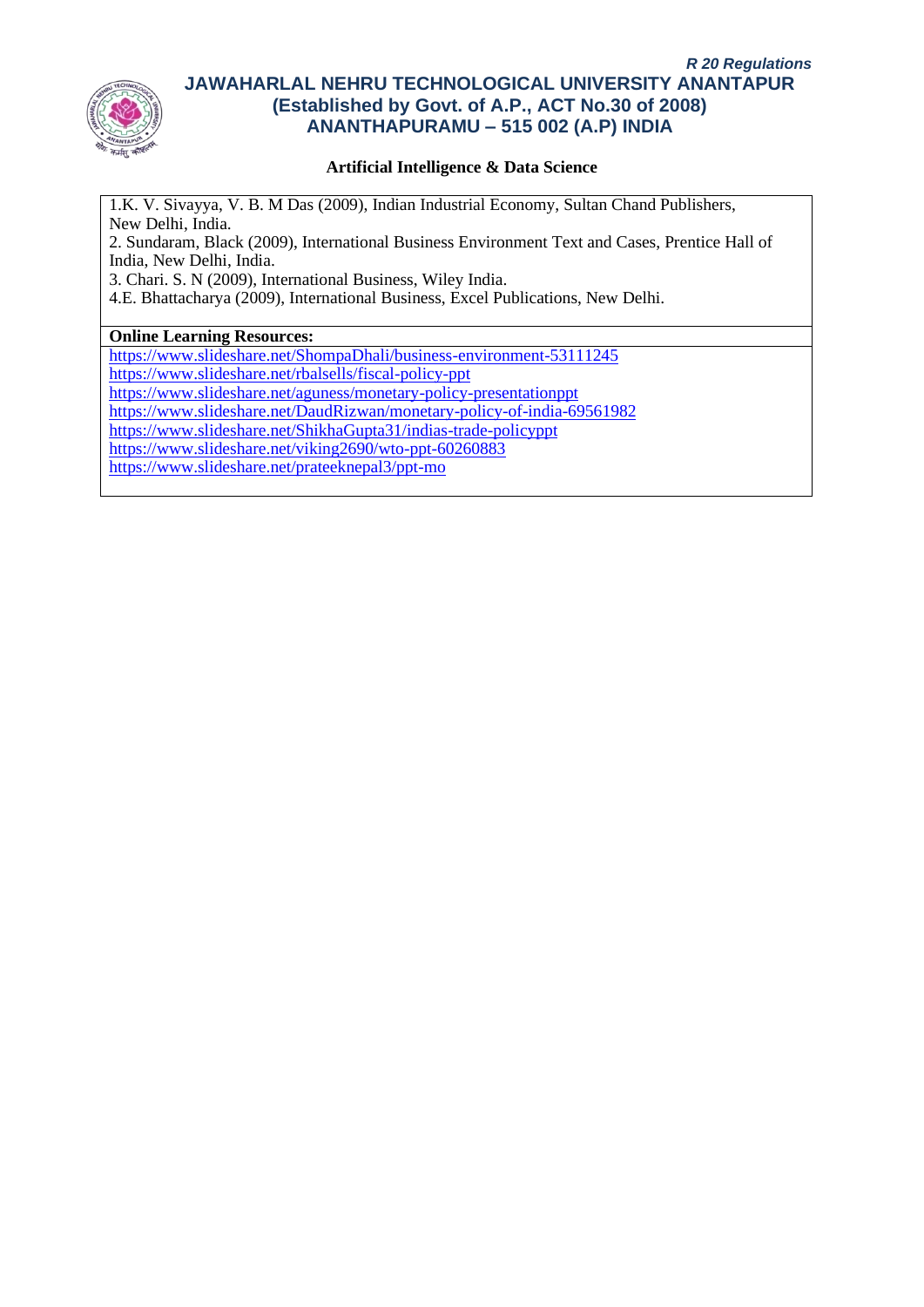

| <b>Course Code</b>                              | <b>Database Management Systems</b>                                  |                                                                           | L            | T            | ${\bf P}$ | $\mathbf C$ |  |  |  |  |  |
|-------------------------------------------------|---------------------------------------------------------------------|---------------------------------------------------------------------------|--------------|--------------|-----------|-------------|--|--|--|--|--|
| 20A05401P                                       |                                                                     | Laboratory                                                                | $\mathbf{0}$ | $\mathbf{0}$ | 3         | 1.5         |  |  |  |  |  |
|                                                 |                                                                     | (Common to CSE, IT, CSE(DS), CSE<br>(IoT), CSE (AI), CSE (AI & ML) and    |              |              |           |             |  |  |  |  |  |
|                                                 |                                                                     | AI & DS                                                                   |              |              |           |             |  |  |  |  |  |
| Pre-requisite                                   |                                                                     | <b>Semester</b><br>IV                                                     |              |              |           |             |  |  |  |  |  |
|                                                 |                                                                     |                                                                           |              |              |           |             |  |  |  |  |  |
| Course Objectives:                              |                                                                     |                                                                           |              |              |           |             |  |  |  |  |  |
|                                                 |                                                                     | • To implement the basic knowledge of SQL queries and relational algebra. |              |              |           |             |  |  |  |  |  |
|                                                 | • To construct database models for different database applications. |                                                                           |              |              |           |             |  |  |  |  |  |
|                                                 | • To apply normalization techniques for refining of databases.      |                                                                           |              |              |           |             |  |  |  |  |  |
|                                                 |                                                                     | • To practice various triggers, procedures, and cursors using PL/SQL.     |              |              |           |             |  |  |  |  |  |
|                                                 | • To design and implementation of a database for an organization    |                                                                           |              |              |           |             |  |  |  |  |  |
| Course Outcomes (CO):                           | After completion of the course, students will be able to            |                                                                           |              |              |           |             |  |  |  |  |  |
|                                                 | Design database for any real world problem                          |                                                                           |              |              |           |             |  |  |  |  |  |
|                                                 | Implement PL/SQL programs                                           |                                                                           |              |              |           |             |  |  |  |  |  |
| Define SQL queries                              |                                                                     |                                                                           |              |              |           |             |  |  |  |  |  |
| Decide the constraints                          |                                                                     |                                                                           |              |              |           |             |  |  |  |  |  |
| Investigate for data inconsistency<br>$\bullet$ |                                                                     |                                                                           |              |              |           |             |  |  |  |  |  |
|                                                 |                                                                     |                                                                           |              |              |           |             |  |  |  |  |  |
|                                                 |                                                                     |                                                                           |              |              |           |             |  |  |  |  |  |
| <b>Week-1: CREATION OF TABLES</b>               |                                                                     |                                                                           |              |              |           |             |  |  |  |  |  |
|                                                 |                                                                     |                                                                           |              |              |           |             |  |  |  |  |  |
|                                                 | 1. Create a table called Employee with the following structure.     |                                                                           |              |              |           |             |  |  |  |  |  |
|                                                 | <b>Name</b>                                                         | <b>Type</b>                                                               |              |              |           |             |  |  |  |  |  |
|                                                 | Empno                                                               | Number                                                                    |              |              |           |             |  |  |  |  |  |
|                                                 | Ename                                                               | Varchar2(20)                                                              |              |              |           |             |  |  |  |  |  |
|                                                 | Job                                                                 | Varchar2(20)                                                              |              |              |           |             |  |  |  |  |  |
|                                                 | Mgr                                                                 | Number                                                                    |              |              |           |             |  |  |  |  |  |
|                                                 | Sal                                                                 | Number                                                                    |              |              |           |             |  |  |  |  |  |
|                                                 |                                                                     |                                                                           |              |              |           |             |  |  |  |  |  |
|                                                 |                                                                     | a. Add a column commission with domain to the Employee table.             |              |              |           |             |  |  |  |  |  |
|                                                 | b. Insert any five records into the table.                          |                                                                           |              |              |           |             |  |  |  |  |  |
|                                                 | c. Update the column details of job                                 |                                                                           |              |              |           |             |  |  |  |  |  |
|                                                 | d. Rename the column of Employ table using alter command.           |                                                                           |              |              |           |             |  |  |  |  |  |
|                                                 | e. Delete the employee whose empno is 19.                           |                                                                           |              |              |           |             |  |  |  |  |  |
| 2.                                              | Create department table with the following structure.               |                                                                           |              |              |           |             |  |  |  |  |  |
|                                                 |                                                                     |                                                                           |              |              |           |             |  |  |  |  |  |
|                                                 | <b>Name</b>                                                         | <b>Type</b>                                                               |              |              |           |             |  |  |  |  |  |
|                                                 | Deptno                                                              | Number                                                                    |              |              |           |             |  |  |  |  |  |
| List of Experiments:                            | Deptname                                                            | Varchar2(20)                                                              |              |              |           |             |  |  |  |  |  |

- c. List the records of emp table grouped bydeptno.
- d. Update the record where deptno is9.
- e. Delete any column data from thetable
- 3. Create a table called Customertable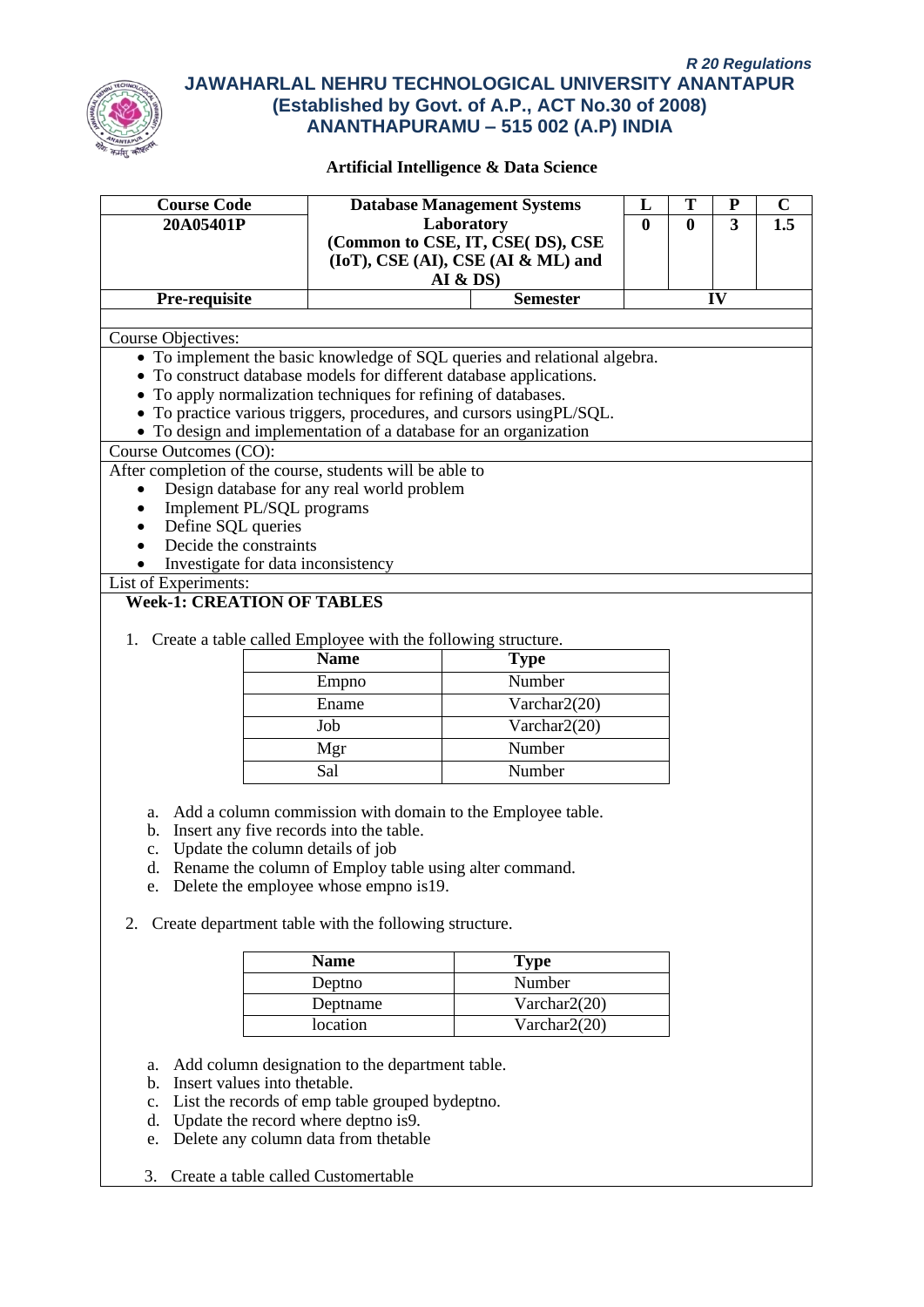

#### **Artificial Intelligence & Data Science**

| <b>Name</b> | <b>Type</b>     |
|-------------|-----------------|
| Cust name   | Varchar $2(20)$ |
| Cust street | Varchar $2(20)$ |
| Cust city   | Varchar $2(20)$ |

a. Insert records into thetable.

- b. Add salary column to thetable.
- c. Alter the table columndomain.
- d. Drop salary column of the customertable.
- e. Delete the rows of customer table whose ust\_city is 'hyd'.
- f. Create a table called branchtable.

| <b>Name</b> | <b>Type</b>     |
|-------------|-----------------|
| Branch name | Varchar $2(20)$ |
| Branch city | Varchar $2(20)$ |
| asserts     | Number          |

4. Increase the size of data type for asserts to the branch.

- a. Add and drop a column to the branch table.
- b. Insert values to the table.
- c. Update the branch name column
- d. Delete any two columns from the table
- 5. Create a table called sailor table

| <b>Name</b> | <b>Type</b>     |
|-------------|-----------------|
| Sid         | Number          |
| Sname       | Varchar $2(20)$ |
| rating      | Varchar $2(20)$ |

- a. Add column age to the sailor table.
- b. Insert values into the sailor table.
- c. Delete the row with rating>8.
- d. Update the column details of sailor.
- e. Insert null values into the table.
- 6. Create a table called reserves table

| <b>Name</b> | <b>Type</b> |
|-------------|-------------|
| Boat id     | Integer     |
| sid         | Integer     |
| day         | Integer     |
|             |             |

- a. Insert values into the reservestable.
- b. Add column time to the reservestable.
- c. Alter the column day data type todate.
- d. Drop the column time in thetable.
- e. Delete the row of the table with somecondition.

#### **Week-2: QUERIES USING DDL AND DML**

1. a. Create a user and grant all permissions to theuser.

b. Insert the any three records in the employee table and use rollback. Check theresult.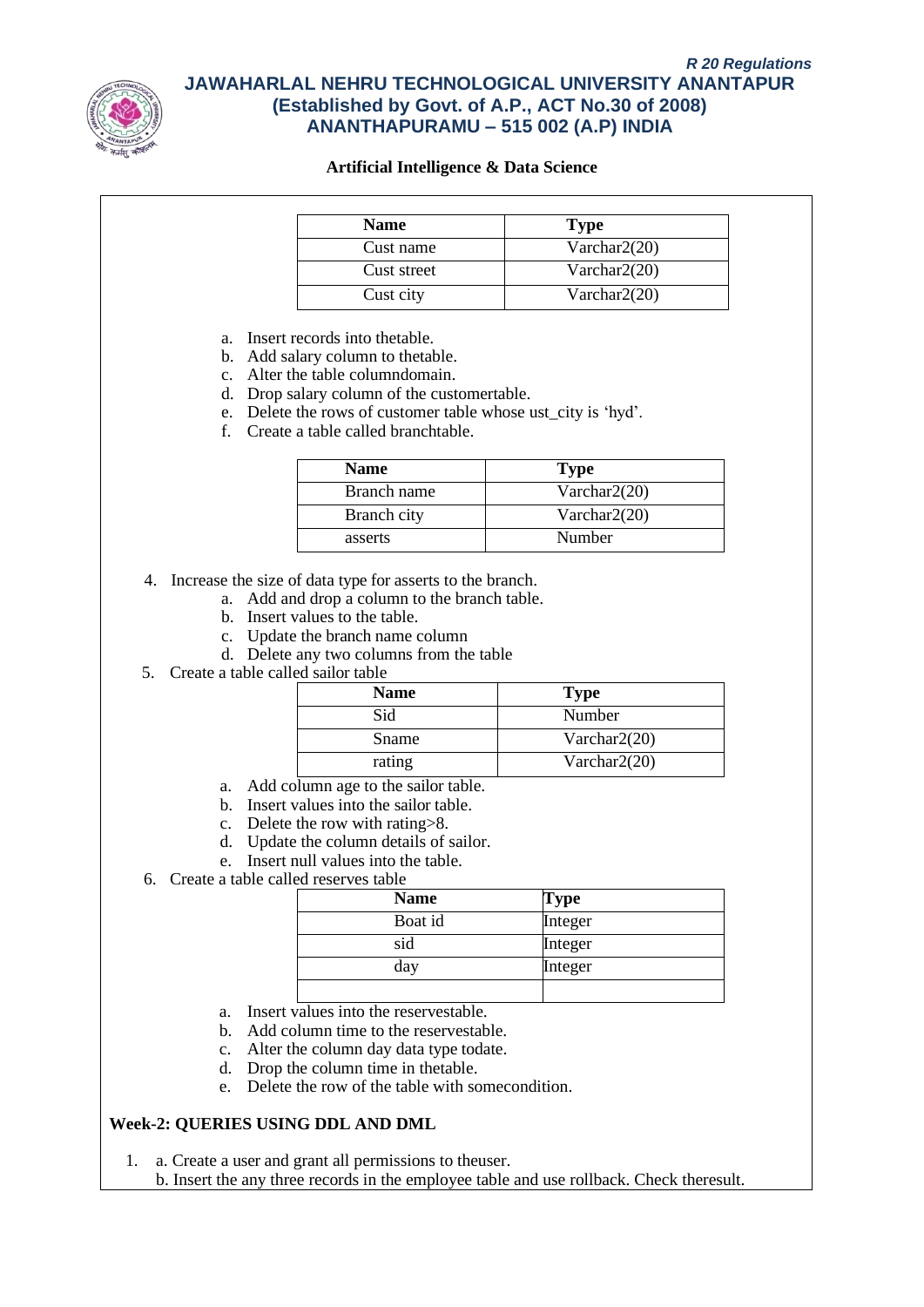

## **Artificial Intelligence & Data Science**

- c. Add primary key constraint and not null constraint to the employeetable.
- d. Insert null values to the employee table and verify theresult.
- 2. a. Create a user and grant all permissions to theuser.
	- b. Insert values in the department table and usecommit.
		- c. Add constraints like unique and not null to the departmenttable.
	- d. Insert repeated values and null values into thetable.
- 3. a. Create a user and grant all permissions to theuser.
	- b. Insert values into the table and use commit.
	- c. Delete any three records in the department table and use rollback.
	- d. Add constraint primary key and foreign key to thetable.
- 4. a. Create a user and grant all permissions to theuser.
	- b. Insert records in the sailor table and usecommit.
		- c. Add save point after insertion of records and verify save point.
		- d. Add constraints not null and primary key to the sailortable.
- 5. a. Create a user and grant all permissions to theuser.
	- b. Use revoke command to remove userpermissions.
		- c. Change password of the usercreated.
		- d. Add constraint foreign key and notnull.
- 6. a. Create a user and grant all permissions to theuser.
	- b. Update the table reserves and use savepointandrollback.
	- **c.** Add constraint primary key , foreign key and not null to the reserves table
	- **d.**Delete constraint not null to the tablecolumn

## **Week-3:QUERIES USING AGGREGATE FUNCTIONS**

- 1. a. By using the group by clause, display the enames who belongs to deptno 10 alongwithaveragesalary.
	- b. Display lowest paid employee details under eachdepartment.
	- c. Display number of employees working in each department and their departmentnumber.
	- d. Using built in functions, display number of employees working in each department and their department name from dept table. Insert deptname to dept table and insert deptname for each row, do the required thing specified above.
	- e. List all employees which start with either B or C.
	- f. Display only these ename of employees where the maximum salary is greater than or equalto 5000.
- 2. a. Calculate the average salary for each differentjob.
	- b. Show the average salary of each job excludingmanager.
	- c. Show the average salary for all departments employing more than threepeople.
	- d. Display employees who earn more than thelowest salary in department 30
	- e. Show that value returned by sign (n)function.
	- f. How many days between day of birth to currentdate
- 3. a. Show that two substring as singlestring.
	- b. List all employee names, salary and 15% rise insalary.
	- c. Display lowest paid emp details under eachmanager
	- d. Display the average monthly salary bill for eachdeptno.
	- e. Show the average salary for all departments employing more than twopeople.
	- f. By using the group by clause, display the eid who belongs to deptno 05 along withaverage salary.
- 4. a. Count the number of employees in department20
	- b. Find the minimum salary earned byclerk.
	- c. Find minimum, maximum, average salary of allemployees.
	- d. List the minimum and maximum salaries for each jobtype.
	- e. List the employee names in descendingorder.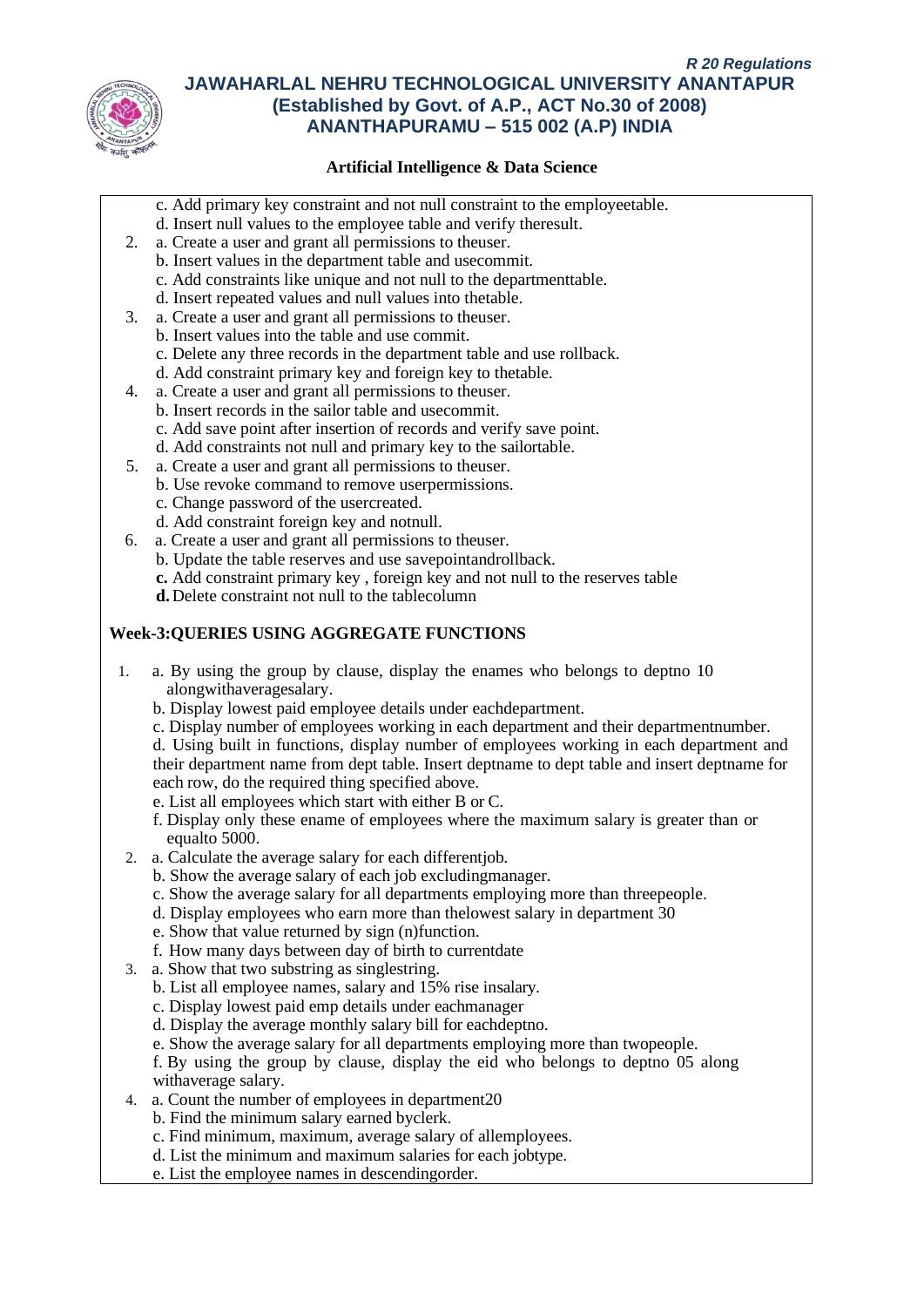

## **Artificial Intelligence & Data Science**

- f. List the employee id, names in ascending order byempid.
- 5. a. Find the sids ,names of sailors who have reserved all boats called"INTERLAKE Find the age of youngest sailor who is eligible to vote for each rating level with at least two such sailors.
	- b. Find the sname , bid and reservation date for eachreservation.
	- c. Find the ages of sailors whose name begin and end with B and has at least 3characters.
	- d. List in alphabetic order all sailors who have reserved redboat.
	- e. Find the age of youngest sailor for each ratinglevel.
- 6. a. List the Vendors who have delivered products within 6 months from orderdate.
	- b. Display the Vendor details who have supplied both Assembled and Subparts.
	- c. Display the Sub parts by grouping the Vendor type (Local or NonLocal).
	- d. Display the Vendor details in ascendingorder.
	- e. Display the Sub part which costs more than any of the Assembledparts.
	- f. Display the second maximum cost Assembledpart

## **Week-4: PROGRAMS ON PL/SQL**

- 1. a. Write a PL/SQL program to swaptwonumbers.
	- b. Write a PL/SQL program to find the largest of threenumbers.
- 2. a. Write a PL/SQL program to find the total and average of 6 subjects and display thegrade.
- b. Write a PL/SQL program to find the sum of digits in a givennumber.
- 3. a. Write a PL/SQL program to display the number in reverseorder.
- b. Writea PL/SQLprogramtocheckwhetherthegivennumberisprimeornot.
- 4. a. Write a PL/SQL program to find the factorial of a givennumber.
	- b. Write a PL/SQL code block to calculate the area of a circle for a value of radius varying from 3 to 7. Store the radius and the corresponding values of calculated area in an empty table named areas, consisting of two columns radius andarea.
- 5. a. Write a PL/SQL program to accept a string and remove the vowels from the string. (When 'hello' passed to the program it should display 'Hll' removing e and o from the worldHello). b. Write a PL/SQL program to accept a number and a divisor. Make sure the divisor is less than or equal to 10. Else display an error message. Otherwise Display the remainderin words.

## **Week-5: PROCEDURES AND FUNCTIONS**

- 1. Write a function to accept employee number as parameter and return Basic +HRA together as single column.
- 2. Accept year as parameter and write a Function to return the total net salary spent for a givenyear.
- 3. Create a function to find the factorial of a given number and hence findNCR.
- 4. Write a PL/SQL block o pint prime Fibonacci series using localfunctions.<br>5. Create a procedure to find the lucky number of a given birthdate.
- 5. Create a procedure to find the lucky number of a given birthdate.
- 6. Create function to the reverse of givennumber

#### **Week-6: TRIGGERS**

1. Create a row level trigger for the customers table that would fire for INSERT or UPDATE or DELETE operations performed on the CUSTOMERS table. This trigger will display the salary difference between the old values and newvalues:

CUSTOMERS table:

|   | <b>NAME</b> | AGE    | <b>ADDRESS</b> | SALARY |
|---|-------------|--------|----------------|--------|
|   | Alive       | 21     | Khammam        | 2000   |
| ∸ | Bob         | ົ<br>∼ | Kadappa        | 3000   |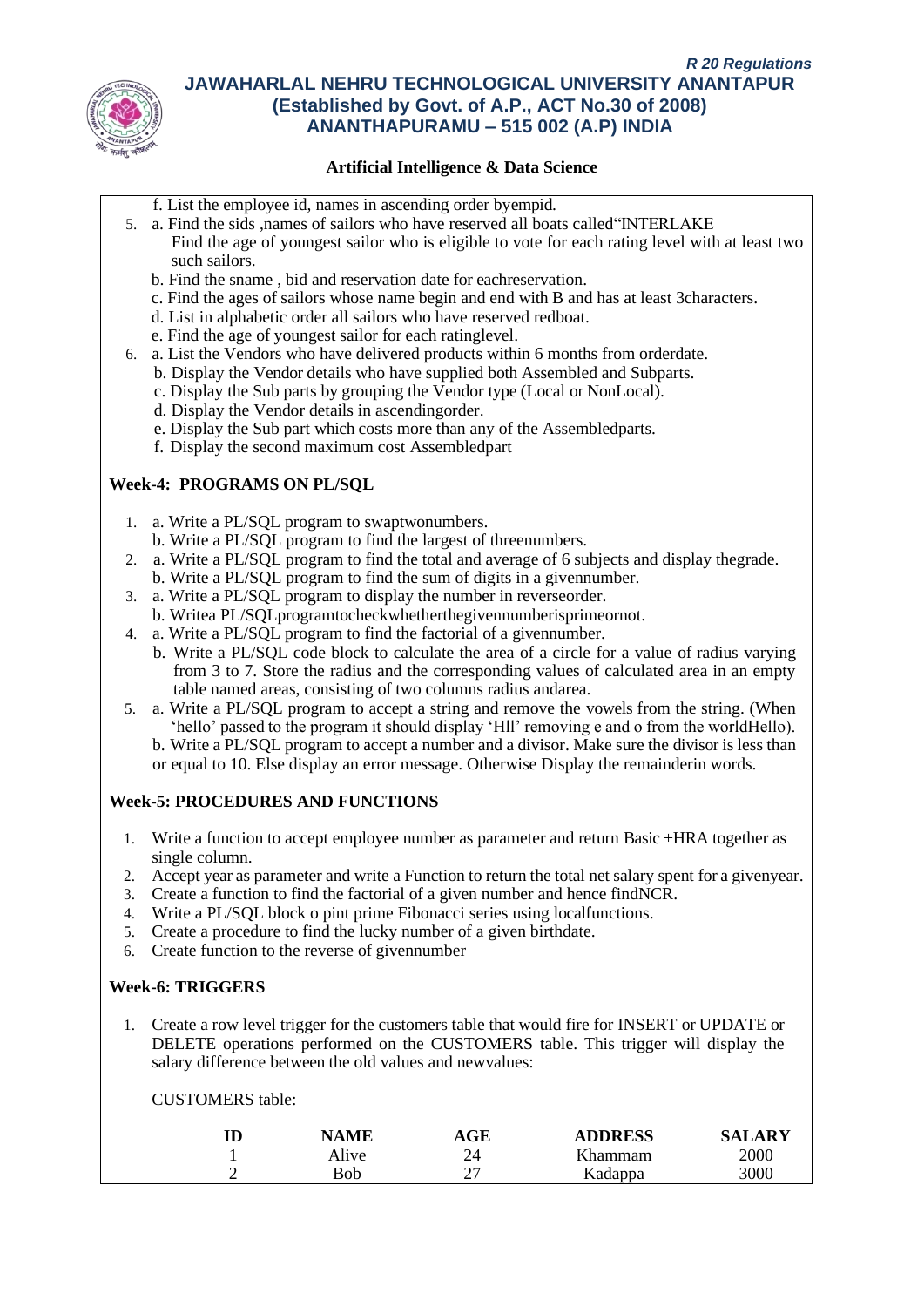

#### **Artificial Intelligence & Data Science**

|   | Catri   | ر ے                            | Guntur    | 4000 |
|---|---------|--------------------------------|-----------|------|
|   | Dena    | 28                             | Hyderabad | 5000 |
| ت | Eeshwar | າາ<br>$\overline{\phantom{a}}$ | Kurnool   | 6000 |
|   | Farooq  | 28                             | Nellore   | 7000 |

2. Creation of insert trigger, delete trigger, update trigger practice triggers using the passenger database.

Passenger( Passport\_ id INTEGER PRIMARY KEY, Name VARCHAR (50) NotNULL, Age Integer Not NULL, Sex Char, Address VARCHAR (50) NotNULL);

- a. Write a Insert Trigger to check the Passport id is exactly six digits ornot.
- b. Write a trigger on passenger to display messages '1 Record is inserted', '1 record is deleted', '1 record is updated' when insertion, deletion and updation are done on passengerrespectively.
- 3. Insert row in employee table using Triggers. Every trigger is created with name any trigger have same name must be replaced by new name. These triggers can raised before insert, update or delete rows on data base. The main difference between a trigger and a stored procedure is that the former is attached to a table and is only fired when an INSERT, UPDATE or DELETEoccurs.
- 4. Convert employee name into uppercase whenever an employee record is inserted or updated. Trigger to fire before the insert orupdate.
- **5.** Trigger before deleting a record from emp table. Trigger will insert the row to be deleted into table called delete \_emp and also record user who has deleted the record and date and time ofdelete.
- **6.** Create a transparent audit system for a table CUST\_MSTR. The system must keep track of the records that are being deleted orupdated

#### **Week-7:PROCEDURES**

- 1. Create the procedure for palindrome of givennumber.
- 2. Create the procedure for GCD: Program should load two registers with two Numbers and then apply the logic for GCD of two numbers. GCD of two numbers is performed by dividing the greater number by the smaller number till the remainder is zero. If it is zero, the divisor is the GCD if not the remainder and the divisors of the previous division are the new set of two numbers. The process is repeated by dividing greater of the two numbers by the smaller number till the remainder is zero and GCD isfound.
- 3. Write the PL/SQL programs to create the procedure for factorial of givennumber.
- 4. Write the PL/SQL programs to create the procedure to find sum of N naturalnumber.
- 5. Write the PL/SQL programs to create the procedure to find Fibonacciseries.
- 6. Write the PL/SQL programs to create the procedure to check the given number is perfect ornot

#### **Week-8: CURSORS**

- **1.** Write a PL/SQL block that will display the name, dept no, salary of fist highest paidemployees**.**
- 2. Update the balance stock in the item master table each time a transaction takes place in the item transaction table. The change in item master table depends on the item id is already present in the item master then update operation is performed to decrease the balance stock by the quantity specified in the item transaction in case the item id is not present in the item master table then the record is inserted in the item mastertable.
- 3. Write a PL/SQL block that will display the employee details along with salary usingcursors.
- 4. To write a Cursor to display the list of employees who are working as a ManagersorAnalyst.
- 5. To write a Cursor to find employee with given job anddeptno.
- **6.** Write a PL/SQL block using implicit cursor that will display message, the salaries of all the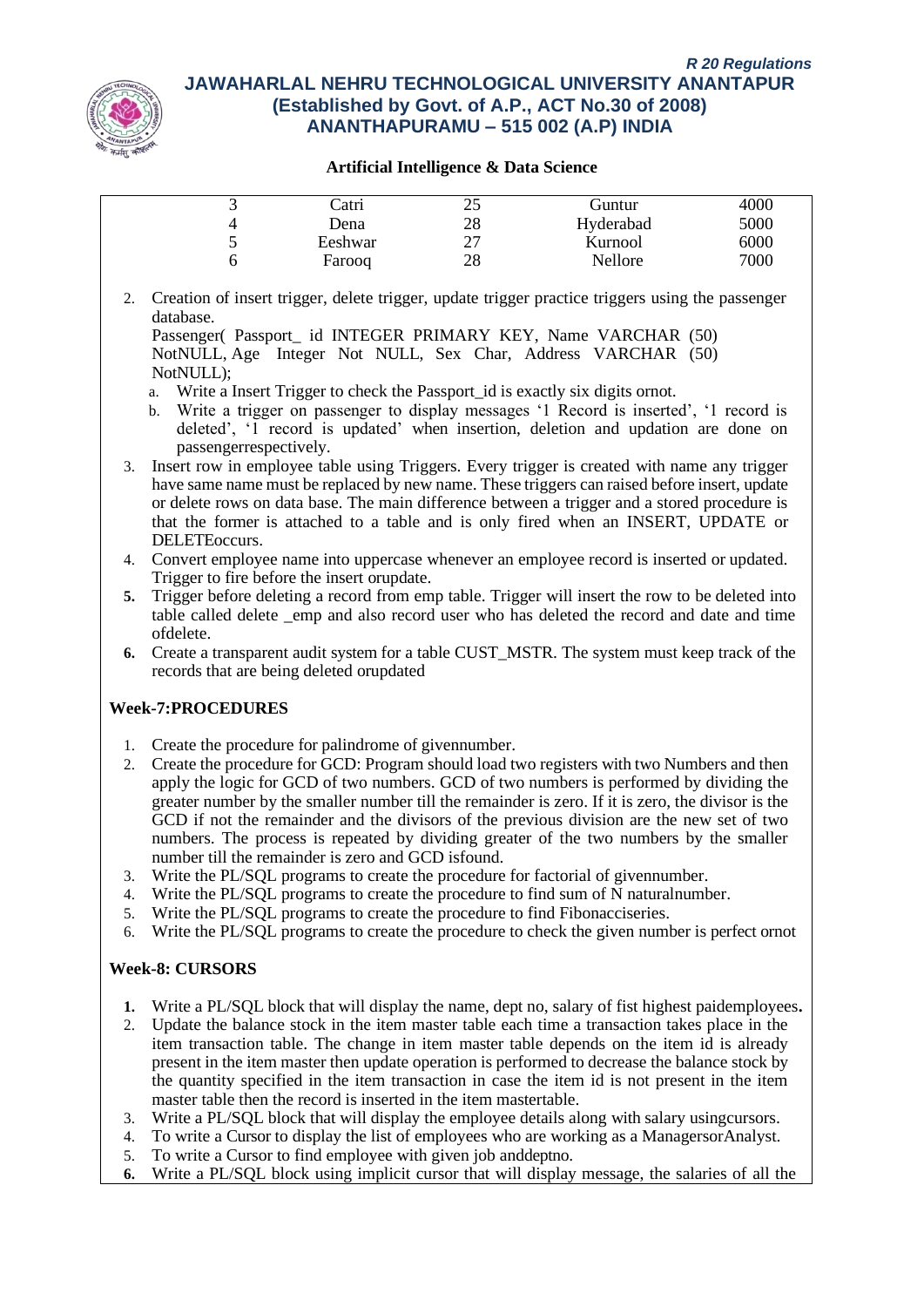

#### **Artificial Intelligence & Data Science**

employees in the 'employee' table are updated. If none of the employee's salary are updated we getamessage 'None of the salaries were updated'. Else we get a message like for example, 'Salaries for 1000 employees are updated' if there are 1000 rows in 'employee' table

#### **Week-9: CASE STUDY: BOOK PUBLISHING COMPANY**

A publishing company produces scientific books on various subjects. The books are written by authors who specialize in one particular subject. The company employs editors who, not necessarily being specialists in a particular area, each take sole responsibility for editing one or more publications.

A publication covers essentially one of the specialist subjects and is normally written by a single author. When writing a particular book, each author works with on editor, but may submit another work for publication to be supervised by other editors. To improve their competitiveness, the company tries to employ a variety of authors, more than one author being a specialist in a particular subject for the above case study, do thefollowing:

- 1. Analyze the datarequired.
- 2. Normalize theattributes.

Create the logical data model using E-R diagrams

#### **Week-10**: **CASE STUDY GENERAL HOSPITAL**

AGeneralHospitalconsistsofanumberofspecializedwards(suchasMaternity,Pediatric,Oncology, etc.). Each ward hosts a number of patients, who were admitted on the recommendation of their ownGP and confirmed by a consultant employed by the Hospital. On admission, the personal details of every patient are recorded. A separate register is to be held to store the information of the tests undertaken and the results of a prescribed treatment. A number of tests may be conducted for each patient. Each patient is assigned to one leading consultant but may be examined by another doctor, if required. Doctors are specialists in some branch of medicine and may be leading consultants for a number of patients, not necessarily from the same ward. For the above case study, do the following.

- 1. Analyze the datarequired.
- 2. Normalize theattributes.

Create the logical data model using E-R diagrams

## **Week-11**: **CASE STUDY: CAR RENTAL COMPANY**

A database is to be designed for a car rental company. The information required includes a description of cars, subcontractors (i.e. garages), company expenditures, company revenues and customers. Cars are to be described by such data as: make, model, year of production, engine size, fuel type, number of passengers, registration number, purchase price, purchase date, rent price and insurance details. It is the company policy not to keep any car for a period exceeding one year. All major repairs and maintenance are done by subcontractors (i.e. franchised garages), with whom CRC has long-term agreements. Therefore the data about garages to be kept in the database includes garage names, addresses, range of services and the like. Some garages require payments immediately after a repair has been made; with others CRC has made arrangements for credit facilities. Company expenditures are to be registered for all outgoings connected with purchases, repairs, maintenance, insurance etc. Similarly the cash inflow coming from all sources: Car hire, car sales, insurance claims must be kept of file. CRC maintains a reasonably stable client base. For this privileged category of customers special creditcard facilities are provided. These customers may also book in advance a particular car. These reservations can be made for any period of time up to one month. Casual customers must pay a deposit for an estimated time of rental, unless they wish to pay by credit card. All major credit cards are accepted. Personal details such as name, address, telephone number, driving license, number about each customer are kept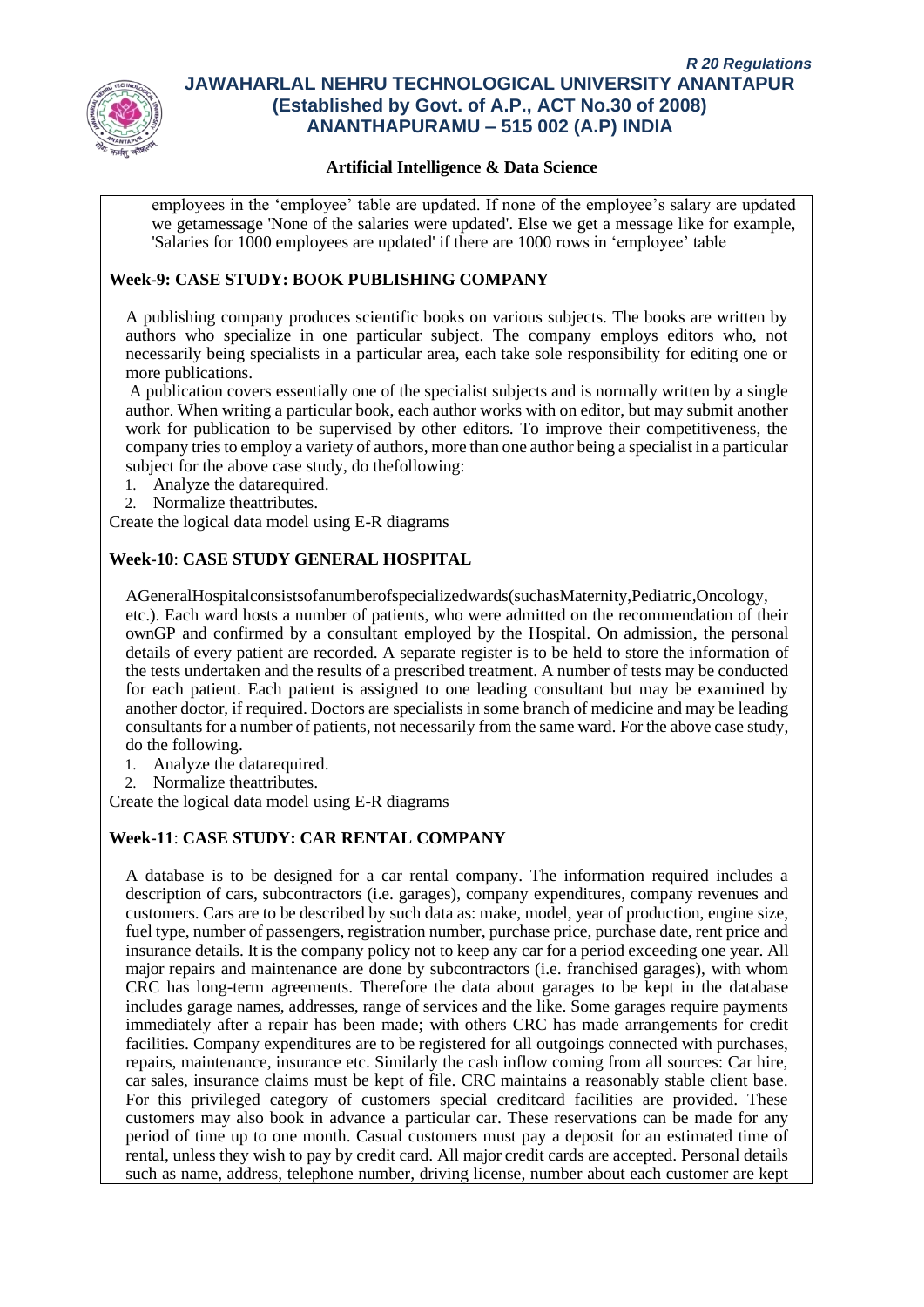

#### **Artificial Intelligence & Data Science**

in the database. For the above case study, do thefollowing:

- 1. Analyze the datarequired.
- 2. Normalize theattributes.

Create the logical data model using E-R diagrams

#### **Week-12**: **CASE STUDY: STUDENT PROGRESS MONITORING SYSTEM**

A database is to be designed for a college to monitor students' progress throughout their course of study. The students are reading for a degree (such as BA, BA (Hons.) M.Sc., etc) within the framework of the modular system. The college provides a number of modules, each being characterized by its code, title, credit value, module leader, teaching staff and the department they come from. A module is coordinated by a module leader who shares teaching duties with one or more lecturers. A lecturer may teach (and be a module leader for) more than one module. Students are free to choose any module they wish but the following rules must be observed: Some modules require pre- requisites modules and some degree programs have compulsory modules. The database is also to contain some information about studentsincludingtheirnumbers,names,addresses,degreestheyreadfor,andtheirpastperformance i.e. modules taken and examination results. For the above case study, do the following:

- 1. Analyze the datarequired.
- 2. Normalize theattributes.
- 3. Create the logical data model i.e., ERdiagrams.
- 4. Comprehend the data given in the case study by creating respective tables with primary keys and foreign keys whereverrequired.
- 5. Insert values into the tables created (Be vigilant about Master- Slavetables).
- 6. Display the Students who have taken M.Sccourse
- 7. Display the Module code and Number of Modules taught by eachLecturer.
- 8. Retrieve the Lecturer names who are not Module Leaders.
- 9. Display the Department name which offers 'English 'module.
- 10. Retrieve the Prerequisite Courses offered by every Department (with Departmentnames).
- 11. Present the Lecturer ID and Name who teaches'Mathematics'.
- 12. Discover the number of years a Module istaught.
- 13. List out all the Faculties who work for 'Statistics'Department.
- 14. List out the number of Modules taught by each ModuleLeader.
- 15. List out the number of Modules taught by a particularLecturer.
- 16. Create a view which contains the fields of both Department and Module tables. (Hint- The fields like Module code, title, credit, Department code and itsname).
- 17. Update the credits of all the prerequisite courses to 5. Delete the Module 'History' from the Moduletable.

#### References:

- 1. RamezElmasri, Shamkant, B. Navathe, "Database Systems", Pearson Education, 6th Edition, 2013.
- 2. Peter Rob, Carles Coronel, "Database System Concepts", Cengage Learning, 7th Edition, 2008.

Online Learning Resources/Virtual Labs:

[http://www.scoopworld.in](http://www.scoopworld.in/)

<http://vlabs.iitb.ac.in/vlabs-dev/labs/dblab/index.php>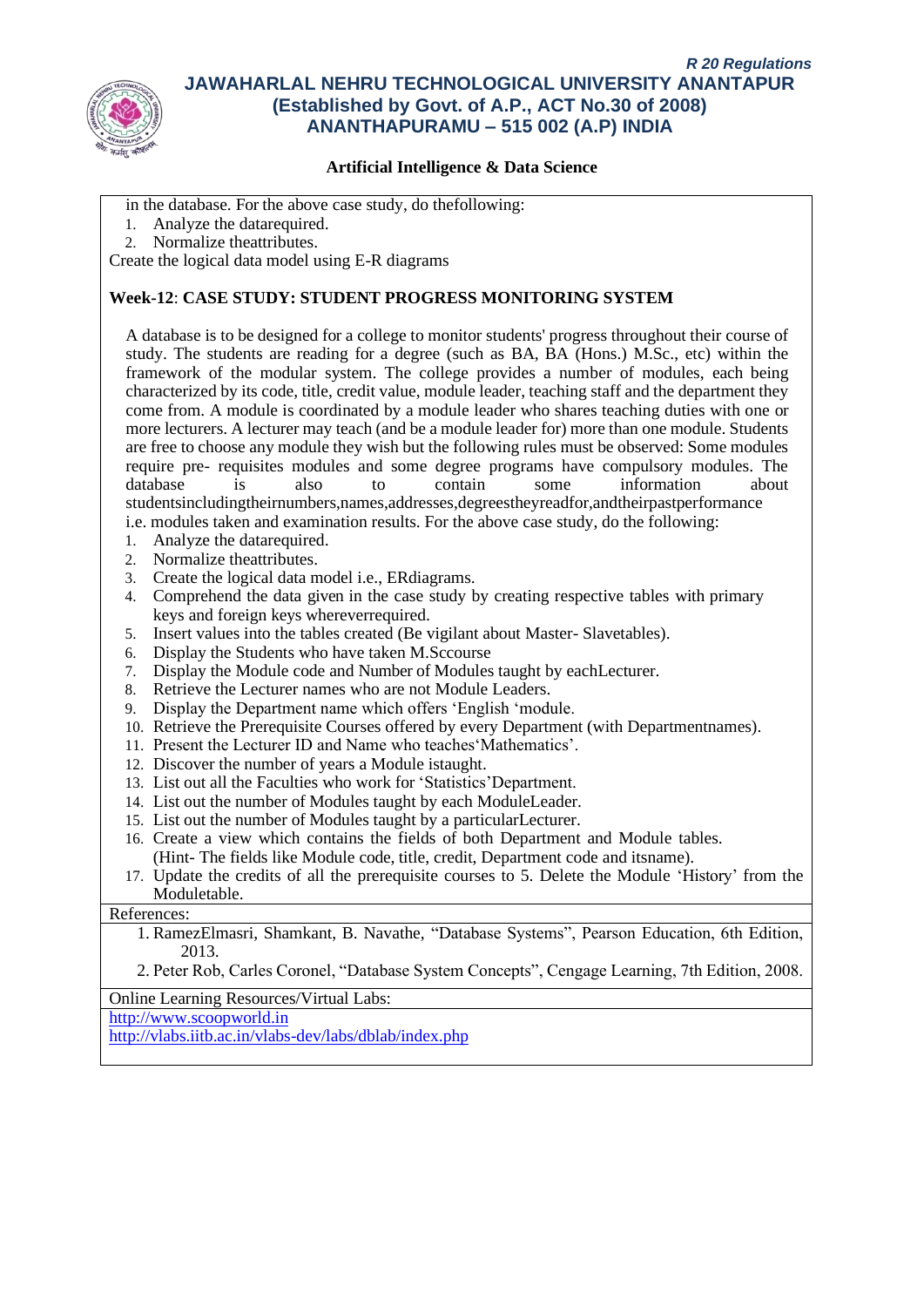

| <b>Course Code</b>    | <b>OPERATING SYSTEMS LAB</b>                                                                 |                 | L        | T        | ${\bf P}$ | $\overline{\mathbf{C}}$ |
|-----------------------|----------------------------------------------------------------------------------------------|-----------------|----------|----------|-----------|-------------------------|
| 20A05402P             | (Common to CSE, IT, CSE( DS), CSE (IoT), CSE (AI),                                           |                 | $\bf{0}$ | $\bf{0}$ | 3         | 1.5                     |
|                       | $CSE$ (AI & ML) and AI & DS)                                                                 |                 |          |          |           |                         |
| Pre-requisite         | <b>Basics of CO and DBMS</b>                                                                 | <b>Semester</b> | IV       |          |           |                         |
|                       |                                                                                              |                 |          |          |           |                         |
| Course Objectives:    |                                                                                              |                 |          |          |           |                         |
| $\bullet$             | To familiarize students with the architecture of OS.                                         |                 |          |          |           |                         |
| ٠                     | To provide necessary skills for developing and debugging CPU Scheduling algorithms.          |                 |          |          |           |                         |
| ٠                     | To elucidate the process management and scheduling and memory management.                    |                 |          |          |           |                         |
| $\bullet$             | To explain the working of an OS as a resource manager, file system manager, process manager, |                 |          |          |           |                         |
|                       | memory manager, and page replacement tool.                                                   |                 |          |          |           |                         |
|                       | To provide insights into system calls, file systems and deadlock handling.                   |                 |          |          |           |                         |
| Course Outcomes (CO): |                                                                                              |                 |          |          |           |                         |
|                       | After completion of the course, students will be able to                                     |                 |          |          |           |                         |
| $\bullet$             | Trace different CPU Scheduling algorithms (L2).                                              |                 |          |          |           |                         |
| $\bullet$             | Implement Bankers Algorithms to Avoid and prevent the Dead Lock (L3).                        |                 |          |          |           |                         |
| ٠                     | Evaluate Page replacement algorithms (L5).                                                   |                 |          |          |           |                         |
| ٠                     | Illustrate the file organization techniques (L4).                                            |                 |          |          |           |                         |
| $\bullet$             | Illustrate shared memory process (L4).                                                       |                 |          |          |           |                         |
| $\bullet$             | Design new scheduling algorithms (L6)                                                        |                 |          |          |           |                         |
|                       |                                                                                              |                 |          |          |           |                         |
| List of Experiments:  |                                                                                              |                 |          |          |           |                         |
|                       | 1. Practicing of Basic UNIX Commands.                                                        |                 |          |          |           |                         |
| 2.                    | Write programs using the following UNIX operating system calls                               |                 |          |          |           |                         |
|                       | Fork, exec, getpid, exit, wait, close, stat, opendir and readdir                             |                 |          |          |           |                         |
| 3.                    | Simulate UNIX commands like cp, ls, grep, etc.,                                              |                 |          |          |           |                         |
| 4.                    | Simulate the following CPU scheduling algorithms                                             |                 |          |          |           |                         |
|                       | a) Round Robin b) SJF c) FCFS d) Priority                                                    |                 |          |          |           |                         |
|                       | 5. Implement a dynamic priority scheduling algorithm.                                        |                 |          |          |           |                         |
| 6.                    | Assume that there are five jobs with different weights ranging from 1 to 5. Implement round  |                 |          |          |           |                         |
|                       | robin algorithm with time slice equivalent to weight.                                        |                 |          |          |           |                         |
| 7.                    | Implement priority scheduling algorithm. While executing, no process should wait for more    |                 |          |          |           |                         |
|                       | than 10 seconds. If the waiting time is more than 10 seconds that process has to be executed |                 |          |          |           |                         |
|                       | for at least 1 second before waiting again.                                                  |                 |          |          |           |                         |
| 8.                    | Control the number of ports opened by the operating system with                              |                 |          |          |           |                         |
|                       | a) Semaphore b) Monitors.                                                                    |                 |          |          |           |                         |
|                       | 9. Simulate how parent and child processes use shared memory and address space.              |                 |          |          |           |                         |
|                       | 10. Simulate sleeping barber problem.                                                        |                 |          |          |           |                         |
|                       | 11. Simulate dining philosopher's problem.                                                   |                 |          |          |           |                         |
|                       | 12. Simulate producer-consumer problem using threads.                                        |                 |          |          |           |                         |
|                       | 13. Implement the following memory allocation methods for fixed partition                    |                 |          |          |           |                         |
|                       | a) First fit b) Worst fit c) Best fit                                                        |                 |          |          |           |                         |
|                       | 14. Simulate the following page replacement algorithms                                       |                 |          |          |           |                         |
|                       | a) FIFO b) LRU c) LFU etc.,                                                                  |                 |          |          |           |                         |
|                       | 15. Simulate Paging Technique of memory management                                           |                 |          |          |           |                         |
|                       | 16. Simulate Bankers Algorithm for Dead Lock avoidance and prevention                        |                 |          |          |           |                         |
|                       | 17. Simulate the following file allocation strategies                                        |                 |          |          |           |                         |
|                       | a) Sequential b) Indexed c) Linked                                                           |                 |          |          |           |                         |
|                       | 18. Simulate all File Organization Techniques                                                |                 |          |          |           |                         |
|                       | a) Single level directory b) Two level c) Hierarchical d) DAG                                |                 |          |          |           |                         |
| References:           |                                                                                              |                 |          |          |           |                         |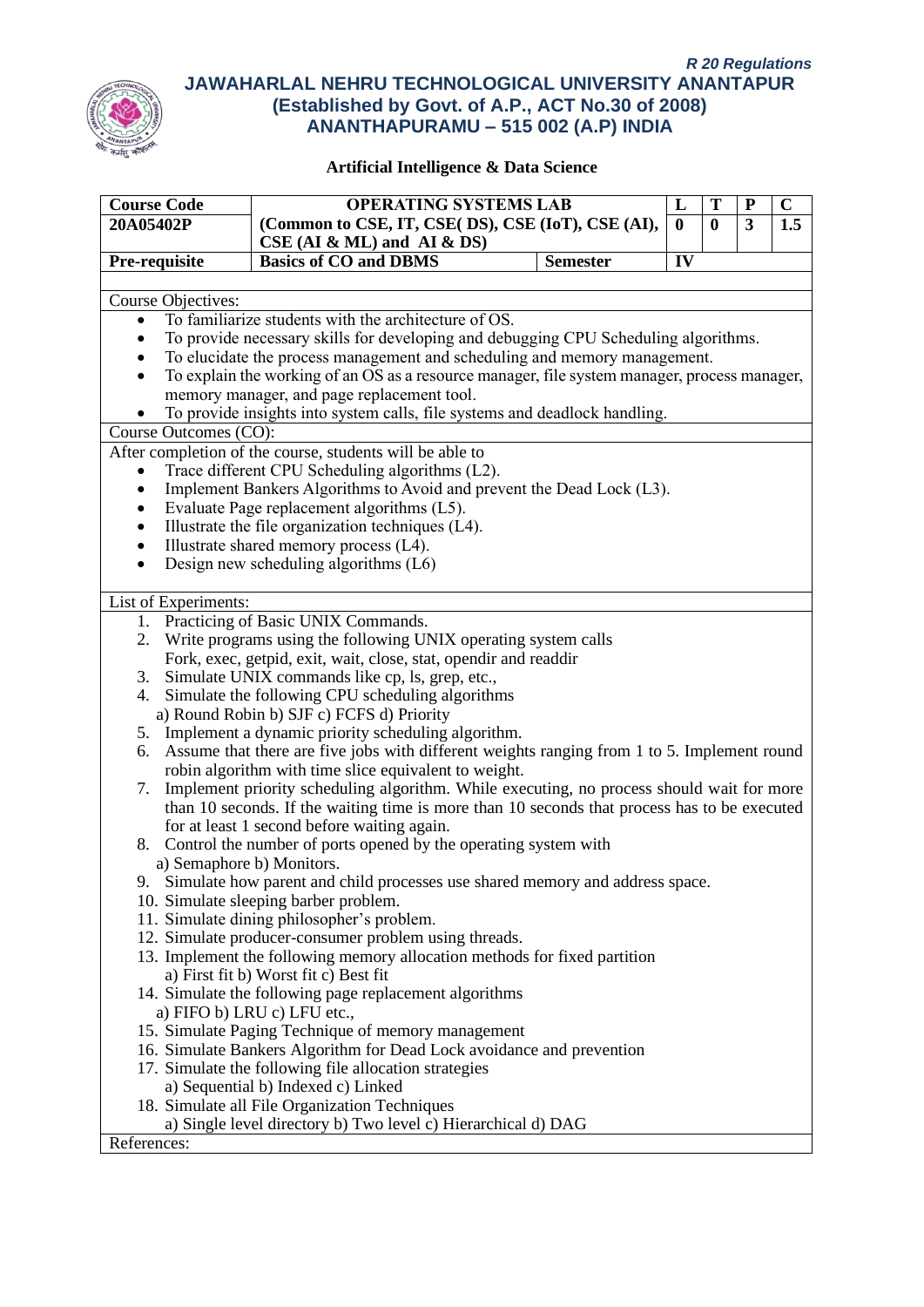

## **Artificial Intelligence & Data Science**

- 1. "Operating System Concepts", Abraham Silberchatz, Peter B. Galvin, Greg Gagne, Eighth Edition, John Wiley.
- 2. "Operating Systems: Internals and Design Principles", Stallings, Sixth Edition–2009, Pearson Education
- 3. "Modern Operating Systems", Andrew S Tanenbaum, Second Edition, PHI.
- 4. "Operating Systems", S.Haldar, A.A.Aravind, Pearson Education.
- 5. "Principles of Operating Systems", B.L.Stuart, Cengage learning, India Edition.2013-2014
- 6. "Operating Systems", A.S.Godbole, Second Edition, TMH.
- 7. "An Introduction to Operating Systems", P.C.P. Bhatt, PHI.

Online Learning Resources/Virtual Labs:

<https://www.cse.iitb.ac.in/~mythili/os/>

<http://peterindia.net/OperatingSystems.html>

<https://www.vlab.co.in/>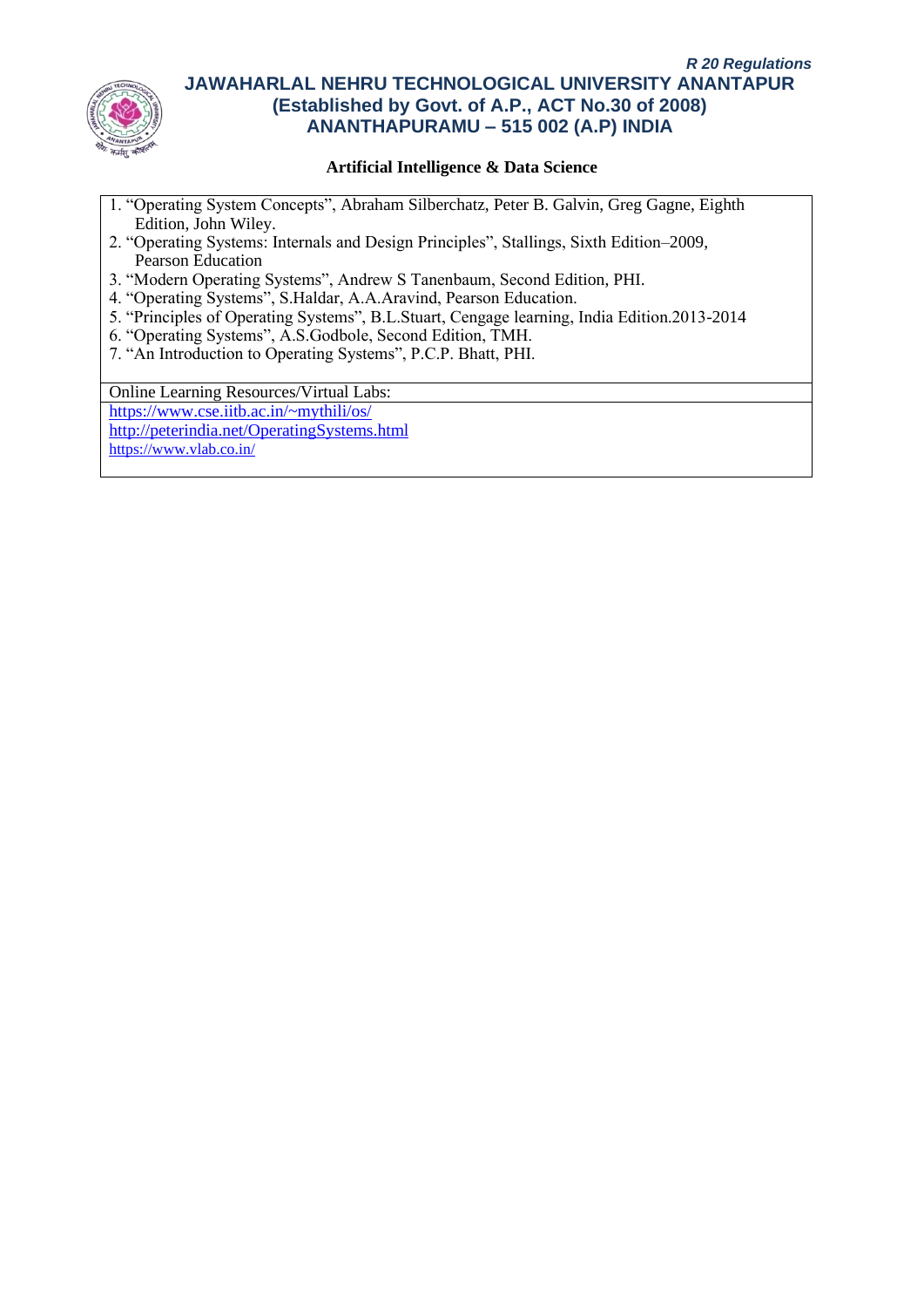

| <b>Course Code</b>    | <b>ARTIFICIAL INTELLIGENCE LAB</b>                                                                                                                                                                                                                                                                                                                 |                 | L        | T                | P | $\mathbf C$ |
|-----------------------|----------------------------------------------------------------------------------------------------------------------------------------------------------------------------------------------------------------------------------------------------------------------------------------------------------------------------------------------------|-----------------|----------|------------------|---|-------------|
| 20A30401P             | (Common to CSE (AI), CSE (AI & ML) and AI &                                                                                                                                                                                                                                                                                                        |                 | $\bf{0}$ | $\boldsymbol{0}$ | 3 | 1.5         |
|                       | $DS$ )                                                                                                                                                                                                                                                                                                                                             |                 |          |                  |   |             |
| Pre-requisite         | <b>Fundamental Programming</b>                                                                                                                                                                                                                                                                                                                     | <b>Semester</b> | IV       |                  |   |             |
| Course Objectives:    |                                                                                                                                                                                                                                                                                                                                                    |                 |          |                  |   |             |
| $\bullet$             | To teach the methods of implementing algorithms using artificial intelligence techniques                                                                                                                                                                                                                                                           |                 |          |                  |   |             |
|                       | To illustrate search algorithms                                                                                                                                                                                                                                                                                                                    |                 |          |                  |   |             |
|                       | To demonstrate the building of intelligent agents                                                                                                                                                                                                                                                                                                  |                 |          |                  |   |             |
| Course Outcomes (CO): |                                                                                                                                                                                                                                                                                                                                                    |                 |          |                  |   |             |
|                       | After completion of the course, students will be able to                                                                                                                                                                                                                                                                                           |                 |          |                  |   |             |
|                       | Implement search algorithms                                                                                                                                                                                                                                                                                                                        |                 |          |                  |   |             |
|                       | Solve Artificial intelligence problems                                                                                                                                                                                                                                                                                                             |                 |          |                  |   |             |
|                       | Design chatbot and virtual assistant                                                                                                                                                                                                                                                                                                               |                 |          |                  |   |             |
| List of Experiments:  |                                                                                                                                                                                                                                                                                                                                                    |                 |          |                  |   |             |
|                       | 1. Write a program to implement DFS and BFS                                                                                                                                                                                                                                                                                                        |                 |          |                  |   |             |
|                       | 2. Write a Program to find the solution for traveling salesman Problem                                                                                                                                                                                                                                                                             |                 |          |                  |   |             |
|                       | 3. Write a program to implement Simulated Annealing Algorithm                                                                                                                                                                                                                                                                                      |                 |          |                  |   |             |
|                       | 4. Write a program to find the solution for the wumpus world problem                                                                                                                                                                                                                                                                               |                 |          |                  |   |             |
|                       | 5. Write a program to implement 8 puzzle problem                                                                                                                                                                                                                                                                                                   |                 |          |                  |   |             |
|                       | 6. Write a program to implement Towers of Hanoi problem                                                                                                                                                                                                                                                                                            |                 |          |                  |   |             |
|                       | 7. Write a program to implement A* Algorithm                                                                                                                                                                                                                                                                                                       |                 |          |                  |   |             |
|                       | 8. Write a program to implement Hill Climbing Algorithm<br>9. Build a Chatbot using AWS Lex, Pandora bots.                                                                                                                                                                                                                                         |                 |          |                  |   |             |
|                       | 10. Build a bot that provides all the information related to your college.                                                                                                                                                                                                                                                                         |                 |          |                  |   |             |
|                       | 11. Build a virtual assistant for Wikipedia using Wolfram Alpha and Python                                                                                                                                                                                                                                                                         |                 |          |                  |   |             |
|                       | 12. The following is a function that counts the number of times a string occurs in another                                                                                                                                                                                                                                                         |                 |          |                  |   |             |
| string:               |                                                                                                                                                                                                                                                                                                                                                    |                 |          |                  |   |             |
|                       | # Count the number of times string s1 is found in string s2                                                                                                                                                                                                                                                                                        |                 |          |                  |   |             |
|                       | def countsubstring $(s1,s2)$ :                                                                                                                                                                                                                                                                                                                     |                 |          |                  |   |             |
| $count = 0$           |                                                                                                                                                                                                                                                                                                                                                    |                 |          |                  |   |             |
|                       | for i in range(0,len(s2)-len(s1)+1):                                                                                                                                                                                                                                                                                                               |                 |          |                  |   |             |
|                       | if $s1 = s2[i:i+len(s1)]$ :                                                                                                                                                                                                                                                                                                                        |                 |          |                  |   |             |
| count $+= 1$          |                                                                                                                                                                                                                                                                                                                                                    |                 |          |                  |   |             |
| return count          |                                                                                                                                                                                                                                                                                                                                                    |                 |          |                  |   |             |
|                       | For instance, countsubstring('ab','cabalaba') returns 2.                                                                                                                                                                                                                                                                                           |                 |          |                  |   |             |
| the first character). | Write a recursive version of the above function. To get the rest of a string (i.e. everything but                                                                                                                                                                                                                                                  |                 |          |                  |   |             |
|                       | 13. Higher order functions. Write a higher-order function count that counts the number of<br>elements in a list that satisfy a given test. For instance: count (lambda x: $x>2$ , [1, 2, 3, 4, 5])<br>should return 3, as there are three elements in the list larger than 2. Solve this task without<br>using any existing higher-order function. |                 |          |                  |   |             |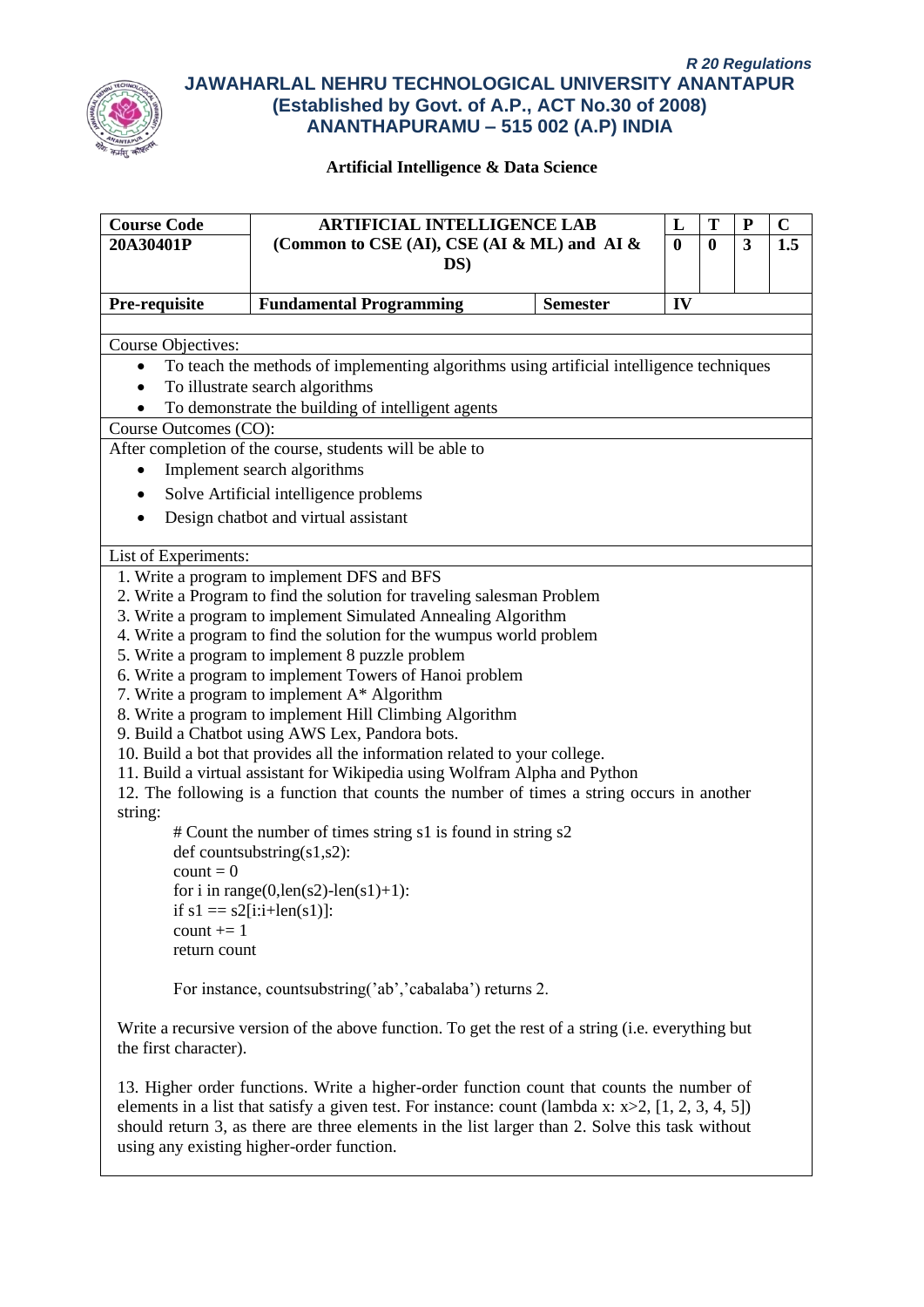

#### **Artificial Intelligence & Data Science**

14. Brute force solution to the Knapsack problem. Write a function that allows you to generate random problem instances for the knapsack program. This function should generate a list of items containing N items that each have a unique name, a random size in the range 1 ....... 5 and a random value in the range 1..... 10. Next, you should perform performance measurements to see how long the given knapsack solver take to solve different problem sizes. You should perform at least 10 runs with different randomly generated problem instances for the problem sizes 10,12,14,16,18,20 and 22. Use abackpack size of 2:5 x N for each value problem size N. Please note that the method used togenerate random numbers can also affect performance, since different distributions of values can make the initial conditions of the problem slightly more or less demanding. How much longer time does it take to run this program when we increase the number of items? Does the backpack size affect the answer? Try running the above tests again with a backpack size of 1 x N and with 4:0 x N. 15. Assume that you are organising a party for N people and have been given a list L of people who, for social reasons, should not sit at the same table. Furthermore, assume that you have C tables (that are infinitely large). Write a function layout  $(N, C, L)$  that can give a table placement (i.e. a number from  $0 : : :C$ 1) for each guest such that there will be no social mishaps. For simplicity we assume that you have a unique number 0 ......N-1 for each guest and that the list of restrictions is of the form  $[(X, Y)$  ...] denoting guests X, Y that are not allowed to sit together. Answer with a dictionary mapping each guest into a table assignment, if there are no possible layouts of the guests you should answer False. References: 1. David Poole, Alan Mackworth, Randy Goebel,"Computational Intelligence: a logical approach", Oxford University Press, 2004. 2. G. Luger, "Artificial Intelligence: Structures and Strategies for complex problem solving", Fourth Edition, Pearson Education, 2002. 3. J. Nilsson, "Artificial Intelligence: A new Synthesis", Elsevier Publishers, 1998. 4. Artificial Neural Networks, B. Yagna Narayana, PHI 5. Artificial Intelligence, 2nd Edition, E.Rich and K.Knight, TMH. **6.** Artificial Intelligence and Expert Systems, Patterson, PHI.

Online Learning Resources/Virtual Labs: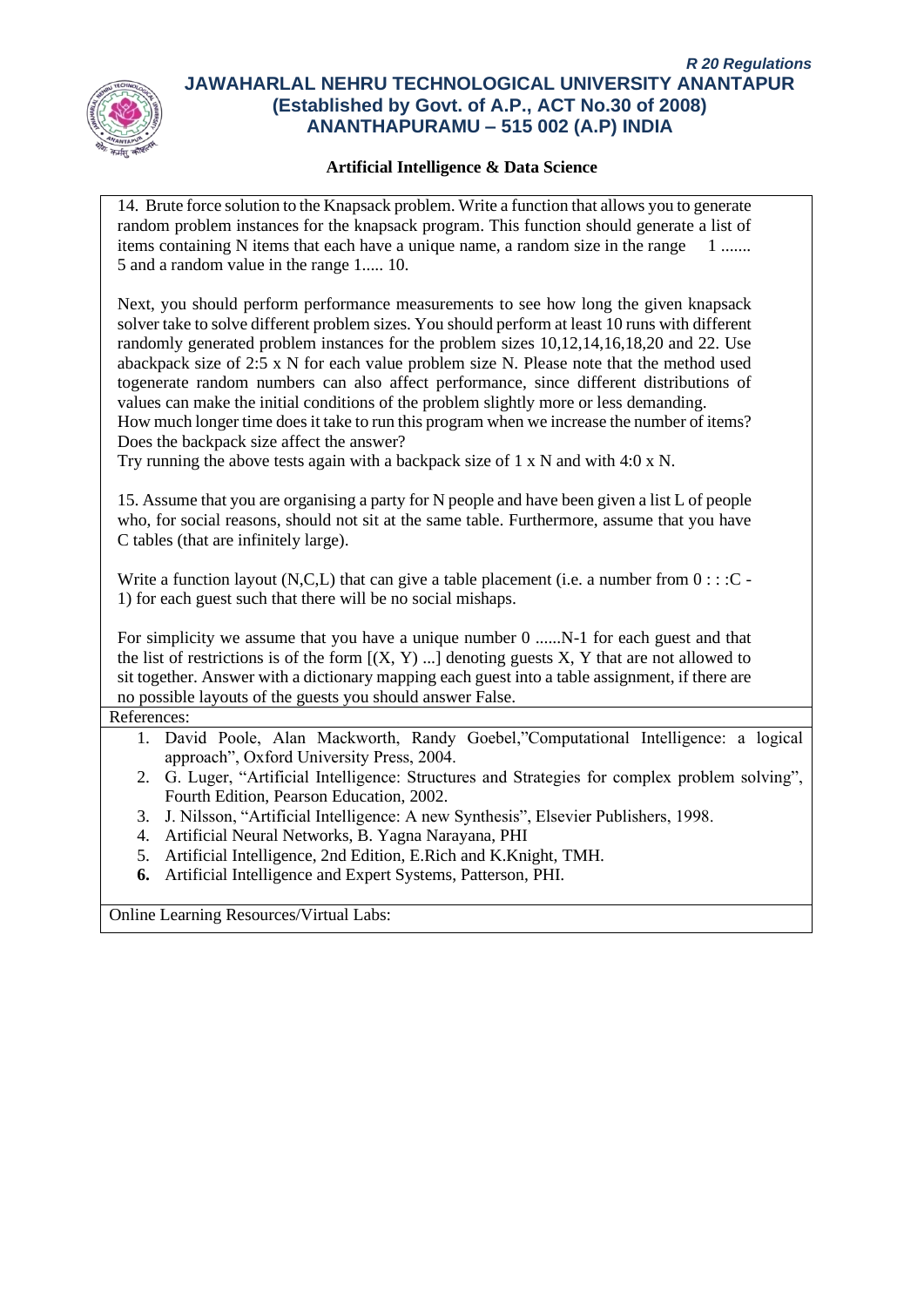

#### **Artificial Intelligence & Data Science**

https://www.tensorflow.org/ https://pytorch.org/ https://github.com/pytorch https://keras.io/ https://github.com/keras-team http://deeplearning.net/software/theano/ https://github.com/Theano/Theano https://caffe2.ai/ https://github.com/caffe2 https://deeplearning4j.org/Scikit-learn:https://scikit-learn.org/stable/ https://github.com/scikit-learn/scikit-learn https://www.deeplearning.ai/ https://opencv.org/ https://github.com/qqwweee/keras-yolo3 https://www.pyimagesearch.com/2018/11/12/yolo-object-detection-with-opencv/ https://developer.nvidia.com/cuda-math-library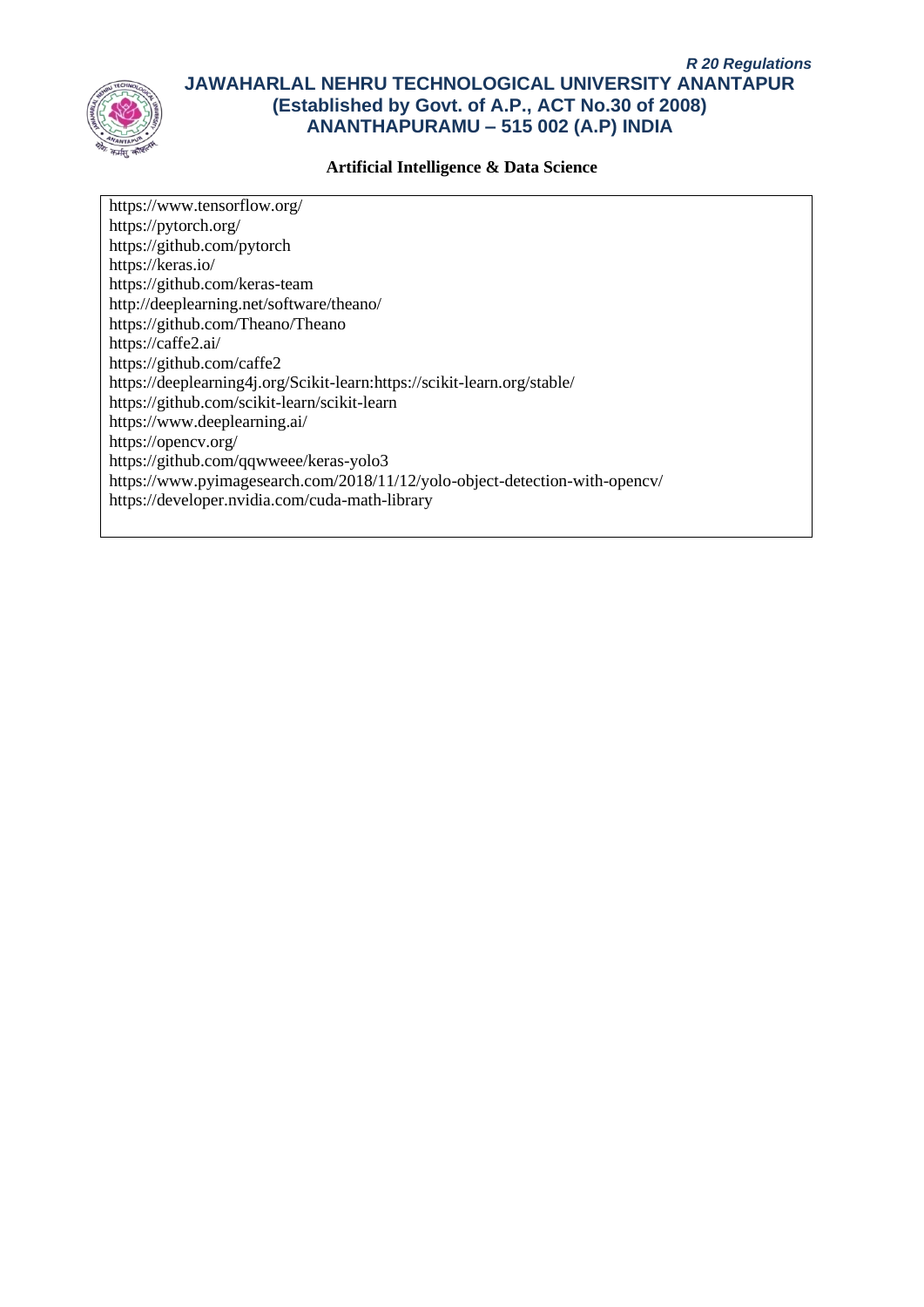

| <b>Course Code</b>                                                                                                                                                                                | <b>Exploratory Data Analytics with R</b><br>T<br>L                                                                                                                                                                                                                                                                                                                                                                                                                                           |                 |    | ${\bf P}$ | $\mathbf C$ |                  |
|---------------------------------------------------------------------------------------------------------------------------------------------------------------------------------------------------|----------------------------------------------------------------------------------------------------------------------------------------------------------------------------------------------------------------------------------------------------------------------------------------------------------------------------------------------------------------------------------------------------------------------------------------------------------------------------------------------|-----------------|----|-----------|-------------|------------------|
| 20A05404                                                                                                                                                                                          | (Common to CSE, CSE (AI), CSE (AI & ML) and AI&<br>$\mathbf{0}$<br>$DS$ )                                                                                                                                                                                                                                                                                                                                                                                                                    |                 |    |           | 3           | $\overline{1.5}$ |
| Pre-requisite                                                                                                                                                                                     | <b>Fundamental Programming</b>                                                                                                                                                                                                                                                                                                                                                                                                                                                               | <b>Semester</b> | IV |           |             |                  |
| Course Objectives:                                                                                                                                                                                |                                                                                                                                                                                                                                                                                                                                                                                                                                                                                              |                 |    |           |             |                  |
| The students will be able to learn:                                                                                                                                                               |                                                                                                                                                                                                                                                                                                                                                                                                                                                                                              |                 |    |           |             |                  |
| ٠<br>statistics.<br>٠<br>for data analysis.                                                                                                                                                       | How to manipulate data within R and to create simple graphs and charts used in introductory<br>The given data using different distribution functions in R.<br>The hypothesis testing and calculate confidence intervals; perform linear regression models<br>The relevance and importance of the theory in solving practical problems in the real world.                                                                                                                                     |                 |    |           |             |                  |
| Course Outcomes (CO):                                                                                                                                                                             |                                                                                                                                                                                                                                                                                                                                                                                                                                                                                              |                 |    |           |             |                  |
| $\bullet$<br>٠<br>List of Experiments:                                                                                                                                                            | After completion of the course, students will be able to<br>Install and use R for simple programming tasks.<br>Extend the functionality of R by using add-on packages<br>Extract data from files and other sources and perform various data manipulation tasks on them.<br>Explore statistical functions in R.<br>Use R Graphics and Tables to visualize results of various statistical operations on data.<br>Apply the knowledge of R gained to data Analytics for real-life applications. |                 |    |           |             |                  |
|                                                                                                                                                                                                   | 1: INTRODUCTION TO COMPUTING                                                                                                                                                                                                                                                                                                                                                                                                                                                                 |                 |    |           |             |                  |
| a. Installation of R<br>b. The basics of R syntax, workspace<br>c. Matrices and lists<br>d. Subsetting<br>a. Viewing and manipulating Data<br>b. Plotting data<br>d. Working with larger datasets | e. System-defined functions; the help system<br>f. Errors and warnings; coherence of the workspace<br>2: GETTING USED TO R: DESCRIBING DATA<br>c. Reading the data from console, file (.csv) local disk and web                                                                                                                                                                                                                                                                              |                 |    |           |             |                  |
| a. Tables, charts and plots.<br>multiple correlations.<br>continuous variables.                                                                                                                   | <b>3: SHAPE OF DATA AND DESCRIBING RELATIONSHIPS</b><br>b. Univariate data, measures of central tendency, frequency distributions, variation, and Shape.<br>c. Multivariate data, relationships between a categorical and a continuous variable,<br>d. Relationship between two continuous variables - covariance, correlation coefficients, comparing<br>e. Visualization methods - categorical and continuous variables, two categorical variables, two                                    |                 |    |           |             |                  |
| <b>4: PROBABILITY DISTRIBUTIONS</b><br>b. tTest, zTest, Chi Square test<br>c. Density functions<br>maps                                                                                           | a. Sampling from distributions - Binomial distribution, normal distribution<br>d. Data Visualization using ggplot – Box plot, histograms, scatter plotter, line chart, bar chart, heat                                                                                                                                                                                                                                                                                                       |                 |    |           |             |                  |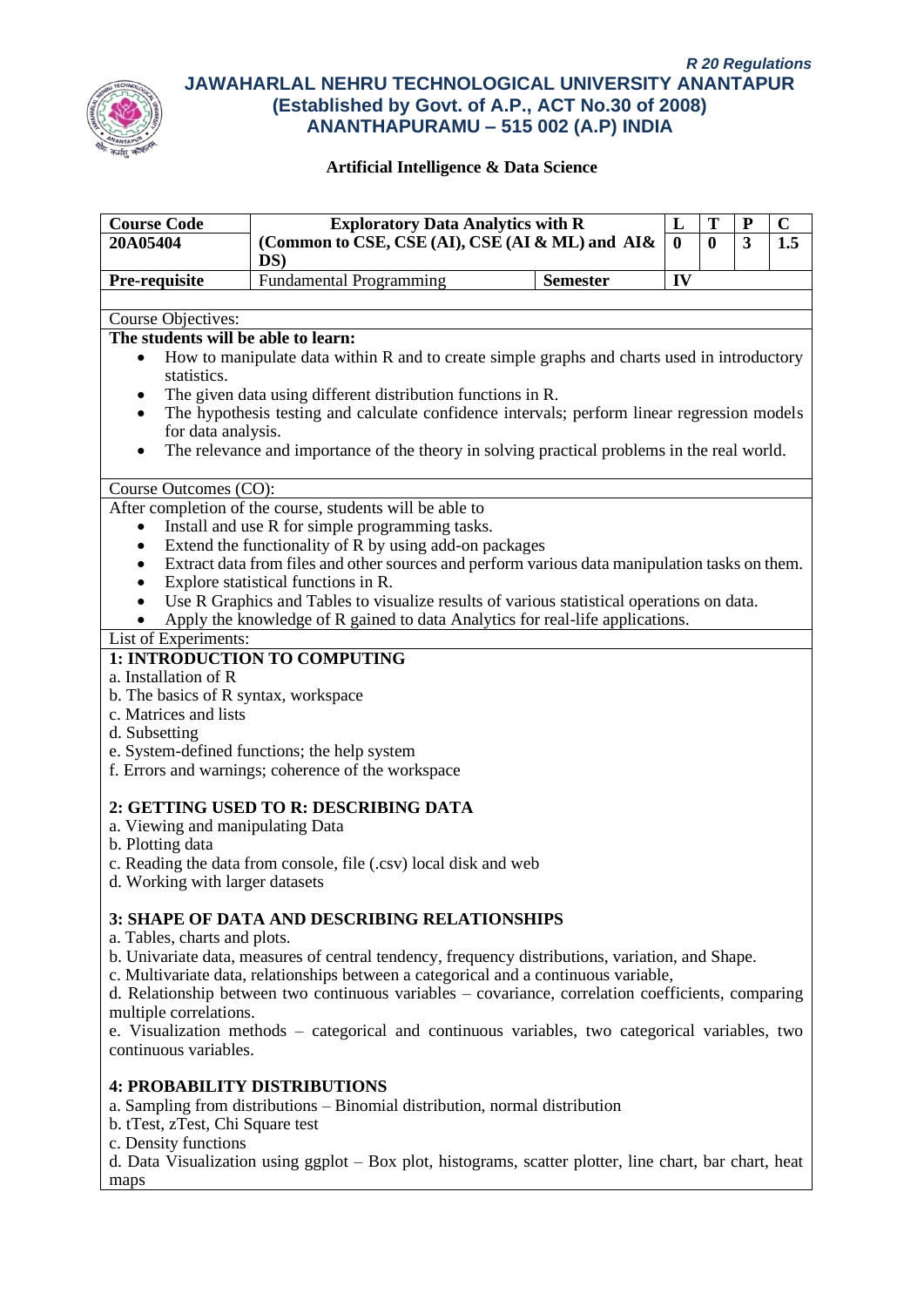

| 5: EXPLORATORY DATA ANALYSIS Demonstrate the range, summary, mean, variance, median,                     |
|----------------------------------------------------------------------------------------------------------|
| standard deviation, histogram, box plot, scatter plot using population dataset.                          |
| <b>6: TESTING HYPOTHESES</b>                                                                             |
| a. Null hypothesis significance testing                                                                  |
| b. Testing the mean of one sample                                                                        |
| c. Testing two means                                                                                     |
| 7: PREDICTING CONTINUOUS VARIABLES                                                                       |
| a. Linear models                                                                                         |
| b. Simple linear regression                                                                              |
| c. Multiple regression                                                                                   |
| d. Bias-variance trade-off – cross-validation                                                            |
| <b>8: CORRELATION</b>                                                                                    |
| a. How to calculate the correlation between two variables.                                               |
| b. How to make scatter plots.                                                                            |
| c. Use the scatter plot to investigate the relationship between two variables                            |
| 9: TESTS OF HYPOTHESES                                                                                   |
| a. Perform tests of hypotheses about the mean when the variance is known.                                |
| b. Compute the p-value.                                                                                  |
| c. Explore the connection between the critical region, the test statistic, and the p-value               |
| 10: ESTIMATING A LINEAR RELATIONSHIP Demonstration on a Statistical Model for a Linear                   |
| Relationship                                                                                             |
| a. Least Squares Estimates                                                                               |
| b. The R Function lm                                                                                     |
| c. Scrutinizing the Residuals<br><b>11: APPLY-TYPE FUNCTIONS</b>                                         |
|                                                                                                          |
| a. Defining user defined classes and operations, Models and methods in R                                 |
| b. Customizing the user's environment<br>c. Conditional statements                                       |
| d. Loops and iterations                                                                                  |
| 12: STATISTICAL FUNCTIONS IN R                                                                           |
| a. Write Demonstrate Statistical functions in R                                                          |
| b. Statistical inference, contingency tables, chi-square goodness of fit, regression, generalized linear |
| models, advanced modeling methods.                                                                       |
| References:                                                                                              |
| 1. SandipRakshit, "Statistics with R Programming", McGraw Hill Education, 2018.                          |
| 2. Gareth James, Daniela Witten, Trevor Hastie, Robert Tibshirani, "AN Introduction to Statistical       |
| Learning: with Applications in R", Springer Texts in Statistics, 2017.                                   |
| 3. Joseph Schmuller, "Statistical Analysis with R for Dummies", Wiley, 2017.                             |
| 4. K G Srinivasa, G M Siddesh, ChetanShetty, Sowmya B J, "Statistical Programming in R", Oxford          |
| Higher Education, 2017.                                                                                  |
| <b>Online Learning Resources/Virtual Labs:</b>                                                           |
| 1. www.oikostat.ch                                                                                       |
| 2. https://learningstatisticswithr.com/                                                                  |
| 3. https://www.coursera.org/learn/probability-intro#syllabus                                             |
| 4. https://www.isibang.ac.in/~athreya/psweur/                                                            |
|                                                                                                          |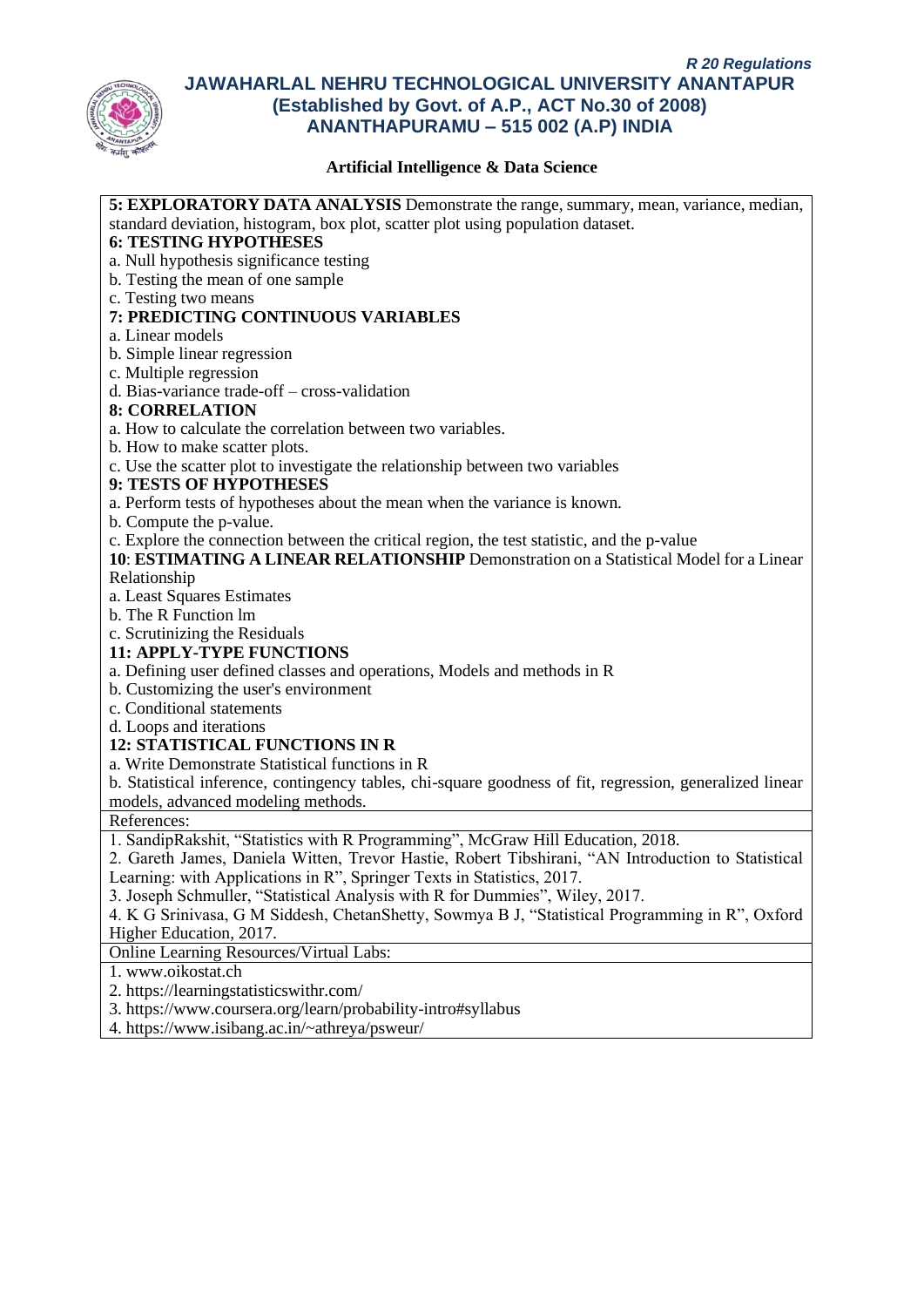

| <b>Course Code</b>                                                                                                                                                                                | <b>Design Thinking for Innovation</b>                                                                                                                                                                             |                 | L              | P            | $\mathbf C$ |               |  |
|---------------------------------------------------------------------------------------------------------------------------------------------------------------------------------------------------|-------------------------------------------------------------------------------------------------------------------------------------------------------------------------------------------------------------------|-----------------|----------------|--------------|-------------|---------------|--|
| 20A99401                                                                                                                                                                                          | (Common to All branches of Engineering)                                                                                                                                                                           |                 | $\overline{2}$ | $\mathbf{1}$ | $\bf{0}$    | $\mathbf{0}$  |  |
| Pre-requisite                                                                                                                                                                                     | <b>NIL</b>                                                                                                                                                                                                        | <b>Semester</b> |                | IV           |             |               |  |
| <b>Course Objectives:</b>                                                                                                                                                                         |                                                                                                                                                                                                                   |                 |                |              |             |               |  |
| The objective of this course is to familiarize students with design thinking process as a tool for                                                                                                |                                                                                                                                                                                                                   |                 |                |              |             |               |  |
|                                                                                                                                                                                                   | breakthrough innovation. It aims to equip students with design thinking skills and ignite the minds to create                                                                                                     |                 |                |              |             |               |  |
|                                                                                                                                                                                                   | innovative ideas, develop solutions for real-time problems.                                                                                                                                                       |                 |                |              |             |               |  |
| <b>Course Outcomes (CO):</b>                                                                                                                                                                      |                                                                                                                                                                                                                   |                 |                |              |             |               |  |
| $\bullet$                                                                                                                                                                                         | Define the concepts related to design thinking.                                                                                                                                                                   |                 |                |              |             |               |  |
| $\bullet$                                                                                                                                                                                         | Explain the fundamentals of Design Thinking and innovation                                                                                                                                                        |                 |                |              |             |               |  |
| $\bullet$                                                                                                                                                                                         | Apply the design thinking techniques for solving problems in various sectors.                                                                                                                                     |                 |                |              |             |               |  |
| $\bullet$                                                                                                                                                                                         | Analyse to work in a multidisciplinary environment                                                                                                                                                                |                 |                |              |             |               |  |
| $\bullet$                                                                                                                                                                                         | Evaluate the value of creativity                                                                                                                                                                                  |                 |                |              |             |               |  |
| $\bullet$                                                                                                                                                                                         | Formulate specific problem statements of real time issues                                                                                                                                                         |                 |                |              |             |               |  |
| <b>UNIT - I</b>                                                                                                                                                                                   | <b>Introduction to Design Thinking</b>                                                                                                                                                                            |                 |                |              |             | <b>10 Hrs</b> |  |
|                                                                                                                                                                                                   | Introduction to elements and principles of Design, basics of design-dot, line, shape, form as fundamental                                                                                                         |                 |                |              |             |               |  |
|                                                                                                                                                                                                   | design components. Principles of design. Introduction to design thinking, history of Design Thinking, New                                                                                                         |                 |                |              |             |               |  |
| materials in Industry.                                                                                                                                                                            |                                                                                                                                                                                                                   |                 |                |              |             |               |  |
|                                                                                                                                                                                                   |                                                                                                                                                                                                                   |                 |                |              |             |               |  |
| <b>UNIT - II</b>                                                                                                                                                                                  | <b>Design Thinking Process</b>                                                                                                                                                                                    |                 |                |              |             | <b>10 Hrs</b> |  |
|                                                                                                                                                                                                   | Design thinking process (empathize, analyze, idea $\&$ prototype), implementing the process in driving<br>inventions, design thinking in social innovations. Tools of design thinking - person, costumer, journey |                 |                |              |             |               |  |
|                                                                                                                                                                                                   | map, brain storming, product development                                                                                                                                                                          |                 |                |              |             |               |  |
|                                                                                                                                                                                                   |                                                                                                                                                                                                                   |                 |                |              |             |               |  |
|                                                                                                                                                                                                   | Activity: Every student presents their idea in three minutes, Every student can present design process in<br>the form of flow diagram or flow chart etc. Every student should explain about product development.  |                 |                |              |             |               |  |
| <b>UNIT - III</b>                                                                                                                                                                                 | <b>Innovation</b>                                                                                                                                                                                                 |                 |                |              |             | 8 Hrs         |  |
|                                                                                                                                                                                                   | Art of innovation, Difference between innovation and creativity, role of creativity and innovation in                                                                                                             |                 |                |              |             |               |  |
|                                                                                                                                                                                                   | organizations. Creativity to Innovation. Teams for innovation, Measuring the impact and value of                                                                                                                  |                 |                |              |             |               |  |
| creativity.                                                                                                                                                                                       |                                                                                                                                                                                                                   |                 |                |              |             |               |  |
|                                                                                                                                                                                                   | <b>Activity:</b> Debate on innovation and creativity, Flow and planning from idea to innovation, Debate on                                                                                                        |                 |                |              |             |               |  |
| value-based innovation.<br>UNIT - IV                                                                                                                                                              | <b>Product Design</b>                                                                                                                                                                                             |                 |                |              |             | 8 Hrs         |  |
|                                                                                                                                                                                                   | Problem formation, introduction to product design, Product strategies, Product value, Product planning,                                                                                                           |                 |                |              |             |               |  |
|                                                                                                                                                                                                   | product specifications. Innovation towards product design Case studies.                                                                                                                                           |                 |                |              |             |               |  |
|                                                                                                                                                                                                   | <b>Activity:</b> Importance of modelling, how to set specifications, Explaining their own product design.                                                                                                         |                 |                |              |             |               |  |
| UNIT - V                                                                                                                                                                                          | <b>Design Thinking in Business Processes</b>                                                                                                                                                                      |                 |                |              |             | <b>10 Hrs</b> |  |
|                                                                                                                                                                                                   | Design Thinking applied in Business & Strategic Innovation, Design Thinking principles that redefine                                                                                                              |                 |                |              |             |               |  |
| business - Business challenges: Growth, Predictability, Change, Maintaining Relevance, Extreme                                                                                                    |                                                                                                                                                                                                                   |                 |                |              |             |               |  |
| competition, Standardization. Design thinking to meet corporate needs. Design thinking for Startups.<br>Defining and testing Business Models and Business Cases. Developing & testing prototypes. |                                                                                                                                                                                                                   |                 |                |              |             |               |  |
|                                                                                                                                                                                                   |                                                                                                                                                                                                                   |                 |                |              |             |               |  |
| <b>Activity:</b> How to market our own product, About maintenance, Reliability and plan for startup.<br><b>Textbooks:</b>                                                                         |                                                                                                                                                                                                                   |                 |                |              |             |               |  |
|                                                                                                                                                                                                   | 1. Change by design, Tim Brown, Harper Bollins (2009)                                                                                                                                                             |                 |                |              |             |               |  |
|                                                                                                                                                                                                   | 2. Design Thinking for Strategic Innovation, Idris Mootee, 2013, John Wiley & Sons.                                                                                                                               |                 |                |              |             |               |  |
|                                                                                                                                                                                                   |                                                                                                                                                                                                                   |                 |                |              |             |               |  |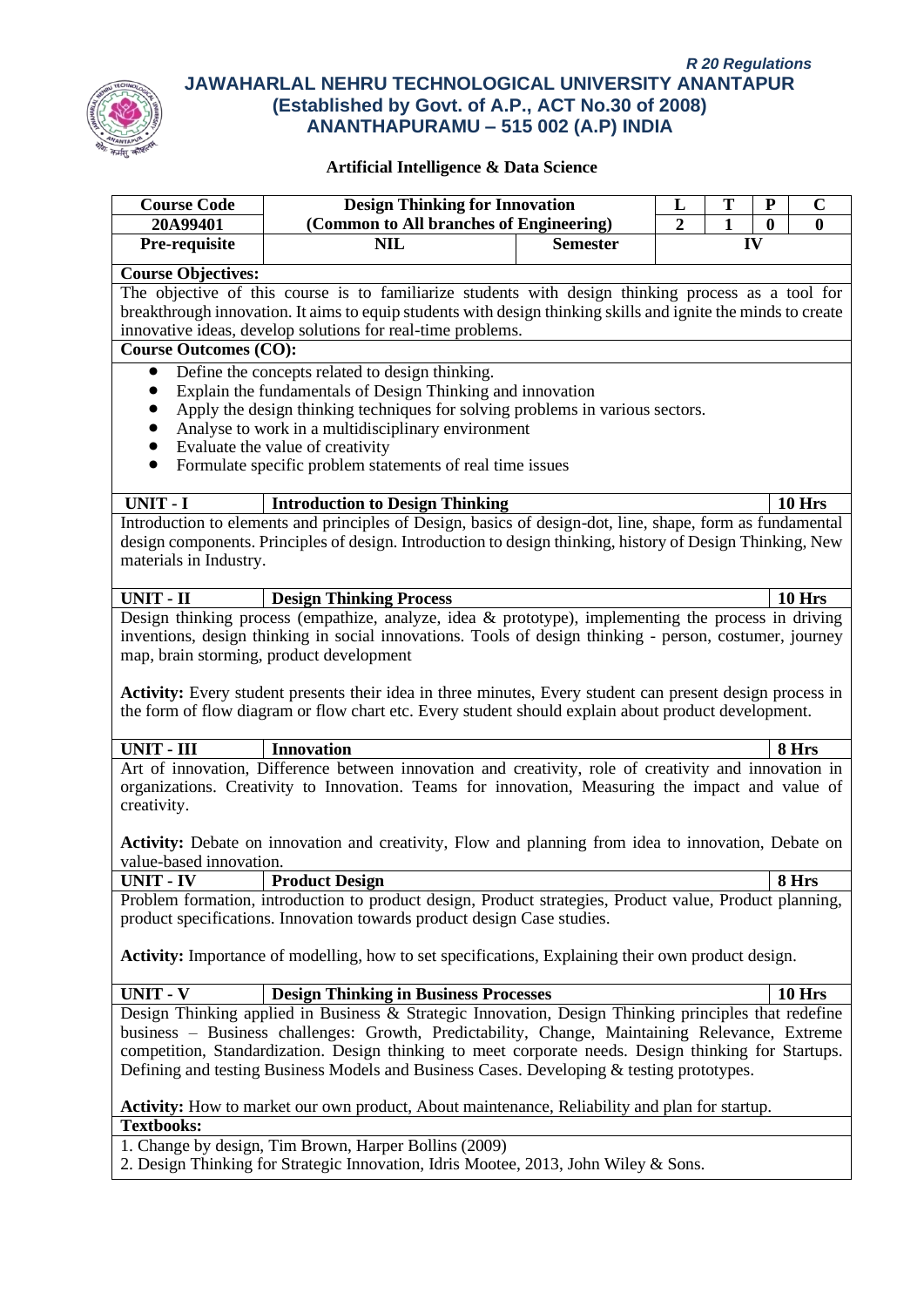

### **Artificial Intelligence & Data Science**

### **Reference Books:**

- 1. Design Thinking in the Classroom by David Lee, Ulysses press
- 2. Design the Future, by Shrrutin N Shetty, Norton Press
- 3. Universal principles of design- William lidwell, kritinaholden, Jill butter.
- 4. The era of open innovation chesbrough.H

# **Online Learning Resources:**

https://nptel.ac.in/courses/110/106/110106124/ https://nptel.ac.in/courses/109/104/109104109/ https://swayam.gov.in/nd1\_noc19\_mg60/preview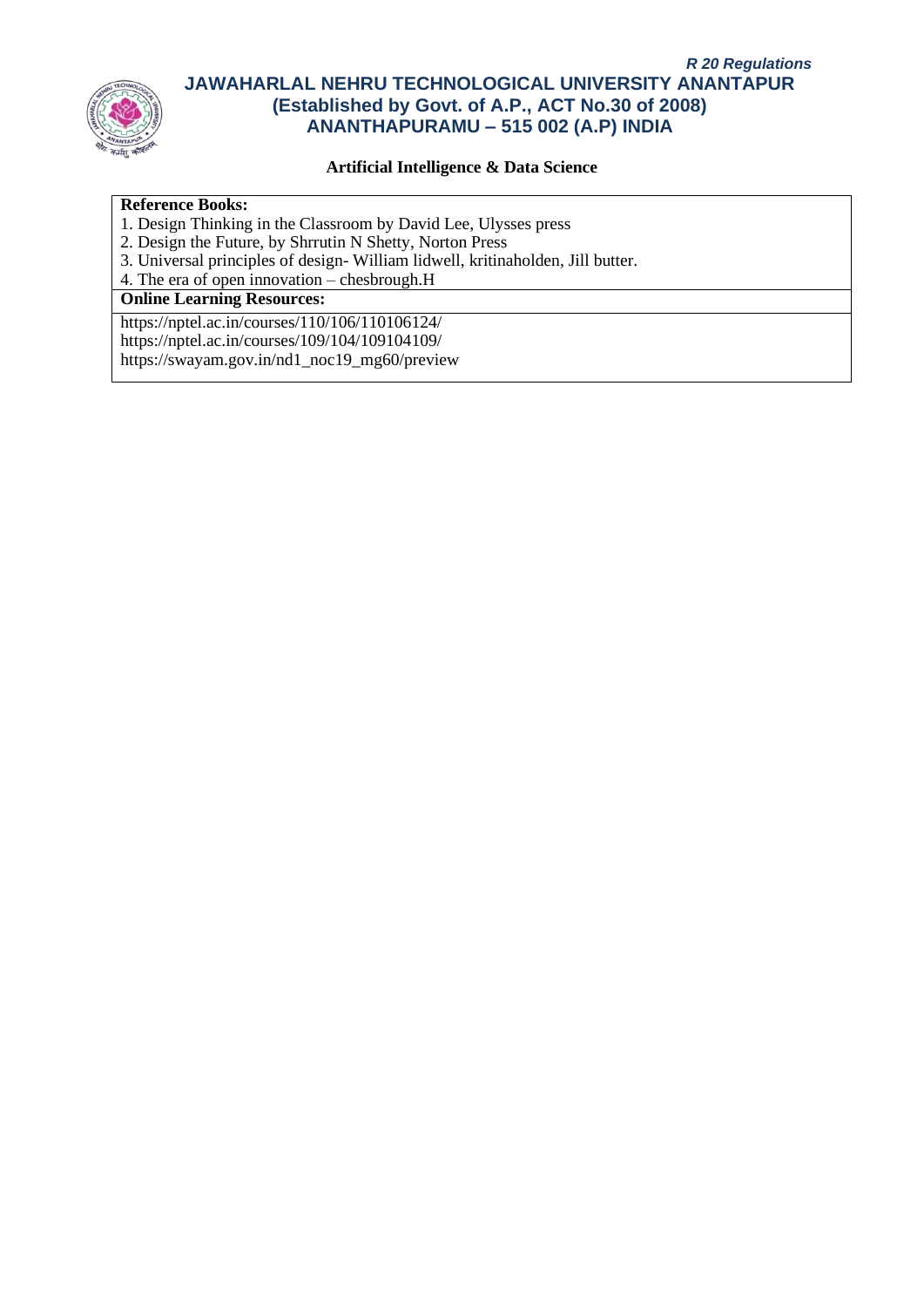

### **Artificial Intelligence & Data Science**

## **COMMUNITY SERVICE PROJECT**

#### **……Experiential learning through community engagement**

#### **Introduction**

- Community Service Project is an experiential learning strategy that integrates meaningful community service with instruction, participation, learning and community development
- Community Service Project involves students in community development and service activities and applies the experience to personal and academic development.
- Community Service Project is meant to link the community with the college for mutual benefit. The community will be benefited with the focused contribution of the college students for the village/ local development. The college finds an opportunity to develop social sensibility and responsibility among students and also emerge as a socially responsible institution.

## **Objective**

Community Service Project should be an integral part of the curriculum, as an alternative to the 2 months of Summer Internships / Apprenticeships / On the Job Training, whenever there is an exigency when students cannot pursue their summer internships. The specific objectives are;

- To sensitize the students to the living conditions of the people who are around them,
- To help students to realize the stark realities of the society.
- To bring about an attitudinal change in the students and help them to develop societal consciousness, sensibility, responsibility and accountability
- To make students aware of their inner strength and help them to find new /out of box solutions to the social problems.
- To make students socially responsible citizens who are sensitive to the needs of the disadvantaged sections.
- To help students to initiate developmental activities in the community in coordination with public and government authorities.
- To develop a holistic life perspective among the students by making them study culture, traditions, habits, lifestyles, resource utilization, wastages and its management, social problems, public administration system and the roles and responsibilities of different persons across different social systems.

## **Implementation of Community Service Project**

- Every student should put in a 6 weeks for the Community Service Project during the summer vacation.
- Each class/section should be assigned with a mentor.
- Specific Departments could concentrate on their major areas of concern. For example, Dept. of Computer Science can take up activities related to Computer Literacy to different sections of people like - youth, women, house-wives, etc
- A log book has to be maintained by each of the student, where the activities undertaken/involved to be recorded.
- The logbook has to be countersigned by the concerned mentor/faculty incharge.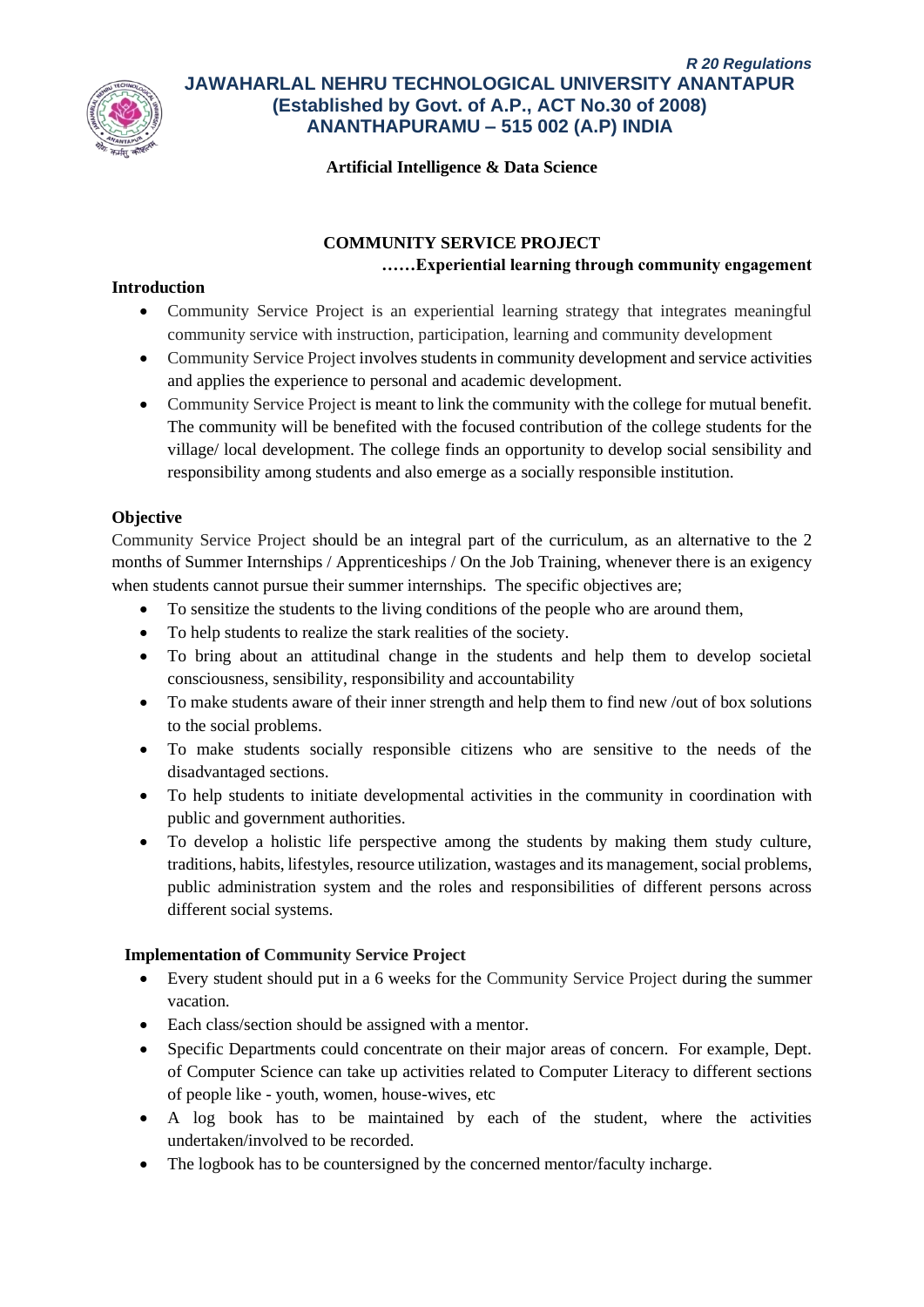

## **Artificial Intelligence & Data Science**

- Evaluation to be done based on the active participation of the student and grade could be awarded by the mentor/faculty member.
- The final evaluation to be reflected in the grade memo of the student.
- The Community Service Project should be different from the regular programmes of NSS/NCC/Green Corps/Red Ribbon Club, etc.
- Minor project report should be submitted by each student. An internal Viva shall also be conducted by a committee constituted by the principal of the college.
- Award of marks shall be made as per the guidelines of Internship/apprentice/ on the job training

#### **Procedure**

- A group of students or even a single student could be assigned for a particular habitation or village or municipal ward, as far as possible, in the near vicinity of their place of stay, so as to enable them to commute from their residence and return back by evening or so.
- The Community Service Project is a twofold one
	- o First, the student/s could conduct a survey of the habitation, if necessary, in terms of their own domain or subject area. Or it can even be a general survey, incorporating all the different areas. A common survey format could be designed. This should not be viewed as a duplication of work by the Village or Ward volunteers, rather, it could be another primary source of data.
	- o Secondly, the student/s could take up a social activity, concerning their domain or subject area. The different areas, could be like –
		- Agriculture
		- Health
		- Marketing and Cooperation
		- Animal Husbandry
		- Horticulture
		- **Fisheries**
		- Sericulture
		- Revenue and Survey
		- Natural Disaster Management
		- **Irrigation**
		- Law & Order
		- **Excise and Prohibition**
		- Mines and Geology
		- **Energy**
		- **Internet**
		- Free Electricity
		- **Drinking Water**

## **EXPECTED OUTCOMES**

**BENEFITS OF COMMUNITY SERVICE PROJECT TO STUDENTS Learning Outcomes**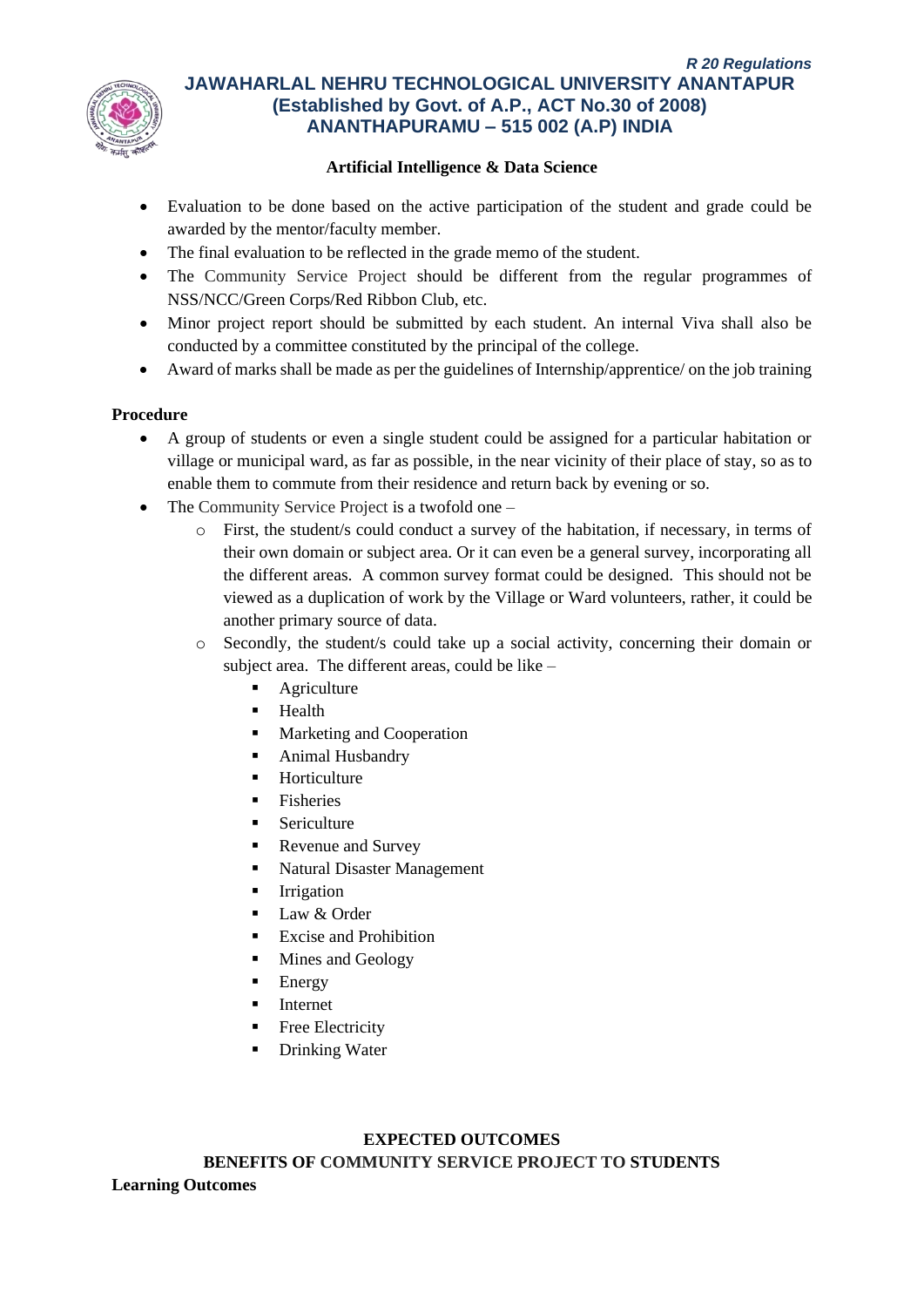

## **Artificial Intelligence & Data Science**

- Positive impact on students' academic learning
- Improves students' ability to apply what they have learned in "the real world"
- Positive impact on academic outcomes such as demonstrated complexity of understanding, problem analysis, problem-solving, critical thinking, and cognitive development
- Improved ability to understand complexity and ambiguity

## **Personal Outcomes**

- Greater sense of personal efficacy, personal identity, spiritual growth, and moral development
- Greater interpersonal development, particularly the ability to work well with others, and build leadership and communication skills

## **Social Outcomes**

- Reduced stereotypes and greater inter-cultural understanding
- Improved social responsibility and citizenship skills
- Greater involvement in community service after graduation

# **Career Development**

- Connections with professionals and community members for learning and career opportunities
- Greater academic learning, leadership skills, and personal efficacy can lead to greater opportunity

## **Relationship with the Institution**

- Stronger relationships with faculty
- Greater satisfaction with college
- Improved graduation rates

## **BENEFITS OF COMMUNITY SERVICE PROJECT TO FACULTY MEMBERS**

- Satisfaction with the quality of student learning
- New avenues for research and publication via new relationships between faculty and community
- Providing networking opportunities with engaged faculty in other disciplines or institutions
- A stronger commitment to one's research

## **BENEFITS OF COMMUNITY SERVICE PROJECT TO COLLEGES AND UNIVERSITIES**

- Improved institutional commitment
- Improved student retention
- Enhanced community relations

# **BENEFITS OF COMMUNITY SERVICE PROJECT TO COMMUNITY**

- Satisfaction with student participation
- Valuable human resources needed to achieve community goals
- New energy, enthusiasm and perspectives applied to community work
- Enhanced community-university relations.

## **SUGGESTIVE LIST OF PROGRAMMES UNDER COMMUNITY SERVICE PROJECT**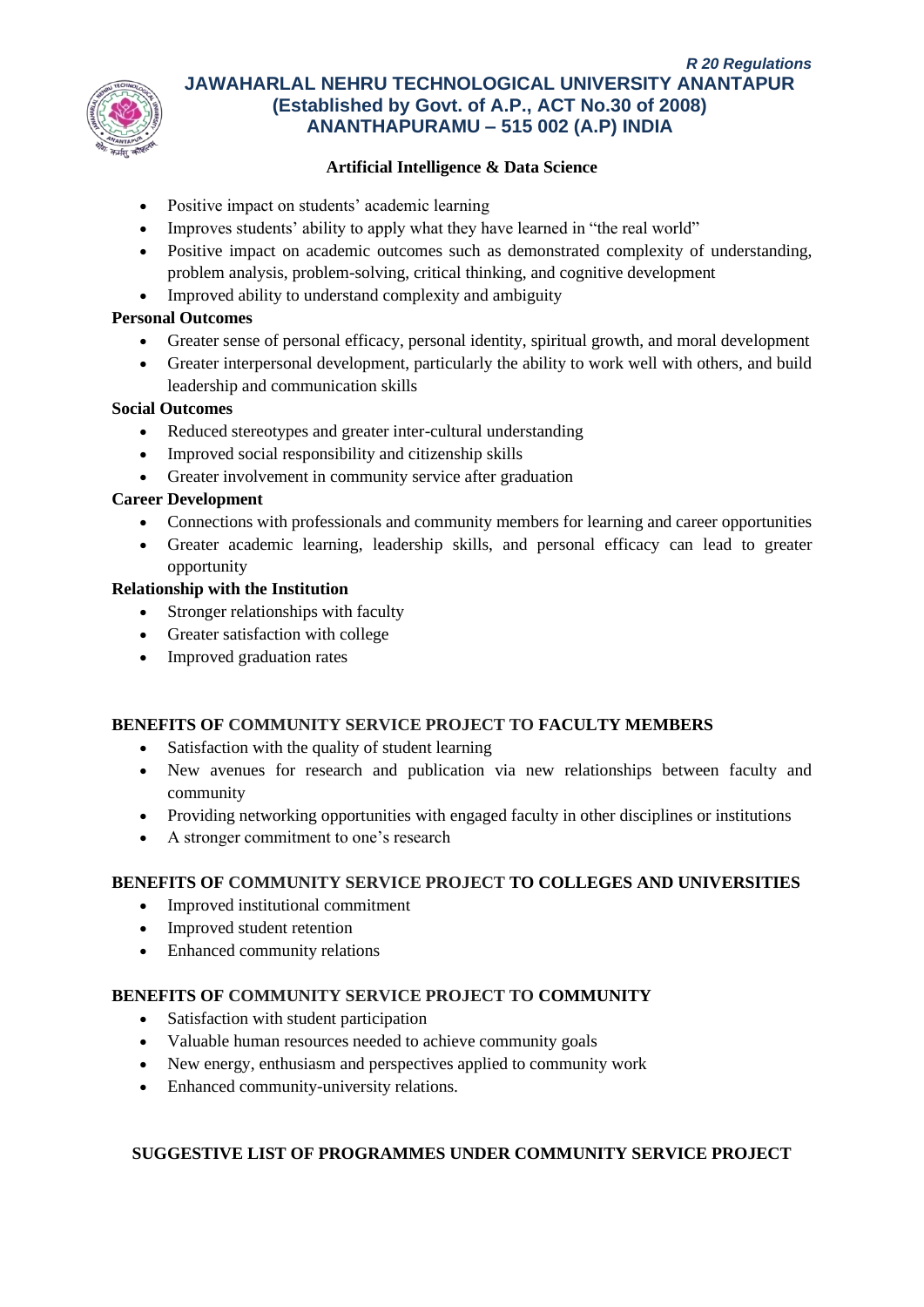

## **Artificial Intelligence & Data Science**

The following the recommended list of projects for Engineering students. The lists are not exhaustive and open for additions, deletions and modifications. Colleges are expected to focus on specific local issues for this kind of projects. The students are expected to carry out these projects with involvement, commitment, responsibility and accountability. The mentors of a group of students should take the responsibility of motivating, facilitating, and guiding the students. They have to interact with local leadership and people and appraise the objectives and benefits of this kind of projects. The project reports shall be placed in the college website for reference. Systematic, Factual, methodical and honest reporting shall be ensured.

# **For Engineering Students**

- **1. Water facilities and drinking water availability**
- **2. Health and hygiene**
- **3. Stress levels and coping mechanisms**
- **4. Health intervention programmes**
- **5. Horticulture**
- **6. Herbal plants**
- **7. Botanical survey**
- **8. Zoological survey**
- **9. Marine products**
- **10. Aqua culture**
- **11. Inland fisheries**
- **12. Animals and species**
- **13. Nutrition**
- **14. Traditional health care methods**
- **15. Food habits**
- **16. Air pollution**
- **17. Water pollution**
- **18. Plantation**
- **19. Soil protection**
- **20. Renewable energy**
- **21. Plant diseases**
- **22. Yoga awareness and practice**
- **23. Health care awareness programmes and their impact**
- **24. Use of chemicals on fruits and vegetables**
- **25. Organic farming**
- **26. Crop rotation**
- **27. Floury culture**
- **28. Access to safe drinking water**
- **29. Geographical survey**
- **30. Geological survey**
- **31. Sericulture**
- **32. Study of species**
- **33. Food adulteration**
- **34. Incidence of Diabetes and other chronic diseases**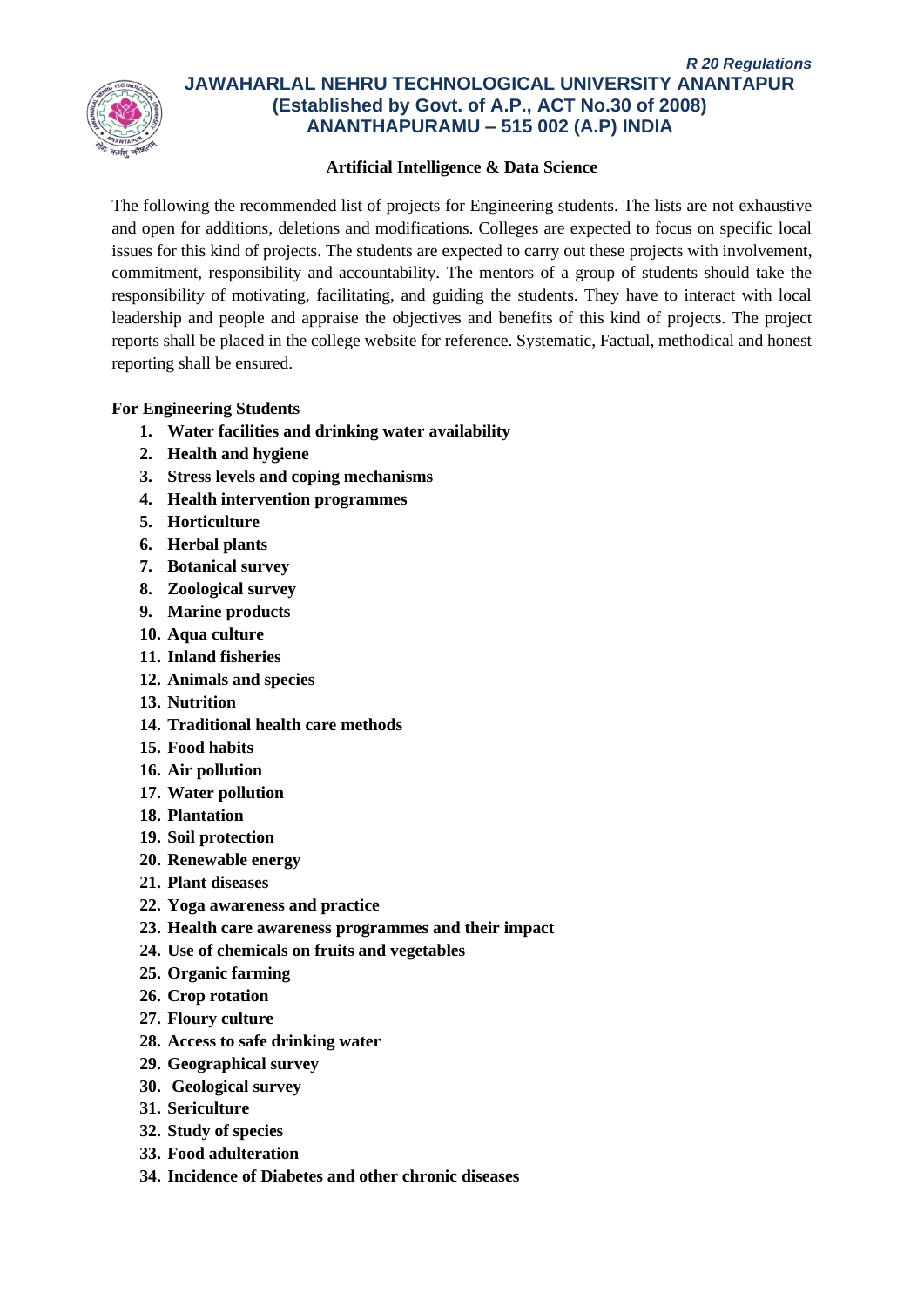

# **Artificial Intelligence & Data Science**

# **35. Human genetics**

- **36. Blood groups and blood levels**
- **37. Internet Usage in Villages**
- **38. Android Phone usage by different people**
- **39. Utilisation of free electricity to farmers and related issues**
- **40. Gender ration in schooling lvel- observation.**

**Complimenting the community service project the students may be involved to take up some awareness campaigns on social issues/special groups. The suggested list of programmes are;**

## **Programmes for School Children**

- 1. Reading Skill Programme (Reading Competition)
- 2. Preparation of Study Materials for the next class.
- 3. Personality / Leadership Development
- 4. Career Guidance for X class students
- 5. Screening Documentary and other educational films
- 6. Awareness Programme on Good Touch and Bad Touch (Sexual abuse)
- 7. Awareness Programme on Socially relevant themes.

#### **Programmes for Women Empowerment**

- 1. Government Guidelines and Policy Guidelines
- 2. Womens' Rights
- 3. Domestic Violence
- 4. Prevention and Control of Cancer
- 5. Promotion of Social Entrepreneurship

## **General Camps**

- 1. General Medical camps
- 2. Eye Camps
- 3. Dental Camps
- 4. Importance of protected drinking water
- 5. ODF awareness camp
- 6. Swatch Bharath
- 7. AIDS awareness camp
- 8. Anti Plastic Awareness
- 9. Programmes on Environment
- 10. Health and Hygiene
- 11. Hand wash programmes
- 12. Commemoration and Celebration of important days

## **Programmes for Youth Empowerment**

- 1. Leadership
- 2. Anti-alcoholism and Drug addiction
- 3. Anti-tobacco
- 4. Awareness on Competitive Examinations
- 5. Personality Development

#### **Common Programmes**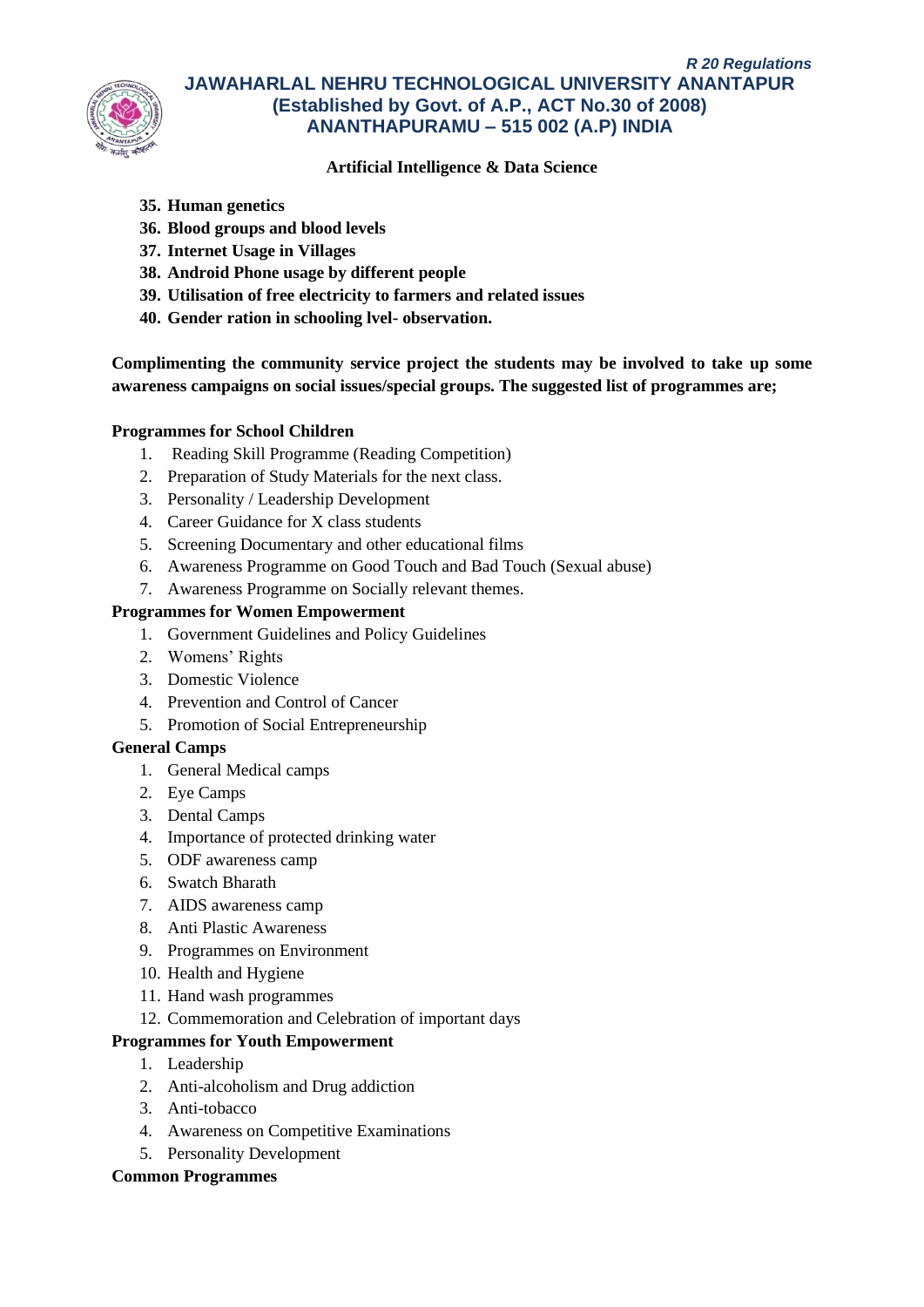

# **Artificial Intelligence & Data Science**

- 1. Awareness on RTI
- 2. Health intervention programmes
- 3. Yoga
- 4. Tree plantation
- 5. Programmes in consonance with the Govt. Departments like
	- i. Agriculture
	- ii. Health
	- iii. Marketing and Cooperation
	- iv. Animal Husbandry
	- v. Horticulture
	- vi. Fisheries
	- vii. Sericulture
	- viii. Revenue and Survey
		- ix. Natural Disaster Management
		- x. Irrigation
		- xi. Law & Order
	- xii. Excise and Prohibition
	- xiii. Mines and Geology
	- xiv. Energy

## **Role of Students:**

- Students may not have the expertise to conduct all the programmes on their own. The students then can play a facilitator role.
- For conducting special camps like Health related, they will be coordinating with the Governmental agencies.
- As and when required the College faculty themselves act as Resource Persons.
- Students can work in close association with Non-Governmental Organizations like Lions Club, Rotary Club, etc or with any NGO actively working in that habitation.
- And also with the Governmental Departments. If the programme is rolled out, the District Administration could be roped in for the successful deployment of the programme.
- An in-house training and induction programme could be arranged for the faculty and participating students, to expose them to the methodology of Service Learning.

## **Timeline for the Community Service Project Activity**

## **Duration: 8 weeks**

# **1. Preliminary Survey (One Week)**

- A preliminary survey including the socio-economic conditions of the allotted habitation to be conducted.
- A survey form based on the type of habitation to be prepared before visiting the habitation with the help of social sciences faculty. (However, a template could be designed for different habitations, rural/urban.
- The Governmental agencies, like revenue administration, corporation and municipal authorities and village secreteriats could be aligned for the survey.